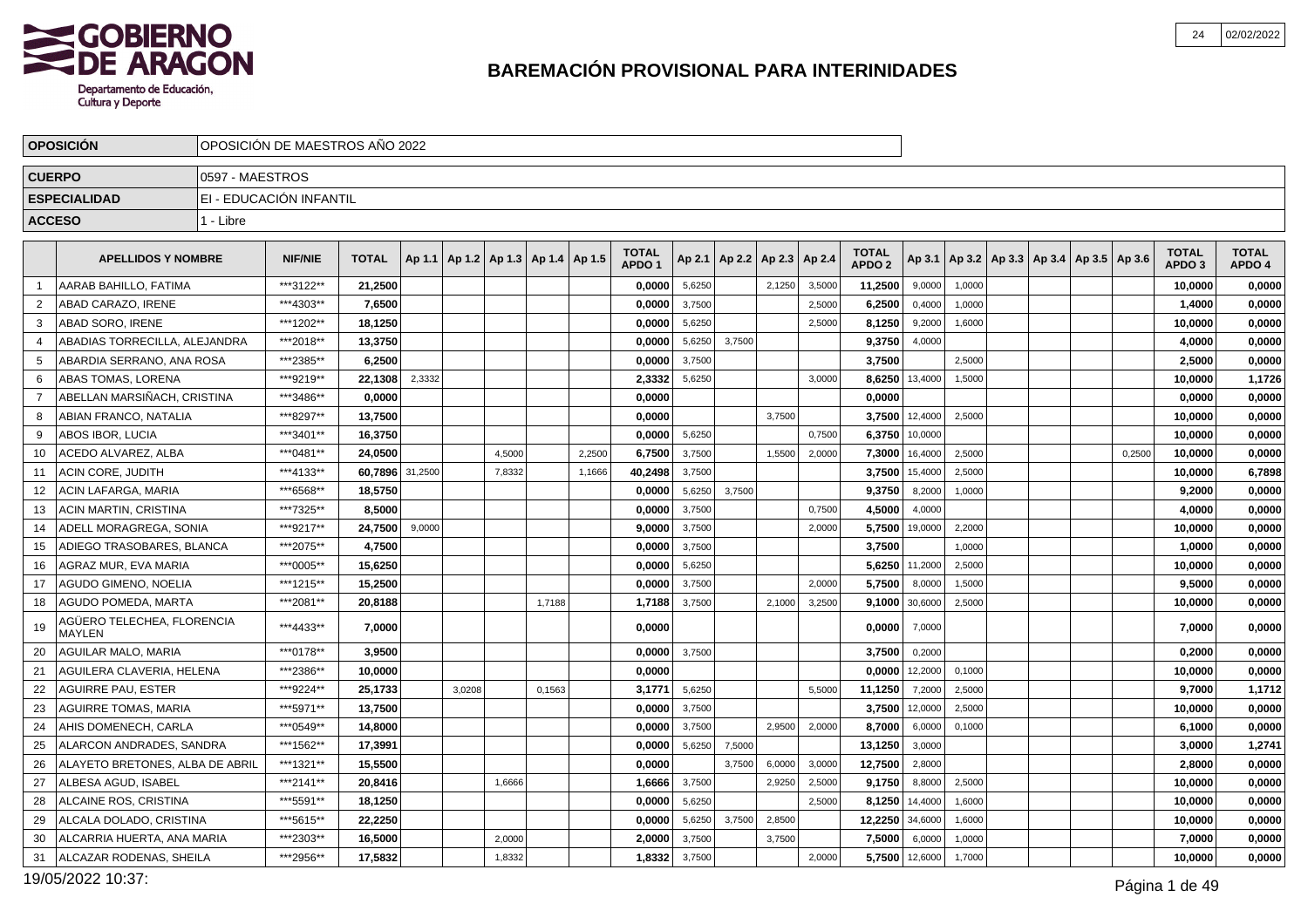

|               | <b>OPOSICION</b>                      |                 | OPOSICION DE MAESTROS ANO 2022 |              |        |                                            |        |        |                                   |        |                          |        |        |                                   |                |        |                                                     |  |                                   |                        |
|---------------|---------------------------------------|-----------------|--------------------------------|--------------|--------|--------------------------------------------|--------|--------|-----------------------------------|--------|--------------------------|--------|--------|-----------------------------------|----------------|--------|-----------------------------------------------------|--|-----------------------------------|------------------------|
| <b>CUERPO</b> |                                       | 0597 - MAESTROS |                                |              |        |                                            |        |        |                                   |        |                          |        |        |                                   |                |        |                                                     |  |                                   |                        |
|               | <b>ESPECIALIDAD</b>                   |                 | EI - EDUCACIÓN INFANTIL        |              |        |                                            |        |        |                                   |        |                          |        |        |                                   |                |        |                                                     |  |                                   |                        |
| <b>ACCESO</b> |                                       | 1 - Libre       |                                |              |        |                                            |        |        |                                   |        |                          |        |        |                                   |                |        |                                                     |  |                                   |                        |
|               |                                       |                 |                                |              |        |                                            |        |        |                                   |        |                          |        |        |                                   |                |        |                                                     |  |                                   |                        |
|               | <b>APELLIDOS Y NOMBRE</b>             |                 | <b>NIF/NIE</b>                 | <b>TOTAL</b> |        | Ap 1.1   Ap 1.2   Ap 1.3   Ap 1.4   Ap 1.5 |        |        | <b>TOTAL</b><br>APDO <sub>1</sub> | Ap 2.1 | Ap 2.2   Ap 2.3   Ap 2.4 |        |        | <b>TOTAL</b><br>APDO <sub>2</sub> |                |        | Ap 3.1   Ap 3.2   Ap 3.3   Ap 3.4   Ap 3.5   Ap 3.6 |  | <b>TOTAL</b><br>APDO <sub>3</sub> | <b>TOTAL</b><br>APDO 4 |
| 32            | ALDANA GARCIA, SOFIA                  |                 | ***8161**                      | 22,8416      |        | 2,6666                                     |        |        | 2,6666                            | 5,6250 |                          | 2,0500 | 2,5000 | 10,1750 10,0000                   |                | 1,8000 |                                                     |  | 10,0000                           | 0,0000                 |
| 33            | ALEGRE MOLINA, BEATRIZ                |                 | ***0069**                      | 23.6250      |        | 1,0000                                     |        |        | 1,0000                            | 5,6250 | 3,7500                   | 3,2500 |        | 12,6250 11,6000                   |                | 1,0000 |                                                     |  | 10,0000                           | 0,0000                 |
| 34            | ALEGRE OJER, NATALIA                  |                 | ***0829**                      | 20.8750      |        |                                            |        |        | 0,0000                            | 5,6250 | 3,7500                   |        | 2,5000 | 11,8750                           | 9,0000         |        |                                                     |  | 9,0000                            | 0,0000                 |
| 35            | <b>ALEGRE ROS. NIEVES</b>             |                 | ***0838**                      | 14.0500      |        |                                            |        |        | 0,0000                            | 3,7500 |                          |        | 2,0000 | 5.7500                            | 5,8000         | 2,5000 |                                                     |  | 8,3000                            | 0,0000                 |
| 36            | ALEGRIA LIERTA, VICTORIA              |                 | ***7247**                      | 14,9475      |        |                                            |        |        | 0,0000                            | 5,6250 |                          |        | 2,5000 | 8,1250                            | 3,4000         | 2,5000 |                                                     |  | 5,9000                            | 0,9225                 |
| 37            | ALEGRIA MINGUILLON, HELENA            |                 | ***1685**                      | 5,6250       |        |                                            |        |        | 0,0000                            | 5,6250 |                          |        |        | 5,6250                            |                |        |                                                     |  | 0,0000                            | 0,0000                 |
| 38            | ALEJO LASTANAO, OLGA                  |                 | ***5342**                      | 13,2000      |        |                                            |        |        | 0,0000                            | 3,7500 |                          | 3,7500 |        | 7,5000                            | 3,2000         | 2,5000 |                                                     |  | 5,7000                            | 0,0000                 |
| 39            | ALEJOS AYUDA, NATALIA                 |                 | ***2969**                      | 12,6000      |        |                                            |        |        | 0,0000                            | 3,7500 |                          |        | 0,7500 | 4,5000                            | 6,6000         | 1,5000 |                                                     |  | 8,1000                            | 0,0000                 |
| 40            | ALEJOS LORENTE. INES                  |                 | ***2214**                      | 15,7500      |        |                                            |        |        | 0,0000                            | 3,7500 |                          |        | 2,0000 | 5,7500                            | 15,0000        | 1,3000 |                                                     |  | 10,0000                           | 0,0000                 |
| 41            | ALFARO CATALAN, MARTA                 |                 | ***2200**                      | 16.8375      | 2.1875 |                                            |        |        | 2.1875                            | 3,7500 |                          |        | 2,5000 | 6,2500                            | 8,4000         |        |                                                     |  | 8.4000                            | 0,0000                 |
| 42            | ALLUE BAUTISTA, BEATRIZ               |                 | ***5514**                      | 22,6999      |        | 0.1666                                     | 1.4583 |        | 1,6249                            | 5,6250 |                          | 2,4500 | 3,0000 | 11,0750                           | 27,6000        | 2,5000 |                                                     |  | 10,0000                           | 0,0000                 |
| 43            | <b>ALLUE REGLA. INES</b>              |                 | ***7611**                      | 20,6250      |        |                                            |        |        | 0,0000                            | 5,6250 |                          |        | 5,0000 | 10,6250                           | 9,4000         | 1,3000 |                                                     |  | 10,0000                           | 0,0000                 |
| 44            | ALMAJANO ESTERAS, CRISTINA            |                 | ***0420**                      | 6,2000       |        |                                            |        |        | 0,0000                            | 3,7500 |                          |        | 0,7500 | 4,5000                            |                | 1,7000 |                                                     |  | 1,7000                            | 0,0000                 |
| 45            | ALMARCEGUI GARCIA, ALBA               |                 | ***0870**                      | 6,7500       |        |                                            |        |        | 0.0000                            | 3,7500 |                          |        |        | 3,7500                            | 2,0000         | 1,0000 |                                                     |  | 3,0000                            | 0,0000                 |
| 46            | ALONSO FUERTES, SUSANA VIRGINIA       |                 | ***6367**                      | 8.1250       |        |                                            |        |        | 0.0000                            | 5,6250 |                          |        |        | 5.6250                            |                | 2,5000 |                                                     |  | 2,5000                            | 0,0000                 |
| 47            | ALONSO GENZOR, VIRGINIA               |                 | ***0333**                      | 13,7500      |        |                                            |        |        | 0.0000                            | 3,7500 |                          |        |        |                                   | 3.7500 17,6000 | 1,6000 |                                                     |  | 10.0000                           | 0,0000                 |
| 48            | ALONSO LIDOY, ANDREA PILAR            |                 | ***1097**                      | 13.5500      |        |                                            |        |        | 0.0000                            | 3,7500 |                          |        | 2.5000 | 6.2500                            | 4,8000         | 2,5000 |                                                     |  | 7,3000                            | 0,0000                 |
| 49            | ALONSO REMACHA, CLAUDIA               |                 | ***6069**                      | 18,4250      |        |                                            |        |        | 0,0000                            | 5,6250 |                          |        | 3,0000 | 8,6250                            | 7,4000         | 2,4000 |                                                     |  | 9,8000                            | 0,0000                 |
| 50            | ALONSO VELLO, BELEN                   |                 | ***7433**                      | 12,5000      |        |                                            |        |        | 0,0000                            |        |                          |        | 2,5000 | 2,5000                            | 12,6000        | 1,8000 |                                                     |  | 10,0000                           | 0,0000                 |
| 51            | ALONSO DE SANTOCILDES ASENSIO.<br>ANA |                 | ***3223**                      | 13,7500      |        |                                            |        |        | 0.00001                           | 3,7500 |                          |        |        | 3,7500                            | 9,0000         | 1.0000 |                                                     |  | 10,0000                           | 0,0000                 |
| 52            | ALPEÑES LUCAS, SILVIA                 |                 | ***5626**                      | 13,7500      |        |                                            |        |        | 0,0000                            | 3,7500 |                          |        |        | 3,7500                            | 10,6000        | 2,5000 |                                                     |  | 10,0000                           | 0,0000                 |
| 53            | ALPUIN HERNANDEZ, GISSEL<br>VALERIA   |                 | ***2215**                      | 16,8700      |        |                                            | 2,8125 |        | 2,8125                            |        |                          | 5,4500 | 2,5000 | 7.9500                            | 4,2000         | 1,8000 |                                                     |  | 6.0000                            | 0,1075                 |
| 54            | ALQUEZAR VILLANUEVA. EVA MARIA        |                 | ***8602**                      | 15,6250      |        |                                            |        |        | 0.0000                            | 5,6250 |                          |        |        | 5.6250                            | 9,2000         | 2,5000 |                                                     |  | 10,0000                           | 0,0000                 |
| 55            | <b>ALTABA SALES, ITZIAR</b>           |                 | ***5746**                      | 24,9666      |        | 2,6666                                     |        | 0,7500 | 3,4166                            | 5,6250 | 3,7500                   | 2,1750 |        | 11,5500 11,2000                   |                | 1,0000 |                                                     |  | 10,0000                           | 0,0000                 |
| 56            | ALTARRIBA RODRIGUEZ. SOFIA            |                 | ***6304**                      | 15.6250      |        |                                            |        |        | 0.0000                            | 5,6250 |                          |        |        | 5.6250                            | 10,4000        | 2,5000 |                                                     |  | 10.0000                           | 0,0000                 |
| 57            | ALVAREZ BARBA. ISABEL                 |                 | ***4602**                      | 20.4450      |        |                                            |        |        | 0.0000                            | 3,7500 |                          | 3,7500 | 2,5000 | 10,0000                           | 9,8000         |        |                                                     |  | 9,8000                            | 0,6450                 |
| 58            | ALVAREZ CAUSAPE, AINHOA               |                 | ***5828**                      | 11,0250      |        |                                            |        |        | 0,0000                            | 5,6250 |                          |        |        | 5,6250                            | 4,4000         | 1,0000 |                                                     |  | 5,4000                            | 0,0000                 |
| 59            | <b>ALVAREZ GARCIA, PATRICIA</b>       |                 | ***1004**                      | 15,0750      |        |                                            |        |        | 0,0000                            | 5,6250 |                          |        | 0,7500 | 6,3750                            | 6,2000         | 2,5000 |                                                     |  | 8,7000                            | 0,0000                 |
| 60            | ALVAREZ MARTINEZ, MARIA               |                 | ***0033**                      | 23,3371      |        |                                            | 5,9371 |        | 5,9371                            |        |                          | 5,0000 | 3,0000 | 8,0000                            | 8,6000         | 0,8000 |                                                     |  | 9,4000                            | 0,0000                 |
| 61            | AMBROJ ROYO, RAQUEL                   |                 | ***0942**                      | 10,0000      |        |                                            |        |        | 0.0000                            |        |                          |        |        | 0,0000                            | 8,0000         | 2,5000 |                                                     |  | 10,0000                           | 0,0000                 |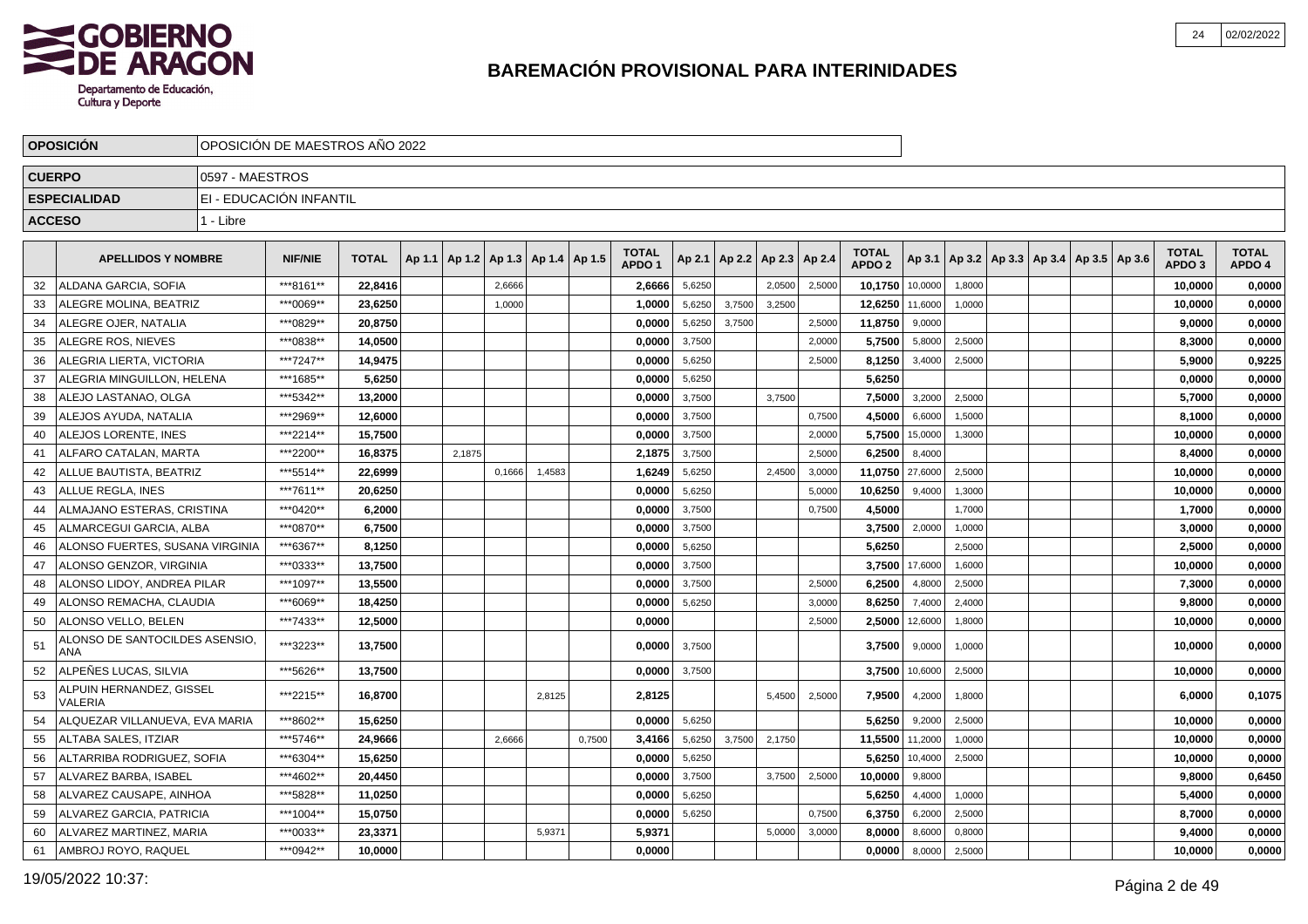

|               | <b>OPOSICION</b>                            |                 | OPOSICIÓN DE MAESTROS AÑO 2022 |              |         |        |                                            |        |        |                                   |        |        |                                   |        |                                   |         |                                                     |  |        |                                   |                        |
|---------------|---------------------------------------------|-----------------|--------------------------------|--------------|---------|--------|--------------------------------------------|--------|--------|-----------------------------------|--------|--------|-----------------------------------|--------|-----------------------------------|---------|-----------------------------------------------------|--|--------|-----------------------------------|------------------------|
| <b>CUERPO</b> |                                             | 0597 - MAESTROS |                                |              |         |        |                                            |        |        |                                   |        |        |                                   |        |                                   |         |                                                     |  |        |                                   |                        |
|               | <b>ESPECIALIDAD</b>                         |                 | EI - EDUCACIÓN INFANTIL        |              |         |        |                                            |        |        |                                   |        |        |                                   |        |                                   |         |                                                     |  |        |                                   |                        |
|               | <b>ACCESO</b>                               | 1 - Libre       |                                |              |         |        |                                            |        |        |                                   |        |        |                                   |        |                                   |         |                                                     |  |        |                                   |                        |
|               |                                             |                 |                                |              |         |        |                                            |        |        |                                   |        |        |                                   |        |                                   |         |                                                     |  |        |                                   |                        |
|               | <b>APELLIDOS Y NOMBRE</b>                   |                 | <b>NIF/NIE</b>                 | <b>TOTAL</b> |         |        | Ap 1.1   Ap 1.2   Ap 1.3   Ap 1.4   Ap 1.5 |        |        | <b>TOTAL</b><br>APDO <sub>1</sub> |        |        | Ap 2.1   Ap 2.2   Ap 2.3   Ap 2.4 |        | <b>TOTAL</b><br>APDO <sub>2</sub> |         | Ap 3.1   Ap 3.2   Ap 3.3   Ap 3.4   Ap 3.5   Ap 3.6 |  |        | <b>TOTAL</b><br>APDO <sub>3</sub> | <b>TOTAL</b><br>APDO 4 |
| 62            | ANDRES RUBIO, AZAHARA                       |                 | ***6217**                      | 13.1500      |         |        |                                            |        |        | 0.0000                            | 3,7500 |        |                                   |        | 3.7500                            | 8,4000  | 1,0000                                              |  |        | 9.4000                            | 0,0000                 |
| 63            | ANDUJAR MARTINEZ, SANDRA                    |                 | ***5993**                      | 21,4000      |         | 3,1250 |                                            |        |        | 3,1250                            | 5,6250 | 3,7500 |                                   |        | 9,3750                            | 8,8000  | 0,1000                                              |  |        | 8,9000                            | 0,0000                 |
| 64            | ANGOS CALVO, CRISTINA                       |                 | ***6179**                      | 9,7000       |         |        |                                            |        |        | 0,0000                            | 3,7500 |        |                                   | 0,7500 | 4,5000                            | 5,2000  |                                                     |  |        | 5,2000                            | 0,0000                 |
| 65            | ANGULO LAVILLA, CLAUDIA                     |                 | ***2117**                      | 13,7500      |         |        |                                            |        |        | 0,0000                            | 3,7500 |        |                                   |        | 3,7500                            | 10,6000 |                                                     |  |        | 10,0000                           | 0,0000                 |
| 66            | ANIES REPARAZ, LORENA PILAR                 |                 | ***1276**                      | 5,6250       |         |        |                                            |        |        | 0,0000                            | 5,6250 |        |                                   |        | 5,6250                            |         |                                                     |  |        | 0,0000                            | 0,0000                 |
| 67            | <b>ANTON VAL, MARIA</b>                     |                 | ***8178**                      | 6,2500       |         |        |                                            |        |        | 0,0000                            | 3,7500 |        |                                   | 2,5000 | 6,2500                            |         |                                                     |  |        | 0,0000                            | 0,0000                 |
| 68            | <b>ANTONI JACA, LAURA</b>                   |                 | ***6647**                      | 19,7104      |         |        |                                            |        |        | 0,0000                            | 3,7500 | 3,7500 |                                   |        | 7,5000                            | 10,4000 |                                                     |  |        | 10,0000                           | 2,2104                 |
| 69            | AÑON VILLANUEVA, LARA                       |                 | ***7935**                      | 9.0250       |         |        |                                            |        |        | 0,0000                            | 5,6250 |        |                                   | 2.0000 | 7,6250                            | 0,4000  | 1,0000                                              |  |        | 1,4000                            | 0,0000                 |
| 70            | APARICIO ANGLES, LAURA                      |                 | ***3184**                      | 24.2082      |         |        | 1,3332                                     |        |        | 1,3332                            | 5,6250 | 3,7500 |                                   | 3,5000 | 12,8750                           | 13,6000 | 1,7000                                              |  |        | 10,0000                           | 0,0000                 |
| 71            | APARICIO CAMPILLOS, BEATRIZ                 |                 | ***6130**                      | 0.0000       |         |        |                                            |        |        | 0.0000                            |        |        |                                   |        | 0.0000                            |         |                                                     |  |        | 0.0000                            | 0,0000                 |
| 72            | APARICIO NUVIALA, LAURA                     |                 | ***7385**                      | 9,9250       |         |        |                                            |        |        | 0,0000                            | 5,6250 |        |                                   |        | 5,6250                            | 3,0000  | 1,3000                                              |  |        | 4,3000                            | 0,0000                 |
| 73            | APARICIO VAL, SANDRA                        |                 | ***1233**                      | 17,1250      |         |        |                                            |        |        | 0,0000                            | 5,6250 |        |                                   | 2,5000 | 8,1250                            | 8,0000  | 1,0000                                              |  |        | 9,0000                            | 0,0000                 |
| 74            | APUNTATE BOSQUED, TANIA                     |                 | ***2999**                      | 21,3375      |         |        |                                            | 1,5625 |        | 1,5625                            | 5,6250 |        | 1,6500                            | 2,5000 | 9,7750                            | 9,0000  | 1,0000                                              |  |        | 10,0000                           | 0,0000                 |
| 75            | AQUILUE VALERIO, NEREA                      |                 | ***0963**                      | 6,9000       |         |        |                                            |        |        | 0,0000                            |        |        |                                   |        | 0,0000                            | 4,4000  | 2,5000                                              |  |        | 6,9000                            | 0,0000                 |
| 76            | ARANA FRANCO, ALBA                          |                 | ***6086**                      | 15,7291      |         | 0,1041 |                                            |        |        | 0,1041                            | 5,6250 |        |                                   |        | 5,6250                            | 10,6000 | 1,5000                                              |  |        | 10,0000                           | 0,0000                 |
| 77            | ARANDA ALCAZAR, CYNTHIA                     |                 | ***0083**                      | 9,3500       |         |        |                                            |        |        | 0.0000                            |        |        |                                   | 0,7500 | 0,7500                            | 8,6000  |                                                     |  |        | 8,6000                            | 0,0000                 |
| 78            | ARANDA IBAÑEZ, CRISTINA                     |                 | ***1873**                      | 14,5000      |         |        |                                            |        |        | 0,0000                            | 3,7500 |        |                                   | 0,7500 | 4,5000                            | 10,0000 |                                                     |  |        | 10,0000                           | 0,0000                 |
| 79            | ARANDA MEDIAVILLA, MARIA-<br><b>EUGENIA</b> |                 | ***5046**                      | 7,1000       |         |        |                                            |        |        | 0,0000                            |        |        |                                   | 2,5000 | 2,5000                            | 4,6000  |                                                     |  |        | 4,6000                            | 0,0000                 |
| 80            | ARANDA RUIZ, SANDRA                         |                 | ***9517**                      | 16,6000      |         |        |                                            |        |        | 0,0000                            | 3,7500 |        | 2,8500                            |        | 6,6000                            | 10,0000 | 0,3000                                              |  |        | 10,0000                           | 0,0000                 |
| 81            | ARANDA SARVISE, CRISTINA                    |                 | ***1436**                      | 17.6250      |         |        |                                            |        |        | 0.0000                            | 5,6250 |        |                                   | 2,0000 | 7,6250                            | 16,4000 | 0,1000                                              |  |        | 10,0000                           | 0,0000                 |
| 82            | ARANGUREN PEREZ. MARTA                      |                 | ***3963**                      | 44.5917      | 10,0000 |        | 18,0417                                    |        |        | 28.0417                           | 3,7500 |        | 4,2000                            |        | 7,9500                            | 5,8000  | 2,5000                                              |  | 0,3000 | 8.6000                            | 0,0000                 |
| 83            | ARASANZ MALO, ALBA MARIA                    |                 | ***6511**                      | 22,1249      |         |        | 0.1666                                     |        | 0,0833 | 0,2499                            | 5,6250 |        |                                   | 6,2500 | 11,8750                           | 10,0000 | 2,5000                                              |  |        | 10,0000                           | 0,0000                 |
| 84            | ARBUES BRAVIZ, MANUELA                      |                 | ***7633**                      | 18,9750      |         |        |                                            |        |        | 0,0000                            | 5,6250 | 3,7500 |                                   |        | 9,3750                            | 8,6000  | 1,0000                                              |  |        | 9,6000                            | 0,0000                 |
| 85            | ARCAS SANCHEZ, SOFIA                        |                 | ***1657**                      | 13,9500      |         |        |                                            |        |        | 0,0000                            | 3,7500 |        |                                   | 2,5000 | 6,2500                            | 5,2000  | 2,5000                                              |  |        | 7,7000                            | 0,0000                 |
| 86            | ARCEGA LAURA, CARLA                         |                 | ***9566**                      | 0,4000       |         |        |                                            |        |        | 0,0000                            |        |        |                                   |        | 0,0000                            | 0,4000  |                                                     |  |        | 0,4000                            | 0,0000                 |
| 87            | ARCOS TAMAYO, LAYLA DE LA<br>CARIDAD        |                 | ***2496**                      | 13,7500      |         |        |                                            |        |        | 0,0000                            | 3,7500 |        |                                   |        | 3,7500                            | 10,0000 |                                                     |  |        | 10,0000                           | 0,0000                 |
| 88            | ARGUEDAS GREGORIO, MARIA                    |                 | ***4540**                      | 0,2000       |         |        |                                            |        |        | 0,0000                            |        |        |                                   |        | 0,0000                            | 0,2000  |                                                     |  |        | 0,2000                            | 0,0000                 |
| 89            | ARIÑO BALLESTER, LUCIA                      |                 | ***2319**                      | 10,7500      |         |        |                                            |        |        | 0,0000                            | 3,7500 |        |                                   |        | 3,7500                            | 7,0000  |                                                     |  |        | 7,0000                            | 0,0000                 |
| 90            | ARIÑO GARCIA, ANA                           |                 | ***8620**                      | 5,3725       |         |        |                                            |        |        | 0,0000                            | 3,7500 |        |                                   |        | 3,7500                            | 0,6000  |                                                     |  |        | 0,6000                            | 1,0225                 |
| 91            | ARIÑO MARIN, ANDREA                         |                 | ***6459**                      | 15,6250      |         |        |                                            |        |        | 0,0000                            | 5,6250 |        |                                   |        | 5,6250                            | 10,0000 |                                                     |  |        | 10,0000                           | 0,0000                 |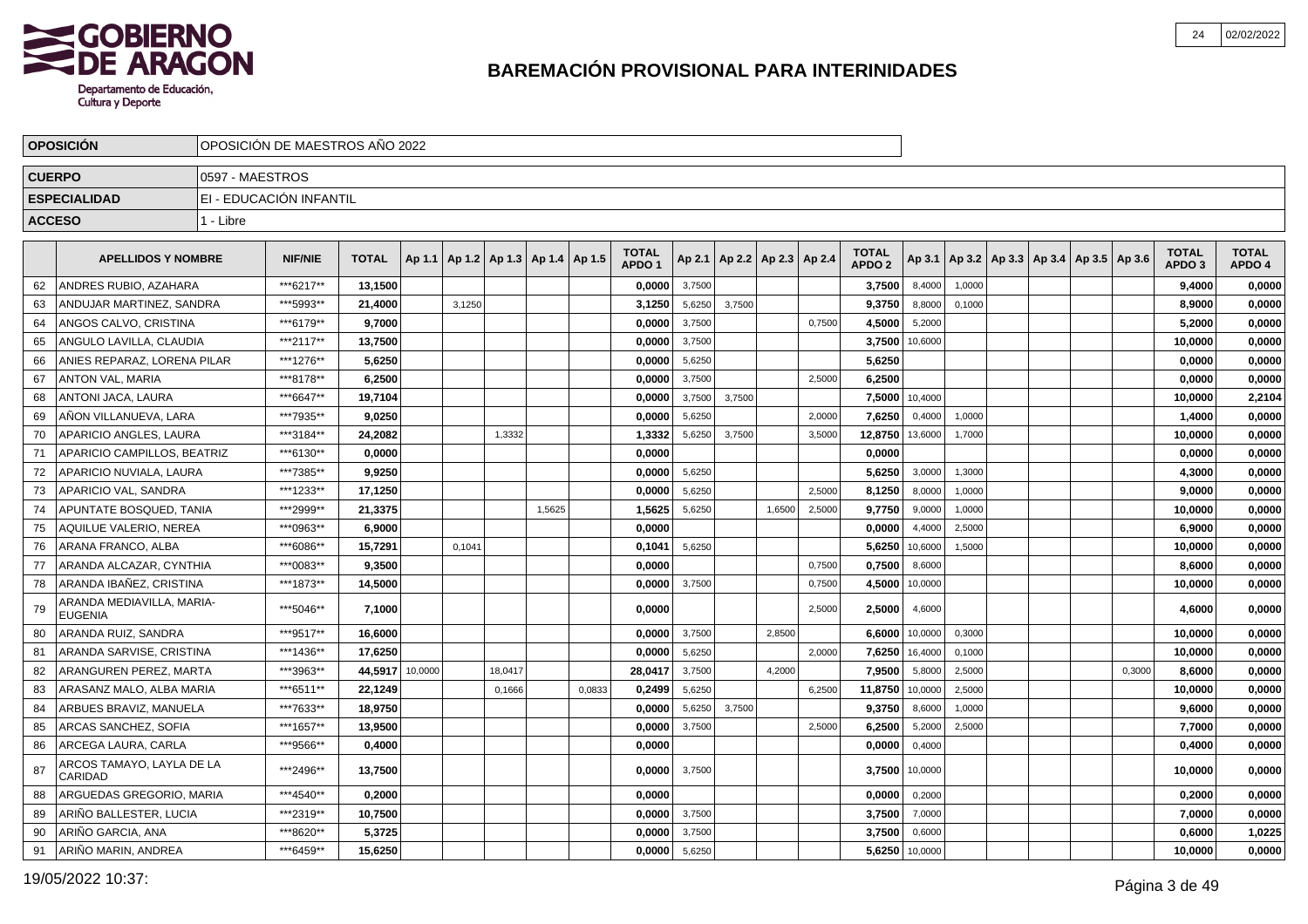

|               | <b>OPOSICIÓN</b>                                 |                 | OPOSICIÓN DE MAESTROS AÑO 2022 |              |         |        |                                   |        |        |                                   |        |        |                                   |        |                                   |         |                                                     |  |        |                                   |                        |
|---------------|--------------------------------------------------|-----------------|--------------------------------|--------------|---------|--------|-----------------------------------|--------|--------|-----------------------------------|--------|--------|-----------------------------------|--------|-----------------------------------|---------|-----------------------------------------------------|--|--------|-----------------------------------|------------------------|
|               | <b>CUERPO</b>                                    | 0597 - MAESTROS |                                |              |         |        |                                   |        |        |                                   |        |        |                                   |        |                                   |         |                                                     |  |        |                                   |                        |
|               | <b>ESPECIALIDAD</b>                              |                 | EI - EDUCACIÓN INFANTIL        |              |         |        |                                   |        |        |                                   |        |        |                                   |        |                                   |         |                                                     |  |        |                                   |                        |
| <b>ACCESO</b> |                                                  | 1 - Libre       |                                |              |         |        |                                   |        |        |                                   |        |        |                                   |        |                                   |         |                                                     |  |        |                                   |                        |
|               |                                                  |                 |                                |              |         |        |                                   |        |        |                                   |        |        |                                   |        |                                   |         |                                                     |  |        |                                   |                        |
|               | <b>APELLIDOS Y NOMBRE</b>                        |                 | <b>NIF/NIE</b>                 | <b>TOTAL</b> | Ap 1.1  |        | Ap 1.2   Ap 1.3   Ap 1.4   Ap 1.5 |        |        | <b>TOTAL</b><br>APDO <sub>1</sub> |        |        | Ap 2.1   Ap 2.2   Ap 2.3   Ap 2.4 |        | <b>TOTAL</b><br>APDO <sub>2</sub> |         | Ap 3.1   Ap 3.2   Ap 3.3   Ap 3.4   Ap 3.5   Ap 3.6 |  |        | <b>TOTAL</b><br>APDO <sub>3</sub> | <b>TOTAL</b><br>APDO 4 |
| 92            | ARISTE URQUIZA, NOELIA                           |                 | ***2029**                      | 10.1500      |         |        |                                   |        |        | 0.0000                            | 3,7500 |        |                                   |        | 3,7500                            | 6.4000  |                                                     |  |        | 6,4000                            | 0,0000                 |
| 93            | ARJOL BLASCO, ESTHER                             |                 | ***1376**                      | 3,9500       |         |        |                                   |        |        | 0,0000                            | 3,7500 |        |                                   |        | 3,7500                            | 0,2000  |                                                     |  |        | 0,2000                            | 0,0000                 |
| 94            | ARRIBAS IRANZO, LAURA                            |                 | ***1246**                      | 10,1250      |         |        |                                   |        |        | 0,0000                            | 5,6250 |        |                                   |        | 5,6250                            | 2,2000  | 2,3000                                              |  |        | 4,5000                            | 0,0000                 |
| 95            | ARRONIZ LUBIAS, MARTA                            |                 | ***5384**                      | 17,1937      |         | 2,2916 |                                   | 0,0521 |        | 2,3437                            | 3,7500 |        |                                   | 3,0000 | 6,7500                            | 5,6000  | 2,5000                                              |  |        | 8,1000                            | 0,0000                 |
| 96            | ARROYO PEREZ. MARIA JESUS                        |                 | ***9499**                      | 19,2750      |         |        |                                   |        |        | 0,0000                            | 5,6250 |        | 3,6500                            |        | 9,2750                            | 14,4000 |                                                     |  |        | 10,0000                           | 0,0000                 |
| 97            | ARTIEDA HORNA, NOELIA                            |                 | ***5817**                      | 17,8666      |         |        | 0,1666                            |        |        | 0,1666                            | 5,6250 | 7,5000 | 6,4500                            | 2,5000 | 15,0000                           | 0,2000  | 2,5000                                              |  |        | 2,7000                            | 0,0000                 |
| 98            | ARTIGAS CLEMENTE, PAULA                          |                 | ***2165**                      | 18,6750      |         |        |                                   |        |        | 0,0000                            | 5,6250 |        | 3,7500                            |        | 9,3750                            | 6,8000  | 2,5000                                              |  |        | 9,3000                            | 0,0000                 |
| 99            | ARTIGAS RINCON, DIANA                            |                 | ***0360**                      | 12,2750      |         |        |                                   |        |        | 0,0000                            | 3,7500 |        | 6,0250                            | 2,5000 | 12,2750                           |         |                                                     |  |        | 0,0000                            | 0,0000                 |
| 100           | ARTO SARASA, LORETO                              |                 | ***6880**                      | 13,7500      |         |        |                                   |        |        | 0,0000                            | 3,7500 |        |                                   |        | 3,7500                            | 13,0000 | 2,5000                                              |  |        | 10,0000                           | 0,0000                 |
| 101           | <b>ARTOLA CASTEL, DANIEL</b>                     |                 | ***0789**                      | 0.0000       |         |        |                                   |        |        | 0.0000                            |        |        |                                   |        | 0.0000                            |         |                                                     |  |        | 0.0000                            | 0,0000                 |
| 102           | ASENSIO CESTERO, ESTHER                          |                 | ***0465**                      | 13,7500      |         |        |                                   |        |        | 0,0000                            | 3,7500 |        |                                   |        | 3,7500                            | 11,0000 | 2,5000                                              |  |        | 10,0000                           | 0,0000                 |
| 103           | ASENSIO MARQUEZ. LEYRE                           |                 | ***0894**                      | 17,5000      |         |        |                                   |        |        | 0.0000                            | 3,7500 | 3.7500 |                                   |        | 7,5000                            | 10.4000 |                                                     |  |        | 10,0000                           | 0,0000                 |
| 104           | ASIN MALLOR, LORIEN                              |                 | ***7619**                      | 13,7500      |         |        |                                   |        |        | 0,0000                            | 3,7500 |        |                                   |        | 3,7500                            | 12,6000 | 1,0000                                              |  |        | 10,0000                           | 0,0000                 |
| 105           | ASPERILLA FERNANDEZ GALLARDO.<br><b>PATRICIA</b> |                 | ***6744**                      | 6,2500       |         |        |                                   |        |        | 0,0000                            | 3,7500 |        |                                   | 2,5000 | 6,2500                            |         |                                                     |  |        | 0,0000                            | 0,0000                 |
| 106           | <b>ATARES URDICIAIN, ANA</b>                     |                 | ***1317**                      | 13,7500      |         |        |                                   |        |        | 0,0000                            | 3,7500 |        |                                   |        | 3,7500                            | 11,0000 |                                                     |  |        | 10,0000                           | 0,0000                 |
| 107           | ATIENZA GALVAN, SILVIA                           |                 | ***2999**                      | 20,2500      |         |        |                                   |        |        | 0,0000                            | 3,7500 | 3,7500 | 3,7500                            |        | 11,2500                           | 8,4000  | 0,6000                                              |  |        | 9,0000                            | 0,0000                 |
| 108           | AURENSANZ GODE, JULIA                            |                 | ***5536**                      | 17,0250      |         |        |                                   |        |        | 0,0000                            | 5,6250 |        |                                   | 2,0000 | 7,6250                            | 8,6000  | 0,8000                                              |  |        | 9,4000                            | 0,0000                 |
| 109           | AURIA ARROYO. LAURA                              |                 | ***0081**                      | 1,0000       |         |        |                                   |        |        | 0,0000                            |        |        |                                   |        | 0,0000                            | 1,0000  |                                                     |  |        | 1,0000                            | 0,0000                 |
| 110           | <b>AVELLANED ALASTUEY, LUA PILAR</b>             |                 | ***1171**                      | 15,0000      |         |        |                                   |        |        | 0.0000                            |        |        |                                   | 5.0000 | 5,0000                            | 14,8000 | 0.1000                                              |  |        | 10.0000                           | 0,0000                 |
| 111           | <b>AVILA FORES, ANTONI</b>                       |                 | ***9678**                      | 23,6332      |         |        | 0,8332                            |        |        | 0,8332                            | 3,7500 | 3,7500 | 2,5500                            | 2,7500 | 12,8000                           | 11,6000 | 2,5000                                              |  |        | 10,0000                           | 0,0000                 |
| 112           | AYLLON IVARS. ASIER                              |                 | ***2826**                      | 0.0000       |         |        |                                   |        |        | 0.0000                            |        |        |                                   |        | 0.0000                            |         |                                                     |  |        | 0.0000                            | 0,0000                 |
| 113           | AZCON BRUMOS, SANDRA                             |                 | ***5737**                      | 20,6915      |         |        | 0,8332                            | 1,4583 |        | 2,2915                            | 3,7500 |        | 2,2500                            | 3,5000 | 9,5000                            | 6,4000  | 2,5000                                              |  |        | 8,9000                            | 0,0000                 |
| 114           | AZNAR ALORAS, MARIA                              |                 | ***2906**                      | 16.6750      |         |        |                                   |        |        | 0.0000                            | 3,7500 |        | 2,1750                            | 0,7500 | 6,6750                            | 10,6000 | 2,5000                                              |  |        | 10,0000                           | 0,0000                 |
| 115           | AZNAR BERNAL, M. TERESA                          |                 | ***0193**                      | 61,1841      | 41,4166 | 4,4791 |                                   |        | 1,0000 | 45,0000                           | 3,7500 |        |                                   |        | 3,7500                            | 19,4000 | 2,5000                                              |  | 0,5500 | 10,0000                           | 2,4341                 |
| 116           | AZNAR GALVE, DAVID                               |                 | ***7414**                      | 18,0500      |         |        |                                   |        |        | 0,0000                            | 3,7500 |        | 1,8000                            | 2,5000 | 8,0500                            | 10,0000 | 2,5000                                              |  |        | 10,0000                           | 0,0000                 |
| 117           | AZNAR GIMENO, SILVIA PILAR                       |                 | ***3303**                      | 13,7500      |         |        |                                   |        |        | 0,0000                            | 3,7500 |        |                                   |        | 3,7500                            | 9,0000  | 1,4000                                              |  |        | 10,0000                           | 0,0000                 |
| 118           | AZNAR GORGAS, MARIA DEL CARMEN                   |                 | ***1898**                      | 17,1250      |         |        |                                   |        |        | 0,0000                            | 5,6250 |        |                                   | 2,5000 | 8,1250                            | 8,0000  | 1,0000                                              |  |        | 9,0000                            | 0,0000                 |
| 119           | AZNAR LOZANO, JULIA                              |                 | ***2305**                      | 13,7500      |         |        |                                   |        |        | 0,0000                            | 3,7500 |        |                                   |        | 3,7500                            | 10,4000 |                                                     |  |        | 10,0000                           | 0,0000                 |
| 120           | <b>AZNAR PINA, LETICIA</b>                       |                 | ***2083**                      | 13,6250      |         |        |                                   |        |        | 0,0000                            | 5,6250 |        |                                   |        | 5,6250                            | 8,0000  |                                                     |  |        | 8,0000                            | 0,0000                 |
| 121           | AZOFRA MARTINEZ, CELIA                           |                 | ***3805**                      | 21,8750      |         |        |                                   |        |        | 0.0000                            | 5,6250 | 3,7500 |                                   | 2.5000 | 11,8750                           | 17,6000 | 2,5000                                              |  |        | 10.0000                           | 0,0000                 |
|               | 122   BADIA SOTES, LOIDA                         |                 | ***7418**                      | 21,8750      |         |        |                                   |        |        | 0,0000                            | 5,6250 | 3,7500 |                                   | 2,5000 | 11,8750                           | 14,2000 |                                                     |  |        | 10,0000                           | 0,0000                 |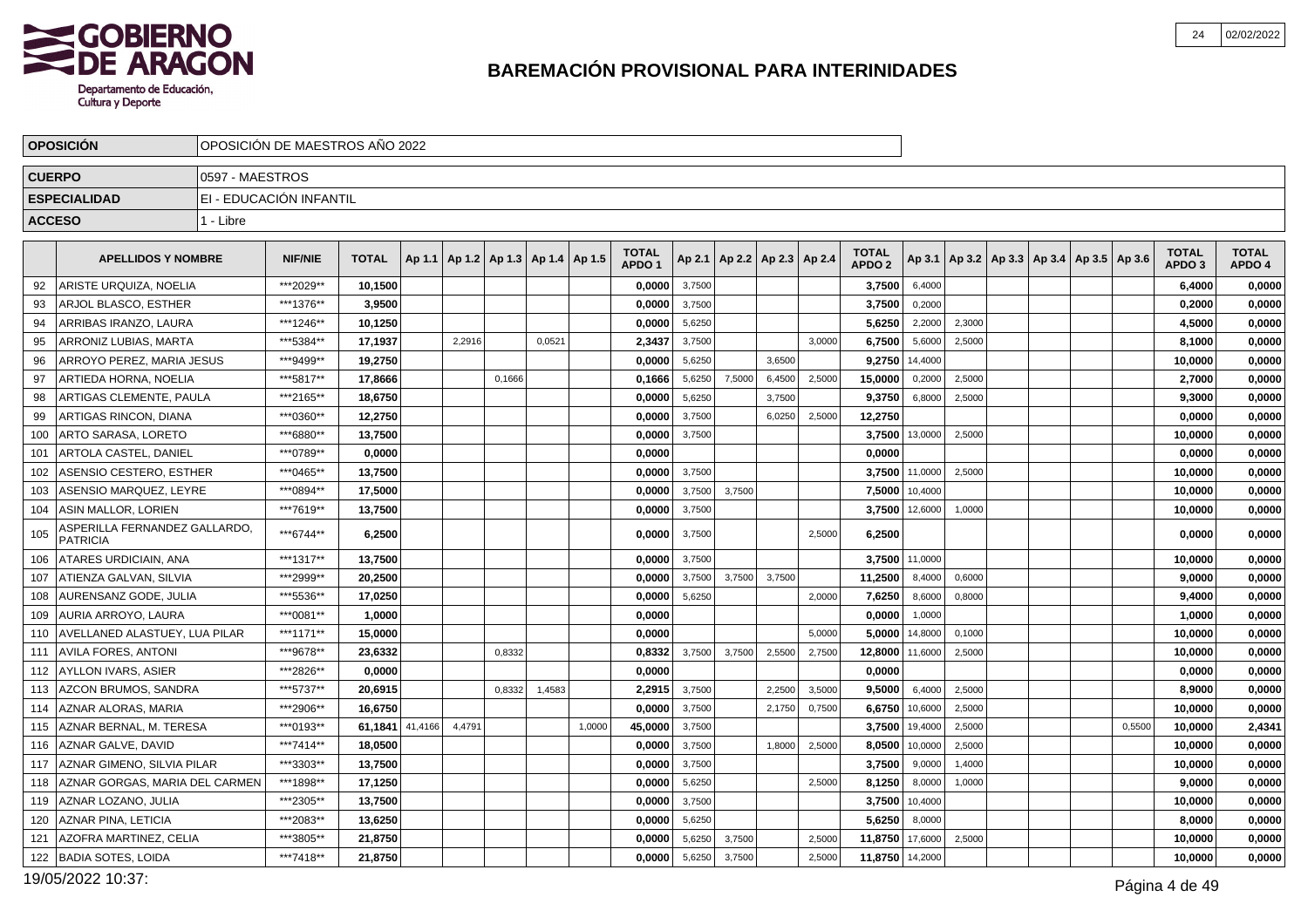

|     | <b>OPOSICIÓN</b>                            |                 | OPOSICIÓN DE MAESTROS AÑO 2022 |              |         |         |         |                                   |                                   |        |        |                          |        |                                   |         |                                            |  |  |                                   |                        |
|-----|---------------------------------------------|-----------------|--------------------------------|--------------|---------|---------|---------|-----------------------------------|-----------------------------------|--------|--------|--------------------------|--------|-----------------------------------|---------|--------------------------------------------|--|--|-----------------------------------|------------------------|
|     | <b>CUERPO</b>                               | 0597 - MAESTROS |                                |              |         |         |         |                                   |                                   |        |        |                          |        |                                   |         |                                            |  |  |                                   |                        |
|     | <b>ESPECIALIDAD</b>                         |                 | EI - EDUCACIÓN INFANTIL        |              |         |         |         |                                   |                                   |        |        |                          |        |                                   |         |                                            |  |  |                                   |                        |
|     | <b>ACCESO</b>                               | 1 - Libre       |                                |              |         |         |         |                                   |                                   |        |        |                          |        |                                   |         |                                            |  |  |                                   |                        |
|     | <b>APELLIDOS Y NOMBRE</b>                   |                 | <b>NIF/NIE</b>                 | <b>TOTAL</b> | Ap 1.1  |         |         | Ap 1.2   Ap 1.3   Ap 1.4   Ap 1.5 | <b>TOTAL</b><br>APDO <sub>1</sub> | Ap 2.1 |        | Ap 2.2   Ap 2.3   Ap 2.4 |        | <b>TOTAL</b><br>APDO <sub>2</sub> | Ap 3.1  | Ap 3.2   Ap 3.3   Ap 3.4   Ap 3.5   Ap 3.6 |  |  | <b>TOTAL</b><br>APDO <sub>3</sub> | <b>TOTAL</b><br>APDO 4 |
| 123 | BAGUENA ARNAL, ELISABETH                    |                 | ***2944**                      | 14,6250      |         |         |         |                                   | 0,0000                            | 5,6250 |        |                          |        | 5,6250                            | 8,0000  | 1,0000                                     |  |  | 9,0000                            | 0,0000                 |
| 124 | <b>BALBAS MONTERRUBIO. ANA MARIA</b>        |                 | ***0244**                      | 10.0000      |         |         |         |                                   | 0,0000                            | 3,7500 | 3,7500 |                          | 2,5000 | 10,0000                           |         |                                            |  |  | 0,0000                            | 0,0000                 |
|     | 125   BALLARIN PINTANEL, CORAL              |                 | ***9649**                      | 10,8000      | 2,0000  |         |         |                                   | 2,0000                            |        |        |                          |        | 0,0000                            | 8,8000  |                                            |  |  | 8,8000                            | 0,0000                 |
| 126 | <b>BALLESTAR ARBELLON, ANDREA</b>           |                 | ***6712**                      | 14,7250      |         |         |         |                                   | 0,0000                            | 5,6250 |        |                          | 2,5000 | 8,1250                            | 6,6000  |                                            |  |  | 6,6000                            | 0,0000                 |
| 127 | BALLESTEROS HURTADO, LAURA                  |                 | ***4213**                      | 11,7500      |         |         |         |                                   | 0,0000                            | 3,7500 |        |                          |        | 3,7500                            | 8,0000  |                                            |  |  | 8,0000                            | 0,0000                 |
| 128 | <b>BALLESTIN SIMON, NURIA</b>               |                 | ***3198**                      | 11,6250      |         |         |         |                                   | 0,0000                            | 5,6250 |        |                          |        | 5,6250                            | 6,0000  |                                            |  |  | 6,0000                            | 0,0000                 |
| 129 | <b>IBAQUERO ALCOBER. GEMA</b>               |                 | ***0670**                      | 10.0000      |         |         |         |                                   | 0.0000                            |        |        |                          |        | 0,0000                            | 8,0000  | 2,5000                                     |  |  | 10.0000                           | 0,0000                 |
| 130 | BARBERO ALONSO. DIANA                       |                 | ***8287**                      | 9,8000       |         |         |         |                                   | 0,0000                            |        |        |                          |        | 0,0000                            | 9,8000  |                                            |  |  | 9,8000                            | 0,0000                 |
| 131 | <b>BARCOS MOYA, NEREA</b>                   |                 | ***5833**                      | 13.7500      |         |         |         |                                   | 0.0000                            | 3,7500 |        |                          |        | 3,7500                            | 10,0000 |                                            |  |  | 10.0000                           | 0,0000                 |
| 132 | <b>BARRACHINA LOPEZ, NOELIA</b>             |                 | ***4417**                      | 34,3000      | 24,5000 |         |         |                                   | 24,5000                           |        |        |                          |        | 0,0000                            | 8,8000  |                                            |  |  | 8,8000                            | 1,0000                 |
| 133 | BARRADO RANDO. ANA                          |                 | ***1027**                      | 6,1500       |         |         |         |                                   | 0.0000                            | 3,7500 |        |                          | 2.0000 | 5,7500                            | 0,2000  | 0,2000                                     |  |  | 0,4000                            | 0,0000                 |
| 134 | <b>BARRERA ESTEBAN, IRENE</b>               |                 | ***5844**                      | 18,1000      |         |         |         |                                   | 0,0000                            | 3,7500 | 3,7500 |                          | 2,0000 | 9,5000                            | 6,4000  | 2,2000                                     |  |  | 8,6000                            | 0,0000                 |
| 135 | <b>BARRERA SANCHEZ, NURIA</b>               |                 | ***5598**                      | 20,6000      |         |         |         |                                   | 0.0000                            | 5,6250 | 1,8750 |                          | 5,5000 | 13,0000                           | 6,6000  | 1,0000                                     |  |  | 7,6000                            | 0,0000                 |
| 136 | BARRERAS ANIESA. ISABEL                     |                 | ***1028**                      | 17,3250      |         |         |         |                                   | 0,0000                            | 5,6250 |        |                          | 2,5000 | 8,1250                            | 8,2000  | 1,0000                                     |  |  | 9,2000                            | 0,0000                 |
| 137 | BARRIO LIGORRED. MARTA                      |                 | ***2396**                      | 7,4500       |         |         |         |                                   | 0,0000                            | 3,7500 |        |                          |        | 3,7500                            | 2,2000  | 1,5000                                     |  |  | 3.7000                            | 0,0000                 |
| 138 | <b>BARTOLOME VILLALBA, ARIADNA</b>          |                 | ***9536**                      | 16,7483      |         |         |         |                                   | 0,0000                            | 3,7500 |        | 2,5500                   |        | 6,3000                            | 14,0000 | 2,5000                                     |  |  | 10,0000                           | 0,4483                 |
| 139 | BASHARINA BASHARINA, DARIA<br>ALEKSANDROVNA |                 | ***3747**                      | 10,7500      |         |         |         |                                   | 0,0000                            | 3,7500 |        |                          |        | 3,7500                            | 6,0000  | 1,0000                                     |  |  | 7,0000                            | 0,0000                 |
| 140 | <b>BAZUS POZA, LETICIA MARIA</b>            |                 | ***4040**                      | 31,4541      |         | 3,4375  | 5,6666  |                                   | 9,1041                            |        | 3,7500 | 7,5000                   | 2,5000 | 13,7500                           | 6,8000  | 1,8000                                     |  |  | 8,6000                            | 0,0000                 |
| 141 | BEGUERIA MOGICA, ESTEFANIA                  |                 | ***9698**                      | 24.2000      |         |         |         |                                   | 0,0000                            | 5,6250 |        | 7,5000                   | 3,0000 | 15,0000                           | 7,2000  | 2,0000                                     |  |  | 9,2000                            | 0,0000                 |
| 142 | BELENGUER CALVO, MARIA                      |                 | ***3065**                      | 18,7394      | 4,3332  |         |         |                                   | 4,3332                            | 3,7500 |        |                          |        | 3,7500                            | 17,6000 | 2,5000                                     |  |  | 10,0000                           | 0,6562                 |
| 143 | <b>BELIO RUBIO, CLARA</b>                   |                 | ***7826**                      | 13,7500      |         |         |         |                                   | 0,0000                            | 3,7500 |        |                          |        | 3,7500                            | 10,4000 |                                            |  |  | 10,0000                           | 0,0000                 |
| 144 | <b>BELLIDO PEREZ, SILVIA</b>                |                 | ***5278**                      | 17,1250      |         |         |         |                                   | 0,0000                            | 5,6250 |        |                          | 2,5000 | 8,1250                            | 8,0000  | 1,0000                                     |  |  | 9,0000                            | 0,0000                 |
| 145 | BELLIDO RILLO. EVA                          |                 | ***6189**                      | 7,1500       |         |         |         |                                   | 0,0000                            | 3,7500 |        |                          | 2,0000 | 5,7500                            | 0,4000  | 1,0000                                     |  |  | 1,4000                            | 0,0000                 |
| 146 | <b>BELLO CALVO, BEATRIZ</b>                 |                 | ***5766**                      | 27,0166      |         |         | 2.6666  |                                   | 2,6666                            | 5,6250 | 3.7500 | 1,9750                   | 3,0000 | 14,3500                           | 10,6000 | 0,6000                                     |  |  | 10,0000                           | 0,0000                 |
| 147 | BELLO CORTES, M. BEGOÑA                     |                 | ***3751**                      | 55.7694      | 19,0000 |         | 22,5000 |                                   | 41,5000                           | 3,7500 |        |                          |        | 3,7500                            | 36,8000 | 2,5000                                     |  |  | 10,0000                           | 0,5194                 |
| 148 | <b>BELMONTE BAYO, CRISTINA</b>              |                 | ***5120**                      | 8.1250       |         |         |         |                                   | 0,0000                            | 5,6250 |        |                          | 2,5000 | 8,1250                            |         |                                            |  |  | 0.0000                            | 0,0000                 |
| 149 | BELTRAN SALESA. ANDREA                      |                 | ***6280**                      | 11,0750      |         |         |         |                                   | 0,0000                            | 5,6250 | 3,7500 |                          |        | 9,3750                            |         | 1,7000                                     |  |  | 1,7000                            | 0,0000                 |
| 150 | <b>BELTRAN TEBA, ALEJANDRO</b>              |                 | ***6748**                      | 31.0791      |         | 10,1562 | 0,1666  | 0.1563                            | 10.4791                           | 3,7500 |        | 4,3500                   | 2,5000 | 10.6000                           | 29,2000 | 2,5000                                     |  |  | 10,0000                           | 0,0000                 |
| 151 | BENEDITO VILLALBA, MARIA                    |                 | ***1325**                      | 13,7500      |         |         |         |                                   | 0,0000                            | 3,7500 |        |                          |        | 3,7500                            | 10,4000 | 1,0000                                     |  |  | 10,0000                           | 0,0000                 |
| 152 | BENITEZ IZUEL. MARIA FELISA                 |                 | ***4042**                      | 11,4250      |         |         |         |                                   | 0,0000                            | 5,6250 |        |                          | 5,0000 | 10,6250                           | 0,2000  | 0,6000                                     |  |  | 0,8000                            | 0,0000                 |
|     | 153   BENITO BOILLOS, MARIA                 |                 | ***1375**                      | 16,9000      |         |         |         |                                   | 0,0000                            | 3,7500 | 3,7500 |                          |        | 7,5000                            | 9,4000  |                                            |  |  | 9,4000                            | 0,0000                 |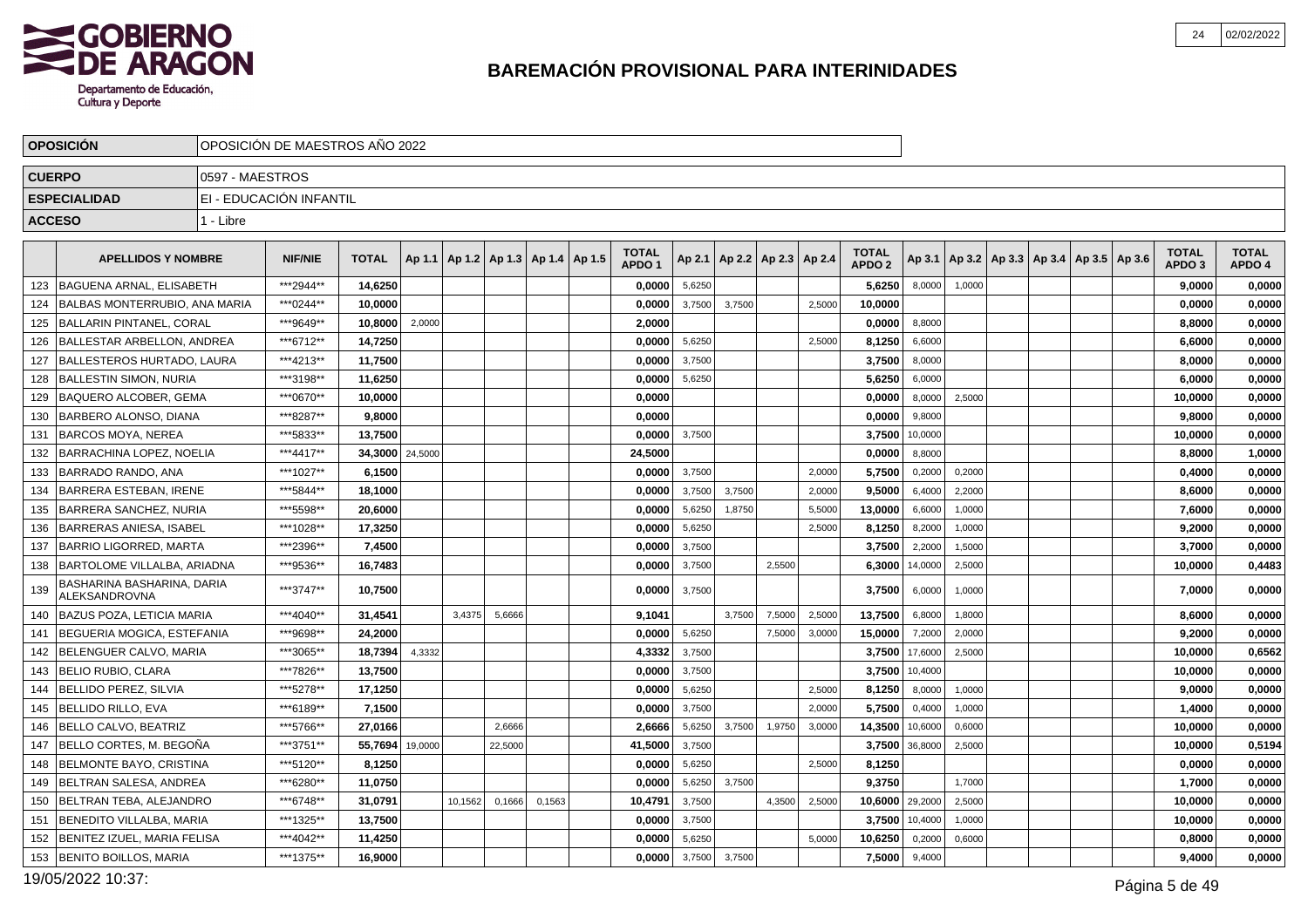

|               | <b>OPOSICION</b>                  |                 | OPOSICIÓN DE MAESTROS AÑO 2022 |              |         |        |                                   |        |                                   |        |        |                          |        |                                   |         |                                            |  |        |                                   |                        |
|---------------|-----------------------------------|-----------------|--------------------------------|--------------|---------|--------|-----------------------------------|--------|-----------------------------------|--------|--------|--------------------------|--------|-----------------------------------|---------|--------------------------------------------|--|--------|-----------------------------------|------------------------|
| <b>CUERPO</b> |                                   | 0597 - MAESTROS |                                |              |         |        |                                   |        |                                   |        |        |                          |        |                                   |         |                                            |  |        |                                   |                        |
|               | <b>ESPECIALIDAD</b>               |                 | EI - EDUCACIÓN INFANTIL        |              |         |        |                                   |        |                                   |        |        |                          |        |                                   |         |                                            |  |        |                                   |                        |
|               | <b>ACCESO</b>                     | 1 - Libre       |                                |              |         |        |                                   |        |                                   |        |        |                          |        |                                   |         |                                            |  |        |                                   |                        |
|               |                                   |                 |                                |              |         |        |                                   |        |                                   |        |        |                          |        |                                   |         |                                            |  |        |                                   |                        |
|               | <b>APELLIDOS Y NOMBRE</b>         |                 | <b>NIF/NIE</b>                 | <b>TOTAL</b> | Ap 1.1  |        | Ap 1.2   Ap 1.3   Ap 1.4   Ap 1.5 |        | <b>TOTAL</b><br>APDO <sub>1</sub> | Ap 2.1 |        | Ap 2.2   Ap 2.3   Ap 2.4 |        | <b>TOTAL</b><br>APDO <sub>2</sub> | Ap 3.1  | Ap 3.2   Ap 3.3   Ap 3.4   Ap 3.5   Ap 3.6 |  |        | <b>TOTAL</b><br>APDO <sub>3</sub> | <b>TOTAL</b><br>APDO 4 |
| 154           | <b>IBENITO GALLEGO. LYDIA</b>     |                 | ***3218**                      | 26.8249      |         |        | 10,6249                           |        | 10,6249                           | 3,7500 |        | 2,4500                   |        | 6,2000                            | 11,0000 | 1,0000                                     |  |        | 10,0000                           | 0,0000                 |
| 155           | BENITO SAENZ, YOLANDA             |                 | ***3223**                      | 60,2375      | 45,9166 | 3,4375 | 1,0000                            |        | 45,0000                           | 3,7500 |        |                          |        | 3,7500                            | 29,0000 | 2,5000                                     |  |        | 10,0000                           | 1,4875                 |
| 156           | BERDEJO ESPINOSA, PATRICIA        |                 | ***5879**                      | 15,1000      |         |        |                                   |        | 0,0000                            | 3,7500 |        | 1,3500                   |        | 5,1000                            | 17,6000 |                                            |  |        | 10,0000                           | 0,0000                 |
| 157           | BERDEJO VICENTE, CLARA            |                 | ***5688**                      | 7,6250       |         |        |                                   |        | 0,0000                            | 5,6250 |        |                          |        | 5,6250                            | 2,0000  |                                            |  |        | 2,0000                            | 0,0000                 |
| 158           | BERENGUER ENFEDAQUE, BLANCA       |                 | ***5540**                      | 12,3500      |         |        |                                   |        | 0,0000                            | 3,7500 |        |                          |        | 3,7500                            | 8,6000  |                                            |  |        | 8,6000                            | 0,0000                 |
| 159           | BERGES LARRAZ. ANDREA             |                 | ***7261**                      | 18.3250      |         |        |                                   |        | 0.0000                            | 5,6250 |        |                          | 4,5000 | 10,1250                           | 8,2000  |                                            |  |        | 8.2000                            | 0,0000                 |
| 160           | BERGES LOPEZ, PATRICIA            |                 | ***7555**                      | 30.9999      |         |        | 14,7499                           |        | 14,7499                           | 3,7500 |        |                          | 2,5000 | 6,2500                            | 15,4000 | 2,5000                                     |  | 0,2500 | 10,0000                           | 0,0000                 |
| 161           | BERGES PIAZUELO, ISABEL           |                 | ***0789**                      | 15,6250      |         |        |                                   |        | 0,0000                            | 5,6250 |        |                          |        | 5,6250                            | 9,4000  | 1,2000                                     |  |        | 10,0000                           | 0,0000                 |
| 162           | <b>BERGES SAMPER, NATALIA</b>     |                 | ***5908**                      | 3,7500       |         |        |                                   |        | 0,0000                            | 3,7500 |        |                          |        | 3,7500                            |         |                                            |  |        | 0,0000                            | 0,0000                 |
| 163           | BERNAL FERNANDEZ, ALICIA          |                 | ***1599**                      | 0,0000       |         |        |                                   |        | 0,0000                            |        |        |                          |        | 0,0000                            |         |                                            |  |        | 0,0000                            | 0,0000                 |
| 164           | <b>BERNAL MARTIN, PATRICIA</b>    |                 | ***2052**                      | 9,5250       |         |        |                                   |        | 0,0000                            | 5,6250 |        |                          |        | 5,6250                            | 1,8000  | 2,1000                                     |  |        | 3,9000                            | 0,0000                 |
| 165           | <b>IBERNE FRAN. DIANA</b>         |                 | ***6833**                      | 20,3422      |         |        |                                   |        | 0,0000                            | 5,6250 |        | 3.7500                   |        | 9,3750                            | 16,8000 | 2,5000                                     |  |        | 10.0000                           | 0,9672                 |
| 166           | BERNUY ANDRES. SANTA MARIA        |                 | ***5963**                      | 64,8331      | 21,2498 |        | 18,2083                           |        | 39,4581                           | 5,6250 | 1,8750 | 3,7500                   | 2,5000 | 13,7500                           | 22,6000 | 2,5000                                     |  | 0,5500 | 10,0000                           | 1,6250                 |
| 167           | BEROY PEDREGOSA, SARA             |                 | ***6161**                      | 15,6500      |         |        |                                   |        | 0,0000                            | 3,7500 |        |                          | 2,5000 | 6,2500                            | 8,4000  | 1,0000                                     |  |        | 9,4000                            | 0,0000                 |
| 168           | <b>BERROS RAMOS, ANDREA</b>       |                 | ***1136**                      | 10,8250      |         |        |                                   |        | 0,0000                            | 5,6250 |        |                          |        | 5,6250                            | 5,2000  |                                            |  |        | 5,2000                            | 0,0000                 |
| 169           | BETORZ NOVELLON, MARIA ELENA      |                 | ***5955**                      | 3,0000       |         |        |                                   |        | 0,0000                            |        |        |                          | 2,0000 | 2,0000                            |         | 1,0000                                     |  |        | 1,0000                            | 0,0000                 |
| 170           | <b>BIOTA GONZALEZ, ANA MIREYA</b> |                 | ***6935**                      | 36,4438      |         |        | 14,1250                           | 1,5000 | 15,6250                           | 3,7500 | 3,7500 | 1,0500                   |        | 8,5500                            | 14,2000 | 1,5000                                     |  |        | 10,0000                           | 2,2688                 |
| 171           | BLANCAS COBO. ANDREA              |                 | ***6084**                      | 20.5750      |         |        |                                   |        | 0.0000                            | 5,6250 |        | 2,4500                   | 2.5000 | 10,5750                           | 21,0000 | 1,5000                                     |  |        | 10,0000                           | 0,0000                 |
| 172           | BLASCO FOLGOSO. RAQUEL            |                 | ***5391**                      | 12,8500      |         |        |                                   |        | 0.0000                            | 3,7500 |        | 1,7000                   |        | 5,4500                            | 6,4000  | 1,0000                                     |  |        | 7,4000                            | 0,0000                 |
| 173           | <b>BLASCO MARTINEZ, NATALIA</b>   |                 | ***5689**                      | 16,9524      |         |        |                                   |        | 0,0000                            | 5,6250 |        |                          |        | 5,6250                            | 14,0000 | 1,6000                                     |  |        | 10,0000                           | 1,3274                 |
| 174           | BLASCO MEMBRADO, SARA             |                 | ***1650**                      | 2,1000       |         |        |                                   |        | 0,0000                            |        |        |                          |        | 0,0000                            |         | 2,1000                                     |  |        | 2,1000                            | 0,0000                 |
| 175           | BLASCO MUÑOZ, REBECA              |                 | ***6004**                      | 15,4582      | 0,3332  |        |                                   |        | 0,3332                            | 5,6250 |        |                          |        | 5,6250                            | 7,0000  | 2,5000                                     |  |        | 9,5000                            | 0,0000                 |
| 176           | BLAZQUEZ AGUAS, BARBARA           |                 | ***6312**                      | 7,7500       |         |        |                                   |        | 0,0000                            | 3,7500 |        |                          | 2,5000 | 6,2500                            |         | 1,5000                                     |  |        | 1,5000                            | 0,0000                 |
| 177           | IBLESA MARTIN. RUTH               |                 | ***5553**                      | 6.5000       |         |        |                                   |        | 0.0000                            |        |        |                          |        | 0.0000                            | 5,0000  | 1,5000                                     |  |        | 6,5000                            | 0,0000                 |
| 178           | <b>BOLSA FERRER, CRISTINA</b>     |                 | ***2336**                      | 8.6250       |         |        |                                   |        | 0.0000                            | 5,6250 |        |                          |        | 5,6250                            | 2,0000  | 1,0000                                     |  |        | 3,0000                            | 0,0000                 |
| 179           | <b>BONA SENAC, JULIA</b>          |                 | ***1200**                      | 14,5000      |         |        |                                   |        | 0,0000                            | 3,7500 |        |                          | 0,7500 | 4,5000                            | 14,6000 | 2,5000                                     |  |        | 10,0000                           | 0,0000                 |
| 180           | <b>BONDIA GALINDO, CRISTINA</b>   |                 | ***1263**                      | 0,0000       |         |        |                                   |        | 0,0000                            |        |        |                          |        | 0,0000                            |         |                                            |  |        | 0,0000                            | 0,0000                 |
| 181           | <b>BONED BONED, AZUCENA</b>       |                 | ***5428**                      | 13,7500      |         |        |                                   |        | 0,0000                            | 3,7500 |        |                          |        | 3,7500                            | 15,4000 | 0,6000                                     |  |        | 10,0000                           | 0,0000                 |
| 182           | <b>BONET ASENSIO, ROSA</b>        |                 | ***6663**                      | 21,2750      |         |        |                                   |        | 0,0000                            | 5,6250 | 3,7500 |                          | 3,0000 | 12,3750                           | 6,4000  | 2,5000                                     |  |        | 8,9000                            | 0,0000                 |
| 183           | BONNET PUENTE, MARIA CRISTINA     |                 | ***1081**                      | 5,2500       |         |        |                                   |        | 0,0000                            |        |        |                          | 5,2500 | 5,2500                            |         |                                            |  |        | 0.0000                            | 0,0000                 |
| 184           | <b>BORAO FERNANDEZ, MARTA</b>     |                 | ***5793**                      | 11,4325      |         |        |                                   |        | 0,0000                            | 3,7500 |        |                          |        | 3,7500                            | 5,0000  | 2,5000                                     |  |        | 7,5000                            | 0,1825                 |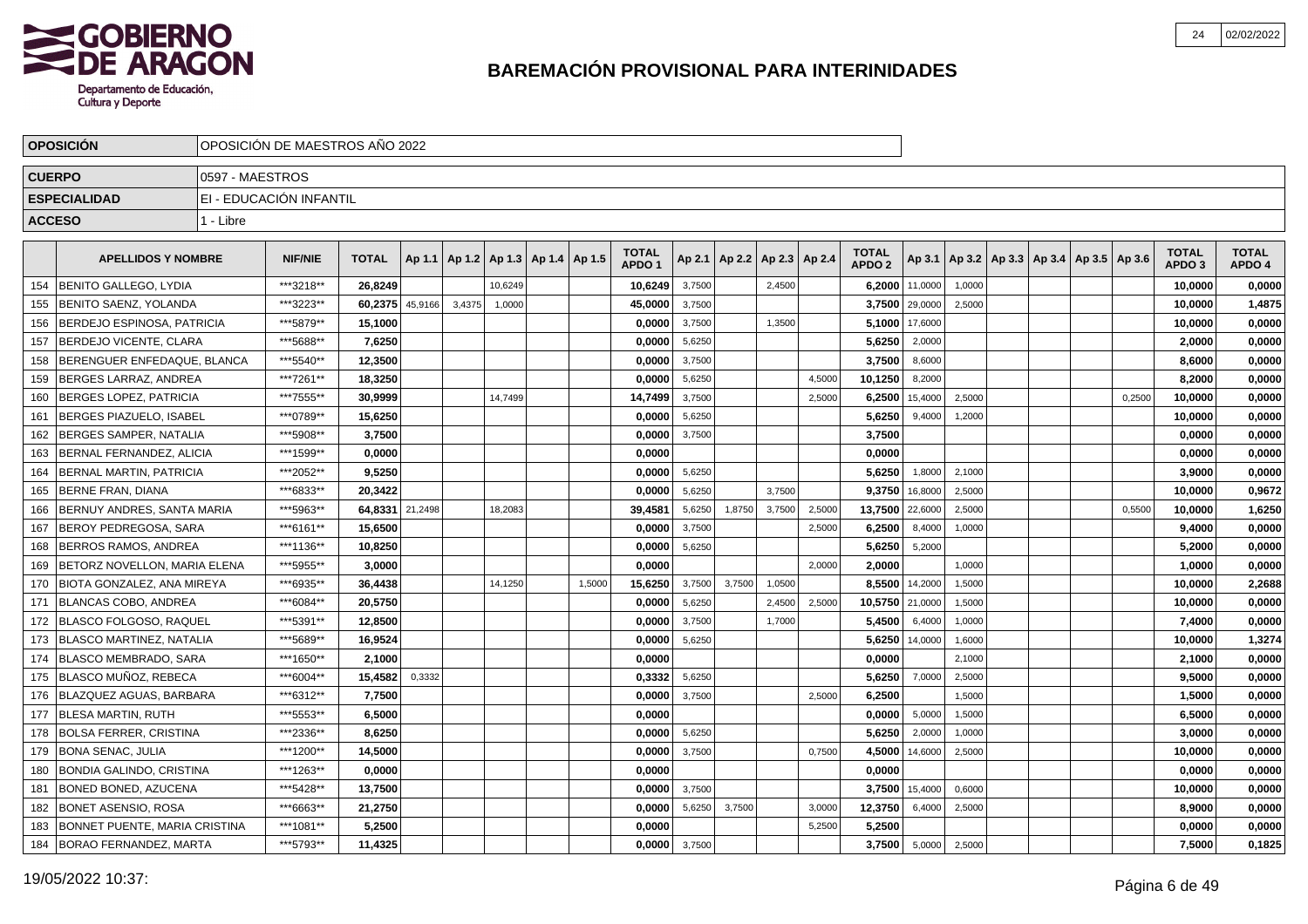

|     | <b>OPOSICIÓN</b>                                 |                 | OPOSICIÓN DE MAESTROS AÑO 2022 |              |        |                                   |        |        |        |                                   |        |                          |        |        |                                   |                |        |                                                     |  |                                   |                        |
|-----|--------------------------------------------------|-----------------|--------------------------------|--------------|--------|-----------------------------------|--------|--------|--------|-----------------------------------|--------|--------------------------|--------|--------|-----------------------------------|----------------|--------|-----------------------------------------------------|--|-----------------------------------|------------------------|
|     | <b>CUERPO</b>                                    | 0597 - MAESTROS |                                |              |        |                                   |        |        |        |                                   |        |                          |        |        |                                   |                |        |                                                     |  |                                   |                        |
|     | <b>ESPECIALIDAD</b>                              |                 | EI - EDUCACIÓN INFANTIL        |              |        |                                   |        |        |        |                                   |        |                          |        |        |                                   |                |        |                                                     |  |                                   |                        |
|     | <b>ACCESO</b>                                    | 1 - Libre       |                                |              |        |                                   |        |        |        |                                   |        |                          |        |        |                                   |                |        |                                                     |  |                                   |                        |
|     | <b>APELLIDOS Y NOMBRE</b>                        |                 | <b>NIF/NIE</b>                 | <b>TOTAL</b> | Ap 1.1 | Ap 1.2   Ap 1.3   Ap 1.4   Ap 1.5 |        |        |        | <b>TOTAL</b><br>APDO <sub>1</sub> | Ap 2.1 | Ap 2.2   Ap 2.3   Ap 2.4 |        |        | <b>TOTAL</b><br>APDO <sub>2</sub> |                |        | Ap 3.1   Ap 3.2   Ap 3.3   Ap 3.4   Ap 3.5   Ap 3.6 |  | <b>TOTAL</b><br>APDO <sub>3</sub> | <b>TOTAL</b><br>APDO 4 |
| 185 | <b>BORQUE MIANA, MIRIAM</b>                      |                 | ***2551**                      | 15,6250      |        |                                   |        |        |        | 0,0000                            | 5,6250 |                          |        |        |                                   | 5,6250 10,4000 | 1,0000 |                                                     |  | 10,0000                           | 0,0000                 |
| 186 | <b>BOSQUE TORRENTE, MARIA PILAR</b>              |                 | ***6741**                      | 17,2750      |        |                                   |        |        |        | 0,0000                            | 5,6250 | 3,7500                   |        |        | 9,3750                            | 5,6000         | 2,3000 |                                                     |  | 7,9000                            | 0,0000                 |
| 187 | <b>BOU ALBALATE, CAROLINA</b>                    |                 | ***5631**                      | 10,0000      |        |                                   |        |        |        | 0,0000                            |        |                          |        |        |                                   | 0,0000 10,4000 |        |                                                     |  | 10,0000                           | 0,0000                 |
| 188 | <b>BRETO SALAS, LAURA</b>                        |                 | ***2223**                      | 22,3750      |        |                                   | 3,0000 |        |        | 3,0000                            | 5,6250 |                          |        | 3,7500 | 9,3750                            | 14,0000        | 2,2000 |                                                     |  | 10,0000                           | 0,0000                 |
| 189 | <b>BRIBIAN HERNANDEZ, SILVIA</b>                 |                 | ***8178**                      | 14,3000      |        |                                   |        |        |        | 0,0000                            |        |                          |        | 5.0000 | 5,0000                            | 6,8000         | 2,5000 |                                                     |  | 9,3000                            | 0,0000                 |
| 190 | BRONCHAL MARQUES,<br><b>PRESENTACION</b>         |                 | ***1477**                      | 27,7687      |        |                                   | 3,6666 | 1,3021 | 0,7500 | 5,7187                            | 5,6250 |                          | 2,1750 | 4,2500 | 12,0500                           | 13,0000        | 2,5000 |                                                     |  | 10,0000                           | 0,0000                 |
| 191 | <b>IBROSED SOLANS. PAULA DEL PUEYO</b>           |                 | ***6668**                      | 3.9500       |        |                                   |        |        |        | 0.0000                            | 3,7500 |                          |        |        | 3,7500                            | 0,2000         |        |                                                     |  | 0.2000                            | 0,0000                 |
| 192 | <b>BROVIA LAVILLA, ANDREA PILAR</b>              |                 | ***5197**                      | 12,9238      |        |                                   |        |        |        | 0,0000                            | 3,7500 |                          |        |        | 3,7500                            | 4,8000         | 2,5000 |                                                     |  | 7,3000                            | 1,8738                 |
| 193 | <b>IBRUALLA DOSTE. LAURA</b>                     |                 | ***4400**                      | 13.3500      |        |                                   |        |        |        | 0.0000                            | 3,7500 |                          |        |        | 3,7500                            | 8,6000         | 1,0000 |                                                     |  | 9,6000                            | 0,0000                 |
| 194 | <b>BRUBALLA GARCES, SUSANA</b>                   |                 | ***3979**                      | 4,9500       |        |                                   |        |        |        | 0,0000                            | 3,7500 |                          |        |        | 3,7500                            | 1,2000         |        |                                                     |  | 1,2000                            | 0,0000                 |
| 195 | BUCURESCU BUCURESCU, STEFANIA<br><b>MADALINA</b> |                 | ***7889**                      | 14,6750      |        |                                   |        |        |        | 0.0000                            | 5,6250 | 3,7500                   | 5,3000 |        | 14,6750                           |                |        |                                                     |  | 0,0000                            | 0,0000                 |
| 196 | <b>BUENAGA AGUILAR, ILLARZ</b>                   |                 | ***3263**                      | 11,5500      |        |                                   |        |        |        | 0,0000                            | 3,7500 |                          |        |        | 3,7500                            | 7,6000         | 0,2000 |                                                     |  | 7,8000                            | 0,0000                 |
| 197 | <b>BUENO BELIO, MARIA</b>                        |                 | ***3295**                      | 8.0500       |        |                                   |        |        |        | 0.0000                            |        | 3.7500                   |        | 2.5000 | 6,2500                            | 0,6000         | 1,2000 |                                                     |  | 1,8000                            | 0,0000                 |
| 198 | <b>BUETAS GUARDINGO, ISABEL</b>                  |                 | ***6612**                      | 20,7416      |        |                                   | 0,6666 |        |        | 0,6666                            | 5,6250 | 3,7500                   | 2,7000 | 2,5000 | 14,5750                           | 4,0000         | 1,5000 |                                                     |  | 5,5000                            | 0,0000                 |
| 199 | <b>BUIL GIL. GEMA</b>                            |                 | ***2066**                      | 8,8250       |        |                                   |        |        |        | 0,0000                            | 5,6250 |                          |        |        | 5,6250                            | 2,2000         | 1,0000 |                                                     |  | 3,2000                            | 0,0000                 |
| 200 | <b>BUIL SANZ. RAQUEL</b>                         |                 | ***6246**                      | 13,2250      |        |                                   |        |        |        | 0,0000                            | 5,6250 |                          |        |        | 5,6250                            | 6,6000         | 1,0000 |                                                     |  | 7,6000                            | 0,0000                 |
| 201 | <b>BUJ IBAÑEZ. MIRIAM</b>                        |                 | ***2382**                      | 24,6775      |        |                                   |        |        |        | 0.0000                            | 5,6250 | 3,7500                   | 3,7500 |        | 13,1250                           | 7,4000         | 2,5000 |                                                     |  | 9,9000                            | 1,6525                 |
| 202 | <b>BUJO ROMEO, ANA BELEN</b>                     |                 | ***3784**                      | 14,9500      |        |                                   |        |        |        | 0,0000                            | 3,7500 |                          |        | 2,5000 | 6,2500                            | 6,2000         | 2,5000 |                                                     |  | 8,7000                            | 0,0000                 |
| 203 | <b>BURILLO PEREZ, ALEJANDRA</b>                  |                 | ***6734**                      | 16.6250      |        |                                   |        |        |        | 0,0000                            | 5,6250 |                          |        | 3,0000 | 8,6250                            | 8,0000         |        |                                                     |  | 8,0000                            | 0,0000                 |
| 204 | <b>BURRIEL FORNS, IRENE</b>                      |                 | ***7960**                      | 12,7250      |        |                                   |        |        |        | 0,0000                            | 5,6250 |                          |        | 2,5000 | 8,1250                            | 3,6000         | 1,0000 |                                                     |  | 4,6000                            | 0,0000                 |
| 205 | CABESTRE SANAGUSTIN, ANDREA                      |                 | ***6043**                      | 0,0000       |        |                                   |        |        |        | 0,0000                            |        |                          |        |        | 0,0000                            |                |        |                                                     |  | 0,0000                            | 0,0000                 |
| 206 | CABEZA PERIBAÑEZ, CARLOTA<br><b>BEATRIZ</b>      |                 | ***2680**                      | 29,2813      |        |                                   | 3,5000 | 0,7813 |        | 4,2813                            | 5,6250 |                          | 9,6250 | 2,5000 | 15,0000                           | 29,0000        | 0,5000 |                                                     |  | 10,0000                           | 0,0000                 |
| 207 | CABREJAS BARRADO. RAQUEL                         |                 | ***2549**                      | 12,1500      |        |                                   |        |        |        | 0,0000                            | 3,7500 |                          |        |        | 3,7500                            | 8,4000         |        |                                                     |  | 8,4000                            | 0,0000                 |
| 208 | CAFFARENA VERRI, ALDANA<br><b>PATRICIA</b>       |                 | ***0382**                      | 13,6250      |        |                                   |        |        |        | 0,0000                            | 5,6250 |                          |        |        | 5,6250                            | 8,0000         |        |                                                     |  | 8,0000                            | 0,0000                 |
| 209 | CALDERON CASALS, PAULA                           |                 | ***1092**                      | 24,0082      |        |                                   | 2,3332 |        | 1,0000 | 3,3332                            | 5,6250 |                          | 2,5500 | 2,5000 | 10,6750                           | 10,2000        | 2,3000 |                                                     |  | 10,0000                           | 0,0000                 |
| 210 | CALDERON LATORRE. CECILIA                        |                 | ***1635**                      | 5.6600       |        |                                   |        |        |        | 0.0000                            | 3,7500 |                          |        |        | 3,7500                            | 0,4000         | 1,0000 |                                                     |  | 1,4000                            | 0,5100                 |
| 211 | CALLEJA BONET, VANESA                            |                 | ***9877**                      | 15,6250      |        |                                   |        |        |        | 0,0000                            | 5,6250 |                          |        |        | 5,6250                            | 8,0000         | 2,0000 |                                                     |  | 10,0000                           | 0,0000                 |
| 212 | <b>ICALVE PEREZ. MARTA</b>                       |                 | ***4770**                      | 10,0000      |        |                                   |        |        |        | 0.0000                            |        |                          |        |        | 0,0000                            | 10,0000        | 1,4000 |                                                     |  | 10,0000                           | 0,0000                 |
|     | 213 CALVETE BINTANED, ANA ISABEL                 |                 | ***0928**                      | 13,7500      |        |                                   |        |        |        | $0,0000$ 3,7500                   |        |                          |        |        | 3,7500                            | 9,0000         | 1,4000 |                                                     |  | 10,0000                           | 0,0000                 |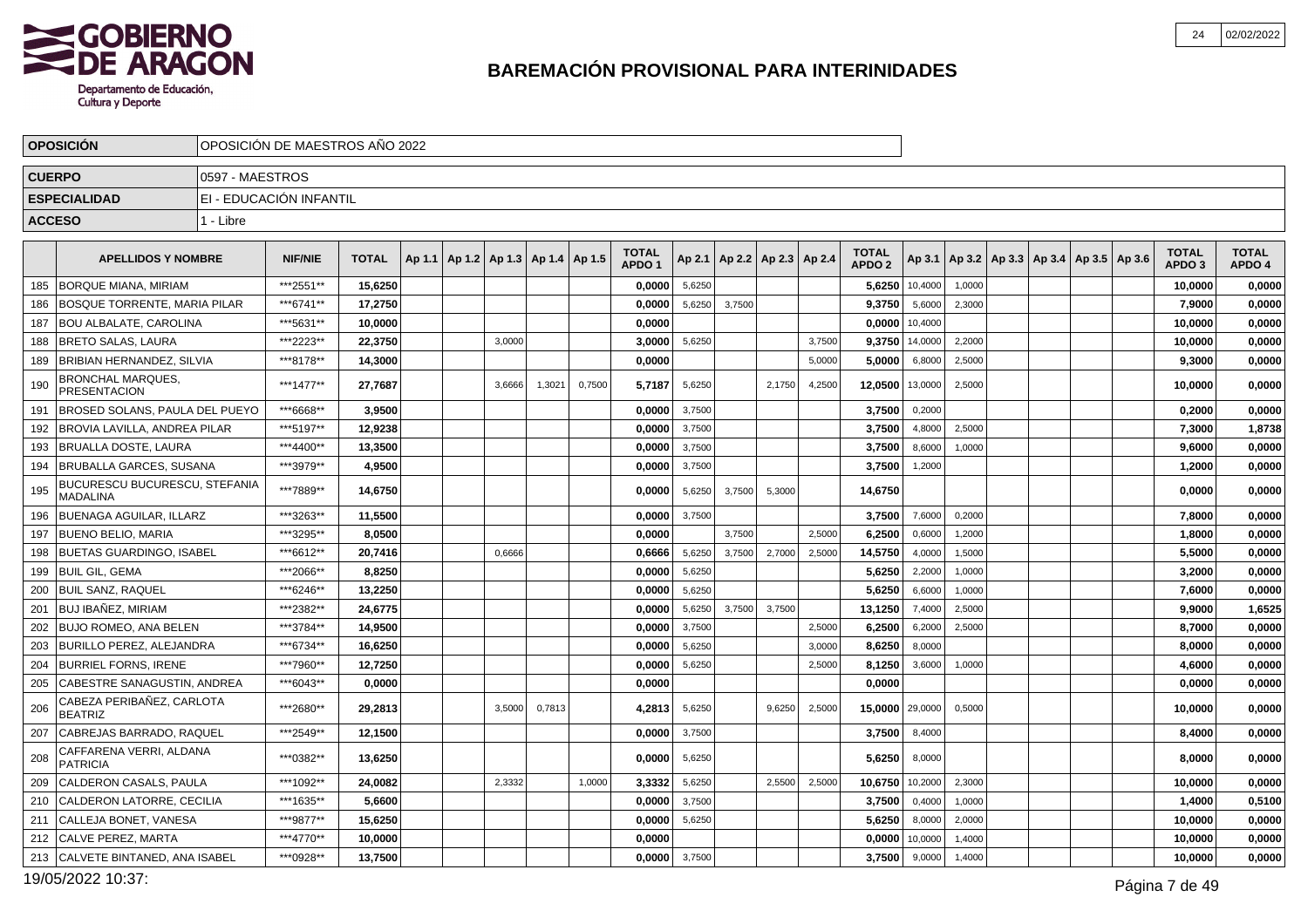

|     | <b>OPOSICIÓN</b>               |                 | OPOSICIÓN DE MAESTROS AÑO 2022 |              |        |         |                                   |        |        |                                   |        |        |                                   |        |                                   |         |        |  |                                            |                                   |                        |
|-----|--------------------------------|-----------------|--------------------------------|--------------|--------|---------|-----------------------------------|--------|--------|-----------------------------------|--------|--------|-----------------------------------|--------|-----------------------------------|---------|--------|--|--------------------------------------------|-----------------------------------|------------------------|
|     | <b>CUERPO</b>                  | 0597 - MAESTROS |                                |              |        |         |                                   |        |        |                                   |        |        |                                   |        |                                   |         |        |  |                                            |                                   |                        |
|     | <b>ESPECIALIDAD</b>            |                 | EI - EDUCACIÓN INFANTIL        |              |        |         |                                   |        |        |                                   |        |        |                                   |        |                                   |         |        |  |                                            |                                   |                        |
|     | <b>ACCESO</b>                  | 1 - Libre       |                                |              |        |         |                                   |        |        |                                   |        |        |                                   |        |                                   |         |        |  |                                            |                                   |                        |
|     |                                |                 |                                |              |        |         |                                   |        |        |                                   |        |        |                                   |        |                                   |         |        |  |                                            |                                   |                        |
|     | <b>APELLIDOS Y NOMBRE</b>      |                 | <b>NIF/NIE</b>                 | <b>TOTAL</b> | Ap 1.1 |         | Ap 1.2   Ap 1.3   Ap 1.4   Ap 1.5 |        |        | <b>TOTAL</b><br>APDO <sub>1</sub> |        |        | Ap 2.1   Ap 2.2   Ap 2.3   Ap 2.4 |        | <b>TOTAL</b><br>APDO <sub>2</sub> | Ap 3.1  |        |  | Ap 3.2   Ap 3.3   Ap 3.4   Ap 3.5   Ap 3.6 | <b>TOTAL</b><br>APDO <sub>3</sub> | <b>TOTAL</b><br>APDO 4 |
| 214 | CALVO BAYO, MONICA             |                 | ***5768**                      | 17,6250      |        |         |                                   |        |        | 0,0000                            | 5,6250 |        |                                   | 2,5000 | 8,1250                            | 8,0000  | 1,5000 |  |                                            | 9,5000                            | 0,0000                 |
| 215 | CALVO DOMINGO, MARIELA         |                 | ***3584**                      | 18,5927      |        | 11,6927 |                                   |        |        | 11,6927                           |        |        |                                   |        | 0,0000                            | 4,4000  | 2,5000 |  |                                            | 6,9000                            | 0,0000                 |
| 216 | CALVO EZQUERRA, ANA            |                 | ***7365**                      | 4,0500       |        |         |                                   |        |        | 0,0000                            | 3,7500 |        |                                   |        | 3,7500                            |         | 0,3000 |  |                                            | 0,3000                            | 0,0000                 |
| 217 | CALVO HERRERO, ESTIBALIZ       |                 | ***5982**                      | 20,7604      |        |         |                                   | 0,2604 |        | 0,2604                            | 3,7500 | 3,7500 |                                   | 3,0000 | 10,5000                           | 17,6000 | 2,5000 |  |                                            | 10,0000                           | 0,0000                 |
| 218 | CAMBRA TEJERO, JENNIFER        |                 | ***2872**                      | 4,6788       |        |         |                                   |        |        | 0,0000                            | 3,7500 |        |                                   |        | 3,7500                            |         |        |  |                                            | 0,0000                            | 0,9288                 |
| 219 | CAMPANALES VALEN, CORINNE      |                 | ***8049**                      | 24.0416      |        |         | 2.6666                            |        |        | 2,6666                            | 5,6250 | 3,7500 |                                   | 2,0000 | 11,3750                           | 19,0000 |        |  |                                            | 10,0000                           | 0,0000                 |
| 220 | CAMPO CRESPO, ANA ISABEL       |                 | ***6105**                      | 13,3350      |        |         |                                   |        |        | 0.0000                            |        |        |                                   | 2,0000 | 2,0000                            | 8,0000  | 2,5000 |  |                                            | 10,0000                           | 1,3350                 |
| 221 | CAMPO GAYAN, ANDREA            |                 | ***7215**                      | 9.0250       |        |         |                                   |        |        | 0,0000                            | 5,6250 |        |                                   |        | 5,6250                            | 2,4000  | 1,0000 |  |                                            | 3,4000                            | 0,0000                 |
| 222 | CAMPO NUÑO. INES               |                 | ***7166**                      | 8,0000       |        |         |                                   |        |        | 0.0000                            |        |        |                                   |        | 0,0000                            | 8,0000  |        |  |                                            | 8,0000                            | 0,0000                 |
| 223 | CAMPO SAURAT, CRISTINA         |                 | ***9530**                      | 26,5302      |        | 13,8802 |                                   |        |        | 13,8802                           | 3,7500 |        |                                   |        | 3,7500                            | 8,8000  | 0,1000 |  |                                            | 8,9000                            | 0,0000                 |
| 224 | CANAL CADAVID. LUCIA           |                 | ***8016**                      | 14,6250      |        |         |                                   |        |        | 0,0000                            | 5,6250 |        |                                   | 3,0000 | 8,6250                            | 6,0000  |        |  |                                            | 6,0000                            | 0,0000                 |
| 225 | CANFRAN ROS, VICTORIA ELVIRA   |                 | ***1642**                      | 15,7500      |        |         |                                   |        |        | 0,0000                            | 3,7500 |        |                                   | 2,0000 | 5,7500                            | 9,0000  | 2,5000 |  |                                            | 10,0000                           | 0,0000                 |
| 226 | CANO CASTRO, ALBA              |                 | ***1190**                      | 6,7500       |        |         |                                   |        |        | 0,0000                            | 3,7500 |        |                                   |        | 3,7500                            | 2,6000  | 0,4000 |  |                                            | 3,0000                            | 0,0000                 |
| 227 | CANO GALINDO, PAULA            |                 | ***6114**                      | 9,1500       |        |         |                                   |        |        | 0,0000                            | 3,7500 |        |                                   | 2,0000 | 5,7500                            | 3,4000  |        |  |                                            | 3,4000                            | 0,0000                 |
| 228 | CANO PORTERO, LORENA           |                 | ***5962**                      | 12,6250      |        |         |                                   |        |        | 0,0000                            | 3,7500 |        | 2,1750                            |        | 5,9250                            | 6,2000  | 0,5000 |  |                                            | 6,7000                            | 0,0000                 |
| 229 | CANUDAS ELFAU, JULIA           |                 | ***6358**                      | 13,2500      |        |         |                                   |        |        | 0,0000                            | 3,7500 |        |                                   | 2,5000 | 6,2500                            | 6,0000  | 1,0000 |  |                                            | 7,0000                            | 0,0000                 |
| 230 | CAÑETE BIELSA, ESTHER          |                 | ***3018**                      | 14.8250      |        |         |                                   |        |        | 0.0000                            | 5,6250 |        |                                   | 2.5000 | 8,1250                            | 6,0000  | 0,7000 |  |                                            | 6.7000                            | 0,0000                 |
| 231 | CAPUZ VELAZQUEZ. CARLA BEATRIZ |                 | ***6196**                      | 17,1425      |        |         |                                   |        |        | 0,0000                            | 3,7500 | 3.7500 |                                   |        | 7,5000                            | 8,0000  |        |  |                                            | 8,0000                            | 1,6425                 |
| 232 | CARASUSAN CAMPILLOS, ALBA      |                 | ***1464**                      | 12.9208      |        | 1,7708  |                                   |        |        | 1,7708                            | 3,7500 |        |                                   | 3,0000 | 6,7500                            | 4,4000  |        |  |                                            | 4,4000                            | 0,0000                 |
| 233 | CARBO MARTIN, CLARA            |                 | ***0551**                      | 10,8500      |        |         |                                   |        |        | 0,0000                            | 3,7500 |        |                                   |        | 3,7500                            | 5,8000  | 1,3000 |  |                                            | 7,1000                            | 0,0000                 |
| 234 | CARBONELL MARTIN, JAQUELINE    |                 | ***5805**                      | 7,5000       |        |         |                                   |        |        | 0,0000                            | 3,7500 | 3,7500 |                                   |        | 7,5000                            |         |        |  |                                            | 0,0000                            | 0,0000                 |
| 235 | CARCAS AGON, BERTA             |                 | ***1133**                      | 7,9000       |        |         |                                   |        |        | 0,0000                            |        |        |                                   | 2,0000 | 2,0000                            | 3,6000  | 2,3000 |  |                                            | 5,9000                            | 0,0000                 |
| 236 | CARCASONA SIERCO, ALBA         |                 | ***1496**                      | 13,9450      |        |         |                                   |        |        | 0,0000                            | 3,7500 |        |                                   |        | 3,7500                            | 11,6000 |        |  |                                            | 10,0000                           | 0,1950                 |
| 237 | CARDO ALADREN, ABIGAIL         |                 | ***6899**                      | 5,8250       |        |         |                                   |        |        | 0,0000                            | 5,6250 |        |                                   |        | 5,6250                            | 0,2000  |        |  |                                            | 0,2000                            | 0,0000                 |
| 238 | CARLOS ALBALADEJO, OLGA MARIA  |                 | ***4900**                      | 9,7250       |        |         |                                   |        |        | 0,0000                            | 5,6250 |        |                                   |        | 5,6250                            | 1,6000  | 2,5000 |  |                                            | 4,1000                            | 0,0000                 |
| 239 | CARNICER MUÑOZ, ELENA          |                 | ***2320**                      | 18,1250      |        |         |                                   |        |        | 0,0000                            | 5,6250 |        |                                   | 2,5000 | 8,1250                            | 12,0000 | 1,2000 |  |                                            | 10,0000                           | 0,0000                 |
| 240 | CARNICERO SANCHEZ, YOLANDA     |                 | ***9419**                      | 13,0000      |        |         |                                   |        |        | 0,0000                            |        |        |                                   | 3,0000 | 3,0000                            | 11,0000 | 1,1000 |  |                                            | 10,0000                           | 0,0000                 |
| 241 | CARO GONZALEZ. MIRIAM          |                 | ***0497**                      | 30.7498      |        |         | 5,3332                            |        | 0,4166 | 5,7498                            | 5,6250 | 3,7500 | 2,9250                            | 5,7500 | 15,0000                           | 12,2000 | 2,5000 |  | 0,2917                                     | 10,0000                           | 0,0000                 |
| 242 | CAROD AGUD, SUSANA             |                 | ***9268**                      | 7,2500       |        |         |                                   |        |        | 0,0000                            | 3,7500 |        |                                   |        | 3,7500                            | 2,8000  | 0,7000 |  |                                            | 3,5000                            | 0,0000                 |
| 243 | CAROD CAMAZON. ALBA            |                 | ***7124**                      | 20,9750      |        |         |                                   |        |        | 0,0000                            | 5,6250 | 3,7500 |                                   | 2,5000 | 11,8750                           | 6,6000  | 2,5000 |  |                                            | 9,1000                            | 0,0000                 |
|     | 244 CARRASCON DIAZ, NOELIA     |                 | ***0254**                      | 13,7500      |        |         |                                   |        |        | 0,0000                            | 3,7500 |        |                                   |        | 3,7500                            | 17,8000 | 1,5000 |  |                                            | 10.0000                           | 0,0000                 |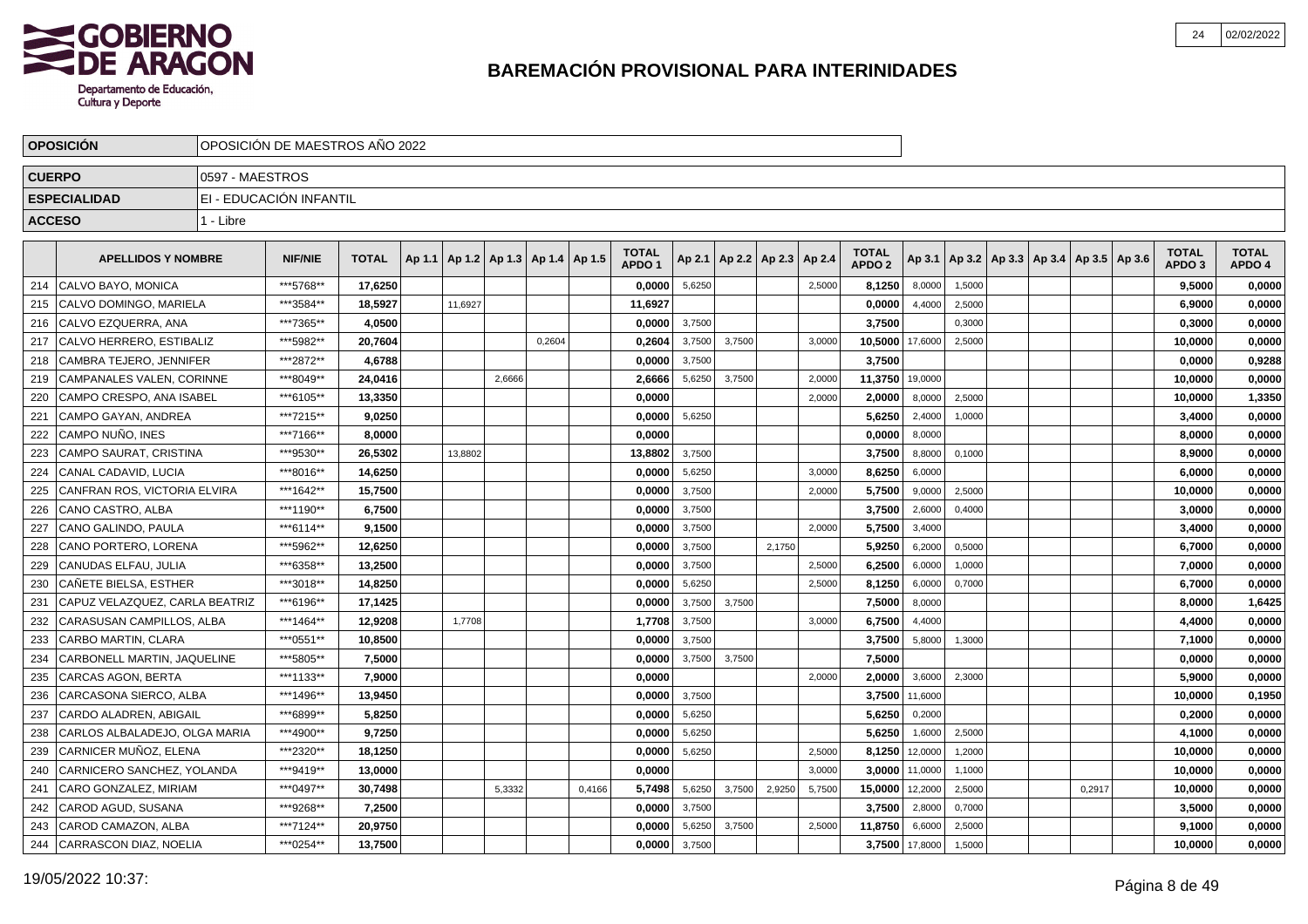

|               | <b>OPOSICION</b>              |                 | OPOSICIÓN DE MAESTROS AÑO 2022 |              |        |        |                                   |        |                                   |        |        |                          |        |                                   |                |        |                                            |  |                                   |                        |
|---------------|-------------------------------|-----------------|--------------------------------|--------------|--------|--------|-----------------------------------|--------|-----------------------------------|--------|--------|--------------------------|--------|-----------------------------------|----------------|--------|--------------------------------------------|--|-----------------------------------|------------------------|
| <b>CUERPO</b> |                               | 0597 - MAESTROS |                                |              |        |        |                                   |        |                                   |        |        |                          |        |                                   |                |        |                                            |  |                                   |                        |
|               | <b>ESPECIALIDAD</b>           |                 | EI - EDUCACIÓN INFANTIL        |              |        |        |                                   |        |                                   |        |        |                          |        |                                   |                |        |                                            |  |                                   |                        |
| <b>ACCESO</b> |                               | 1 - Libre       |                                |              |        |        |                                   |        |                                   |        |        |                          |        |                                   |                |        |                                            |  |                                   |                        |
|               | <b>APELLIDOS Y NOMBRE</b>     |                 | <b>NIF/NIE</b>                 | <b>TOTAL</b> | Ap 1.1 |        | Ap 1.2   Ap 1.3   Ap 1.4   Ap 1.5 |        | <b>TOTAL</b><br>APDO <sub>1</sub> | Ap 2.1 |        | Ap 2.2   Ap 2.3   Ap 2.4 |        | <b>TOTAL</b><br>APDO <sub>2</sub> | Ap 3.1         |        | Ap 3.2   Ap 3.3   Ap 3.4   Ap 3.5   Ap 3.6 |  | <b>TOTAL</b><br>APDO <sub>3</sub> | <b>TOTAL</b><br>APDO 4 |
| 245           | CARRERO RUIZ, CARMEN          |                 | ***2503**                      | 13.7500      |        |        |                                   |        | 0.0000                            |        | 3.7500 |                          |        | 3,7500                            | 12,0000        |        |                                            |  | 10,0000                           | 0,0000                 |
| 246           | CARRETERO RATON, YOLANDA      |                 | ***4760**                      | 22,9750      |        |        |                                   |        | 0,0000                            | 5,6250 |        | 7,5000                   | 0,7500 | 13,8750                           | 6,6000         | 2,5000 |                                            |  | 9,1000                            | 0,0000                 |
| 247           | CARRILLO GRANDE, LUNA         |                 | ***4622**                      | 16,2250      |        |        |                                   |        | 0,0000                            | 5,6250 |        |                          | 4,5000 | 10,1250                           | 3,6000         | 2,5000 |                                            |  | 6,1000                            | 0,0000                 |
| 248           | CARTIE VIÑALES, MARIO         |                 | ***6105**                      | 8,7000       |        |        |                                   |        | 0.0000                            |        |        |                          | 2,5000 | 2,5000                            | 5,2000         | 1,0000 |                                            |  | 6,2000                            | 0,0000                 |
| 249           | CASADO COSTA, ALICIA          |                 | ***0456**                      | 8,5900       |        |        |                                   |        | 0,0000                            | 3,7500 |        |                          |        | 3,7500                            | 4,4000         |        |                                            |  | 4,4000                            | 0,4400                 |
| 250           | CASADO SANZ, CLARA            |                 | ***2050**                      | 12,5000      |        |        |                                   |        | 0,0000                            | 3,7500 |        |                          | 0,7500 | 4,5000                            | 8,0000         |        |                                            |  | 8,0000                            | 0,0000                 |
| 251           | CASAMAJO MUNIENTE, MAR        |                 | ***4552**                      | 15,6250      |        |        |                                   |        | 0,0000                            | 5,6250 |        |                          |        | 5,6250                            | 11,4000        | 1,8000 |                                            |  | 10,0000                           | 0,0000                 |
| 252           | CASANOVA LORAS, GEMA          |                 | ***8941**                      | 8.4500       |        |        |                                   |        | 0.0000                            | 3,7500 |        |                          | 2,0000 | 5,7500                            | 0,2000         | 2,5000 |                                            |  | 2,7000                            | 0,0000                 |
| 253           | CASARES SANCHEZ. SILVIA       |                 | ***5985**                      | 19,6666      |        |        | 0,1666                            |        | 0,1666                            | 3,7500 |        | 3,7500                   | 2,5000 | 10,0000                           | 7,0000         | 2,5000 |                                            |  | 9,5000                            | 0,0000                 |
| 254           | CASTAN BORDERIAS, CASILDA     |                 | ***2723**                      | 4,0000       |        |        |                                   |        | 0,0000                            |        |        |                          |        | 0,0000                            | 4,0000         |        |                                            |  | 4,0000                            | 0,0000                 |
| 255           | CASTAN GRACIA, ANDREA         |                 | ***5641**                      | 0,0000       |        |        |                                   |        | 0,0000                            |        |        |                          |        | 0,0000                            |                |        |                                            |  | 0,0000                            | 0,0000                 |
| 256           | CASTAN TREGON, ALBA YAEL      |                 | ***6450**                      | 19,4915      |        |        | 1,3332                            | 0,3333 | 1,6665                            | 5,6250 |        | 2,2000                   |        | 7,8250                            | 8,4000         | 2,2000 |                                            |  | 10,0000                           | 0,0000                 |
| 257           | CASTEL GARCIA, TERESA         |                 | ***1230**                      | 3,0000       |        |        |                                   |        | 0,0000                            |        |        |                          | 2,0000 | 2,0000                            |                | 1,0000 |                                            |  | 1,0000                            | 0,0000                 |
| 258           | CASTEL NAVARRO, PILAR         |                 | ***6502**                      | 11,3750      |        |        |                                   |        | 0,0000                            | 5,6250 |        | 3,7500                   | 2,0000 | 11,3750                           |                |        |                                            |  | 0,0000                            | 0,0000                 |
| 259           | CASTELLOT MIÑANA. ISABEL      |                 | ***6168**                      | 6.2000       |        |        |                                   |        | 0.0000                            |        |        |                          |        | 0.0000                            | 5,2000         | 1.0000 |                                            |  | 6,2000                            | 0,0000                 |
| 260           | CASTELLOTE DEZA. LAURA        |                 | ***9655**                      | 16,0000      |        |        |                                   |        | 0.0000                            | 3,7500 |        | 2,2500                   |        | 6,0000                            | 10,4000        |        |                                            |  | 10,0000                           | 0,0000                 |
| 261           | CASTILLO BERNAD, PAULA        |                 | ***4667**                      | 14,2250      |        |        |                                   |        | 0.0000                            | 5,6250 |        |                          |        | 5,6250                            | 8,6000         |        |                                            |  | 8,6000                            | 0,0000                 |
| 262           | CASTILLON SAMPIETRO, RAQUEL   |                 | ***5483**                      | 15,4500      |        |        |                                   |        | 0,0000                            | 3,7500 |        |                          | 2,5000 | 6,2500                            | 8,8000         | 0,4000 |                                            |  | 9,2000                            | 0,0000                 |
| 263           | CASTRO ALCALDE, SARA          |                 | ***2581**                      | 20,7000      |        |        |                                   |        | 0,0000                            | 5,6250 |        | 2,5750                   | 2,5000 | 10,7000                           | 10,8000        |        |                                            |  | 10,0000                           | 0,0000                 |
| 264           | CASTRO PEREZ, ALBA            |                 | ***3514**                      | 13,5625      |        | 2,8125 | 6,0000                            |        | 8,8125                            | 3,7500 |        |                          |        | 3,7500                            | 1,0000         |        |                                            |  | 1,0000                            | 0,0000                 |
| 265           | CAVERO MENAC, CARLA           |                 | ***1544**                      | 9,3500       |        |        |                                   |        | 0,0000                            | 3,7500 |        |                          | 2,0000 | 5,7500                            | 2,6000         | 1,0000 |                                            |  | 3,6000                            | 0,0000                 |
| 266           | CEBOLLA MENA, MARIA ASTRID    |                 | ***9950**                      | 16.5500      |        |        |                                   |        | 0.0000                            | 3,7500 | 3,7500 |                          | 0,7500 | 8,2500                            | 7,8000         | 0,5000 |                                            |  | 8,3000                            | 0,0000                 |
| 267           | CEBOLLA REMACHA, SARA         |                 | ***5548**                      | 11,7500      |        |        |                                   |        | 0.0000                            | 3,7500 |        |                          |        | 3,7500                            | 8,0000         |        |                                            |  | 8,0000                            | 0,0000                 |
| 268           | CEBRIAN SANCHEZ, MARIA        |                 | ***3103**                      | 20.5250      |        |        |                                   |        | 0,0000                            | 5,6250 |        | 2,4000                   | 2,5000 | 10,5250                           | 11,2000        | 2,5000 |                                            |  | 10,0000                           | 0,0000                 |
| 269           | <b>CEMELI CASTILLO, MARTA</b> |                 | ***1342**                      | 10,3250      | 3,0000 |        |                                   |        | 3,0000                            | 3,7500 |        |                          |        | 3,7500                            | 1,8000         | 1,0000 |                                            |  | 2,8000                            | 0,7750                 |
| 270           | CEPEDA NAVARRO, MARIA TERESA  |                 | ***1472**                      | 18,1250      |        |        |                                   |        | 0,0000                            | 5,6250 |        |                          | 2,5000 | 8,1250                            | 10,6000        |        |                                            |  | 10,0000                           | 0,0000                 |
| 271           | CERDAN MELENDEZ, ISABEL       |                 | ***9130**                      | 11,6000      |        |        |                                   |        | 0,0000                            | 3,7500 |        | 3,7500                   |        | 7,5000                            | 1,6000         | 2,5000 |                                            |  | 4,1000                            | 0,0000                 |
| 272           | CEREZO CORTIJO, ISABEL        |                 | ***6168**                      | 22,0416      |        |        | 0,1666                            |        | 0,1666                            | 5,6250 | 3,7500 |                          | 2,5000 | 11,8750                           | 9,4000         | 2,5000 |                                            |  | 10,0000                           | 0,0000                 |
| 273           | CERVERA GARCIA, CLARA         |                 | ***6956**                      | 10.6500      |        |        |                                   |        | 0,0000                            | 3,7500 |        |                          | 2,0000 | 5,7500                            | 3,0000         | 1,9000 |                                            |  | 4.9000                            | 0,0000                 |
| 274           | CESPEDES CASTEJON, ANA        |                 | ***7837**                      | 13,7500      |        |        |                                   |        | 0,0000                            | 3,7500 |        |                          |        | 3,7500                            | 10,4000        |        |                                            |  | 10,0000                           | 0,0000                 |
| 275           | CHAMADOIRA GONZALEZ. ESTHER   |                 | ***4263**                      | 18,1250      |        |        |                                   |        | 0,0000                            | 5,6250 |        |                          | 2,5000 |                                   | 8,1250 20,8000 |        |                                            |  | 10,0000                           | 0,0000                 |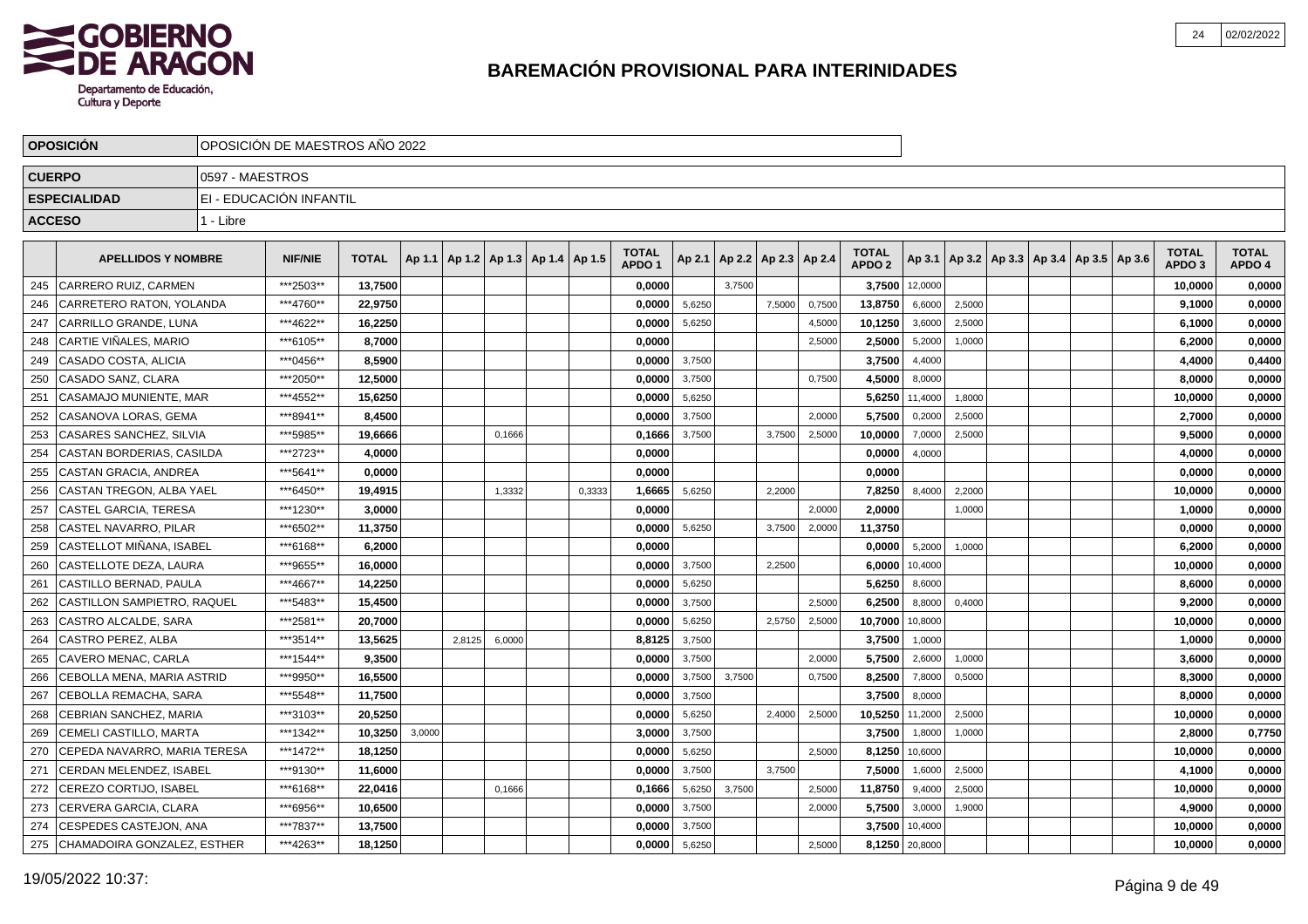

|               | <b>OPOSICION</b>               | OPOSICIÓN DE MAESTROS AÑO 2022 |                         |              |        |        |                                   |        |        |                                   |        |        |                          |        |                                   |         |        |                                            |        |                                   |                        |
|---------------|--------------------------------|--------------------------------|-------------------------|--------------|--------|--------|-----------------------------------|--------|--------|-----------------------------------|--------|--------|--------------------------|--------|-----------------------------------|---------|--------|--------------------------------------------|--------|-----------------------------------|------------------------|
| <b>CUERPO</b> |                                | 0597 - MAESTROS                |                         |              |        |        |                                   |        |        |                                   |        |        |                          |        |                                   |         |        |                                            |        |                                   |                        |
|               | <b>ESPECIALIDAD</b>            |                                | EI - EDUCACIÓN INFANTIL |              |        |        |                                   |        |        |                                   |        |        |                          |        |                                   |         |        |                                            |        |                                   |                        |
| <b>ACCESO</b> |                                | 1 - Libre                      |                         |              |        |        |                                   |        |        |                                   |        |        |                          |        |                                   |         |        |                                            |        |                                   |                        |
|               |                                |                                |                         |              |        |        |                                   |        |        |                                   |        |        |                          |        |                                   |         |        |                                            |        |                                   |                        |
|               | <b>APELLIDOS Y NOMBRE</b>      |                                | <b>NIF/NIE</b>          | <b>TOTAL</b> | Ap 1.1 |        | Ap 1.2   Ap 1.3   Ap 1.4   Ap 1.5 |        |        | <b>TOTAL</b><br>APDO <sub>1</sub> | Ap 2.1 |        | Ap 2.2   Ap 2.3   Ap 2.4 |        | <b>TOTAL</b><br>APDO <sub>2</sub> | Ap 3.1  |        | Ap 3.2   Ap 3.3   Ap 3.4   Ap 3.5   Ap 3.6 |        | <b>TOTAL</b><br>APDO <sub>3</sub> | <b>TOTAL</b><br>APDO 4 |
| 276           | I CHICA CASTAÑO. CARMEN        |                                | ***6293**               | 23,8750      |        |        |                                   |        |        | 0,0000                            | 5,6250 | 3,7500 |                          | 4,5000 | 13,8750                           | 9,6000  | 2,5000 |                                            |        | 10,0000                           | 0,0000                 |
| 277           | CHICO BALLESTEROS, PALOMA      |                                | ***7385**               | 16,2500      |        |        |                                   |        |        | 0,0000                            |        | 3,7500 |                          | 2,5000 | 6,2500                            | 11,2000 |        |                                            |        | 10,0000                           | 0,0000                 |
| 278           | CHUECA CERDAN, LEYRE           |                                | ***5893**               | 16,2500      |        |        |                                   |        |        | 0,0000                            | 3,7500 |        |                          | 2,5000 | 6,2500                            | 11,0000 | 2,5000 |                                            |        | 10,0000                           | 0,0000                 |
| 279           | CHUECA JARRETA, ALBA MARIA     |                                | *** 0411**              | 14,0750      |        |        |                                   |        |        | 0,0000                            | 5,6250 |        |                          | 0,7500 | 6,3750                            | 7,2000  | 0,5000 |                                            |        | 7,7000                            | 0,0000                 |
| 280           | CILLA CAMPOS, MARTA            |                                | ***8443**               | 23.4282      | 8,3332 |        |                                   |        |        | 8.3332                            | 3,7500 |        |                          |        | 3.7500                            | 107,600 | 2,5000 |                                            | 1,0833 | 10,0000                           | 1,3450                 |
| 281           | CIPRES FAÑANAS, MARIA          |                                | ***5956**               | 14,8000      |        |        |                                   |        |        | 0,0000                            | 3,7500 |        | 2,2500                   |        | 6,0000                            | 7,8000  | 1,0000 |                                            |        | 8,8000                            | 0,0000                 |
| 282           | CIPRIAN TABUEÑA, BELEN         |                                | ***5886**               | 28,9000      |        |        | 5,0000                            |        | 1,0000 | 6,0000                            | 5,6250 | 1,8750 | 3,7500                   | 6,5000 | 15,0000                           | 5,4000  | 2,5000 |                                            |        | 7,9000                            | 0,0000                 |
| 283           | CITOLER BERDALA, BLANCA        |                                | ***1088**               | 15.6771      |        |        |                                   | 0,6771 |        | 0,6771                            |        |        |                          | 5,0000 | 5,0000                            | 10,2000 | 1,1000 |                                            |        | 10,0000                           | 0,0000                 |
| 284           | CIVERA GRACIA, MARTA           |                                | ***7060**               | 15,4998      | 3,3332 |        | 2,1666                            |        |        | 5,4998                            |        |        |                          |        | 0,0000                            | 9.4000  | 2,5000 |                                            |        | 10,0000                           | 0,0000                 |
| 285           | CLAU BAYO, MARIA               |                                | ***1651**               | 16,2500      |        |        |                                   |        |        | 0,0000                            | 3,7500 |        |                          | 2,5000 | 6,2500                            | 10,0000 | 0,6000 |                                            |        | 10,0000                           | 0,0000                 |
| 286           | CLAVERO GRAO, CRISTINA         |                                | ***8938**               | 35,4500      |        |        | 10,3750                           |        | 3,0000 | 13,3750                           | 5,6250 | 3,7500 | 2,7000                   |        | 12,0750                           | 16,8000 | 1,7000 |                                            | 0,5000 | 10,0000                           | 0,0000                 |
| 287           | CLEMENTE LAGRAVA, LAURA        |                                | ***6096**               | 13,7919      |        |        |                                   |        |        | 0,0000                            | 5,6250 |        | 2,1000                   | 3,7500 | 11,4750                           |         | 0,6000 |                                            |        | 0,6000                            | 1,7169                 |
| 288           | <b>CLEMENTE PEREZ, SARA</b>    |                                | ***2431**               | 4,5000       |        |        |                                   |        |        | 0.0000                            |        |        |                          | 2,5000 | 2,5000                            | 1,0000  | 1,0000 |                                            |        | 2,0000                            | 0,0000                 |
| 289           | CLERGAS VILLEN, SARA           |                                | ***0157**               | 15,5000      |        |        |                                   |        |        | 0,0000                            | 3,7500 |        | 2,7500                   | 2,5000 | 9,0000                            | 4,0000  | 2,5000 |                                            |        | 6,5000                            | 0,0000                 |
| 290           | COLERA GUIMERA, ANA            |                                | ***2213**               | 13,7500      |        |        |                                   |        |        | 0,0000                            | 3,7500 |        |                          |        | 3,7500                            | 13,2000 | 2,0000 |                                            |        | 10,0000                           | 0,0000                 |
| 291           | COLLADO SANCHEZ, ANDREA        |                                | ***0066**               | 15,6250      |        |        |                                   |        |        | 0,0000                            | 5,6250 |        |                          |        | 5,6250                            | 10,4000 |        |                                            |        | 10,0000                           | 0,0000                 |
| 292           | COLLADO SANCHEZ, MARIA         |                                | ***0066**               | 17,3750      |        |        |                                   |        |        | 0,0000                            | 5,6250 | 3.7500 |                          |        | 9,3750                            | 8,0000  |        |                                            |        | 8,0000                            | 0,0000                 |
| 293           | <b>COLLAR GUERRA, BARBARA</b>  |                                | ***2808**               | 42,1872      | 5,6664 |        | 10,3750                           | 1.1458 |        | 17,1872                           | 5,6250 |        | 4,6000                   | 9,5000 | 15,0000                           | 18,2000 | 1,7000 |                                            |        | 10,0000                           | 0,0000                 |
| 294           | COLLAZOS FAGUNDEZ, BERTA       |                                | ***3614**               | 12,0000      |        |        |                                   |        |        | 0,0000                            |        |        |                          | 2,0000 | 2,0000                            | 12,0000 |        |                                            |        | 10,0000                           | 0,0000                 |
| 295           | COLOMA CAAMAÑO, MARIA TAMARA   |                                | ***0449**               | 3,7500       |        |        |                                   |        |        | 0,0000                            | 3,7500 |        |                          |        | 3,7500                            |         |        |                                            |        | 0,0000                            | 0,0000                 |
| 296           | <b>COMPANY FONT, SARA</b>      |                                | ***0573**               | 0.0000       |        |        |                                   |        |        | 0,0000                            |        |        |                          |        | 0,0000                            |         |        |                                            |        | 0,0000                            | 0,0000                 |
| 297           | CONCHERO GAYAN, SANDRA         |                                | ***5854**               | 13,4500      |        |        |                                   |        |        | 0.0000                            | 3,7500 |        | 1,5000                   |        | 5,2500                            | 8,0000  | 0,2000 |                                            |        | 8,2000                            | 0,0000                 |
| 298           | CONDE VIVES, ANDREA            |                                | ***4694**               | 8.6000       |        |        |                                   |        |        | 0,0000                            |        |        |                          |        | 0,0000                            | 8,6000  |        |                                            |        | 8,6000                            | 0,0000                 |
| 299           | CONTE PEREZ, OLGA              |                                | ***3221**               | 10,3750      |        |        |                                   |        |        | 0,0000                            |        |        |                          |        | 0,0000                            | 21,6000 |        |                                            |        | 10,0000                           | 0,3750                 |
| 300           | CONTRERAS GIL, ALEJANDRA       |                                | ***0159**               | 17,6030      |        |        |                                   |        |        | 0,0000                            | 3,7500 | 3,7500 |                          | 3,0000 | 10,5000                           | 3,4000  | 2,5000 |                                            |        | 5,9000                            | 1,2030                 |
| 301           | CORAL TARAPUES, DIANA CAROLINA |                                | ***4144**               | 13,7500      |        |        |                                   |        |        | 0,0000                            | 3,7500 |        |                          |        | 3,7500                            | 10,4000 |        |                                            |        | 10,0000                           | 0,0000                 |
| 302           | CORBACHO JAVIER, FRANCISCA     |                                | ***0591**               | 12,1500      |        |        |                                   |        |        | 0,0000                            | 3,7500 |        |                          |        | 3,7500                            | 8,4000  |        |                                            |        | 8,4000                            | 0,0000                 |
| 303           | <b>CORDERO ABANSES, ALBA</b>   |                                | ***0998**               | 3,7500       |        |        |                                   |        |        | 0.0000                            | 3,7500 |        |                          |        | 3,7500                            |         |        |                                            |        | 0,0000                            | 0,0000                 |
| 304           | CORDOBA GIMENEZ, AINHOA        |                                | ***5997**               | 12,5000      |        |        |                                   |        |        | 0,0000                            | 3,7500 |        |                          | 0,7500 | 4,5000                            | 8,0000  |        |                                            |        | 8,0000                            | 0,0000                 |
| 305           | CORDOBA JIMENEZ, ALBERTO       |                                | ***9085**               | 15,2625      |        | 5,3125 |                                   |        |        | 5,3125                            |        | 3,7500 |                          | 2,5000 | 6,2500                            | 3,6000  | 0,1000 |                                            |        | 3,7000                            | 0,0000                 |
| 306           | CORDOVA HUAMAN, KIARA          |                                | ***8939**               | 12,6750      |        |        |                                   |        |        | 0,0000                            | 5,6250 | 3,7500 |                          |        | 9,3750                            | 0,8000  | 2,5000 |                                            |        | 3,3000                            | 0,0000                 |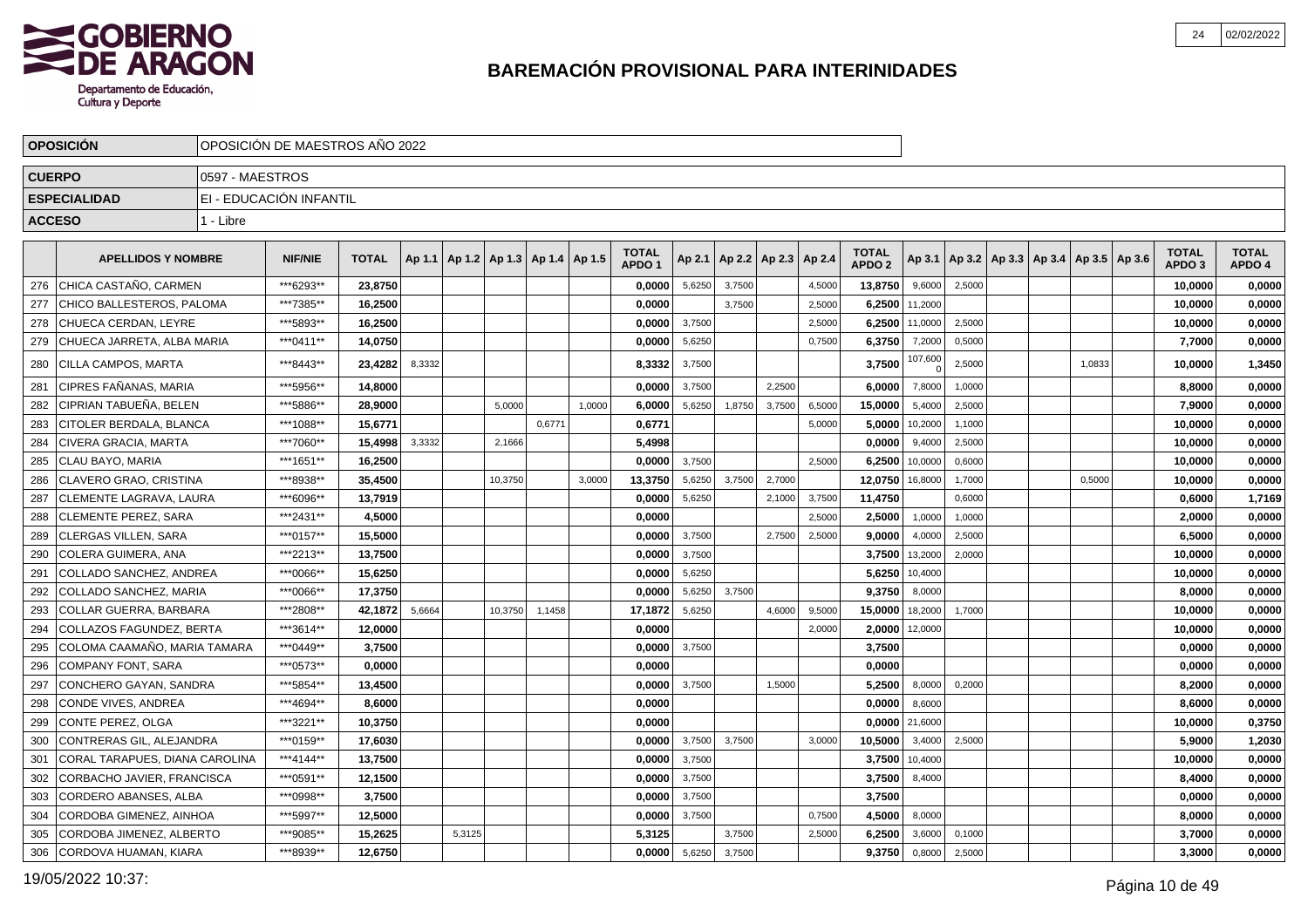

|               | <b>OPOSICION</b>                     |                 | OPOSICION DE MAESTROS ANO 2022 |              |        |        |        |        |        |                                   |        |                 |        |        |                                   |                 |        |                                                     |  |                                   |                        |
|---------------|--------------------------------------|-----------------|--------------------------------|--------------|--------|--------|--------|--------|--------|-----------------------------------|--------|-----------------|--------|--------|-----------------------------------|-----------------|--------|-----------------------------------------------------|--|-----------------------------------|------------------------|
| <b>CUERPO</b> |                                      | 0597 - MAESTROS |                                |              |        |        |        |        |        |                                   |        |                 |        |        |                                   |                 |        |                                                     |  |                                   |                        |
|               | <b>ESPECIALIDAD</b>                  |                 | EI - EDUCACIÓN INFANTIL        |              |        |        |        |        |        |                                   |        |                 |        |        |                                   |                 |        |                                                     |  |                                   |                        |
| <b>ACCESO</b> |                                      | 1 - Libre       |                                |              |        |        |        |        |        |                                   |        |                 |        |        |                                   |                 |        |                                                     |  |                                   |                        |
|               |                                      |                 |                                |              |        |        |        |        |        |                                   |        |                 |        |        |                                   |                 |        |                                                     |  |                                   |                        |
|               | <b>APELLIDOS Y NOMBRE</b>            |                 | <b>NIF/NIE</b>                 | <b>TOTAL</b> | Ap 1.1 | Ap 1.2 | Ap 1.3 | Ap 1.4 | Ap 1.5 | <b>TOTAL</b><br>APDO <sub>1</sub> | Ap 2.1 | Ap 2.2   Ap 2.3 |        | Ap 2.4 | <b>TOTAL</b><br>APDO <sub>2</sub> |                 |        | Ap 3.1   Ap 3.2   Ap 3.3   Ap 3.4   Ap 3.5   Ap 3.6 |  | <b>TOTAL</b><br>APDO <sub>3</sub> | <b>TOTAL</b><br>APDO 4 |
| 307           | CORELLA BENEDICTO. ALBA MARINA       |                 | ***6033**                      | 33.5311      |        |        | 7,3332 | 1,1979 |        | 8,5311                            | 5,6250 | 3,7500          | 2,4500 | 6,0000 | 15,0000 29,2000                   |                 | 2,5000 |                                                     |  | 10,0000                           | 0,0000                 |
| 308           | CORRAL RODRIGUEZ, GONZALO            |                 | ***6193**                      | 25.7500      | 9,0000 |        |        |        |        | 9.0000                            |        | 3,7500          |        | 3.0000 |                                   | 6,7500 23,0000  |        |                                                     |  | 10,0000                           | 0,0000                 |
| 309           | CORREAS JIMENEZ, OLGA                |                 | ***1151**                      | 28,1250      |        |        | 8,0000 |        |        | 8.0000                            | 3,7500 | 3,7500          | 2,6250 |        |                                   | 10,1250 22,4000 | 2,5000 |                                                     |  | 10,0000                           | 0,0000                 |
| 310           | <b>CORREAS NICOLAS, ISABEL</b>       |                 | ***5299**                      | 16,3750      |        |        |        |        |        | 0.0000                            | 5,6250 |                 |        | 0.7500 | 6,3750                            | 15,8000         | 2,5000 |                                                     |  | 10,0000                           | 0,0000                 |
| 311           | CORREDOR GOMEZ, ELENA                |                 | ***6712**                      | 19,7250      |        |        |        |        |        | 0,0000                            | 5,6250 | 3,7500          | 3,7500 |        | 13,1250                           | 6,6000          |        |                                                     |  | 6,6000                            | 0,0000                 |
| 312           | CORTES PARDO, BEATRIZ                |                 | ***1914**                      | 3,3000       |        |        |        |        |        | 0,0000                            |        |                 |        |        | 0,0000                            | 2,0000          | 1,3000 |                                                     |  | 3,3000                            | 0,0000                 |
| 313           | CORTES TRINIDAD, LEYRE               |                 | ***3038**                      | 9,7500       |        |        |        |        |        | 0,0000                            | 3,7500 |                 |        |        | 3,7500                            | 6,0000          |        |                                                     |  | 6,0000                            | 0,0000                 |
| 314           | CRESPO COMERAS. REBECA               |                 | ***1696**                      | 14,5000      |        |        |        |        |        | 0.0000                            | 3,7500 |                 | 2.9500 |        | 6,7000                            | 7,8000          |        |                                                     |  | 7,8000                            | 0,0000                 |
| 315           | <b>CRESPO ORCE. ANDREA</b>           |                 | ***0640**                      | 9.5750       |        |        |        |        |        | 0.0000                            | 5,6250 |                 | 0,5500 |        | 6,1750                            | 2,4000          | 1,0000 |                                                     |  | 3,4000                            | 0,0000                 |
| 316           | CRUELLAS TREMPS. ANA                 |                 | ***1115**                      | 17,5666      |        |        | 0,1666 |        |        | 0,1666                            | 3,7500 | 3,7500          |        |        | 7,5000                            | 7,4000          | 2,5000 |                                                     |  | 9,9000                            | 0,0000                 |
| 317           | CRUSELLS SAGANTA, BEATRIZ PILAR      |                 | ***5750**                      | 13,7500      |        |        |        |        |        | 0,0000                            | 3,7500 |                 |        |        | 3,7500                            | 10,0000         | 1,0000 |                                                     |  | 10,0000                           | 0,0000                 |
| 318           | <b>ICRUZ MARTI, MARIA</b>            |                 | ***7731**                      | 0.0000       |        |        |        |        |        | 0.0000                            |        |                 |        |        | 0,0000                            |                 |        |                                                     |  | 0,0000                            | 0,0000                 |
| 319           | CUBERO NOGUERON, Mª PILAR            |                 | ***8770**                      | 23,2499      |        |        | 1,6666 |        | 0,3333 | 1,9999                            | 3,7500 | 3,7500          | 3,7500 |        | 11,2500 12,0000                   |                 | 1,0000 |                                                     |  | 10,0000                           | 0,0000                 |
| 320           | <b>CUCALON BENITO, NEREA</b>         |                 | ***4534**                      | 18,1250      |        |        |        |        |        | 0,0000                            | 5,6250 |                 |        | 2,5000 | 8,1250                            | 14,4000         | 1,0000 |                                                     |  | 10,0000                           | 0,0000                 |
| 321           | <b>CUENLLAS BLANCO, AINTZANE</b>     |                 | ***7437**                      | 11.8500      |        |        |        |        |        | 0.0000                            | 3,7500 |                 |        |        | 3,7500                            | 6,2000          | 1,9000 |                                                     |  | 8,1000                            | 0,0000                 |
| 322           | DAN . RALUCA IOANA                   |                 | ****3851*                      | 21.0333      |        |        | 1,5000 |        | 0.3333 | 1.8333                            | 3,7500 |                 | 2.4500 | 3,0000 | 9.2000                            | 34,0000         | 2,5000 |                                                     |  | 10.0000                           | 0,0000                 |
| 323           | <b>IDE LA CAMARA MORENO, YOLANDA</b> |                 | ***4838**                      | 28.1666      | 1,0000 |        | 2,1666 |        |        | 3,1666                            | 5,6250 | 3.7500          | 3,7500 | 2,5000 | 15,0000                           | 11,0000         | 2,1000 |                                                     |  | 10,0000                           | 0,0000                 |
| 324           | DE LA CRUZ ACERO, ANA CARMEN         |                 | ***0648**                      | 15,6250      |        |        |        |        |        | 0,0000                            | 5,6250 |                 |        |        | 5,6250                            | 19,6000         | 2,5000 |                                                     |  | 10,0000                           | 0,0000                 |
| 325           | DE LA FLOR GARCES, JORGE             |                 | ***3335**                      | 13,1500      |        |        |        |        |        | 0,0000                            | 3,7500 |                 |        |        | 3,7500                            | 8,4000          | 1,0000 |                                                     |  | 9,4000                            | 0,0000                 |
| 326           | DE LA MATA CARRASQUET, ANDREA        |                 | ***2101**                      | 15,5250      |        |        |        |        |        | 0,0000                            | 5,6250 |                 |        | 2,5000 | 8,1250                            | 6,4000          | 1,0000 |                                                     |  | 7,4000                            | 0,0000                 |
| 327           | DE LA ORDEN MORERA, LIDIA            |                 | ***5956**                      | 11,9750      |        |        |        |        |        | 0,0000                            | 5,6250 |                 |        | 0,7500 | 6,3750                            | 4,6000          | 1,0000 |                                                     |  | 5,6000                            | 0,0000                 |
| 328           | I DE LA ROSA DE LA TORRE. CRISTINA   |                 | ***4317**                      | 12,6250      |        |        |        |        |        | 0.0000                            | 5,6250 |                 |        | 2.0000 | 7,6250                            | 5,0000          |        |                                                     |  | 5,0000                            | 0,0000                 |
| 329           | DE LA ROSA OBON, LAURA               |                 | ***4541**                      | 20,5416      |        |        | 0.1666 |        |        | 0,1666                            | 5,6250 |                 | 2,2500 | 2,5000 | 10,3750                           | 11,0000         | 1,0000 |                                                     |  | 10,0000                           | 0,0000                 |
| 330           | DE LUCAS ARRIBAS, TERESA             |                 | ***9422**                      | 35,7883      |        | 9,2187 | 7,1666 | 0,7813 |        | 17,1666                           | 3,7500 |                 | 3,7500 |        |                                   | 7,5000 21,4000  | 2,5000 |                                                     |  | 10,0000                           | 1,1217                 |
| 331           | <b>DE LUIS LOPEZ, NATALIA</b>        |                 | ***0418**                      | 14,1250      |        |        |        |        |        | 0,0000                            | 5,6250 |                 |        |        | 5,6250                            | 7,0000          | 1,5000 |                                                     |  | 8,5000                            | 0,0000                 |
| 332           | DE MIGUEL GARCIA, LAURA              |                 | ***6402**                      | 12,2500      |        |        |        |        |        | 0,0000                            | 3,7500 |                 | 3,7500 | 0,7500 | 8,2500                            | 3,0000          | 1,0000 |                                                     |  | 4,0000                            | 0,0000                 |
| 333           | DE MIGUEL QUEROL, MARIA              |                 | ***2122**                      | 12,5250      |        |        |        |        |        | 0,0000                            | 5,6250 |                 |        | 2,5000 | 8,1250                            | 4,4000          |        |                                                     |  | 4,4000                            | 0,0000                 |
| 334           | DE PRADA GONZALEZ, SIRA ANGELA       |                 | ***7060**                      | 15,6250      |        |        |        |        |        | 0,0000                            | 5,6250 |                 |        |        |                                   | 5,6250 10,0000  |        |                                                     |  | 10,0000                           | 0,0000                 |
| 335           | <b>IDE SANTOS OTERO, EVA</b>         |                 | ***6156**                      | 16,2500      |        |        |        |        |        | 0,0000                            |        | 3,7500          |        | 2.5000 |                                   | 6,2500 13,2000  |        |                                                     |  | 10,0000                           | 0,0000                 |
| 336           | DE TENA MARTINEZ, PEDRO MANUEL       |                 | ***6859**                      | 5.6250       |        |        |        |        |        | 0.0000                            | 5,6250 |                 |        |        | 5,6250                            |                 |        |                                                     |  | 0,0000                            | 0,0000                 |
|               | 337   DEL CARMEN ANGOSTO, CARLOS     |                 | ***5332**                      | 27,1666      |        |        | 2,1666 |        |        | 2,1666                            | 5,6250 | 3,7500          | 3,7500 | 2,5000 | 15,0000                           | 9,4000          | 1,0000 |                                                     |  | 10,0000                           | 0,0000                 |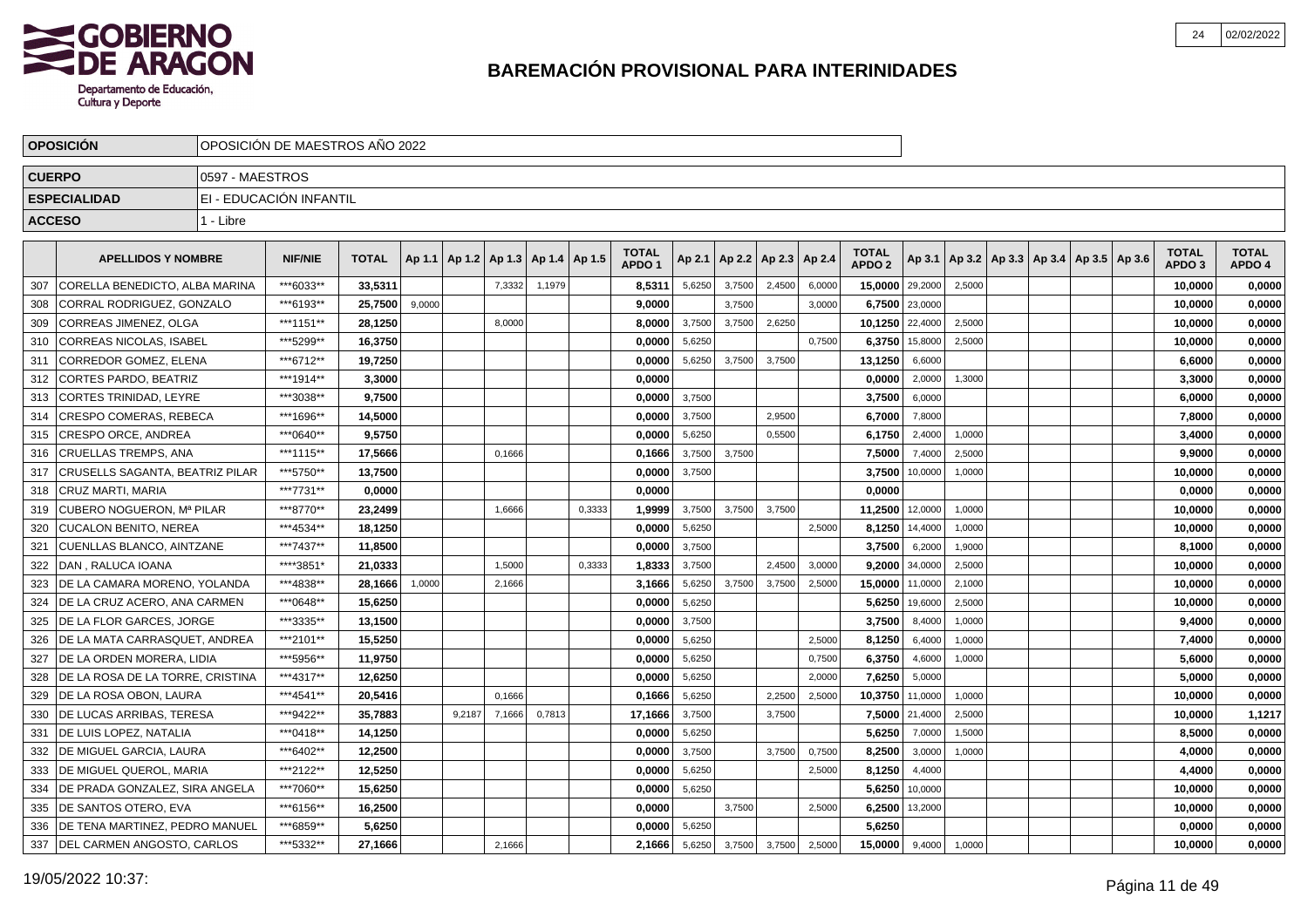

|     | <b>OPOSICION</b>                   |                 | OPOSICIÓN DE MAESTROS AÑO 2022 |              |        |                                            |        |  |                                   |        |        |                                   |        |                                   |         |                                            |  |        |                                   |                        |
|-----|------------------------------------|-----------------|--------------------------------|--------------|--------|--------------------------------------------|--------|--|-----------------------------------|--------|--------|-----------------------------------|--------|-----------------------------------|---------|--------------------------------------------|--|--------|-----------------------------------|------------------------|
|     | <b>CUERPO</b>                      | 0597 - MAESTROS |                                |              |        |                                            |        |  |                                   |        |        |                                   |        |                                   |         |                                            |  |        |                                   |                        |
|     | <b>ESPECIALIDAD</b>                |                 | EI - EDUCACIÓN INFANTIL        |              |        |                                            |        |  |                                   |        |        |                                   |        |                                   |         |                                            |  |        |                                   |                        |
|     | <b>ACCESO</b>                      | 1 - Libre       |                                |              |        |                                            |        |  |                                   |        |        |                                   |        |                                   |         |                                            |  |        |                                   |                        |
|     | <b>APELLIDOS Y NOMBRE</b>          |                 | <b>NIF/NIE</b>                 | <b>TOTAL</b> |        | Ap 1.1   Ap 1.2   Ap 1.3   Ap 1.4   Ap 1.5 |        |  | <b>TOTAL</b><br>APDO <sub>1</sub> |        |        | Ap 2.1   Ap 2.2   Ap 2.3   Ap 2.4 |        | <b>TOTAL</b><br>APDO <sub>2</sub> | Ap 3.1  | Ap 3.2   Ap 3.3   Ap 3.4   Ap 3.5   Ap 3.6 |  |        | <b>TOTAL</b><br>APDO <sub>3</sub> | <b>TOTAL</b><br>APDO 4 |
| 338 | <b>IDEL OLMO MOSTEIRO, NADIA</b>   |                 | ***3242**                      | 16,2500      |        |                                            |        |  | 0,0000                            | 3,7500 |        |                                   | 2,5000 | 6,2500                            | 10,0000 | 1,0000                                     |  |        | 10,0000                           | 0,0000                 |
| 339 | <b>IDEL REY MARCOS, ZAIRA</b>      |                 | ***8941**                      | 22.6500      | 5,0000 |                                            |        |  | 5.0000                            | 3,7500 |        | 0,9000                            | 3,0000 | 7,6500                            | 13,0000 | 2,5000                                     |  |        | 10.0000                           | 0,0000                 |
| 340 | DEL RIO DOMINGUEZ, VIRGINIA        |                 | ***6213**                      | 3,7500       |        |                                            |        |  | 0,0000                            | 3,7500 |        |                                   |        | 3,7500                            |         |                                            |  |        | 0,0000                            | 0,0000                 |
| 341 | <b>IDEL RIO MARTINEZ, CRISTINA</b> |                 | ***0632**                      | 15.3250      |        |                                            |        |  | 0,0000                            | 5,6250 |        |                                   |        | 5,6250                            | 7,8000  | 1,9000                                     |  |        | 9.7000                            | 0,0000                 |
| 342 | DEL VALLE GENTILE, SOFIA EMILIA    |                 | ***2071**                      | 11,9000      | 1,0000 |                                            |        |  | 1,0000                            | 3,7500 | 3,7500 |                                   | 2,0000 | 9,5000                            | 1,4000  |                                            |  |        | 1,4000                            | 0,0000                 |
| 343 | <b>IDELGADO BERGUA, CORAL</b>      |                 | ***1030**                      | 15,7500      |        |                                            |        |  | 0,0000                            | 3,7500 |        |                                   | 2,0000 | 5,7500                            | 10,4000 |                                            |  |        | 10,0000                           | 0,0000                 |
| 344 | <b>IDELGADO MARTINEZ. LUCIA</b>    |                 | ***5677**                      | 4.7500       |        |                                            |        |  | 0.0000                            | 3,7500 |        |                                   |        | 3,7500                            |         | 1,0000                                     |  |        | 1,0000                            | 0,0000                 |
| 345 | DENIA PEREZ, SORAYA                |                 | ***8161**                      | 9,6250       |        |                                            |        |  | 0,0000                            | 5,6250 |        |                                   |        | 5,6250                            | 2,0000  | 2,0000                                     |  |        | 4,0000                            | 0,0000                 |
| 346 | <b>IDIAZ CALVE. JAHEL LUCIA</b>    |                 | ***5210**                      | 8,2500       |        |                                            |        |  | 0,0000                            | 3,7500 |        |                                   |        | 3,7500                            | 2,0000  | 2,5000                                     |  |        | 4,5000                            | 0,0000                 |
| 347 | DIAZ MEDRANO, MARIA DEL PILAR      |                 | ***1471**                      | 23,5166      |        |                                            | 0,6666 |  | 0,6666                            | 3,7500 | 3,7500 | 2,8500                            | 2,5000 | 12,8500                           | 11,8000 | 0,7000                                     |  |        | 10,0000                           | 0,0000                 |
| 348 | <b>DIAZ REMON, YASMINA</b>         |                 | ***6494**                      | 0,0000       |        |                                            |        |  | 0,0000                            |        |        |                                   |        | 0,0000                            |         |                                            |  |        | 0,0000                            | 0,0000                 |
| 349 | <b>IDIEZ LAFUENTE. BELEN</b>       |                 | ***9607**                      | 4.5000       |        |                                            |        |  | 0.0000                            |        |        |                                   | 3,5000 | 3.5000                            |         | 1.0000                                     |  |        | 1.0000                            | 0,0000                 |
| 350 | <b>DILLA BELLES, ANA</b>           |                 | ***9180**                      | 13,7500      |        |                                            |        |  | 0,0000                            | 3,7500 |        |                                   |        | 3,7500                            | 10,6000 |                                            |  |        | 10,0000                           | 0,0000                 |
| 351 | DOLADER MORENO, SILVIA             |                 | ***0912**                      | 11,6750      |        |                                            |        |  | 0,0000                            | 5,6250 |        |                                   | 0,7500 | 6,3750                            | 4,8000  | 0,5000                                     |  |        | 5,3000                            | 0,0000                 |
| 352 | DOLZ GIL, LUCIA                    |                 | ***4473**                      | 15,2500      |        |                                            |        |  | 0,0000                            | 3,7500 |        |                                   | 1,5000 | 5,2500                            | 10,4000 | 0,9000                                     |  |        | 10,0000                           | 0,0000                 |
| 353 | DOMINGO ESPORRIN, SARA             |                 | ***6178**                      | 18,1250      |        |                                            |        |  | 0,0000                            | 5,6250 |        |                                   | 2,5000 | 8,1250                            | 12,2000 | 1,0000                                     |  |        | 10,0000                           | 0,0000                 |
| 354 | DOMINGO PEREZ, ROCIO               |                 | ***0193**                      | 18,1500      |        |                                            |        |  | 0,0000                            | 5,6250 | 1,8750 | 3.7500                            |        | 11,2500                           | 4.4000  | 2,5000                                     |  |        | 6,9000                            | 0,0000                 |
| 355 | DOMINGUEZ BERNAL. ELISA            |                 | ***2252**                      | 20,9750      |        |                                            |        |  | 0,0000                            | 5,6250 | 3,7500 |                                   | 2,5000 | 11,8750                           | 6,6000  | 2,5000                                     |  |        | 9,1000                            | 0,0000                 |
| 356 | DOMINGUEZ CAMPOS, VERONICA         |                 | ***7916**                      | 24,1250      |        |                                            |        |  | 0,0000                            | 5,6250 | 3,7500 |                                   | 4,7500 | 14,1250                           | 12,0000 | 0,2000                                     |  |        | 10,0000                           | 0,0000                 |
| 357 | DOMINGUEZ DUESO, MARIA<br>LOURDES  |                 | ***1049**                      | 3,7500       |        |                                            |        |  | 0,0000                            | 3,7500 |        |                                   |        | 3,7500                            |         |                                            |  |        | 0.0000                            | 0,0000                 |
| 358 | DOMINGUEZ MARTINEZ. LETICIA        |                 | ***0399**                      | 0,0000       |        |                                            |        |  | 0,0000                            |        |        |                                   |        | 0,0000                            |         |                                            |  |        | 0,0000                            | 0,0000                 |
| 359 | DOMINGUEZ REDAL. VIRGINIA          |                 | ***5238**                      | 10.0000      |        |                                            |        |  | 0.0000                            | 3,7500 | 3.7500 |                                   |        | 7.5000                            |         | 2.5000                                     |  |        | 2.5000                            | 0,0000                 |
| 360 | DOMINGUEZ REMACHA, MARIA           |                 | ***0375**                      | 15,6250      |        |                                            |        |  | 0,0000                            | 5,6250 |        |                                   |        | 5,6250                            | 11,4000 | 2,5000                                     |  |        | 10,0000                           | 0,0000                 |
| 361 | DOMINGUEZ SOLE, SARA IRENE         |                 | ***5699**                      | 13,6250      |        |                                            |        |  | 0,0000                            | 5,6250 |        |                                   | 3,0000 | 8,6250                            | 5,0000  |                                            |  |        | 5,0000                            | 0,0000                 |
| 362 | DOÑATE SORIANO, IRENE              |                 | ***5792**                      | 18,0000      |        |                                            |        |  | 0,0000                            | 3,7500 |        | 2,2500                            | 2,0000 | 8,0000                            | 11,0000 | 1,8000                                     |  |        | 10,0000                           | 0,0000                 |
| 363 | DUARTE VARELA, ANGIE DENISE        |                 | ***1907**                      | 10,8250      |        |                                            |        |  | 0,0000                            | 5,6250 |        |                                   |        | 5,6250                            | 5,2000  |                                            |  |        | 5,2000                            | 0,0000                 |
| 364 | <b>DURAN VARGAS, CAROLINA</b>      |                 | ***2085**                      | 21.9166      |        |                                            | 3,1666 |  | 3,1666                            | 3,7500 |        |                                   | 5,0000 | 8,7500                            | 12,6000 |                                            |  |        | 10,0000                           | 0,0000                 |
| 365 | <b>DURANGO GONZALO, CRISTINA</b>   |                 | ***4248**                      | 11,5500      |        |                                            |        |  | 0,0000                            | 3,7500 |        |                                   |        | 3,7500                            | 7,8000  |                                            |  |        | 7,8000                            | 0,0000                 |
| 366 | <b>EGEA AURIA, ALBA</b>            |                 | ***5967**                      | 23,5750      |        |                                            | 2,5000 |  | 2,5000                            | 5,6250 |        | 2,4500                            | 3,0000 | 11,0750                           | 10,2000 |                                            |  |        | 10,0000                           | 0,0000                 |
| 367 | <b>ENGUITA ARAZO, MARTA</b>        |                 | ***9036**                      | 32,1666      |        |                                            | 7,1666 |  | 7,1666                            | 5,6250 | 3,7500 | 6,8250                            | 0,7500 | 15,0000                           | 18,8000 | 2,5000                                     |  | 0,0500 | 10,0000                           | 0,0000                 |
| 368 | <b>ERLAC SANMARTIN, NURIA</b>      |                 | ***2425**                      | 15,6250      |        |                                            |        |  | 0,0000                            | 5,6250 |        |                                   |        | 5,6250                            | 8,8000  | 1,5000                                     |  |        | 10,0000                           | 0,0000                 |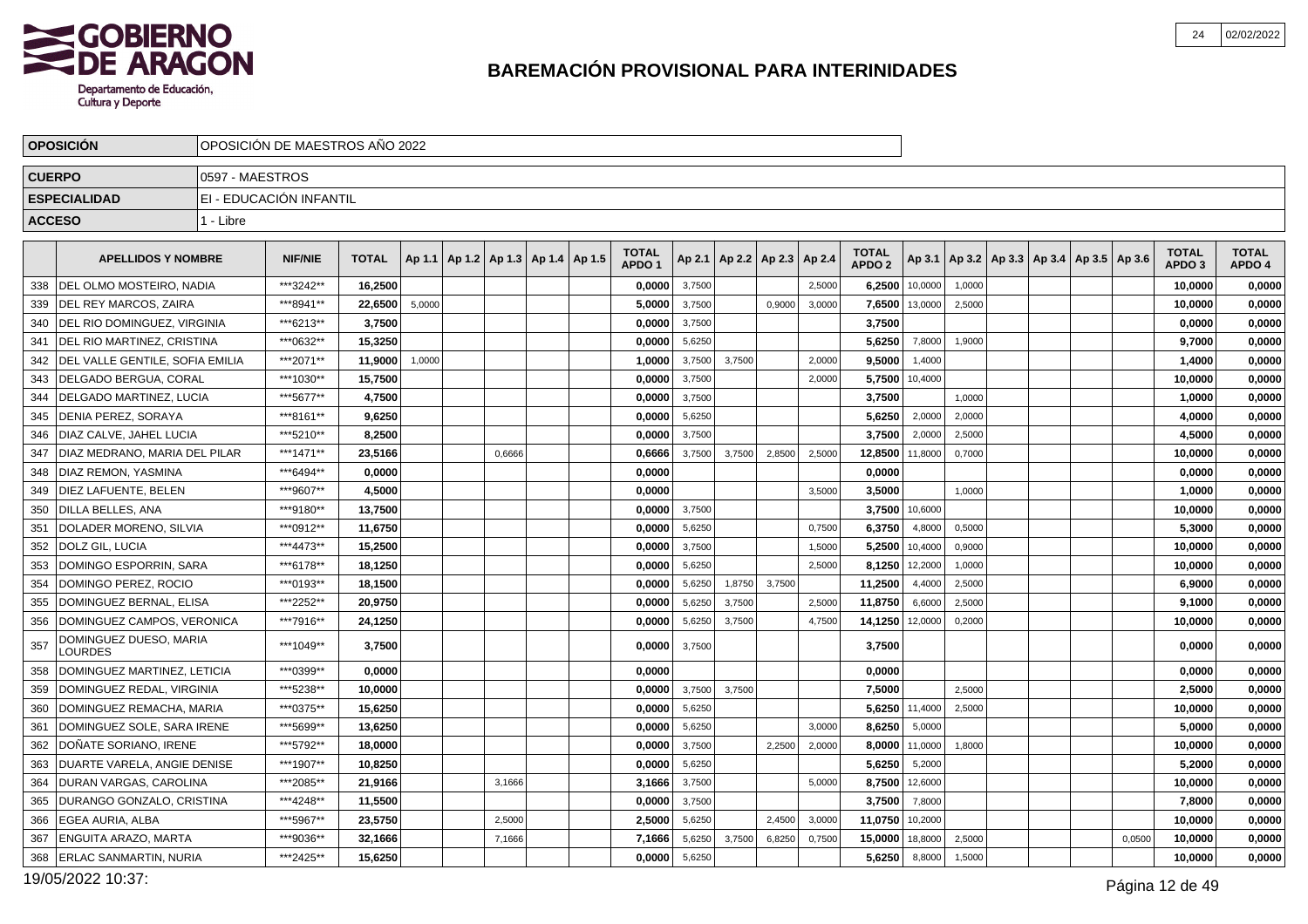

|               | <b>OPOSICIÓN</b>                 |                 | OPOSICIÓN DE MAESTROS AÑO 2022 |              |         |                                            |        |                                   |        |        |                                   |        |                                   |         |        |  |                                            |        |                                   |                        |
|---------------|----------------------------------|-----------------|--------------------------------|--------------|---------|--------------------------------------------|--------|-----------------------------------|--------|--------|-----------------------------------|--------|-----------------------------------|---------|--------|--|--------------------------------------------|--------|-----------------------------------|------------------------|
|               | <b>CUERPO</b>                    | 0597 - MAESTROS |                                |              |         |                                            |        |                                   |        |        |                                   |        |                                   |         |        |  |                                            |        |                                   |                        |
|               | <b>ESPECIALIDAD</b>              |                 | EI - EDUCACIÓN INFANTIL        |              |         |                                            |        |                                   |        |        |                                   |        |                                   |         |        |  |                                            |        |                                   |                        |
| <b>ACCESO</b> |                                  | 1 - Libre       |                                |              |         |                                            |        |                                   |        |        |                                   |        |                                   |         |        |  |                                            |        |                                   |                        |
|               |                                  |                 |                                |              |         |                                            |        |                                   |        |        |                                   |        |                                   |         |        |  |                                            |        |                                   |                        |
|               | <b>APELLIDOS Y NOMBRE</b>        |                 | <b>NIF/NIE</b>                 | <b>TOTAL</b> |         | Ap 1.1   Ap 1.2   Ap 1.3   Ap 1.4   Ap 1.5 |        | <b>TOTAL</b><br>APDO <sub>1</sub> |        |        | Ap 2.1   Ap 2.2   Ap 2.3   Ap 2.4 |        | <b>TOTAL</b><br>APDO <sub>2</sub> | Ap 3.1  |        |  | Ap 3.2   Ap 3.3   Ap 3.4   Ap 3.5   Ap 3.6 |        | <b>TOTAL</b><br>APDO <sub>3</sub> | <b>TOTAL</b><br>APDO 4 |
| 369           | <b>ESCARIO PARAISO, CELIA</b>    |                 | ***6155**                      | 17,6000      |         |                                            |        | 0,0000                            | 3,7500 |        | 2,8500                            | 2,5000 | 9,1000                            | 6,0000  | 2,5000 |  |                                            |        | 8,5000                            | 0,0000                 |
| 370           | <b>ESCARIO PARDINA, VANESA</b>   |                 | ***5660**                      | 3,7500       |         |                                            |        | 0,0000                            | 3,7500 |        |                                   |        | 3,7500                            |         |        |  |                                            |        | 0,0000                            | 0,0000                 |
| 371           | <b>ESCOBEDO GUERRA, LETICIA</b>  |                 | ***7274**                      | 10,9541      |         |                                            |        | 0,0000                            |        |        |                                   |        | 0,0000                            | 13,0000 | 1,0000 |  |                                            |        | 10,0000                           | 0,9541                 |
| 372           | ESCRIBANO SANZ, MIRIAM           |                 | ***5802**                      | 22,1250      |         |                                            |        | 0,0000                            | 5,6250 | 3,7500 |                                   | 2,7500 | 12,1250                           | 10,4000 | 2,5000 |  |                                            |        | 10,0000                           | 0,0000                 |
| 373           | <b>ESCRIVA SELLES, VERONICA</b>  |                 | ***5558**                      | 22,2082      | 0,3332  |                                            |        | 0,3332                            | 5,6250 | 3,7500 |                                   | 2,5000 | 11,8750                           | 13,0000 |        |  |                                            |        | 10,0000                           | 0,0000                 |
| 374           | <b>ESCUER GIL. LUCIA</b>         |                 | ***3254**                      | 19.5000      |         |                                            |        | 0.0000                            | 3,7500 | 3.7500 |                                   | 2,0000 | 9.5000                            | 8.8000  | 2,5000 |  |                                            |        | 10,0000                           | 0,0000                 |
| 375           | <b>ESCUER VILLAGRASA, CELIA</b>  |                 | ***6406**                      | 8,7250       |         |                                            |        | 0,0000                            | 5,6250 |        |                                   | 2,5000 | 8,1250                            |         | 0,6000 |  |                                            |        | 0.6000                            | 0,0000                 |
| 376           | <b>IESCUIN HERNANDEZ. NEREA</b>  |                 | ***5676**                      | 13.7500      |         |                                            |        | 0.0000                            | 3,7500 |        |                                   |        | 3.7500                            | 9,0000  | 2,5000 |  |                                            |        | 10,0000                           | 0,0000                 |
| 377           | <b>IESCUIN ROMAN. MARIA</b>      |                 | ***4378**                      | 8,9250       |         |                                            |        | 0,0000                            | 5,6250 |        |                                   |        | 5,6250                            | 0,8000  | 2,5000 |  |                                            |        | 3,3000                            | 0,0000                 |
| 378           | lESPAÑOL FLORIA. ANGELA          |                 | ***7027**                      | 13,5250      |         |                                            |        | 0,0000                            | 5,6250 |        |                                   | 2,5000 | 8,1250                            | 5,4000  |        |  |                                            |        | 5,4000                            | 0,0000                 |
| 379           | <b>IESPESO AMBROJ. NOELIA</b>    |                 | ***8916**                      | 19,6000      |         |                                            |        | 0,0000                            | 3,7500 |        | 5,8500                            |        | 9,6000                            | 8,8000  | 2,5000 |  |                                            |        | 10,0000                           | 0,0000                 |
| 380           | <b>ESPIERREZ VEGA, MARINA</b>    |                 | ***1291**                      | 17,0750      |         |                                            |        | 0,0000                            | 5,6250 | 3,7500 |                                   |        | 9,3750                            | 6,0000  | 1,7000 |  |                                            |        | 7,7000                            | 0,0000                 |
| 381           | İ ESPIN MUÑOZ. MARIA PILAR       |                 | ***6436**                      | 18,6250      |         |                                            |        | 0,0000                            | 5,6250 |        |                                   | 3,0000 | 8,6250                            | 9,8000  | 2,5000 |  |                                            |        | 10,0000                           | 0,0000                 |
| 382           | <b>LESPINOSA TAPIA. SARA</b>     |                 | ***7889**                      | 0,0000       |         |                                            |        | 0,0000                            |        |        |                                   |        | 0,0000                            |         |        |  |                                            |        | 0,0000                            | 0,0000                 |
| 383           | ESPLUGA GUALDO, GEMMA            |                 | ***0403**                      | 0,0000       |         |                                            |        | 0,0000                            |        |        |                                   |        | 0,0000                            |         |        |  |                                            |        | 0,0000                            | 0,0000                 |
| 384           | <b>ESPUELAS MASIP, NATÀLIA</b>   |                 | ***7105**                      | 5,6250       |         |                                            |        | 0,0000                            | 5,6250 |        |                                   |        | 5,6250                            |         |        |  |                                            |        | 0,0000                            | 0,0000                 |
| 385           | <b>ESQUINAS GASCON, VIRGINIA</b> |                 | ***5787**                      | 50.8333      | 40,8333 |                                            |        | 40.8333                           |        |        |                                   |        | 0.0000                            | 10.4000 | 0.9000 |  |                                            |        | 10.0000                           | 0,0000                 |
| 386           | <b>ESTEBAN BLASCO. ISABEL</b>    |                 | ***4965**                      | 5,6250       |         |                                            |        | 0.0000                            | 5,6250 |        |                                   |        | 5,6250                            |         |        |  |                                            |        | 0,0000                            | 0,0000                 |
| 387           | <b>ESTEBAN CUGAT, ANDREA</b>     |                 | ***5963**                      | 4,7500       |         |                                            |        | 0.0000                            | 3,7500 |        |                                   |        | 3.7500                            |         | 1,0000 |  |                                            |        | 1,0000                            | 0,0000                 |
| 388           | <b>ESTEBAN GOMEZ, BEATRIZ</b>    |                 | ***8607**                      | 31,5832      | 6,0000  | 3,8332                                     |        | 9,8332                            | 3,7500 | 3,7500 | 1,7500                            | 2,5000 | 11,7500                           | 22,2000 |        |  |                                            |        | 10,0000                           | 0,0000                 |
| 389           | ESTEBAN HERMOSILLA, CRISTINA     |                 | ***0634**                      | 12,5000      |         |                                            |        | 0,0000                            |        |        |                                   | 2,5000 | 2,5000                            | 10,0000 |        |  |                                            |        | 10,0000                           | 0,0000                 |
| 390           | <b>ESTEBAN LOPEZ, JIMENA</b>     |                 | ***5746**                      | 13,0500      |         |                                            |        | 0.0000                            | 3,7500 |        |                                   | 4,5000 | 8,2500                            | 4,8000  |        |  |                                            |        | 4,8000                            | 0,0000                 |
| 391           | ESTEBAN LORENTE, YOLANDA         |                 | ***0091**                      | 34,8332      |         | 7,8332                                     | 2,0000 | 9,8332                            | 3,7500 | 3,7500 | 5,5750                            | 2,5000 | 15,0000                           | 10,4000 | 2,5000 |  |                                            | 0,1500 | 10,0000                           | 0,0000                 |
| 392           | ESTEBAN MARTIN, EVA              |                 | ***6388**                      | 15,6250      |         |                                            |        | 0,0000                            | 5,6250 |        |                                   |        | 5,6250                            | 11,8000 | 1,5000 |  |                                            |        | 10,0000                           | 0,0000                 |
| 393           | <b>ESTEBAN MARTINEZ, YOLANDA</b> |                 | ***1380**                      | 6,5000       |         |                                            |        | 0,0000                            |        |        |                                   | 2,0000 | 2,0000                            | 2,0000  | 2,5000 |  |                                            |        | 4,5000                            | 0,0000                 |
| 394           | <b>ESTEBAN RODRIGUEZ, GEMMA</b>  |                 | ***0643**                      | 13,7500      |         |                                            |        | 0,0000                            | 3,7500 |        |                                   |        | 3,7500                            | 10,2000 |        |  |                                            |        | 10,0000                           | 0,0000                 |
| 395           | <b>ESTEBAN VALVERDE, ANA</b>     |                 | ***5849**                      | 23,5750      |         | 1,0000                                     |        | 1,0000                            | 3,7500 | 3,7500 | 2,5750                            | 2,5000 | 12,5750                           | 10,2000 | 2,5000 |  |                                            |        | 10,0000                           | 0,0000                 |
| 396           | <b>ESTEBAN VILLUENDAS, ELENA</b> |                 | ***6390**                      | 10,7250      |         |                                            |        | 0.0000                            | 5,6250 |        |                                   | 2,5000 | 8,1250                            | 1,4000  | 1,2000 |  |                                            |        | 2,6000                            | 0,0000                 |
| 397           | <b>ESTECHA ALONSO, MARINA</b>    |                 | ***3650**                      | 10,1750      |         |                                            |        | 0,0000                            | 3,7500 |        | 2,6750                            | 0,7500 | 7,1750                            | 2,0000  | 1,0000 |  |                                            |        | 3.0000                            | 0,0000                 |
| 398           | <b>ESTELLE MIRO, ZAIDA</b>       |                 | ***6454**                      | 12,0250      |         |                                            |        | 0,0000                            | 5,6250 |        |                                   |        | 5,6250                            | 6,4000  |        |  |                                            |        | 6,4000                            | 0,0000                 |
|               | 399 EXPOSITO TORRALBA, NEREA     |                 | ***0301**                      | 6,2500       |         |                                            |        | 0,0000                            | 3,7500 |        |                                   | 2,5000 | 6,2500                            |         |        |  |                                            |        | 0.0000                            | 0,0000                 |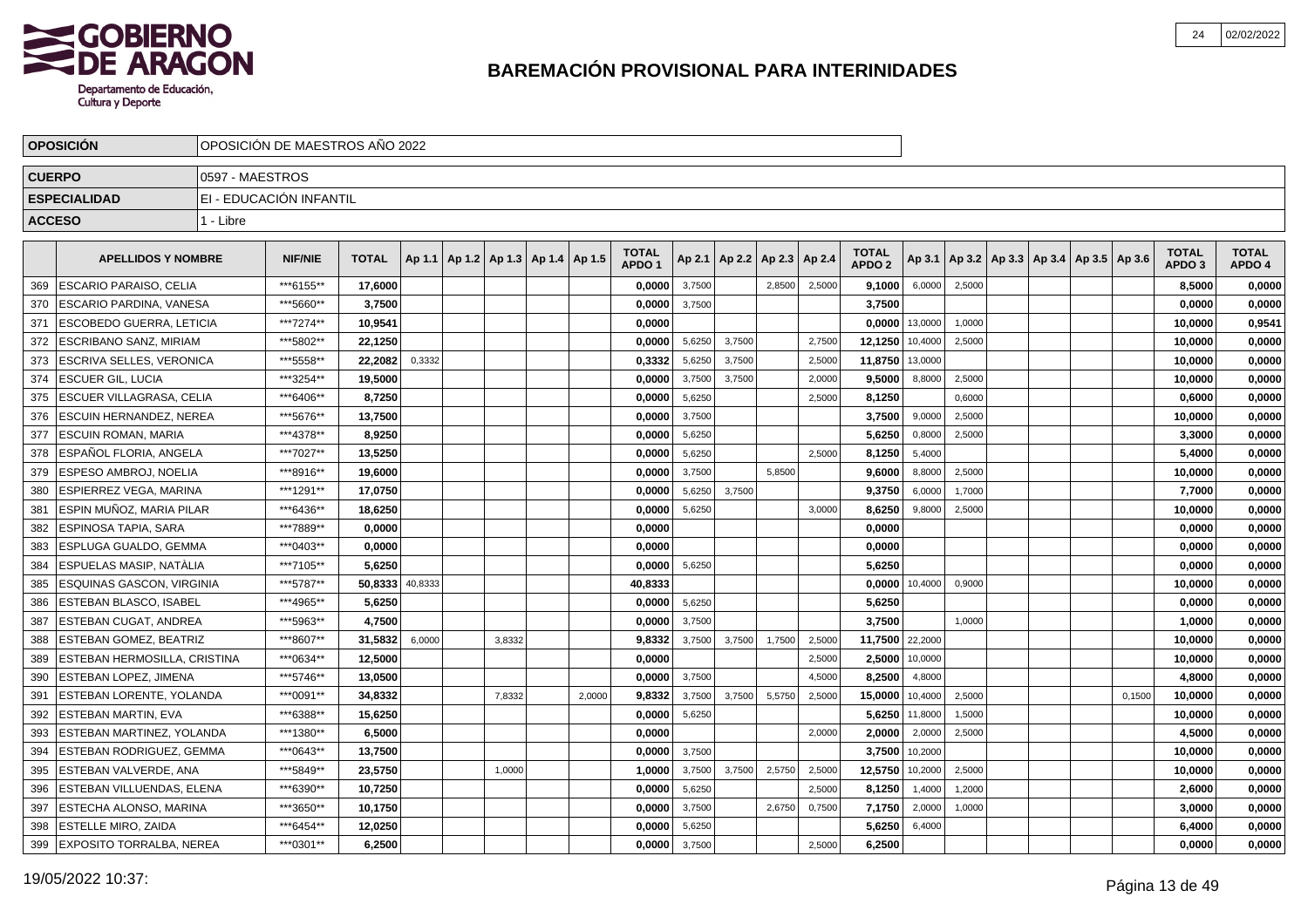

|     | <b>OPOSICION</b>                            |                 | OPOSICIÓN DE MAESTROS AÑO 2022 |                 |         |        |        |                          |                                   |        |                 |               |        |                                   |         |                                                     |  |  |                                   |                        |
|-----|---------------------------------------------|-----------------|--------------------------------|-----------------|---------|--------|--------|--------------------------|-----------------------------------|--------|-----------------|---------------|--------|-----------------------------------|---------|-----------------------------------------------------|--|--|-----------------------------------|------------------------|
|     | <b>CUERPO</b>                               | 0597 - MAESTROS |                                |                 |         |        |        |                          |                                   |        |                 |               |        |                                   |         |                                                     |  |  |                                   |                        |
|     | <b>ESPECIALIDAD</b>                         |                 | EI - EDUCACIÓN INFANTIL        |                 |         |        |        |                          |                                   |        |                 |               |        |                                   |         |                                                     |  |  |                                   |                        |
|     | <b>ACCESO</b>                               | 1 - Libre       |                                |                 |         |        |        |                          |                                   |        |                 |               |        |                                   |         |                                                     |  |  |                                   |                        |
|     |                                             |                 |                                |                 |         |        |        |                          |                                   |        |                 |               |        |                                   |         |                                                     |  |  |                                   |                        |
|     | <b>APELLIDOS Y NOMBRE</b>                   |                 | <b>NIF/NIE</b>                 | <b>TOTAL</b>    | Ap 1.1  | Ap 1.2 |        | Ap 1.3   Ap 1.4   Ap 1.5 | <b>TOTAL</b><br>APDO <sub>1</sub> |        | Ap 2.1   Ap 2.2 | Ap 2.3 Ap 2.4 |        | <b>TOTAL</b><br>APDO <sub>2</sub> |         | Ap 3.1   Ap 3.2   Ap 3.3   Ap 3.4   Ap 3.5   Ap 3.6 |  |  | <b>TOTAL</b><br>APDO <sub>3</sub> | <b>TOTAL</b><br>APDO 4 |
| 400 | EZQUERRO VICIOSO, ANA Mª                    |                 | ***4745**                      | 28,3226         | 1,3332  | 0,1041 | 1,8332 | 0,0521                   | 3,3226                            | 3,7500 | 3,7500          | 9,3000        | 3,0000 | 15,0000                           | 13,0000 | 2,5000                                              |  |  | 10,0000                           | 0,0000                 |
| 401 | <b>FALCES CABRERA, LEYRE</b>                |                 | ***4942**                      | 21,6250         | 8,0000  |        |        |                          | 8,0000                            | 3,7500 |                 | 1,4750        | 2,5000 | 7,7250                            | 3,4000  | 2,5000                                              |  |  | 5,9000                            | 0,0000                 |
| 402 | <b>FALO ESPALLARGAS, AINHOA</b>             |                 | ***0937**                      | 10.0000         |         |        |        |                          | 0.0000                            |        |                 |               |        | 0,0000                            | 10,4000 | 2,5000                                              |  |  | 10,0000                           | 0,0000                 |
| 403 | FANDOS SOÑEN, DAVID                         |                 | ***3110**                      | 13,5500         |         |        |        |                          | 0,0000                            | 3,7500 |                 | 5,7000        |        | 9,4500                            | 4,0000  | 0,1000                                              |  |  | 4,1000                            | 0,0000                 |
| 404 | FANLO SERRANO. JUDITH                       |                 | ***0622**                      | 13,7500         |         |        |        |                          | 0,0000                            | 3,7500 |                 |               |        | 3,7500                            | 11,0000 | 1,0000                                              |  |  | 10,0000                           | 0,0000                 |
| 405 | FANTOVA COSCOLLA, LAURA                     |                 | ***1253**                      | 5,7500          |         |        |        |                          | 0,0000                            | 3,7500 |                 |               | 2,0000 | 5,7500                            |         |                                                     |  |  | 0,0000                            | 0,0000                 |
| 406 | <b>FANTOVA GARCIA, MARINA</b>               |                 | ***4268**                      | 4,5000          |         |        |        |                          | 0,0000                            |        |                 |               | 2,0000 | 2,0000                            |         | 2,5000                                              |  |  | 2,5000                            | 0,0000                 |
| 407 | FAÑANAS VIÑUALES. SARA                      |                 | ***6576**                      | 23.5000         |         |        |        |                          | 0.0000                            | 5,6250 | 5,6250          |               | 5,0000 | 15,0000                           | 6,0000  | 2,5000                                              |  |  | 8,5000                            | 0,0000                 |
| 408 | FARIÑAS GONZALEZ, ANDREA                    |                 | ***2568**                      | 25,0414         | 3,6664  |        |        |                          | 3,6664                            | 5,6250 | 3,7500          |               | 2,0000 | 11,3750                           | 12,6000 | 0,3000                                              |  |  | 10,0000                           | 0,0000                 |
| 409 | FARNOS LLERA, CARLOTA                       |                 | ***1947**                      | 21,3750         |         |        |        |                          | 0,0000                            | 5,6250 | 3,7500          |               | 2,0000 | 11,3750                           | 11,4000 |                                                     |  |  | 10,0000                           | 0,0000                 |
| 410 | <b>FATUARTE SOLER, MINERVA</b>              |                 | ***7122**                      | 6,2500          |         |        |        |                          | 0,0000                            | 3,7500 |                 |               |        | 3,7500                            |         | 2.5000                                              |  |  | 2,5000                            | 0,0000                 |
| 411 | <b>FELEZ BURILLO, ELISABET</b>              |                 | ***2364**                      | 15,7500         |         |        |        |                          | 0,0000                            | 3,7500 |                 |               | 2,0000 | 5,7500                            | 10,2000 | 0,6000                                              |  |  | 10,0000                           | 0,0000                 |
| 412 | <b>FELIP MARTIAÑEZ. CARLA</b>               |                 | ***6278**                      | 5,1500          |         |        |        |                          | 0,0000                            | 3,7500 |                 |               |        | 3,7500                            | 1,4000  |                                                     |  |  | 1,4000                            | 0,0000                 |
| 413 | <b>FERNANDEZ ANILLO, GEMMA</b>              |                 | ***9445**                      | 0,0000          |         |        |        |                          | 0,0000                            |        |                 |               |        | 0,0000                            |         |                                                     |  |  | 0,0000                            | 0,0000                 |
| 414 | FERNANDEZ BODAS, ESPERANZA                  |                 | ***3362**                      | 5,5000          |         |        |        |                          | 0.0000                            |        |                 |               | 3,0000 | 3,0000                            |         | 2,5000                                              |  |  | 2,5000                            | 0,0000                 |
|     | 415   FERNANDEZ BUISAN, ROCIO               |                 | ***7628**                      | 14,6250         |         |        |        |                          | 0.0000                            | 5,6250 |                 |               |        | 5,6250                            | 9,0000  |                                                     |  |  | 9.0000                            | 0,0000                 |
| 416 | FERNANDEZ CARRAMIÑANA, ANA<br><b>SILVIA</b> |                 | ***4217**                      | 18,1250         |         |        |        |                          | 0.0000                            | 5,6250 |                 |               | 2,5000 | 8,1250                            | 9,6000  | 1,0000                                              |  |  | 10,0000                           | 0,0000                 |
| 417 | FERNANDEZ CATALAN, GUILLEM                  |                 | ***9328**                      | 4,6000          |         |        |        |                          | 0,0000                            |        |                 |               | 2,5000 | 2,5000                            | 1,0000  | 1,1000                                              |  |  | 2,1000                            | 0,0000                 |
| 418 | FERNANDEZ DE ANTONIO. NURIA                 |                 | ***0657**                      | 6.6000          |         |        |        |                          | 0.0000                            |        |                 |               |        | 0,0000                            | 6,6000  |                                                     |  |  | 6.6000                            | 0,0000                 |
| 419 | <b>FERNANDEZ GIL, LAURA</b>                 |                 | ***5740**                      | 19,3750         |         |        |        |                          | 0,0000                            | 5,6250 | 3,7500          |               |        | 9,3750                            | 8,0000  | 2,0000                                              |  |  | 10,0000                           | 0,0000                 |
| 420 | FERNANDEZ LARRED, TAMARA                    |                 | ***8681**                      | 40,5882         | 22,4999 |        |        |                          | 22,4999                           | 3,7500 |                 | 2,5500        |        | 6,3000                            | 23,0000 | 2,5000                                              |  |  | 10.0000                           | 1,7883                 |
| 421 | FERNANDEZ MARTIN, IRENE                     |                 | ***6749**                      | 10,4250         |         |        |        |                          | 0,0000                            | 5,6250 |                 |               | 2,0000 | 7,6250                            | 2,8000  |                                                     |  |  | 2,8000                            | 0,0000                 |
| 422 | FERNANDEZ OTERO. PAULA                      |                 | ***7767**                      | 13,7500         |         |        |        |                          | 0,0000                            |        | 3,7500          |               |        | 3,7500                            | 14,4000 |                                                     |  |  | 10,0000                           | 0,0000                 |
| 423 | FERRANDEZ MARTIN, MARINA                    |                 | ***1542**                      | 3,0000          |         |        |        |                          | 0.0000                            |        |                 |               | 3,0000 | 3,0000                            |         |                                                     |  |  | 0.0000                            | 0,0000                 |
| 424 | FERRANDEZ VALCARCEL, ANDREA                 |                 | ***0439**                      | 3,7500          |         |        |        |                          | 0,0000                            | 3,7500 |                 |               |        | 3,7500                            |         |                                                     |  |  | 0,0000                            | 0,0000                 |
| 425 | FERRANDO PUYUELO, BEATRIZ                   |                 | ***6416**                      | 12,0832         |         |        | 0,3332 |                          | 0,3332                            | 3,7500 |                 |               |        | 3,7500                            | 8,0000  |                                                     |  |  | 8,0000                            | 0,0000                 |
| 426 | FERREIRA FERNANDEZ, ANDREA                  |                 | ***6488**                      | 15.6250         |         |        |        |                          | 0.0000                            | 5,6250 |                 |               |        | 5,6250                            | 10,4000 |                                                     |  |  | 10,0000                           | 0,0000                 |
| 427 | <b>FERRER CAMPOS, PILAR</b>                 |                 | ***2505**                      | 15,9000         |         |        |        |                          | 0,0000                            | 3,7500 |                 | 2,1500        |        | 5,9000                            | 17,2000 |                                                     |  |  | 10,0000                           | 0,0000                 |
| 428 | <b>FERRER HIGUERAS, ANA MARIA</b>           |                 | ***6458**                      | 51,5416 35,9166 |         |        |        |                          | 35,9166                           | 5,6250 |                 |               |        | 5,6250                            | 14,2000 | 1,0000                                              |  |  | 10,0000                           | 0,0000                 |
| 429 | FERRER LAPEÑA, SARA                         |                 | ***2240**                      | 11,9000         |         |        |        |                          | 0,0000                            |        |                 |               | 2,5000 | 2,5000                            | 8,4000  | 1,0000                                              |  |  | 9,4000                            | 0,0000                 |
| 430 | <b>FERRUSES REDON, ZARA MARIA</b>           |                 | ***9883**                      | 14,5000         |         |        |        |                          | 0,0000                            | 3,7500 |                 |               | 0,7500 | 4,5000                            | 11,2000 | 0,1000                                              |  |  | 10,0000                           | 0,0000                 |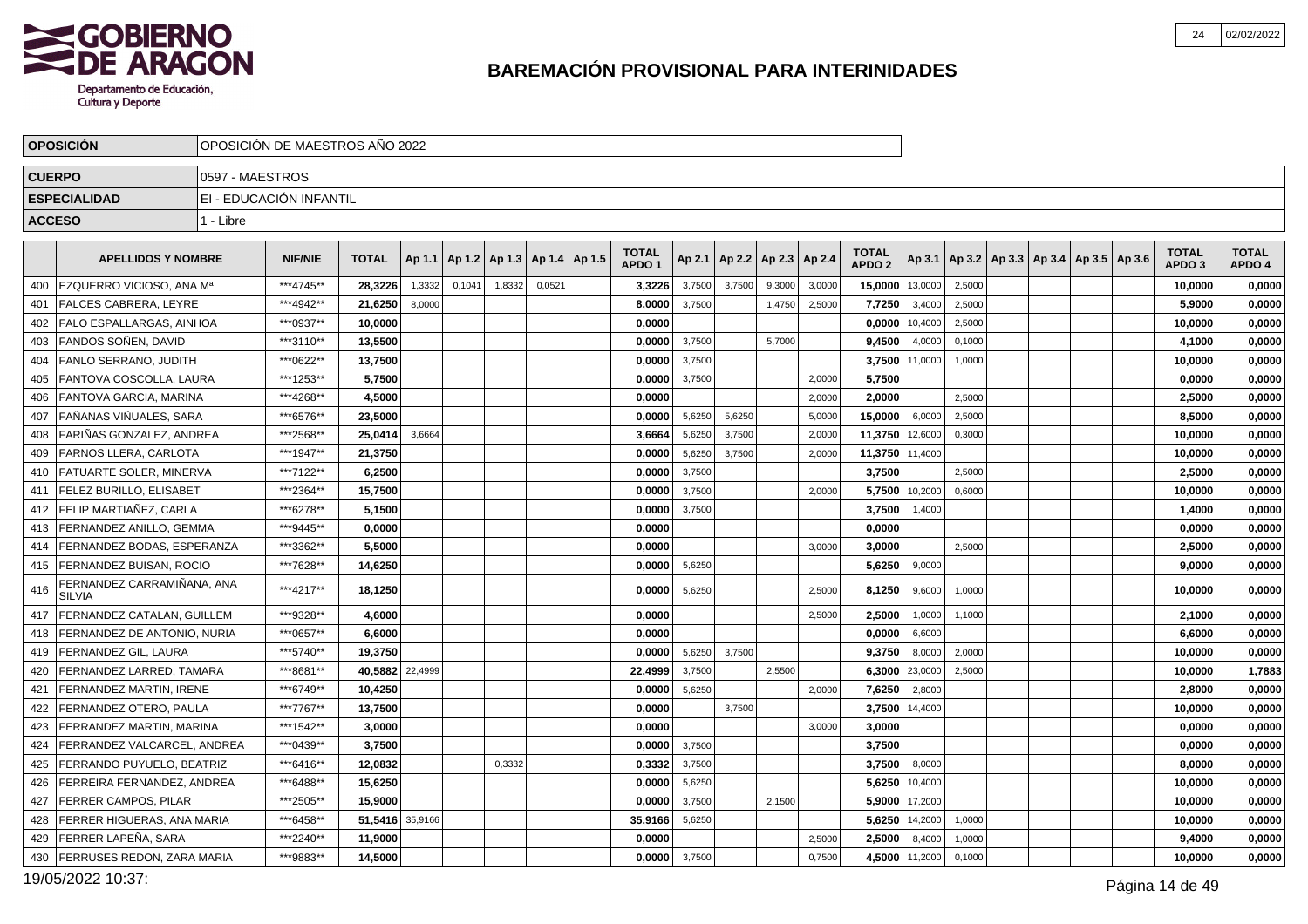

|               | <b>OPOSICIÓN</b>               |                 | OPOSICIÓN DE MAESTROS AÑO 2022 |                 |         |                                            |        |        |                                   |        |        |                                   |        |                                   |         |        |  |                                            |                                   |                        |
|---------------|--------------------------------|-----------------|--------------------------------|-----------------|---------|--------------------------------------------|--------|--------|-----------------------------------|--------|--------|-----------------------------------|--------|-----------------------------------|---------|--------|--|--------------------------------------------|-----------------------------------|------------------------|
|               | <b>CUERPO</b>                  | 0597 - MAESTROS |                                |                 |         |                                            |        |        |                                   |        |        |                                   |        |                                   |         |        |  |                                            |                                   |                        |
|               | <b>ESPECIALIDAD</b>            |                 | EI - EDUCACIÓN INFANTIL        |                 |         |                                            |        |        |                                   |        |        |                                   |        |                                   |         |        |  |                                            |                                   |                        |
| <b>ACCESO</b> |                                | 1 - Libre       |                                |                 |         |                                            |        |        |                                   |        |        |                                   |        |                                   |         |        |  |                                            |                                   |                        |
|               |                                |                 |                                |                 |         |                                            |        |        |                                   |        |        |                                   |        |                                   |         |        |  |                                            |                                   |                        |
|               | <b>APELLIDOS Y NOMBRE</b>      |                 | <b>NIF/NIE</b>                 | <b>TOTAL</b>    |         | Ap 1.1   Ap 1.2   Ap 1.3   Ap 1.4   Ap 1.5 |        |        | <b>TOTAL</b><br>APDO <sub>1</sub> |        |        | Ap 2.1   Ap 2.2   Ap 2.3   Ap 2.4 |        | <b>TOTAL</b><br>APDO <sub>2</sub> | Ap 3.1  |        |  | Ap 3.2   Ap 3.3   Ap 3.4   Ap 3.5   Ap 3.6 | <b>TOTAL</b><br>APDO <sub>3</sub> | <b>TOTAL</b><br>APDO 4 |
| 431           | FIDALGO LACASA. VALERIA        |                 | ***5743**                      | 12.2250         |         |                                            |        |        | 0,0000                            | 5,6250 |        |                                   | 2,5000 | 8,1250                            | 1,6000  | 2,5000 |  |                                            | 4,1000                            | 0,0000                 |
| 432           | FLETA BARBERAN, NURIA          |                 | ***2019**                      | 15,6250         |         |                                            |        |        | 0.0000                            | 5,6250 |        |                                   |        | 5,6250                            | 10,2000 | 1,0000 |  |                                            | 10,0000                           | 0,0000                 |
| 433           | <b>IFLORES LOBATO. NIEVES</b>  |                 | ***3742**                      | 25,0000         |         |                                            |        |        | 0,0000                            | 5,6250 | 7,5000 | 2,5500                            | 2,7500 | 15,0000                           | 21,4000 | 0,1000 |  |                                            | 10,0000                           | 0,0000                 |
| 434           | <b>FLORES MOYANO, SARA</b>     |                 | ***6113**                      | 21,8750         |         |                                            |        |        | 0,0000                            | 5,6250 | 3,7500 |                                   | 2,5000 | 11,8750                           | 10,2000 |        |  |                                            | 10,0000                           | 0,0000                 |
| 435           | <b>FLORIAN GIMENEZ, ANA</b>    |                 | ***0656**                      | 6,8500          |         |                                            |        |        | 0,0000                            | 3,7500 |        |                                   |        | 3,7500                            | 2,0000  | 1,1000 |  |                                            | 3,1000                            | 0,0000                 |
| 436           | <b>FLORISTAN JUSUE, PAULA</b>  |                 | ***8374**                      | 6,2250          |         |                                            |        |        | 0,0000                            | 5,6250 |        |                                   |        | 5,6250                            | 0,6000  |        |  |                                            | 0,6000                            | 0,0000                 |
| 437           | FORT CAMPOS, CAROLINA          |                 | ***5386**                      | 15,1688         |         |                                            |        |        | 0,0000                            | 3,7500 |        |                                   | 0,7500 | 4,5000                            | 12,0000 | 1,6000 |  |                                            | 10,0000                           | 0,6688                 |
| 438           | FORTON RUBIO, MARIA            |                 | ***2729**                      | 12,1500         |         |                                            |        |        | 0,0000                            | 3,7500 |        |                                   |        | 3,7500                            | 8,4000  |        |  |                                            | 8,4000                            | 0,0000                 |
| 439           | <b>FRAILE ALONSO, FERNANDO</b> |                 | ***1277**                      | 31,6332         |         | 7,1666                                     |        | 1,1666 | 8,3332                            | 3,7500 | 3,7500 | 3,3000                            | 2,5000 | 13,3000                           | 9,2000  | 1,6000 |  |                                            | 10,0000                           | 0,0000                 |
| 440           | <b>FRAILE COLLANTES, LAURA</b> |                 | ***0253**                      | 15,0000         |         |                                            |        |        | 0,0000                            | 3,7500 |        | 2,0500                            |        | 5,8000                            | 9,2000  |        |  |                                            | 9,2000                            | 0,0000                 |
| 441           | FRAJ LATORRE, ELENA            |                 | ***0432**                      | 10,2500         |         |                                            |        |        | 0,0000                            | 3,7500 |        |                                   | 2,0000 | 5,7500                            | 2,0000  | 2,5000 |  |                                            | 4,5000                            | 0,0000                 |
| 442           | <b>FRANCES JIMENEZ, PAULA</b>  |                 | ***5593**                      | 18,3500         |         |                                            |        |        | 0,0000                            | 3,7500 |        | 2,1000                            | 2,5000 | 8,3500                            | 10,0000 |        |  |                                            | 10,0000                           | 0,0000                 |
| 443           | FRANCIN FRANCO. MARIA          |                 | ***5792**                      | 13,7500         |         |                                            |        |        | 0,0000                            | 3,7500 |        |                                   |        | 3,7500                            | 8,2000  | 2,5000 |  |                                            | 10.0000                           | 0,0000                 |
| 444           | FRANCO CELMA, YENY ALEJANDRA   |                 | ***4617**                      | 25,1666         |         | 0.1666                                     |        |        | 0,1666                            | 3,7500 |        | 6,0000                            | 6,7500 | 15,0000                           | 9,0000  | 2,0000 |  |                                            | 10,0000                           | 0,0000                 |
| 445           | <b>I FRIAS ASENSIO. MARTA</b>  |                 | ***6816**                      | 17,9250         |         |                                            |        |        | 0,0000                            | 5,6250 |        |                                   | 2,5000 | 8,1250                            | 8,6000  | 1,2000 |  |                                            | 9,8000                            | 0,0000                 |
| 446           | <b>FUERTES DOCON, CRISTINA</b> |                 | ***5442**                      | 15.9000         |         |                                            |        |        | 0,0000                            | 3,7500 |        | 2,2500                            |        | 6,0000                            | 7,4000  | 2,5000 |  |                                            | 9,9000                            | 0,0000                 |
| 447           | FUERTES VIANA, LAURA           |                 | ***9716**                      | 24.9164         | 10,6664 | 0,5000                                     |        |        | 11,1664                           | 3,7500 |        |                                   |        | 3,7500                            | 12,8000 | 0,3000 |  |                                            | 10,0000                           | 0,0000                 |
| 448           | FURIO VILLALBA. MIGUEL ANGEL   |                 | ***9151**                      | 52,1250 29,7500 |         | 12,3750                                    |        |        | 42,1250                           |        |        |                                   |        | 0,0000                            | 15,8000 |        |  |                                            | 10,0000                           | 0,0000                 |
| 449           | <b>GABASA FUERTES, VANESSA</b> |                 | ***2088**                      | 17,6250         |         |                                            |        |        | 0,0000                            | 5,6250 |        |                                   | 2,0000 | 7,6250                            | 11,0000 |        |  |                                            | 10,0000                           | 0,0000                 |
| 450           | <b>GAJON HERRERA, CELIA</b>    |                 | ***6156**                      | 13,8500         |         |                                            |        |        | 0,0000                            | 3,7500 |        |                                   | 2,0000 | 5,7500                            | 5,6000  | 2,5000 |  |                                            | 8,1000                            | 0,0000                 |
| 451           | GALINDO AGUILERA, ANA MARIA    |                 | ***1664**                      | 14,2750         |         |                                            |        |        | 0,0000                            | 5,6250 | 3,7500 |                                   |        | 9,3750                            | 2,4000  | 2,5000 |  |                                            | 4,9000                            | 0,0000                 |
| 452           | <b>GALINDO MARTIN, TAMARA</b>  |                 | ***6549**                      | 4,7500          |         |                                            |        |        | 0,0000                            | 3,7500 |        |                                   |        | 3,7500                            |         | 1,0000 |  |                                            | 1,0000                            | 0,0000                 |
| 453           | <b>GALINDO TENA, MARIA</b>     |                 | ***6270**                      | 3,7500          |         |                                            |        |        | 0,0000                            | 3,7500 |        |                                   |        | 3,7500                            |         |        |  |                                            | 0,0000                            | 0,0000                 |
| 454           | <b>GALLARDO OSTALE, MARIA</b>  |                 | ***1592**                      | 18,3166         |         | 0,1666                                     |        |        | 0,1666                            | 3,7500 |        | 2,6000                            | 2,5000 | 8,8500                            | 6,8000  | 2,5000 |  |                                            | 9,3000                            | 0,0000                 |
| 455           | GALLEGO CAJAL, SERGIO          |                 | ***7383**                      | 26,0813         |         |                                            | 2,0313 |        | 2,0313                            | 5,6250 | 3,7500 | 1,6750                            | 3,0000 | 14,0500                           | 10,0000 | 2,5000 |  |                                            | 10,0000                           | 0,0000                 |
| 456           | GALLEGO RODRIGUEZ. SARA        |                 | ***2789**                      | 23.3750         | 4,0000  |                                            |        |        | 4.0000                            | 5,6250 | 3.7500 |                                   |        | 9.3750                            | 11,0000 |        |  |                                            | 10.0000                           | 0,0000                 |
| 457           | GALO LOZANO. ESTHER            |                 | ***4054**                      | 25.0748         | 6,3332  |                                            |        | 0,4166 | 6,7498                            | 3,7500 |        | 2,6000                            | 1,5000 | 7,8500                            | 21,6000 | 2,5000 |  |                                            | 10,0000                           | 0,4750                 |
| 458           | IGALVE PINA. ANA MARIA         |                 | ***6024**                      | 39.8167         |         | 17,9167                                    |        |        | 17,9167                           | 3,7500 |        | 5,650                             | 2,5000 | 11,9000                           | 54,6000 | 2,5000 |  |                                            | 10.0000                           | 0,0000                 |
| 459           | GALVEZ BLANCO, LAURA           |                 | ***6181**                      | 16,2500         |         |                                            |        |        | 0,0000                            |        | 3,7500 |                                   | 2,5000 | 6,2500                            | 16,2000 |        |  |                                            | 10,0000                           | 0,0000                 |
| 460           | GAMBOA VIVES, PAULA            |                 | ***1278**                      | 21,3750         |         |                                            |        |        | 0,0000                            | 5,6250 | 3,7500 |                                   | 2,0000 | 11,3750                           | 9,2000  | 1,2000 |  |                                            | 10,0000                           | 0,0000                 |
| 461           | GANSO PEYRONA, LUCIA           |                 | *** 5945**                     | 6,2500          |         |                                            |        |        | 0,0000                            | 3,7500 |        |                                   |        | 3,7500                            |         | 2,5000 |  |                                            | 2,5000                            | 0,0000                 |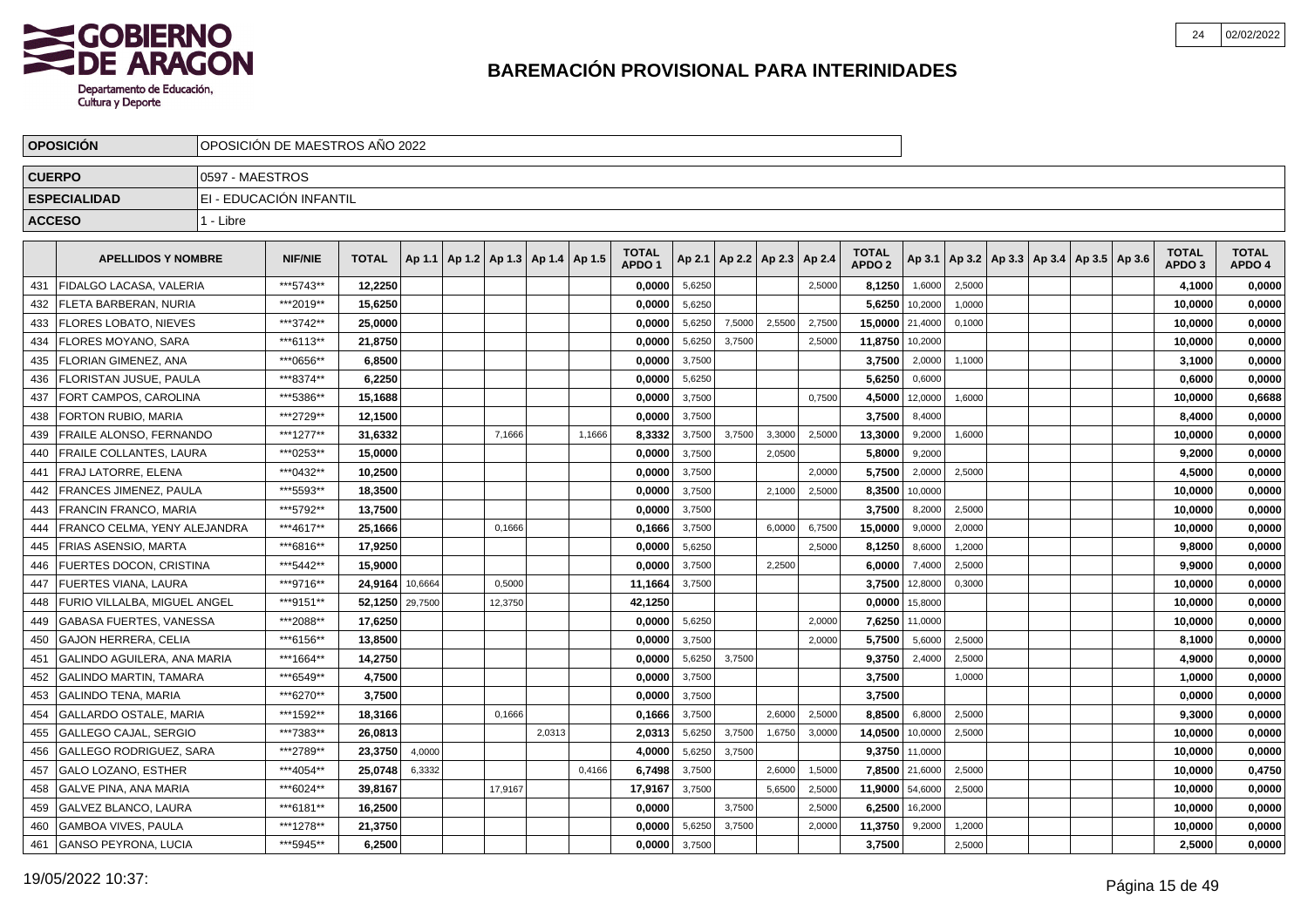

|               | <b>OPOSICION</b>                    |                 | OPOSICION DE MAESTROS ANO 2022 |              |        |        |                                            |        |                                   |        |        |                          |        |                                   |                |        |  |                                                     |                                   |                        |
|---------------|-------------------------------------|-----------------|--------------------------------|--------------|--------|--------|--------------------------------------------|--------|-----------------------------------|--------|--------|--------------------------|--------|-----------------------------------|----------------|--------|--|-----------------------------------------------------|-----------------------------------|------------------------|
| <b>CUERPO</b> |                                     | 0597 - MAESTROS |                                |              |        |        |                                            |        |                                   |        |        |                          |        |                                   |                |        |  |                                                     |                                   |                        |
|               | <b>ESPECIALIDAD</b>                 |                 | EI - EDUCACIÓN INFANTIL        |              |        |        |                                            |        |                                   |        |        |                          |        |                                   |                |        |  |                                                     |                                   |                        |
|               | <b>ACCESO</b>                       | 1 - Libre       |                                |              |        |        |                                            |        |                                   |        |        |                          |        |                                   |                |        |  |                                                     |                                   |                        |
|               |                                     |                 |                                |              |        |        |                                            |        |                                   |        |        |                          |        |                                   |                |        |  |                                                     |                                   |                        |
|               | <b>APELLIDOS Y NOMBRE</b>           |                 | <b>NIF/NIE</b>                 | <b>TOTAL</b> |        |        | Ap 1.1   Ap 1.2   Ap 1.3   Ap 1.4   Ap 1.5 |        | <b>TOTAL</b><br>APDO <sub>1</sub> | Ap 2.1 |        | Ap 2.2   Ap 2.3   Ap 2.4 |        | <b>TOTAL</b><br>APDO <sub>2</sub> |                |        |  | Ap 3.1   Ap 3.2   Ap 3.3   Ap 3.4   Ap 3.5   Ap 3.6 | <b>TOTAL</b><br>APDO <sub>3</sub> | <b>TOTAL</b><br>APDO 4 |
| 462           | <b>GARCES DE TOLEDO. ARA</b>        |                 | ***2087**                      | 13.7500      |        |        |                                            |        | 0.0000                            | 3,7500 |        |                          |        |                                   | 3.7500 10,4000 |        |  |                                                     | 10,0000                           | 0,0000                 |
| 463           | <b>GARCES GIRON, LETICIA</b>        |                 | ***6414**                      | 12.8375      |        |        |                                            |        | 0.0000                            | 3,7500 |        |                          | 2.0000 | 5,7500                            | 6,4000         |        |  |                                                     | 6.4000                            | 0,6875                 |
| 464           | <b>GARCIA ALLENDE, CRISTINA</b>     |                 | ***7989**                      | 15,3725      |        |        |                                            |        | 0.0000                            | 3,7500 |        |                          |        | 3,7500                            | 10,2000        | 2,5000 |  |                                                     | 10,0000                           | 1,6225                 |
| 465           | <b>GARCIA ALMORIN, ALEJANDRO</b>    |                 | ***5992**                      | 13,7500      |        |        |                                            |        | 0.0000                            | 3,7500 |        |                          |        | 3,7500                            | 10,6000        | 2,5000 |  |                                                     | 10,0000                           | 0,0000                 |
| 466           | <b>GARCIA ALONSO, JENIFER</b>       |                 | ***9570**                      | 3,7500       |        |        |                                            |        | 0,0000                            | 3,7500 |        |                          |        | 3,7500                            |                |        |  |                                                     | 0,0000                            | 0,0000                 |
| 467           | GARCIA ALVARADO, ANA ROCIO          |                 | ***3248**                      | 1,2000       |        |        |                                            |        | 0,0000                            |        |        |                          |        | 0,0000                            | 1,2000         |        |  |                                                     | 1,2000                            | 0,0000                 |
| 468           | <b>GARCIA BERDEJO, SARA</b>         |                 | ***5951**                      | 8,1500       |        |        |                                            |        | 0,0000                            | 3,7500 |        |                          |        | 3,7500                            | 4,4000         |        |  |                                                     | 4,4000                            | 0,0000                 |
| 469           | <b>GARCIA BLAY. MARIA MERCEDES</b>  |                 | ***0397**                      | 11,0250      |        |        |                                            |        | 0.0000                            | 5,6250 |        |                          |        | 5,6250                            | 5,4000         |        |  |                                                     | 5,4000                            | 0,0000                 |
| 470           | <b>GARCIA BRUSAU. MARIA</b>         |                 | ***1148**                      | 5.6250       |        |        |                                            |        | 0,0000                            | 5,6250 |        |                          |        | 5,6250                            |                |        |  |                                                     | 0,0000                            | 0,0000                 |
| 471           | İ GARCIA CARDIEL. JULIA             |                 | ***6093**                      | 6,6250       |        |        |                                            |        | 0,0000                            | 5,6250 |        |                          |        | 5,6250                            |                | 1,0000 |  |                                                     | 1,0000                            | 0,0000                 |
| 472           | <b>GARCIA CASAS, JEZABEL MIRIAM</b> |                 | ***9506**                      | 15,3825      |        |        |                                            |        | 0,0000                            | 3,7500 |        |                          |        | 3,7500                            | 8,0000         | 2,5000 |  |                                                     | 10,0000                           | 1,6325                 |
| 473           | <b>GARCIA CERRA, EUGENIA</b>        |                 | ***4748**                      | 12,5500      |        |        |                                            |        | 0,0000                            | 3,7500 |        |                          |        | 3,7500                            | 8,8000         |        |  |                                                     | 8,8000                            | 0,0000                 |
| 474           | GARCIA DE GREGORIO, BLANCA          |                 | ***3315**                      | 7,2500       |        |        |                                            |        | 0,0000                            |        | 3,7500 |                          | 2,5000 | 6,2500                            |                | 1,0000 |  |                                                     | 1,0000                            | 0,0000                 |
| 475           | GARCIA DELGADO, MIRIAM              |                 | ***0635**                      | 29,2500      |        |        | 8,5000                                     |        | 8,5000                            | 3,7500 | 3,7500 | 2,1250                   |        | 9,6250                            | 16,6000        | 2,4000 |  | 0,1667                                              | 10,0000                           | 1,1250                 |
| 476           | <b>GARCIA ESCORIHUELA. SARA</b>     |                 | ***9099**                      | 14.5250      |        |        |                                            |        | 0.0000                            | 5,6250 |        |                          | 2,5000 | 8,1250                            | 5,4000         | 1,0000 |  |                                                     | 6,4000                            | 0,0000                 |
| 477           | <b>GARCIA ESCRIBANO. INES</b>       |                 | ***6164**                      | 21.3750      |        |        |                                            |        | 0.0000                            | 5,6250 | 3.7500 |                          | 2.0000 | 11,3750                           | 10,4000        |        |  |                                                     | 10.0000                           | 0,0000                 |
| 478           | <b>GARCIA ESTEBAN, ANA</b>          |                 | ***5889**                      | 20.9750      |        |        |                                            |        | 0.0000                            | 5,6250 |        | 2,8500                   | 2,5000 | 10,9750                           | 11,4000        | 2,5000 |  |                                                     | 10.0000                           | 0,0000                 |
| 479           | <b>GARCIA FERRER, LORENA</b>        |                 | ***5702**                      | 17,6578      |        |        |                                            |        | 0,0000                            | 3,7500 |        |                          | 3,7500 | 7,5000                            | 15,2000        | 1,5000 |  |                                                     | 10,0000                           | 0,1578                 |
| 480           | <b>GARCIA FRAN, PABLO</b>           |                 | ***0677**                      | 13,7500      |        |        |                                            |        | 0,0000                            | 3,7500 |        |                          |        | 3,7500                            | 8,2000         | 2,5000 |  |                                                     | 10,0000                           | 0,0000                 |
| 481           | <b>GARCIA GARCIA, MARIA DOLORES</b> |                 | ***9151**                      | 23,7000      |        |        |                                            |        | 0,0000                            | 5,6250 |        | 7,5000                   | 2,5000 | 15,0000                           | 6,2000         | 2,5000 |  |                                                     | 8,7000                            | 0,0000                 |
| 482           | <b>GARCIA HERNANDEZ, PILAR</b>      |                 | ***3055**                      | 0,2000       |        |        |                                            |        | 0,0000                            |        |        |                          |        | 0,0000                            |                | 0,2000 |  |                                                     | 0,2000                            | 0,0000                 |
| 483           | <b>GARCIA HERNANDEZ. RUTH</b>       |                 | ***9298**                      | 15,4166      |        |        | 1.6666                                     |        | 1,6666                            | 3,7500 |        |                          |        |                                   | 3.7500 43,8000 | 1.1000 |  |                                                     | 10,0000                           | 0,0000                 |
| 484           | <b>GARCIA LAFUENTE, SHEILA</b>      |                 | ***0463**                      | 7.1000       |        |        |                                            |        | 0.0000                            | 3,7500 |        | 0.8500                   |        | 4.6000                            |                | 2,5000 |  |                                                     | 2,5000                            | 0,0000                 |
| 485           | <b>GARCIA LEON, ALICIA</b>          |                 | ***0012**                      | 21,8750      |        |        |                                            |        | 0.0000                            | 5,6250 | 3,7500 |                          | 2,5000 | 11,8750 12,2000                   |                | 1,7000 |  |                                                     | 10,0000                           | 0,0000                 |
| 486           | <b>GARCIA LOPEZ. BEATRIZ</b>        |                 | ***6254**                      | 13,6500      |        |        |                                            |        | 0,0000                            | 3,7500 |        |                          |        | 3,7500                            | 7,4000         | 2,5000 |  |                                                     | 9,9000                            | 0,0000                 |
| 487           | <b>GARCIA LUZON, ANA ISABEL</b>     |                 | ***6880**                      | 27,4000      | 4,0000 |        |                                            |        | 4,0000                            | 5,6250 | 7,5000 |                          | 2,5000 | 15,0000                           | 8,4000         |        |  |                                                     | 8,4000                            | 0,0000                 |
| 488           | <b>GARCIA MARCO, ISABEL</b>         |                 | ***5391**                      | 18,8750      |        |        |                                            |        | 0,0000                            | 5,6250 |        |                          | 3,2500 | 8,8750                            | 10,6000        | 2,3000 |  |                                                     | 10,0000                           | 0,0000                 |
| 489           | <b>GARCIA MARCO, LARA</b>           |                 | ***3411**                      | 8,1250       |        |        |                                            |        | 0,0000                            | 5,6250 |        |                          |        | 5,6250                            |                | 2,5000 |  |                                                     | 2,5000                            | 0,0000                 |
| 490           | <b>GARCIA MARTIN. ANA</b>           |                 | ***5734**                      | 10.1000      |        |        |                                            |        | 0,0000                            |        |        |                          | 2.5000 | 2,5000                            | 7,6000         |        |  |                                                     | 7,6000                            | 0,0000                 |
| 491           | <b>GARCIA MARTIN, ISABEL</b>        |                 | ***2671**                      | 34,1017      | 5,0000 | 0,6250 | 2,3332                                     | 0,2500 | 8.2082                            | 5,6250 | 3,7500 | 2,4500                   | 3,0000 | 14,8250                           | 11,8000        | 1,0000 |  |                                                     | 10,0000                           | 1,0685                 |
| 492           | <b>GARCIA MARTIN, LAURA</b>         |                 | ***2765**                      | 19,1750      |        |        |                                            |        | 0,0000                            | 5,6250 | 3,7500 |                          | 3,0000 | 12,3750                           | 5,0000         | 1,8000 |  |                                                     | 6.8000                            | 0,0000                 |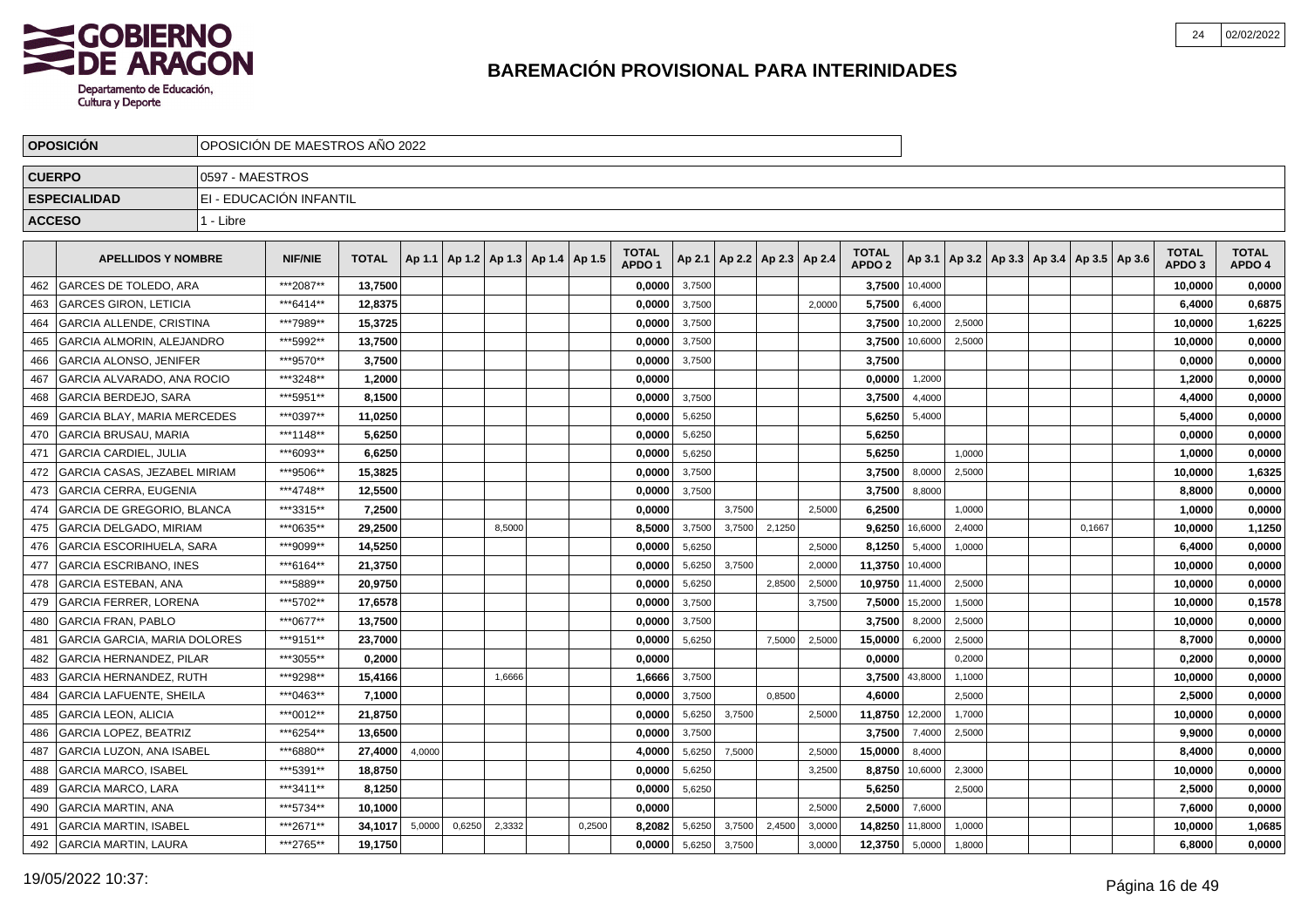

|               | <b>OPOSICION</b>                       |                 | OPOSICIÓN DE MAESTROS AÑO 2022 |              |         |        |                                            |        |                                   |        |        |                                   |        |                                   |         |                                                     |  |  |                                   |                        |
|---------------|----------------------------------------|-----------------|--------------------------------|--------------|---------|--------|--------------------------------------------|--------|-----------------------------------|--------|--------|-----------------------------------|--------|-----------------------------------|---------|-----------------------------------------------------|--|--|-----------------------------------|------------------------|
| <b>CUERPO</b> |                                        | 0597 - MAESTROS |                                |              |         |        |                                            |        |                                   |        |        |                                   |        |                                   |         |                                                     |  |  |                                   |                        |
|               | <b>ESPECIALIDAD</b>                    |                 | EI - EDUCACIÓN INFANTIL        |              |         |        |                                            |        |                                   |        |        |                                   |        |                                   |         |                                                     |  |  |                                   |                        |
| <b>ACCESO</b> |                                        | 1 - Libre       |                                |              |         |        |                                            |        |                                   |        |        |                                   |        |                                   |         |                                                     |  |  |                                   |                        |
|               | <b>APELLIDOS Y NOMBRE</b>              |                 | <b>NIF/NIE</b>                 | <b>TOTAL</b> |         |        | Ap 1.1   Ap 1.2   Ap 1.3   Ap 1.4   Ap 1.5 |        | <b>TOTAL</b><br>APDO <sub>1</sub> |        |        | Ap 2.1   Ap 2.2   Ap 2.3   Ap 2.4 |        | <b>TOTAL</b><br>APDO <sub>2</sub> |         | Ap 3.1   Ap 3.2   Ap 3.3   Ap 3.4   Ap 3.5   Ap 3.6 |  |  | <b>TOTAL</b><br>APDO <sub>3</sub> | <b>TOTAL</b><br>APDO 4 |
| 493           | GARCIA MENDIOLA. MARYNA                |                 | ***3651**                      | 15,7750      |         |        |                                            |        | 0,0000                            | 5,6250 |        |                                   | 5,7500 | 11,3750                           | 4,4000  |                                                     |  |  | 4,4000                            | 0,0000                 |
| 494           | <b>GARCIA MODREGO, MARTA</b>           |                 | ***1223**                      | 3,7500       |         |        |                                            |        | 0,0000                            | 3,7500 |        |                                   |        | 3,7500                            |         |                                                     |  |  | 0,0000                            | 0,0000                 |
| 495           | <b>IGARCIA MUR. ESTER</b>              |                 | ***6187**                      | 0.0000       |         |        |                                            |        | 0.0000                            |        |        |                                   |        | 0,0000                            |         |                                                     |  |  | 0,0000                            | 0,0000                 |
| 496           | <b>GARCIA ORTEGA, LAURA</b>            |                 | ***0522**                      | 8,4000       |         |        |                                            |        | 0,0000                            |        |        |                                   | 2,0000 | 2,0000                            | 6,0000  | 0,4000                                              |  |  | 6,4000                            | 0,0000                 |
| 497           | GARCIA OSES, ESTER                     |                 | ***2801**                      | 8,4250       |         |        |                                            |        | 0,0000                            | 5,6250 |        |                                   |        | 5,6250                            | 1,8000  | 1,0000                                              |  |  | 2,8000                            | 0,0000                 |
| 498           | <b>GARCIA PALACIOS, ROCIO</b>          |                 | ***5887**                      | 17,5250      |         |        |                                            |        | 0,0000                            | 5,6250 |        |                                   | 2,5000 | 8,1250                            | 9,4000  |                                                     |  |  | 9,4000                            | 0,0000                 |
| 499           | <b>GARCIA PARDILLOS, ANDREA</b>        |                 | ***0959**                      | 15,6250      |         |        |                                            |        | 0,0000                            | 5,6250 |        |                                   |        | 5,6250                            | 9,0000  | 1,5000                                              |  |  | 10,0000                           | 0,0000                 |
| 500           | <b>GARCIA PEREZ, MARIA</b>             |                 | ***8679**                      | 27,8332      |         |        | 2.8332                                     |        | 2,8332                            | 5,6250 | 3,7500 | 1.5500                            | 5.0000 | 15,0000                           | 14.4000 | 2,5000                                              |  |  | 10,0000                           | 0,0000                 |
| 501           | <b>GARCIA PEREZ. MARIA ELENA</b>       |                 | ***4549**                      | 17,9000      |         |        |                                            |        | 0,0000                            | 3,7500 | 3,7500 | 2,4000                            | 3,0000 | 12,9000                           | 5,0000  |                                                     |  |  | 5,0000                            | 0,0000                 |
| 502           | <b>GARCIA PEREZ, ROSA</b>              |                 | ***9739**                      | 20.0000      |         |        |                                            |        | 0.0000                            | 3,7500 | 3.7500 |                                   | 2,5000 | 10,0000                           | 13,4000 |                                                     |  |  | 10.0000                           | 0,0000                 |
| 503           | <b>GARCIA ROMANO, ELENA</b>            |                 | ***1837**                      | 23,4959      |         | 0.9375 |                                            | 3.0729 | 4,0104                            | 3,7500 |        | 2,6000                            | 2,5000 | 8,8500                            | 14,4000 | 2,1000                                              |  |  | 10,0000                           | 0,6355                 |
| 504           | <b>GARCIA SAMPEDRO, RAQUEL</b>         |                 | ***1659**                      | 13.2250      |         |        |                                            |        | 0,0000                            | 5,6250 |        |                                   | 2,5000 | 8,1250                            | 2,6000  | 2,5000                                              |  |  | 5.1000                            | 0,0000                 |
| 505           | <b>GARCIA SANCHEZ, LAURA</b>           |                 | ***2614**                      | 16,5727      |         |        |                                            |        | 0,0000                            | 3,7500 |        | 2,9500                            |        | 6,7000                            | 6,6000  | 2,5000                                              |  |  | 9,1000                            | 0,7727                 |
| 506           | GARCIA SANZ, VIRGINIA                  |                 | ***3733**                      | 11,7500      |         |        |                                            |        | 0,0000                            | 3,7500 |        |                                   |        | 3,7500                            | 6,6000  | 1,4000                                              |  |  | 8,0000                            | 0,0000                 |
| 507           | <b>GARCIA VALERO, MARTA</b>            |                 | ***5845**                      | 30,2500      |         |        | 6,0000                                     |        | 6,0000                            | 5,6250 | 3,7500 | 2,3750                            | 2,5000 | 14,2500                           | 15,2000 | 2,5000                                              |  |  | 10,0000                           | 0,0000                 |
| 508           | <b>GARCIA VELASCO, ERIKA</b>           |                 | ***9014**                      | 8,2500       |         |        |                                            |        | 0,0000                            | 3,7500 |        | 4,5000                            |        | 8,2500                            |         |                                                     |  |  | 0,0000                            | 0,0000                 |
| 509           | <b>GARCIA VICENTE, JESICA</b>          |                 | ***5826**                      | 6,4000       |         |        |                                            |        | 0,0000                            |        |        |                                   |        | 0,0000                            | 4,6000  | 1,8000                                              |  |  | 6,4000                            | 0,0000                 |
| 510           | GARCIA-GRANERO MURILLO, PAULA          |                 | ***7338**                      | 13,7500      |         |        |                                            |        | 0,0000                            | 3,7500 |        |                                   |        | 3,7500                            | 9,0000  | 1,2000                                              |  |  | 10,0000                           | 0,0000                 |
| 511           | GARCIA-MONTEAVARO GUTIERREZ,<br>ANDREA |                 | ***0549**                      | 10,0000      |         |        |                                            |        | 0,0000                            |        |        |                                   |        | 0,0000                            | 8,2000  | 2,0000                                              |  |  | 10,0000                           | 0,0000                 |
| 512           | <b>GARGALLO PASCUAL, MARTA</b>         |                 | ***5858**                      | 6,1250       |         |        |                                            |        | 0,0000                            | 5,6250 |        |                                   |        | 5,6250                            |         | 0,5000                                              |  |  | 0,5000                            | 0,0000                 |
| 513           | <b>GARIN ALAMAN, TANIA MARINA</b>      |                 | ***0690**                      | 6,0000       |         |        |                                            |        | 0.0000                            |        |        |                                   |        | 0.0000                            | 6,0000  |                                                     |  |  | 6.0000                            | 0,0000                 |
| 514           | <b>GARITANO ADRIAN, IRATXE</b>         |                 | ***0807**                      | 5,7500       |         |        |                                            |        | 0,0000                            | 3,7500 |        |                                   | 2,0000 | 5,7500                            |         |                                                     |  |  | 0,0000                            | 0,0000                 |
| 515           | <b>GARRIDO LAPARTE, MARTA</b>          |                 | ***7593**                      | 16,2500      |         |        |                                            |        | 0.0000                            |        | 3,7500 |                                   | 2,5000 | 6,2500                            | 10,6000 |                                                     |  |  | 10,0000                           | 0,0000                 |
| 516           | GASCA HIDALGO, SANDRA                  |                 | ***1212**                      | 8,5000       |         |        |                                            |        | 0,0000                            |        |        |                                   | 2,5000 | 2,5000                            | 5,0000  | 1,0000                                              |  |  | 6,0000                            | 0,0000                 |
| 517           | <b>GASCON ESCUIN, CRISTINA</b>         |                 | ***8690**                      | 25.2500      |         |        | 2.0000                                     |        | 2.0000                            | 3,7500 | 3,7500 | 2,5000                            | 3,2500 | 13,2500                           | 35,2000 | 2,1000                                              |  |  | 10,0000                           | 0,0000                 |
| 518           | GASCON PUYO, INMACULADA                |                 | ***8175**                      | 49,8333      | 39,8333 |        |                                            |        | 39,8333                           |        |        |                                   |        | 0,0000                            | 8,6000  | 2,5000                                              |  |  | 10,0000                           | 0,0000                 |
| 519           | <b>GASPAR MARTINEZ, SARA</b>           |                 | ***7642**                      | 9.8250       |         |        |                                            |        | 0,0000                            | 5,6250 |        |                                   |        | 5,6250                            | 3,6000  | 0,6000                                              |  |  | 4,2000                            | 0,0000                 |
| 520           | <b>GAZOL COLERA, PILAR</b>             |                 | ***7303**                      | 25,6452      | 11,0000 |        |                                            |        | 11,0000                           | 3,7500 |        |                                   | 0,7500 | 4,5000                            | 6,2000  | 2,5000                                              |  |  | 8,7000                            | 1,4452                 |
| 521           | <b>GEA GARCIA, LAURA</b>               |                 | ***3314**                      | 14,1250      |         |        |                                            |        | 0,0000                            | 5,6250 |        | 6,0000                            | 2,5000 | 14,1250                           |         |                                                     |  |  | 0,0000                            | 0,0000                 |
| 522           | GIL BAYO, LIDIA                        |                 | ***0147**                      | 11,9500      |         |        |                                            |        | 0,0000                            | 3,7500 |        |                                   |        | 3,7500                            | 8,2000  |                                                     |  |  | 8,2000                            | 0,0000                 |
| 523           | <b>GIL BURGOS, CRISTINA</b>            |                 | ***6421**                      | 11,9500      |         |        |                                            |        | 0,0000                            | 3,7500 |        |                                   |        | 3,7500                            | 7,2000  | 1,0000                                              |  |  | 8,2000                            | 0,0000                 |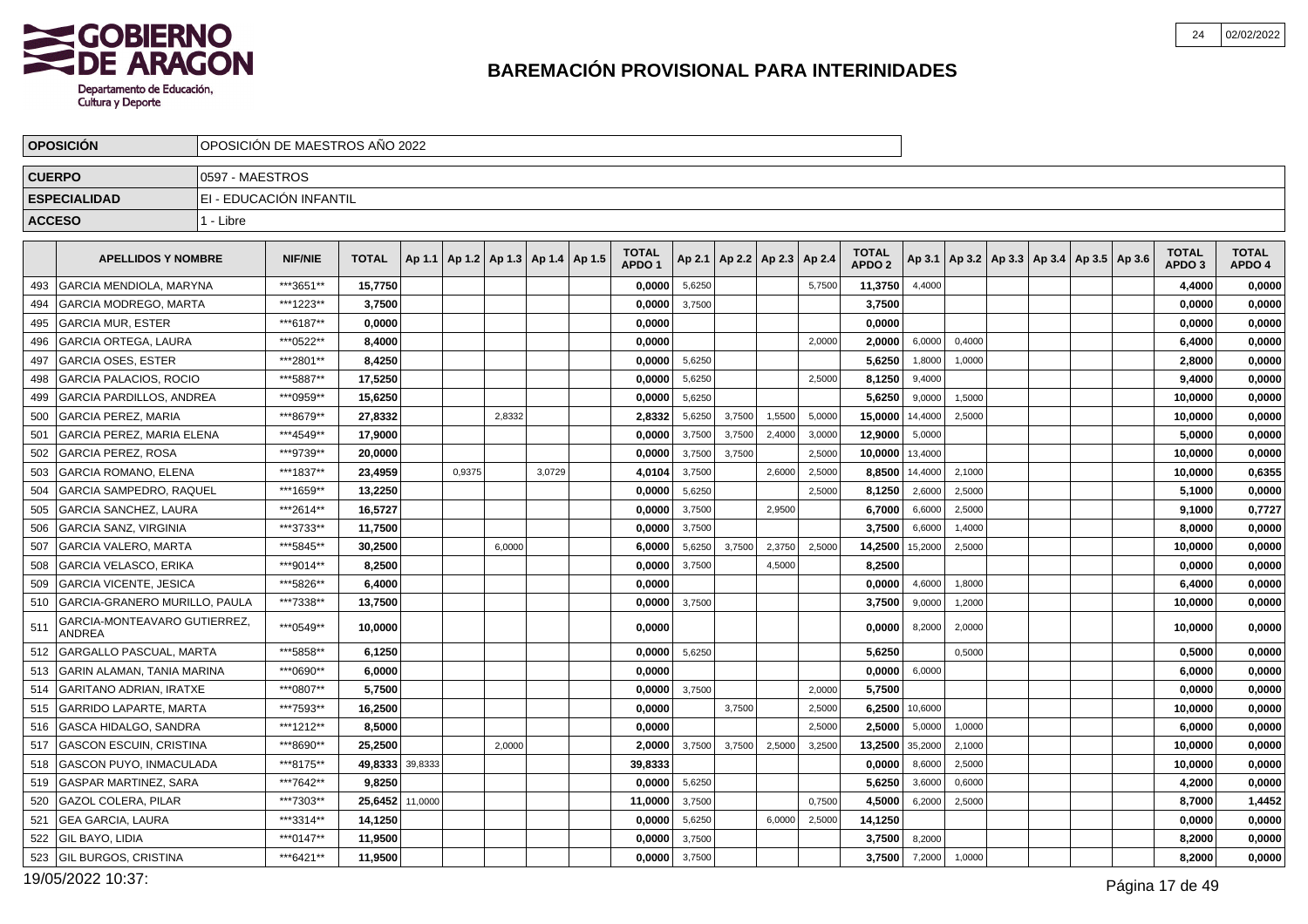

|               | <b>OPOSICIÓN</b>                  |                 | OPOSICIÓN DE MAESTROS AÑO 2022 |              |        |        |        |                                            |        |                                   |        |        |                                   |        |                                   |         |        |  |                                            |                                   |                        |
|---------------|-----------------------------------|-----------------|--------------------------------|--------------|--------|--------|--------|--------------------------------------------|--------|-----------------------------------|--------|--------|-----------------------------------|--------|-----------------------------------|---------|--------|--|--------------------------------------------|-----------------------------------|------------------------|
|               | <b>CUERPO</b>                     | 0597 - MAESTROS |                                |              |        |        |        |                                            |        |                                   |        |        |                                   |        |                                   |         |        |  |                                            |                                   |                        |
|               | <b>ESPECIALIDAD</b>               |                 | EI - EDUCACIÓN INFANTIL        |              |        |        |        |                                            |        |                                   |        |        |                                   |        |                                   |         |        |  |                                            |                                   |                        |
| <b>ACCESO</b> |                                   | 1 - Libre       |                                |              |        |        |        |                                            |        |                                   |        |        |                                   |        |                                   |         |        |  |                                            |                                   |                        |
|               |                                   |                 |                                |              |        |        |        |                                            |        |                                   |        |        |                                   |        |                                   |         |        |  |                                            |                                   |                        |
|               | <b>APELLIDOS Y NOMBRE</b>         |                 | <b>NIF/NIE</b>                 | <b>TOTAL</b> |        |        |        | Ap 1.1   Ap 1.2   Ap 1.3   Ap 1.4   Ap 1.5 |        | <b>TOTAL</b><br>APDO <sub>1</sub> |        |        | Ap 2.1   Ap 2.2   Ap 2.3   Ap 2.4 |        | <b>TOTAL</b><br>APDO <sub>2</sub> | Ap 3.1  |        |  | Ap 3.2   Ap 3.3   Ap 3.4   Ap 3.5   Ap 3.6 | <b>TOTAL</b><br>APDO <sub>3</sub> | <b>TOTAL</b><br>APDO 4 |
| 524           | <b>GIL CABAS, JOSEFA</b>          |                 | ***1697**                      | 14,6500      |        |        |        |                                            |        | 0,0000                            | 3,7500 |        | 1,5000                            |        | 5,2500                            | 9,4000  |        |  |                                            | 9,4000                            | 0,0000                 |
| 525           | <b>GIL CALMACHE. PILAR</b>        |                 | ***0801**                      | 11,3500      |        |        |        |                                            |        | 0,0000                            | 3,7500 |        |                                   |        | 3,7500                            | 6,6000  | 1,0000 |  |                                            | 7,6000                            | 0,0000                 |
| 526           | <b>GIL HERNANDEZ, YACQUELINE</b>  |                 | ***7307**                      | 23,7082      | 1,3332 |        |        |                                            |        | 1,3332                            | 5,6250 | 3,7500 |                                   | 3,0000 | 12,3750                           | 11,8000 |        |  |                                            | 10,0000                           | 0,0000                 |
| 527           | GIL MARQUES, M. ARANZAZU          |                 | ***2412**                      | 13,7500      |        |        |        |                                            |        | 0,0000                            | 3,7500 |        |                                   |        | 3,7500                            | 17,6000 | 0,3000 |  |                                            | 10,0000                           | 0,0000                 |
| 528           | <b>GIL MOROS, ANDREA</b>          |                 | ***6139**                      | 9,6250       |        |        |        |                                            |        | 0,0000                            | 5,6250 |        |                                   |        | 5,6250                            | 4,0000  |        |  |                                            | 4,0000                            | 0,0000                 |
| 529           | <b>GIL SANZ. LIENA</b>            |                 | ***3333**                      | 18.7500      |        |        |        |                                            |        | 0.0000                            | 3,7500 |        |                                   | 5.0000 | 8.7500                            | 9,6000  | 1,2000 |  |                                            | 10,0000                           | 0,0000                 |
| 530           | IGIL TORRE. SERGIO                |                 | ***0956**                      | 2.2000       |        |        |        |                                            |        | 0.0000                            |        |        |                                   | 2,0000 | 2,0000                            | 0,2000  |        |  |                                            | 0.2000                            | 0,0000                 |
| 531           | <b>GIMENEZ CALVO, MARIA PILAR</b> |                 | ***9314**                      | 28.8291      |        | 5,7291 |        |                                            |        | 5.7291                            | 5,6250 | 3,7500 | 2,8000                            | 3,0000 | 15,0000                           | 5,6000  | 2,5000 |  |                                            | 8,1000                            | 0,0000                 |
| 532           | GIMENEZ FAÑANAS. MARIA JESUS      |                 | ***6366**                      | 14,6250      |        |        |        |                                            |        | 0,0000                            | 5,6250 |        |                                   | 2,0000 | 7,6250                            | 7,0000  |        |  |                                            | 7,0000                            | 0,0000                 |
| 533           | <b>GIMENEZ ISABAL. ALBA</b>       |                 | ***0890**                      | 8,7250       |        |        |        |                                            |        | 0,0000                            | 5,6250 |        |                                   |        | 5,6250                            | 0,6000  | 2,5000 |  |                                            | 3,1000                            | 0,0000                 |
| 534           | GIMENEZ JAL, SANDRA               |                 | ***1225**                      | 12,3000      |        |        |        |                                            |        | 0.0000                            |        |        |                                   | 2,5000 | 2,5000                            | 8,8000  | 1,0000 |  |                                            | 9,8000                            | 0,0000                 |
| 535           | GIMENEZ MAS, DANIEL               |                 | ***8695**                      | 35,5500      |        |        | 9,0000 |                                            | 3,5000 | 12,5000                           | 3,7500 | 3,7500 | 3,5500                            | 2,0000 | 13,0500                           | 36,2000 | 2,5000 |  |                                            | 10,0000                           | 0,0000                 |
| 536           | <b>GIMENEZ NAVARRO, AINOA</b>     |                 | ***5470**                      | 13,9000      |        |        |        |                                            |        | 0,0000                            | 3,7500 |        |                                   | 0,7500 | 4,5000                            | 8,4000  | 1,0000 |  |                                            | 9,4000                            | 0,0000                 |
| 537           | GIMENEZ PUEYO, PAULA              |                 | ***1335**                      | 5,9250       |        |        |        |                                            |        | 0,0000                            | 5,6250 |        |                                   |        | 5,6250                            | 0,2000  | 0,1000 |  |                                            | 0,3000                            | 0,0000                 |
| 538           | <b>GIMENEZ PUYUELO, JULIA</b>     |                 | ***7074**                      | 22,3750      |        |        |        |                                            |        | 0,0000                            | 5,6250 | 3,7500 |                                   | 3,0000 | 12,3750                           | 10,4000 | 0,2000 |  |                                            | 10,0000                           | 0,0000                 |
| 539           | GIMENO DOMINGUEZ, PAULA           |                 | ***5748**                      | 8,5000       |        |        |        |                                            |        | 0,0000                            | 3,7500 | 3,7500 |                                   |        | 7,5000                            |         | 1,0000 |  |                                            | 1,0000                            | 0,0000                 |
| 540           | <b>GIMENO IZQUIERDO, ESTER</b>    |                 | ***2786**                      | 14.8388      |        |        |        |                                            |        | 0.0000                            | 3,7500 |        |                                   |        | 3.7500                            | 8,2000  | 1,5000 |  |                                            | 9.7000                            | 1,3888                 |
| 541           | GIMENO NAVARRO, ARIADNA           |                 | ***2064**                      | 5,6250       |        |        |        |                                            |        | 0,0000                            | 5,6250 |        |                                   |        | 5,6250                            |         |        |  |                                            | 0,0000                            | 0,0000                 |
| 542           | <b>GIMENO ORTUN, GABRIEL</b>      |                 | ***3056**                      | 10.0000      |        |        |        |                                            |        | 0.0000                            |        |        |                                   |        | 0,0000                            | 10,0000 |        |  |                                            | 10,0000                           | 0,0000                 |
| 543           | GINESTRA PUY, ALMUDENA            |                 | ***1424**                      | 9,4666       |        |        | 0,1666 |                                            |        | 0,1666                            | 3,7500 |        | 2,8500                            |        | 6,6000                            | 1,2000  | 1,5000 |  |                                            | 2,7000                            | 0,0000                 |
| 544           | GIRALDA GARATACHEA, LAURA         |                 | ***6164**                      | 3,7500       |        |        |        |                                            |        | 0,0000                            | 3,7500 |        |                                   |        | 3,7500                            |         |        |  |                                            | 0,0000                            | 0,0000                 |
| 545           | <b>GIRON LLOVET, MARTA</b>        |                 | ***2104**                      | 9,9500       |        |        |        |                                            |        | 0,0000                            | 3,7500 |        |                                   |        | 3,7500                            | 6,2000  |        |  |                                            | 6,2000                            | 0,0000                 |
| 546           | <b>GIRONES MARTIN, LIDIA</b>      |                 | ***9372**                      | 8,0000       |        |        |        |                                            |        | 0,0000                            |        |        |                                   | 2,0000 | 2,0000                            | 4,2000  | 1,8000 |  |                                            | 6,0000                            | 0,0000                 |
| 547           | GOMEZ CAMPO, ISABEL CRISTINA      |                 | ***8527**                      | 18,0250      |        |        |        |                                            |        | 0,0000                            | 5,6250 |        |                                   | 3,0000 | 8,6250                            | 9,4000  |        |  |                                            | 9,4000                            | 0,0000                 |
| 548           | GOMEZ CASAÑAS, EMMA               |                 | ***9510**                      | 11,7500      |        |        |        |                                            |        | 0,0000                            | 3,7500 |        |                                   |        | 3,7500                            | 8,0000  |        |  |                                            | 8,0000                            | 0,0000                 |
| 549           | <b>GOMEZ CIRIA, IKER</b>          |                 | ***5073**                      | 19,5000      |        |        |        |                                            |        | 0,0000                            | 3,7500 | 3,7500 |                                   | 2,0000 | 9,5000                            | 9,4000  | 1,0000 |  |                                            | 10,0000                           | 0,0000                 |
| 550           | <b>GOMEZ COMIN, EVA</b>           |                 | ***1807**                      | 22,3082      | 0,3332 |        |        |                                            |        | 0,3332                            | 5,6250 |        | 3,8500                            | 2,5000 | 11,9750                           | 28,0000 | 1,0000 |  |                                            | 10,0000                           | 0,0000                 |
| 551           | <b>GOMEZ FLETA, ARIADNA</b>       |                 | ***3460**                      | 25,0000      |        |        |        |                                            |        | 0.0000                            | 5,6250 | 3,7500 | 2,2500                            | 4,5000 | 15,0000                           | 14,8000 | 1,2000 |  |                                            | 10.0000                           | 0,0000                 |
| 552           | <b>GOMEZ GOMEZ, LIDIA</b>         |                 | ***3447**                      | 20,0832      |        |        | 1,3332 |                                            | 0,5000 | 1,8332                            | 3,7500 |        | 2,5000                            | 2,0000 | 8,2500                            | 34,0000 |        |  |                                            | 10,0000                           | 0,0000                 |
| 553           | GOMEZ JIMENEZ, JUSTO              |                 | ***2524**                      | 13,2250      |        |        |        |                                            |        | 0,0000                            | 5,6250 |        |                                   |        | 5,6250                            | 7,6000  |        |  |                                            | 7.6000                            | 0,0000                 |
|               | 554 GOMEZ LOPEZ, ALICIA           |                 | ***1077**                      | 11,6250      |        |        |        |                                            |        | 0,0000                            | 5,6250 |        |                                   | 2,5000 | 8,1250                            | 2,4000  | 1,1000 |  |                                            | 3,5000                            | 0,0000                 |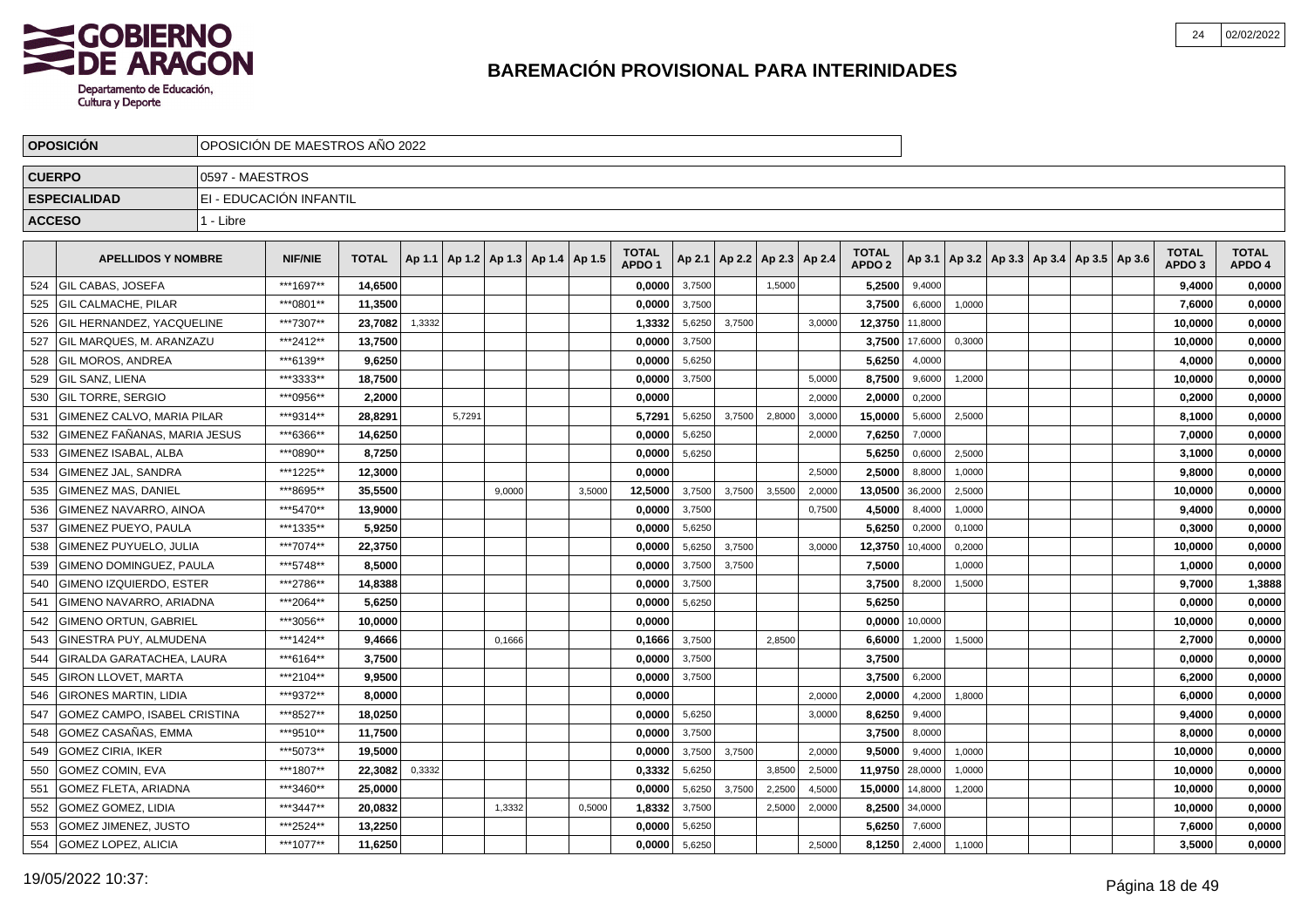

|               | <b>OPOSICIÓN</b>                            |                 | OPOSICIÓN DE MAESTROS AÑO 2022 |              |         |        |                                   |        |        |                                   |        |        |                          |        |                                   |                |        |                                            |  |                                   |                        |
|---------------|---------------------------------------------|-----------------|--------------------------------|--------------|---------|--------|-----------------------------------|--------|--------|-----------------------------------|--------|--------|--------------------------|--------|-----------------------------------|----------------|--------|--------------------------------------------|--|-----------------------------------|------------------------|
| <b>CUERPO</b> |                                             | 0597 - MAESTROS |                                |              |         |        |                                   |        |        |                                   |        |        |                          |        |                                   |                |        |                                            |  |                                   |                        |
|               | <b>ESPECIALIDAD</b>                         |                 | EI - EDUCACIÓN INFANTIL        |              |         |        |                                   |        |        |                                   |        |        |                          |        |                                   |                |        |                                            |  |                                   |                        |
| <b>ACCESO</b> |                                             | 1 - Libre       |                                |              |         |        |                                   |        |        |                                   |        |        |                          |        |                                   |                |        |                                            |  |                                   |                        |
|               |                                             |                 |                                |              |         |        |                                   |        |        |                                   |        |        |                          |        |                                   |                |        |                                            |  |                                   |                        |
|               | <b>APELLIDOS Y NOMBRE</b>                   |                 | <b>NIF/NIE</b>                 | <b>TOTAL</b> | Ap 1.1  |        | Ap 1.2   Ap 1.3   Ap 1.4   Ap 1.5 |        |        | <b>TOTAL</b><br>APDO <sub>1</sub> | Ap 2.1 |        | Ap 2.2   Ap 2.3   Ap 2.4 |        | <b>TOTAL</b><br>APDO <sub>2</sub> | Ap 3.1         |        | Ap 3.2   Ap 3.3   Ap 3.4   Ap 3.5   Ap 3.6 |  | <b>TOTAL</b><br>APDO <sub>3</sub> | <b>TOTAL</b><br>APDO 4 |
| 555           | GOMEZ MOZOTA, LAURA                         |                 | ***1951**                      | 2,7000       |         |        |                                   |        |        | 0,0000                            |        |        |                          |        | 0,0000                            | 0,2000         | 2,5000 |                                            |  | 2,7000                            | 0,0000                 |
| 556           | <b>GOMEZ OJEDA, ANDREA</b>                  |                 | ***2551**                      | 34,0000      |         |        | 8,0000                            |        | 1,0000 | 9,0000                            | 5,6250 | 7,5000 | 7,1500                   | 2,0000 | 15,0000                           | 14,0000        | 2,5000 |                                            |  | 10,0000                           | 0,0000                 |
| 557           | GOMEZ PANADERO, BEATRIZ                     |                 | ***3136**                      | 12,2500      |         |        |                                   |        |        | 0,0000                            | 3,7500 |        |                          | 2,5000 | 6,2500                            | 6,0000         |        |                                            |  | 6,0000                            | 0,0000                 |
| 558           | GOMEZ RAMOS, MARIA DE LOS<br><b>ANGELES</b> |                 | ***0358**                      | 26,0832      | 12,3332 |        |                                   |        |        | 12,3332                           | 3,7500 |        |                          |        |                                   | 3,7500 20,6000 | 0,5000 |                                            |  | 10,0000                           | 0,0000                 |
| 559           | GOMEZ VILLARRASO. MARIA TERESA              |                 | ***7475**                      | 29.2500      |         |        | 11,6250                           |        |        | 11,6250                           | 5,6250 |        |                          | 2.0000 | 7.6250                            | 11,6000        |        |                                            |  | 10,0000                           | 0,0000                 |
| 560           | GONZALEZ ALVAREZ. AIDA                      |                 | ***5222**                      | 19,3750      |         |        |                                   |        |        | 0.0000                            | 5,6250 |        | 3,7500                   |        |                                   | 9,3750 22,0000 |        |                                            |  | 10,0000                           | 0,0000                 |
| 561           | <b>GONZALEZ CACERES, ANALIA</b>             |                 | ***5483**                      | 4,7500       |         |        |                                   |        |        | 0,0000                            | 3,7500 |        |                          |        | 3,7500                            |                | 1,0000 |                                            |  | 1,0000                            | 0,0000                 |
| 562           | GONZALEZ CASTILLO, VIRGINIA                 |                 | ***0239**                      | 5,7500       |         |        |                                   |        |        | 0,0000                            | 3,7500 |        |                          |        | 3,7500                            | 2,0000         |        |                                            |  | 2,0000                            | 0,0000                 |
| 563           | GONZALEZ CORTES, CARLOS                     |                 | ***9918**                      | 10,6500      |         |        |                                   |        |        | 0.0000                            | 3,7500 |        |                          |        | 3,7500                            | 4,4000         | 2,5000 |                                            |  | 6,9000                            | 0,0000                 |
| 564           | GONZALEZ DUARTE, VERONICA                   |                 | ***1154**                      | 5,6250       |         |        |                                   |        |        | 0,0000                            | 5,6250 |        |                          |        | 5,6250                            |                |        |                                            |  | 0,0000                            | 0,0000                 |
| 565           | GONZALEZ GALAN, MARIA BEGOÑA                |                 | ***2873**                      | 40,4500      |         |        | 25,7500                           |        |        | 25,7500                           | 3,7500 |        |                          |        |                                   | 3,7500 25,0000 | 2,5000 |                                            |  | 10,0000                           | 0,9500                 |
| 566           | GONZALEZ GARCIA, MARIA                      |                 | ***8205**                      | 16,2750      |         |        |                                   |        |        | 0,0000                            | 5,6250 |        |                          | 0.7500 | 6,3750                            | 7,4000         | 2.5000 |                                            |  | 9,9000                            | 0,0000                 |
| 567           | <b>GONZALEZ GIL, CANDELA</b>                |                 | ***3696**                      | 13.7500      |         |        |                                   |        |        | 0.0000                            | 3,7500 |        |                          |        | 3.7500                            | 10,8000        | 1,0000 |                                            |  | 10.0000                           | 0.0000                 |
| 568           | <b>GONZALEZ GIL, LAURA</b>                  |                 | ***5577**                      | 20.0913      |         |        |                                   |        |        | 0.0000                            | 5,6250 |        |                          | 2.5000 | 8,1250                            | 15,4000        |        |                                            |  | 10,0000                           | 1,9663                 |
| 569           | GONZALEZ GONZALO. MIRIAM                    |                 | ***2228**                      | 3,7500       |         |        |                                   |        |        | 0,0000                            | 3,7500 |        |                          |        | 3,7500                            |                |        |                                            |  | 0.0000                            | 0,0000                 |
| 570           | GONZALEZ IZQUIERDO, MARIA<br>ANGELES        |                 | ***3261**                      | 16.3037      | 0,6664  | 0,7291 | 1,3332                            | 1.7188 |        | 4,4475                            |        |        |                          |        | 0.00001                           | 10,0000        | 2,5000 |                                            |  | 10.0000                           | 1,8562                 |
| 571           | <b>GONZALEZ MARTINEZ, ISABEL</b>            |                 | ***4696**                      | 5,9000       |         |        |                                   |        |        | 0,0000                            |        |        |                          |        | 0,0000                            | 4,4000         | 1,5000 |                                            |  | 5,9000                            | 0,0000                 |
| 572           | GONZALEZ MELENDEZ, CAROLINA                 |                 | ***0790**                      | 9,3500       |         |        |                                   |        |        | 0,0000                            | 3,7500 |        |                          |        | 3,7500                            | 4,0000         | 1,6000 |                                            |  | 5,6000                            | 0,0000                 |
| 573           | <b>GONZALEZ PUERTOLAS, BELEN</b>            |                 | ***7354**                      | 15.1000      |         |        |                                   |        |        | 0.0000                            | 3,7500 | 3,7500 |                          |        | 7.5000                            | 6,6000         | 1,0000 |                                            |  | 7.6000                            | 0,0000                 |
| 574           | <b>GONZALEZ ROMERO, NATALIA</b>             |                 | ***6179**                      | 0.0000       |         |        |                                   |        |        | 0.0000                            |        |        |                          |        | 0,0000                            |                |        |                                            |  | 0,0000                            | 0,0000                 |
| 575           | <b>GONZALEZ SAMITIER, VERONICA</b>          |                 | ***1539**                      | 22.6500      |         |        |                                   |        |        | 0,0000                            | 5,6250 | 3,7500 | 2,7750                   | 2,5000 | 14,6500                           | 8,0000         |        |                                            |  | 8,0000                            | 0,0000                 |
| 576           | <b>GONZALEZ TIERRA, NATALIA</b>             |                 | ***1443**                      | 20,0833      |         | 0,2083 |                                   |        |        | 0,2083                            | 5,6250 |        | 2,2500                   | 3,0000 | 10,8750                           | 8,0000         | 1,0000 |                                            |  | 9.0000                            | 0,0000                 |
| 577           | GONZALEZ DE AUDICANA<br>ZARAGOZANO, CELIA   |                 | ***3202**                      | 18.5916      |         |        | 0,1666                            |        |        | 0.1666                            | 3,7500 |        | 2,1750                   | 2,5000 | 8.4250                            | 14,0000        |        |                                            |  | 10,0000                           | 0,0000                 |
| 578           | GONZALO ROMERO, AMAYA                       |                 | ***9221**                      | 16,0000      |         |        |                                   |        |        | 0,0000                            | 3,7500 |        | 2,2500                   |        |                                   | 6,0000 17,0000 | 2,4000 |                                            |  | 10,0000                           | 0,0000                 |
| 579           | <b>GONZALVO MIEDES, SONIA</b>               |                 | ***5065**                      | 18,2500      |         |        |                                   |        |        | 0,0000                            | 3,7500 |        | 3,7500                   | 0,7500 | 8,2500                            | 15,4000        | 0,4000 |                                            |  | 10,0000                           | 0,0000                 |
| 580           | <b>GONZALVO VERA, MARTA</b>                 |                 | ***0391**                      | 22.8832      |         |        | 1.8332                            |        |        | 1,8332                            | 5,6250 |        | 2,4250                   | 3,0000 | 11,0500 26,8000                   |                |        |                                            |  | 10.0000                           | 0,0000                 |
| 581           | GORDILLO DOÑAGUEDA, ROCIO                   |                 | ***9752**                      | 0.0000       |         |        |                                   |        |        | 0,0000                            |        |        |                          |        | 0.0000                            |                |        |                                            |  | 0.0000                            | 0,0000                 |
| 582           | <b>GORRIZ CASAS, ANA</b>                    |                 | ***5533**                      | 12,3250      |         |        |                                   |        |        | 0.0000                            | 5,6250 |        |                          | 2,0000 | 7,6250                            | 2,2000         | 2,5000 |                                            |  | 4,7000                            | 0,0000                 |
|               | 583 GRACIA ALUTIZ, INES                     |                 | ***6178**                      | 6,8250       |         |        |                                   |        |        | 0,0000                            | 5,6250 |        |                          |        | 5,6250                            | 0,2000         | 1,0000 |                                            |  | 1,2000                            | 0,0000                 |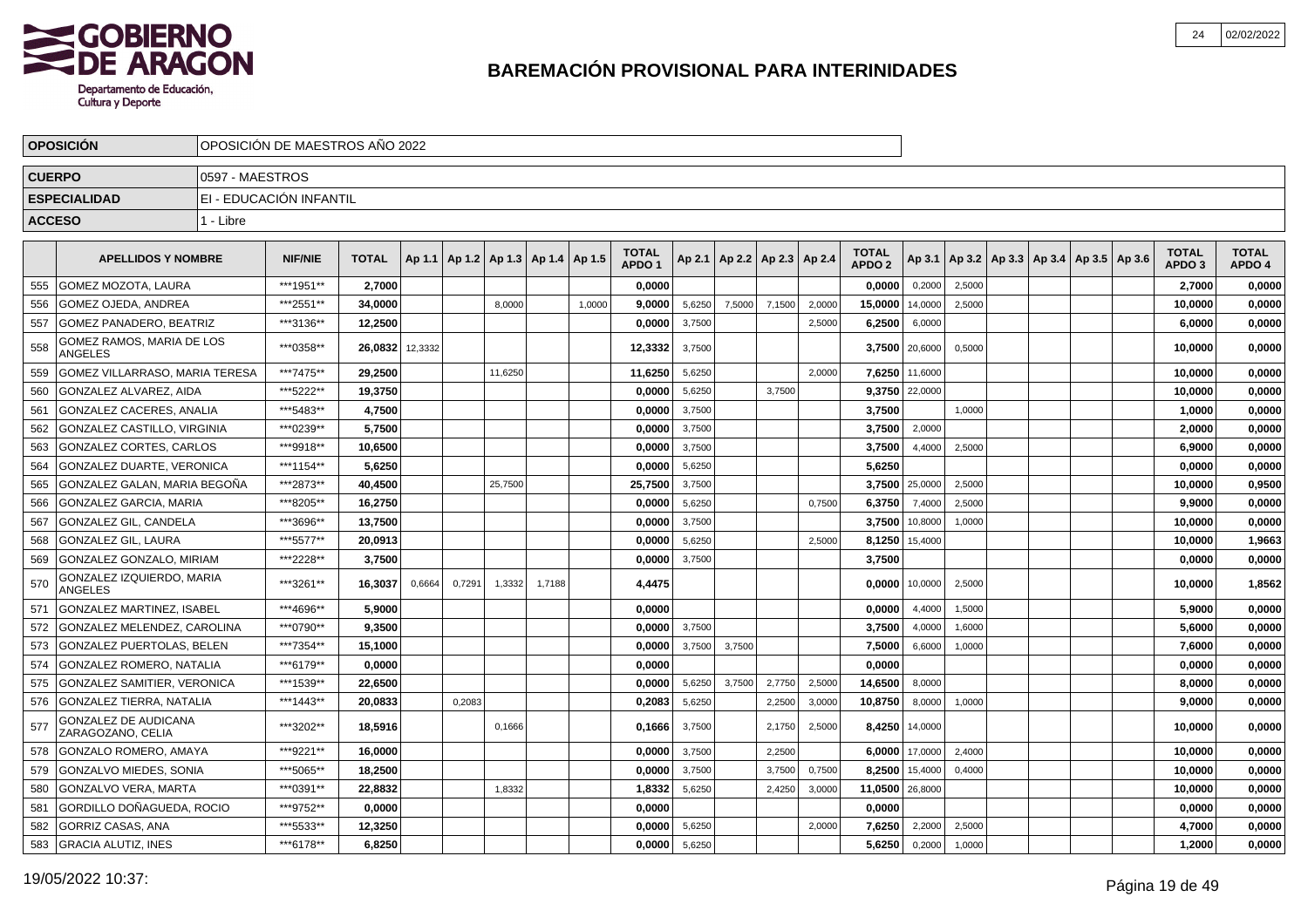

|               | <b>OPOSICIÓN</b>                          |                 | OPOSICIÓN DE MAESTROS AÑO 2022 |                 |         |        |                                   |  |                                   |        |        |                          |        |                                   |                |        |                                            |  |                                   |                        |
|---------------|-------------------------------------------|-----------------|--------------------------------|-----------------|---------|--------|-----------------------------------|--|-----------------------------------|--------|--------|--------------------------|--------|-----------------------------------|----------------|--------|--------------------------------------------|--|-----------------------------------|------------------------|
| <b>CUERPO</b> |                                           | 0597 - MAESTROS |                                |                 |         |        |                                   |  |                                   |        |        |                          |        |                                   |                |        |                                            |  |                                   |                        |
|               | <b>ESPECIALIDAD</b>                       |                 | EI - EDUCACIÓN INFANTIL        |                 |         |        |                                   |  |                                   |        |        |                          |        |                                   |                |        |                                            |  |                                   |                        |
| <b>ACCESO</b> |                                           | 1 - Libre       |                                |                 |         |        |                                   |  |                                   |        |        |                          |        |                                   |                |        |                                            |  |                                   |                        |
|               |                                           |                 |                                |                 |         |        |                                   |  |                                   |        |        |                          |        |                                   |                |        |                                            |  |                                   |                        |
|               | <b>APELLIDOS Y NOMBRE</b>                 |                 | <b>NIF/NIE</b>                 | <b>TOTAL</b>    | Ap 1.1  |        | Ap 1.2   Ap 1.3   Ap 1.4   Ap 1.5 |  | <b>TOTAL</b><br>APDO <sub>1</sub> | Ap 2.1 |        | Ap 2.2   Ap 2.3   Ap 2.4 |        | <b>TOTAL</b><br>APDO <sub>2</sub> | Ap 3.1         |        | Ap 3.2   Ap 3.3   Ap 3.4   Ap 3.5   Ap 3.6 |  | <b>TOTAL</b><br>APDO <sub>3</sub> | <b>TOTAL</b><br>APDO 4 |
| 584           | <b>GRACIA BOSQUE, BEATRIZ</b>             |                 | ***7313**                      | 18,3125         |         | 2.1875 |                                   |  | 2,1875                            | 5,6250 |        |                          | 3.0000 | 8,6250                            | 7,0000         | 0,5000 |                                            |  | 7,5000                            | 0,0000                 |
| 585           | <b>GRACIA CARCELLER, LIDIA</b>            |                 | ***1021**                      | 12,7250         |         |        |                                   |  | 0.0000                            | 5,6250 |        |                          |        | 5,6250                            | 6,6000         | 0,5000 |                                            |  | 7,1000                            | 0,0000                 |
| 586           | <b>GRACIA DE DIEGO, SARA</b>              |                 | ***0277**                      | 21,5332         |         |        | 1,8332                            |  | 1,8332                            | 3,7500 | 3,7500 | 2,2000                   |        |                                   | 9,7000 11,2000 | 2,5000 |                                            |  | 10,0000                           | 0,0000                 |
| 587           | <b>GRACIA GIL, AZAHARA</b>                |                 | ***6350**                      | 11,2500         |         |        |                                   |  | 0,0000                            | 3,7500 |        |                          |        | 3,7500                            | 6,0000         | 1,5000 |                                            |  | 7,5000                            | 0,0000                 |
| 588           | <b>GRACIA GRASA, MARIA</b>                |                 | ***5601**                      | 14,2250         |         |        |                                   |  | 0,0000                            | 5,6250 |        |                          |        | 5,6250                            | 8,6000         |        |                                            |  | 8,6000                            | 0,0000                 |
| 589           | GRACIA LAMADRID, AFRIKA                   |                 | ***6376**                      | 9,7500          |         |        |                                   |  | 0,0000                            | 3,7500 |        |                          |        | 3,7500                            | 6,0000         |        |                                            |  | 6,0000                            | 0,0000                 |
| 590           | <b>GRACIA MATA, LORENA</b>                |                 | ***3244**                      | 17,0153         |         |        |                                   |  | 0,0000                            | 3,7500 |        | 3.7500                   |        | 7,5000                            | 8,8000         |        |                                            |  | 8,8000                            | 0,7153                 |
| 591           | GRACIA MENDIETA. NEREA                    |                 | ***0673**                      | 5.9500          |         |        |                                   |  | 0.0000                            | 3,7500 |        |                          | 2,0000 | 5,7500                            | 0,2000         |        |                                            |  | 0.2000                            | 0,0000                 |
| 592           | <b>GRACIA ORTEGA, YOLANDA</b>             |                 | ***2724**                      | 12,5000         |         |        |                                   |  | 0,0000                            |        |        |                          | 2,5000 | 2,5000                            | 10,6000        |        |                                            |  | 10,0000                           | 0,0000                 |
| 593           | <b>GRACIA OSUNA, REBECA</b>               |                 | ***2282**                      | 19,2000         |         |        |                                   |  | 0,0000                            | 3,7500 |        | 2,9500                   | 2,5000 |                                   | 9,2000 19,2000 | 1,0000 |                                            |  | 10,0000                           | 0,0000                 |
| 594           | <b>GRACIA SANCHEZ, MARIA</b>              |                 | ***5811**                      | 25.2416         |         |        | 2,1666                            |  | 2,1666                            | 5,6250 | 3,7500 | 2,9500                   | 0,7500 | 13,0750 31,2000                   |                | 1,2000 |                                            |  | 10,0000                           | 0,0000                 |
| 595           | <b>GRASA SESMA, NORA</b>                  |                 | ***1142**                      | 36.1601         | 15,6664 |        |                                   |  | 15,6664                           | 5,6250 | 1,8750 |                          | 2,5000 | 10.0000 22,2000                   |                | 2,5000 |                                            |  | 10,0000                           | 0,4937                 |
| 596           | <b>GRAU CELMA. ISABEL</b>                 |                 | ***8471**                      | 15.7500         |         |        |                                   |  | 0.0000                            | 3,7500 |        |                          | 2.0000 |                                   | 5,7500 21,2000 | 2,5000 |                                            |  | 10.0000                           | 0,0000                 |
| 597           | <b>GREGORIO CASTEJON, SANDRA</b>          |                 | ***6049**                      | 13,7500         |         |        |                                   |  | 0,0000                            | 3,7500 |        |                          |        |                                   | 3,7500 12,8000 | 2,5000 |                                            |  | 10,0000                           | 0,0000                 |
| 598           | <b>GRIMA SIMON, BEATRIZ</b>               |                 | ***1293**                      | 7,6250          |         |        |                                   |  | 0,0000                            | 5,6250 |        |                          | 2,0000 | 7,6250                            |                |        |                                            |  | 0,0000                            | 0,0000                 |
| 599           | GUARDADO SANCHEZ, MARIA<br>JENIFER        |                 | ***1141**                      | 13,7500         |         |        |                                   |  | 0.0000                            | 3,7500 |        |                          |        |                                   | 3,7500 17,4000 |        |                                            |  | 10,0000                           | 0,0000                 |
| 600           | <b>GUERRERO PEÑA, MARLEN</b>              |                 | ***9867**                      | 8,5500          |         |        |                                   |  | 0,0000                            | 3,7500 |        | 1,8000                   | 3,0000 | 8,5500                            |                |        |                                            |  | 0,0000                            | 0,0000                 |
| 601           | <b>GUILLEM CARDONA, MARIA</b>             |                 | ***3799**                      | 12,5000         |         |        |                                   |  | 0,0000                            |        |        |                          | 2,5000 |                                   | 2,5000 11,0000 |        |                                            |  | 10,0000                           | 0,0000                 |
| 602           | <b>GUILLEN ANTON, SIERRA</b>              |                 | ***5502**                      | 26,7082         | 7,3332  |        |                                   |  | 7,3332                            | 5,6250 | 3.7500 |                          |        |                                   | 9,3750 18,4000 | 2,1000 |                                            |  | 10,0000                           | 0,0000                 |
| 603           | I GUILLEN MORAN. MARTA                    |                 | ***7580**                      | 19,8750         |         |        |                                   |  | 0.0000                            | 5,6250 |        | 2.2500                   | 2,0000 | 9.8750                            | 12,2000        |        |                                            |  | 10,0000                           | 0,0000                 |
| 604           | GUIO GRANDE, ANA BELEN                    |                 | ***1736**                      | 22,5416         |         |        | 0,1666                            |  | 0,1666                            | 5,6250 | 3,7500 |                          | 3,0000 | 12,3750 10,4000                   |                |        |                                            |  | 10,0000                           | 0,0000                 |
| 605           | <b>GUIRAL SABATE, ZOE</b>                 |                 | ***0694**                      | 5,0500          |         |        |                                   |  | 0,0000                            | 3,7500 |        |                          |        | 3,7500                            | 0,8000         | 0,5000 |                                            |  | 1,3000                            | 0,0000                 |
| 606           | <b>GUTIERREZ MARCO, JESICA</b>            |                 | ***7935**                      | 12,7250         |         |        |                                   |  | 0,0000                            | 5,6250 |        |                          |        | 5,6250                            | 4,6000         | 2,5000 |                                            |  | 7,1000                            | 0,0000                 |
| 607           | GUTIERREZ VERA. AINHOA                    |                 | ***8341**                      | 20,6250         |         |        |                                   |  | 0,0000                            | 5,6250 |        | 3,0000                   | 2,0000 | 10,6250                           | 10,8000        | 0,5000 |                                            |  | 10,0000                           | 0,0000                 |
| 608           | HEREDIA MENDOZA, SUSANA ISABEL            |                 | ***7045**                      | 12,6250         |         |        |                                   |  | 0,0000                            | 5,6250 |        | 3,7500                   | 0,7500 | 10,1250                           |                | 2,5000 |                                            |  | 2,5000                            | 0,0000                 |
| 609           | HERNANDEZ CHUECA, CLAUDIA                 |                 | ***5974**                      | 0,4000          |         |        |                                   |  | 0,0000                            |        |        |                          |        | 0,0000                            | 0,4000         |        |                                            |  | 0,4000                            | 0,0000                 |
| 610           | HERNANDEZ GASCON, YASMINA<br><b>IRENE</b> |                 | ***0597**                      | 13,7130         |         |        |                                   |  | 0,0000                            | 3,7500 |        |                          |        | 3,7500                            | 8,4000         | 0,3000 |                                            |  | 8,7000                            | 1,2630                 |
| 611           | HERNANDEZ GIL, CAROLINA PILAR             |                 | *** 5455**                     | 35,1140 20,0000 |         |        |                                   |  | 20,0000                           | 3,7500 |        |                          | 2,0000 | 5,7500                            | 4,8000         | 2,5000 |                                            |  | 7,3000                            | 2,0640                 |
| 612           | HERNANDEZ HERNANDEZ, MIRIAM               |                 | ***8807**                      | 20,4250         |         |        |                                   |  | 0,0000                            | 5,6250 |        | 6,0000                   |        | 11,6250                           | 8,8000         |        |                                            |  | 8,8000                            | 0,0000                 |
|               | 613 HERNANDEZ MORON, ROXANA               |                 | ***5954**                      | 9,3250          |         |        |                                   |  | 0,0000                            | 5,6250 |        |                          |        | 5,6250                            | 2,0000         | 1,7000 |                                            |  | 3,7000                            | 0,0000                 |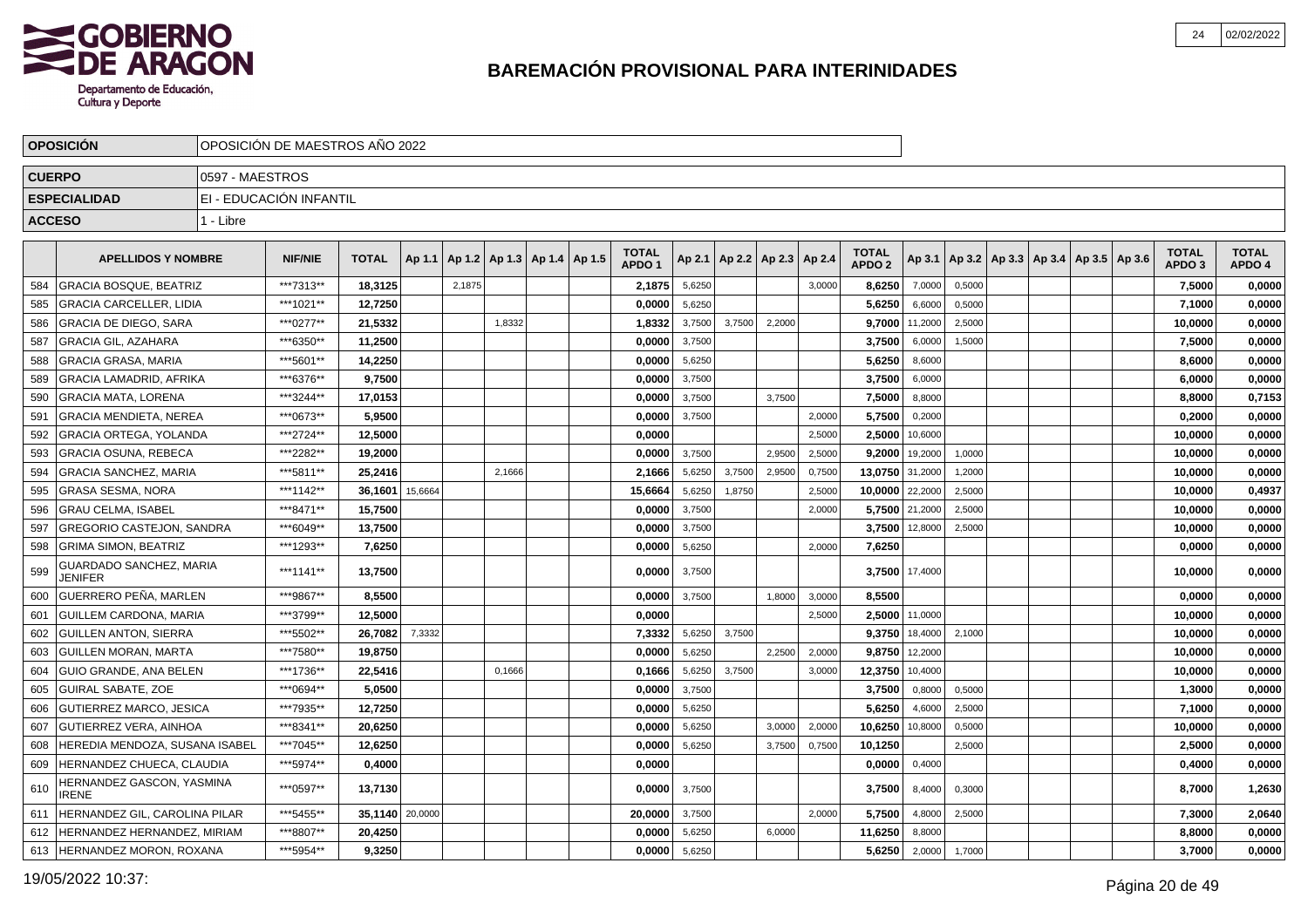

|               | <b>OPOSICION</b>               |                 | OPOSICION DE MAESTROS ANO 2022 |              |        |                                   |         |        |                                   |        |        |               |        |                                   |                |        |  |                                                     |        |                                   |                        |
|---------------|--------------------------------|-----------------|--------------------------------|--------------|--------|-----------------------------------|---------|--------|-----------------------------------|--------|--------|---------------|--------|-----------------------------------|----------------|--------|--|-----------------------------------------------------|--------|-----------------------------------|------------------------|
| <b>CUERPO</b> |                                | 0597 - MAESTROS |                                |              |        |                                   |         |        |                                   |        |        |               |        |                                   |                |        |  |                                                     |        |                                   |                        |
|               | <b>ESPECIALIDAD</b>            |                 | EI - EDUCACIÓN INFANTIL        |              |        |                                   |         |        |                                   |        |        |               |        |                                   |                |        |  |                                                     |        |                                   |                        |
| <b>ACCESO</b> |                                | 1 - Libre       |                                |              |        |                                   |         |        |                                   |        |        |               |        |                                   |                |        |  |                                                     |        |                                   |                        |
|               |                                |                 |                                |              |        |                                   |         |        |                                   |        |        |               |        |                                   |                |        |  |                                                     |        |                                   |                        |
|               | <b>APELLIDOS Y NOMBRE</b>      |                 | <b>NIF/NIE</b>                 | <b>TOTAL</b> | Ap 1.1 | Ap 1.2   Ap 1.3   Ap 1.4   Ap 1.5 |         |        | <b>TOTAL</b><br>APDO <sub>1</sub> | Ap 2.1 | Ap 2.2 | Ap 2.3 Ap 2.4 |        | <b>TOTAL</b><br>APDO <sub>2</sub> |                |        |  | Ap 3.1   Ap 3.2   Ap 3.3   Ap 3.4   Ap 3.5   Ap 3.6 |        | <b>TOTAL</b><br>APDO <sub>3</sub> | <b>TOTAL</b><br>APDO 4 |
| 614           | HERNANDEZ SANCHEZ, LETICIA     |                 | ***1179**                      | 17,6250      |        |                                   |         |        | 0,0000                            | 5,6250 |        | 2,0000        |        | 7.6250                            | 12,0000        |        |  |                                                     |        | 10,0000                           | 0,0000                 |
| 615           | <b>HERNANDEZ SUMEN, LUCIA</b>  |                 | ***7459**                      | 6.2000       |        |                                   |         |        | 0.0000                            |        |        |               |        | 0.0000                            | 6,2000         |        |  |                                                     |        | 6.2000                            | 0,0000                 |
| 616           | HERNANDO MARTINEZ, SARA        |                 | ***8866**                      | 20,3500      |        |                                   |         |        | 0.0000                            | 3,7500 |        | 3,7500        | 3,2500 | 10,7500                           | 9,6000         |        |  |                                                     |        | 9,6000                            | 0,0000                 |
| 617           | HERNANDO PASCUAL, CAROLINA     |                 | ***1176**                      | 6,2500       |        |                                   |         |        | 0.0000                            | 3,7500 |        |               | 2.5000 | 6,2500                            |                |        |  |                                                     |        | 0,0000                            | 0,0000                 |
| 618           | HERNANDO ROBAS, SOFIA          |                 | ***0434**                      | 19,3750      |        |                                   |         |        | 0,0000                            | 5,6250 | 3,7500 |               |        | 9,3750                            | 11,4000        |        |  |                                                     |        | 10,0000                           | 0,0000                 |
| 619           | HERRERO FERNANDEZ, MARGARITA   |                 | ***4824**                      | 18,3250      |        |                                   |         |        | 0,0000                            | 5,6250 |        | 2,7000        |        |                                   | 8,3250 24,2000 |        |  |                                                     |        | 10,0000                           | 0,0000                 |
| 620           | HERRERO ZORIO, RAQUEL          |                 | ***5220**                      | 15,2500      |        |                                   |         |        | 0,0000                            | 3,7500 |        |               | 2,5000 | 6,2500                            | 9,0000         |        |  |                                                     |        | 9,0000                            | 0,0000                 |
| 621           | HINOJOSA BELENCHON, EVA        |                 | ***4059**                      | 8.6500       |        |                                   |         |        | 0.0000                            | 3,7500 |        |               | 2,5000 | 6,2500                            |                | 2,4000 |  |                                                     |        | 2,4000                            | 0,0000                 |
| 622           | <b>HOCES LOPEZ, MARIA</b>      |                 | ***4673**                      | 13,7500      |        |                                   |         |        | 0,0000                            | 3,7500 |        |               |        | 3,7500                            | 12,8000        |        |  |                                                     |        | 10,0000                           | 0,0000                 |
| 623           | HODIS GAVRUS, ANDREEA          |                 | ***4175**                      | 9,7250       |        |                                   |         |        | 0,0000                            | 5,6250 |        |               | 2,5000 | 8,1250                            | 0,6000         | 1,0000 |  |                                                     |        | 1,6000                            | 0,0000                 |
| 624           | HORNA IBAÑEZ, MARTA            |                 | ***6267**                      | 17,8750      |        |                                   |         |        | 0,0000                            | 5,6250 |        | 2,2500        |        | 7,8750                            | 11,6000        | 1,0000 |  |                                                     |        | 10,0000                           | 0,0000                 |
| 625           | HUERTA AGLIO, LUNA             |                 | ***2353**                      | 13,8250      |        |                                   |         |        | 0,0000                            | 5,6250 |        |               |        | 5,6250                            | 8,2000         |        |  |                                                     |        | 8,2000                            | 0,0000                 |
| 626           | HUERTA AGLIO, MARIA            |                 | ***2353**                      | 16,1250      |        |                                   |         |        | 0,0000                            | 5,6250 |        |               | 2,5000 | 8,1250                            | 8,0000         |        |  |                                                     |        | 8,0000                            | 0,0000                 |
| 627           | IBAÑEZ CLAVERO. ANA            |                 | ***5919**                      | 16,2500      |        |                                   |         |        | 0,0000                            | 3,7500 |        |               | 2,5000 | 6,2500                            | 12,6000        |        |  |                                                     |        | 10,0000                           | 0,0000                 |
| 628           | IBAÑEZ NONAY, CRISTINA PILAR   |                 | ***5600**                      | 12,2694      |        |                                   |         |        | 0.0000                            | 3,7500 |        |               |        | 3,7500                            | 4,4000         | 2,5000 |  |                                                     |        | 6.9000                            | 1,6194                 |
| 629           | IBAÑEZ PEREZ. ZAIDA            |                 | ***5265**                      | 33,8000      |        |                                   | 12,6250 |        | 12.6250                           | 3,7500 | 3.7500 | 1,6750        | 2,0000 | 11,1750                           | 15,8000        | 2,5000 |  |                                                     | 0.3000 | 10.0000                           | 0,0000                 |
| 630           | IBAÑEZ SALVO. LUCIA            |                 | ***0180**                      | 13,7500      |        |                                   |         |        | 0.0000                            | 3,7500 |        |               |        | 3,7500                            | 10,0000        |        |  |                                                     |        | 10,0000                           | 0,0000                 |
| 631           | IBAÑEZ SORO. MARTA             |                 | ***0828**                      | 14,3500      |        |                                   |         |        | 0,0000                            | 3,7500 |        |               | 2.0000 | 5,7500                            | 8,6000         |        |  |                                                     |        | 8,6000                            | 0,0000                 |
| 632           | IBAÑEZ TORRES, SARA            |                 | ***6020**                      | 17,8500      |        |                                   |         |        | 0,0000                            | 3,7500 |        | 2,1000        | 2,0000 | 7,8500                            | 12,0000        |        |  |                                                     |        | 10,0000                           | 0,0000                 |
| 633           | IBARZ FERRANDO, JULIA          |                 | ***0154**                      | 20,1666      |        |                                   | 0,1666  |        | 0,1666                            | 3,7500 | 3,7500 |               | 2,5000 | 10,0000                           | 13,0000        | 1,0000 |  |                                                     |        | 10,0000                           | 0,0000                 |
| 634           | <b>IDOIPE CELORRIO, ALICIA</b> |                 | ***8108**                      | 15,6250      |        |                                   |         |        | 0,0000                            | 5,6250 |        |               |        | 5,6250                            | 11,4000        |        |  |                                                     |        | 10,0000                           | 0,0000                 |
| 635           | <b>IGEA BRUCH, MARIA</b>       |                 | ***2077**                      | 10.9000      |        |                                   |         |        | 0.0000                            | 3,7500 | 3,7500 |               |        | 7.5000                            | 2,4000         | 1,0000 |  |                                                     |        | 3,4000                            | 0,0000                 |
| 636           | IGLESIAS GINER. MARIA JUDIT    |                 | ***8254**                      | 5,1500       |        |                                   |         |        | 0.0000                            | 3,7500 |        |               |        | 3,7500                            | 1,4000         |        |  |                                                     |        | 1,4000                            | 0,0000                 |
| 637           | INFANTE GOMEZ, AZAHARA         |                 | ***6498**                      | 27,3958      |        | 2,3958                            |         |        | 2,3958                            | 5,6250 | 7,5000 |               | 3,2500 | 15,0000 20,4000                   |                |        |  |                                                     |        | 10,0000                           | 0,0000                 |
| 638           | INIGO ANDALUZ. M. CARMEN       |                 | ***9066**                      | 24,7373      |        |                                   |         | 6,3536 | 6,3536                            | 3,7500 |        | 3,7500        |        | 7,5000                            | 11,2000        | 2,5000 |  |                                                     |        | 10,0000                           | 0,8837                 |
| 639           | IRANZO GOMEZ, CAROLINA         |                 | ***0059**                      | 6,5000       |        |                                   |         |        | 0,0000                            |        |        |               | 2,5000 | 2,5000                            | 4,0000         |        |  |                                                     |        | 4,0000                            | 0,0000                 |
| 640           | <b>IRANZO ROMEO, ALBA</b>      |                 | ***1942**                      | 10,0000      |        |                                   |         |        | 0,0000                            |        |        |               |        | 0,0000                            | 9,0000         | 1,0000 |  |                                                     |        | 10,0000                           | 0,0000                 |
| 641           | IRIARTE SANCHEZ, PABLO         |                 | ***7216**                      | 12,7329      |        |                                   |         |        | 0,0000                            | 3,7500 |        |               | 4,5000 | 8,2500                            |                | 2,5000 |  |                                                     |        | 2,5000                            | 1,9829                 |
| 642           | <b>ISO HARRIS, NATALIA</b>     |                 | ***1177**                      | 14,7500      |        |                                   |         |        | 0,0000                            | 3,7500 |        |               | 3,0000 | 6,7500                            | 8,0000         |        |  |                                                     |        | 8,0000                            | 0,0000                 |
| 643           | <b>ITURRIOZ MARTIN, ROSA</b>   |                 | ***7341**                      | 15,6250      |        |                                   |         |        | 0.0000                            | 5,6250 |        |               |        | 5,6250                            | 9,8000         | 1,3000 |  |                                                     |        | 10,0000                           | 0,0000                 |
| 644           | IZAGA PARDO, MARIA             |                 | ***5044**                      | 19,5000      |        |                                   |         |        | 0.0000                            | 3,7500 | 3,7500 |               | 2,0000 | 9,5000                            | 12,2000        | 2,0000 |  |                                                     |        | 10,0000                           | 0,0000                 |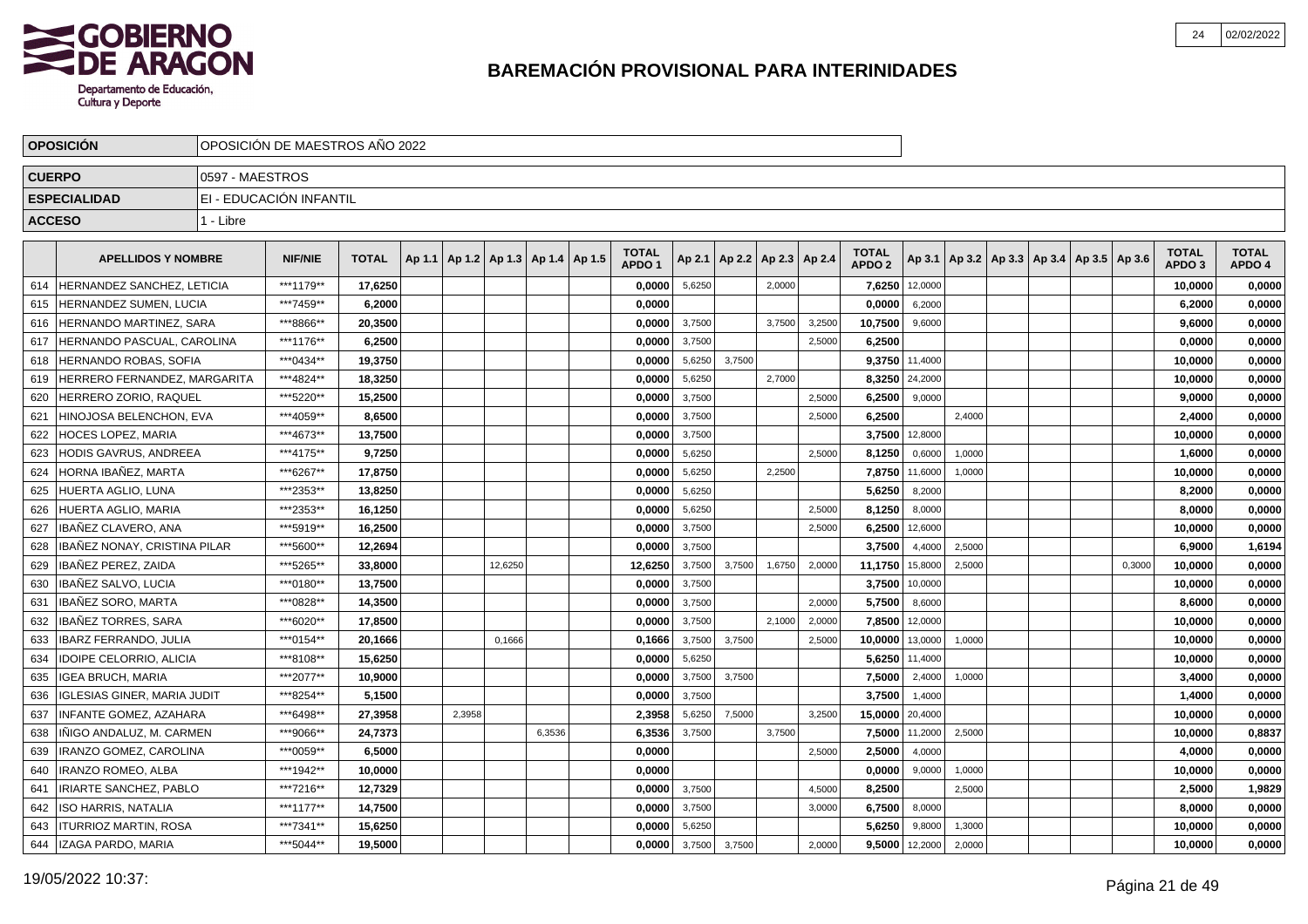

|               | <b>OPOSICION</b>                          |                 | OPOSICION DE MAESTROS ANO 2022 |                 |        |         |                                            |        |                                   |        |                                   |        |        |                                   |         |        |                                                     |        |                                   |                        |
|---------------|-------------------------------------------|-----------------|--------------------------------|-----------------|--------|---------|--------------------------------------------|--------|-----------------------------------|--------|-----------------------------------|--------|--------|-----------------------------------|---------|--------|-----------------------------------------------------|--------|-----------------------------------|------------------------|
| <b>CUERPO</b> |                                           | 0597 - MAESTROS |                                |                 |        |         |                                            |        |                                   |        |                                   |        |        |                                   |         |        |                                                     |        |                                   |                        |
|               | <b>ESPECIALIDAD</b>                       |                 | EI - EDUCACIÓN INFANTIL        |                 |        |         |                                            |        |                                   |        |                                   |        |        |                                   |         |        |                                                     |        |                                   |                        |
| <b>ACCESO</b> |                                           | 1 - Libre       |                                |                 |        |         |                                            |        |                                   |        |                                   |        |        |                                   |         |        |                                                     |        |                                   |                        |
|               |                                           |                 |                                |                 |        |         |                                            |        |                                   |        |                                   |        |        |                                   |         |        |                                                     |        |                                   |                        |
|               | <b>APELLIDOS Y NOMBRE</b>                 |                 | <b>NIF/NIE</b>                 | <b>TOTAL</b>    |        |         | Ap 1.1   Ap 1.2   Ap 1.3   Ap 1.4   Ap 1.5 |        | <b>TOTAL</b><br>APDO <sub>1</sub> |        | Ap 2.1   Ap 2.2   Ap 2.3   Ap 2.4 |        |        | <b>TOTAL</b><br>APDO <sub>2</sub> |         |        | Ap 3.1   Ap 3.2   Ap 3.3   Ap 3.4   Ap 3.5   Ap 3.6 |        | <b>TOTAL</b><br>APDO <sub>3</sub> | <b>TOTAL</b><br>APDO 4 |
| 645           | IZQUIERDO ARRIERO, CRISTINA               |                 | ***4662**                      | 16,6250         |        |         |                                            |        | 0,0000                            | 5,6250 |                                   |        | 5,0000 | 10,6250                           | 5,0000  | 1,0000 |                                                     |        | 6,0000                            | 0,0000                 |
| 646           | IZQUIERDO BORDERIAS, JAVIER               |                 | ***3438**                      | 27,5416         |        | 11,1250 |                                            | 1,9166 | 13,0416                           | 3,7500 |                                   |        | 0,7500 | 4,5000                            | 8,8000  | 2,5000 |                                                     |        | 10,0000                           | 0,0000                 |
| 647           | IZQUIERDO FORONDA, ANA PILAR              |                 | ***2804**                      | 16,7250         |        |         |                                            |        | 0,0000                            | 5,6250 |                                   |        | 2,5000 | 8,1250                            | 8,6000  |        |                                                     |        | 8,6000                            | 0,0000                 |
| 648           | <b>IZQUIERDO LOBO. RAQUEL</b>             |                 | ***5975**                      | 53,8830 21,5000 |        |         |                                            |        | 21,5000                           | 3,7500 |                                   |        | 0.7500 | 4,5000                            | 15,2000 | 2,5000 |                                                     | 0.1250 | 10,0000                           | 17,8830                |
| 649           | JAIME FELIU, BEATRIZ                      |                 | ***5459**                      | 6,7500          |        |         |                                            |        | 0,0000                            | 3,7500 |                                   |        |        | 3,7500                            | 2,0000  | 1,0000 |                                                     |        | 3,0000                            | 0,0000                 |
| 650           | <b>JAIME ROYO, SILVIA</b>                 |                 | ***6154**                      | 15,6250         |        |         |                                            |        | 0.0000                            | 5,6250 |                                   |        |        | 5,6250                            | 10,4000 | 1,0000 |                                                     |        | 10,0000                           | 0,0000                 |
| 651           | JAMBRINA MULAS, MARIA JOSE                |                 | ***4131**                      | 10,0000         |        |         |                                            |        | 0,0000                            |        |                                   |        |        | 0,0000                            | 12,4000 | 1,5000 |                                                     |        | 10,0000                           | 0,0000                 |
| 652           | <b>JATIVA VICENTE, MARIA</b>              |                 | ***4315**                      | 41,4167         |        | 18,1667 |                                            |        | 18,1667                           | 3,7500 |                                   | 7,5000 | 2,000  | 13,2500                           | 32,0000 | 2,5000 |                                                     |        | 10,0000                           | 0,0000                 |
| 653           | JIMENEZ FERNANDEZ, MARIA PILAR            |                 | ***9262**                      | 0,0000          |        |         |                                            |        | 0,0000                            |        |                                   |        |        | 0,0000                            |         |        |                                                     |        | 0,0000                            | 0,0000                 |
| 654           | JIMENEZ GARRIDO, REBECA                   |                 | ***9657**                      | 17,6250         |        |         |                                            |        | 0,0000                            | 5,6250 |                                   |        | 3.0000 | 8,6250                            | 9,0000  |        |                                                     |        | 9,0000                            | 0,0000                 |
| 655           | JIMENEZ JIMENEZ. ESTELA                   |                 | ***8746**                      | 0.0000          |        |         |                                            |        | 0.0000                            |        |                                   |        |        | 0.0000                            |         |        |                                                     |        | 0.0000                            | 0,0000                 |
| 656           | JIMENEZ MORENO, PAULA                     |                 | ***5795**                      | 8,3250          |        |         |                                            |        | 0,0000                            | 5,6250 |                                   |        |        | 5,6250                            | 2,2000  | 0,5000 |                                                     |        | 2,7000                            | 0,0000                 |
| 657           | JIMENEZ PINILLA, DIANA                    |                 | ***1302**                      | 19,0000         |        |         |                                            |        | 0.0000                            | 3,7500 |                                   | 2,7500 | 2,5000 | 9,0000                            | 8,0000  | 2,5000 |                                                     |        | 10,0000                           | 0,0000                 |
| 658           | JIMENEZ REYES, ANA                        |                 | ***2810**                      | 18,1250         |        |         |                                            |        | 0,0000                            | 5,6250 |                                   |        | 2,5000 | 8,1250                            | 11,0000 |        |                                                     |        | 10,0000                           | 0,0000                 |
| 659           | JORDAN ANGEL, SANDRA                      |                 | ***1894**                      | 13,7500         |        |         |                                            |        | 0,0000                            |        | 3,7500                            |        | 2,5000 | 6,2500                            | 6,0000  | 1,5000 |                                                     |        | 7,5000                            | 0,0000                 |
| 660           | JOVEN ANDRES, ALBA                        |                 | ***0526**                      | 13,8541         | 0.1041 |         |                                            |        | 0,1041                            | 3,7500 |                                   |        |        | 3,7500                            | 16,2000 | 1,5000 |                                                     |        | 10,0000                           | 0,0000                 |
| 661           | JOVER FLORES, CRISTINA                    |                 | ***2561**                      | 16,5250         |        |         |                                            |        | 0.0000                            | 5,6250 |                                   |        | 2,5000 | 8,1250                            | 8,4000  |        |                                                     |        | 8,4000                            | 0,0000                 |
| 662           | JOYA MORALES. BEATRIZ                     |                 | ***2724**                      | 15.4750         |        |         |                                            |        | 0.0000                            | 5,6250 | 3.7500                            |        | 3.0000 | 12,3750                           | 1,6000  | 1,5000 |                                                     |        | 3,1000                            | 0,0000                 |
| 663           | JUARROS MOSQUERA, PAULA                   |                 | ***3097**                      | 16,0000         |        |         |                                            |        | 0,0000                            | 3,7500 |                                   | 2,2500 |        | 6,0000                            | 10,0000 | 2,5000 |                                                     |        | 10,0000                           | 0,0000                 |
| 664           | JULVE TORRIJO. M. NIEVES                  |                 | ***4172**                      | 35,8750         |        | 22,1250 |                                            |        | 22,1250                           | 3,7500 |                                   |        |        | 3,7500                            | 12,0000 |        |                                                     |        | 10,0000                           | 0,0000                 |
| 665           | LABADIA MORENO, PILAR                     |                 | ***9388**                      | 10,0000         |        |         |                                            |        | 0,0000                            |        |                                   |        |        | 0,0000                            | 11,0000 |        |                                                     |        | 10,0000                           | 0,0000                 |
| 666           | LABALSA VILLACAMPA, LUCIA                 |                 | ***6144**                      | 14,7500         |        |         |                                            |        | 0,0000                            | 3,7500 |                                   |        | 2.0000 | 5,7500                            | 9,0000  |        |                                                     |        | 9,0000                            | 0,0000                 |
| 667           | LABARTA CACHO, MARIA DEL CAMINO           |                 | ***1855**                      | 9,8416          | 1,0416 |         |                                            |        | 1,0416                            |        |                                   |        |        | 0,0000                            | 8,8000  |        |                                                     |        | 8,8000                            | 0,0000                 |
| 668           | ABORERIA AZNAR, MARIA<br><b>ESPERANZA</b> |                 | ***6105**                      | 3.7500          |        |         |                                            |        | 0.00001                           | 3,7500 |                                   |        |        | 3,7500                            |         |        |                                                     |        | 0.0000                            | 0,0000                 |
| 669           | <b>LABRADOR PUEYO, JUDIT</b>              |                 | ***1068**                      | 8,4000          |        |         |                                            |        | 0.0000                            |        |                                   |        |        | 0.0000                            | 8,4000  |        |                                                     |        | 8,4000                            | 0,0000                 |
| 670           | LACAMBRA KOSTINA, ALEJANDRA               |                 | ***6637**                      | 0,1000          |        |         |                                            |        | 0,0000                            |        |                                   |        |        | 0,0000                            |         | 0,1000 |                                                     |        | 0,1000                            | 0,0000                 |
| 671           | LACASA ASO, ALICIA                        |                 | ***7388**                      | 8,1250          |        |         |                                            |        | 0.0000                            | 5,6250 |                                   |        | 2,5000 | 8,1250                            |         |        |                                                     |        | 0,0000                            | 0,0000                 |
| 672           | LAFUENTE GARCIA, AIXA                     |                 | ***0624**                      | 10,2000         |        |         |                                            |        | 0,0000                            | 3,7500 | 3,7500                            |        | 2,5000 | 10,0000                           | 0,2000  |        |                                                     |        | 0,2000                            | 0,0000                 |
| 673           | LAGUNA EGIDO, ELENA                       |                 | ***5965**                      | 3,7500          |        |         |                                            |        | 0,0000                            | 3,7500 |                                   |        |        | 3,7500                            |         |        |                                                     |        | 0,0000                            | 0,0000                 |
| 674           | LAITA MILLAN. MARIA                       |                 | ***1551**                      | 8,1250          |        |         |                                            |        | 0.0000                            | 5,6250 |                                   |        |        | 5,6250                            |         | 2,5000 |                                                     |        | 2,5000                            | 0,0000                 |
| 675           | LALANZA SALVADOR, CAROLINA                |                 | ***5678**                      | 16,3666         |        | 1,1666  |                                            |        | 1,1666                            | 3,7500 | 3,7500                            |        | 5,0000 | 12,5000                           | 0,2000  | 2,5000 |                                                     |        | 2,7000                            | 0,0000                 |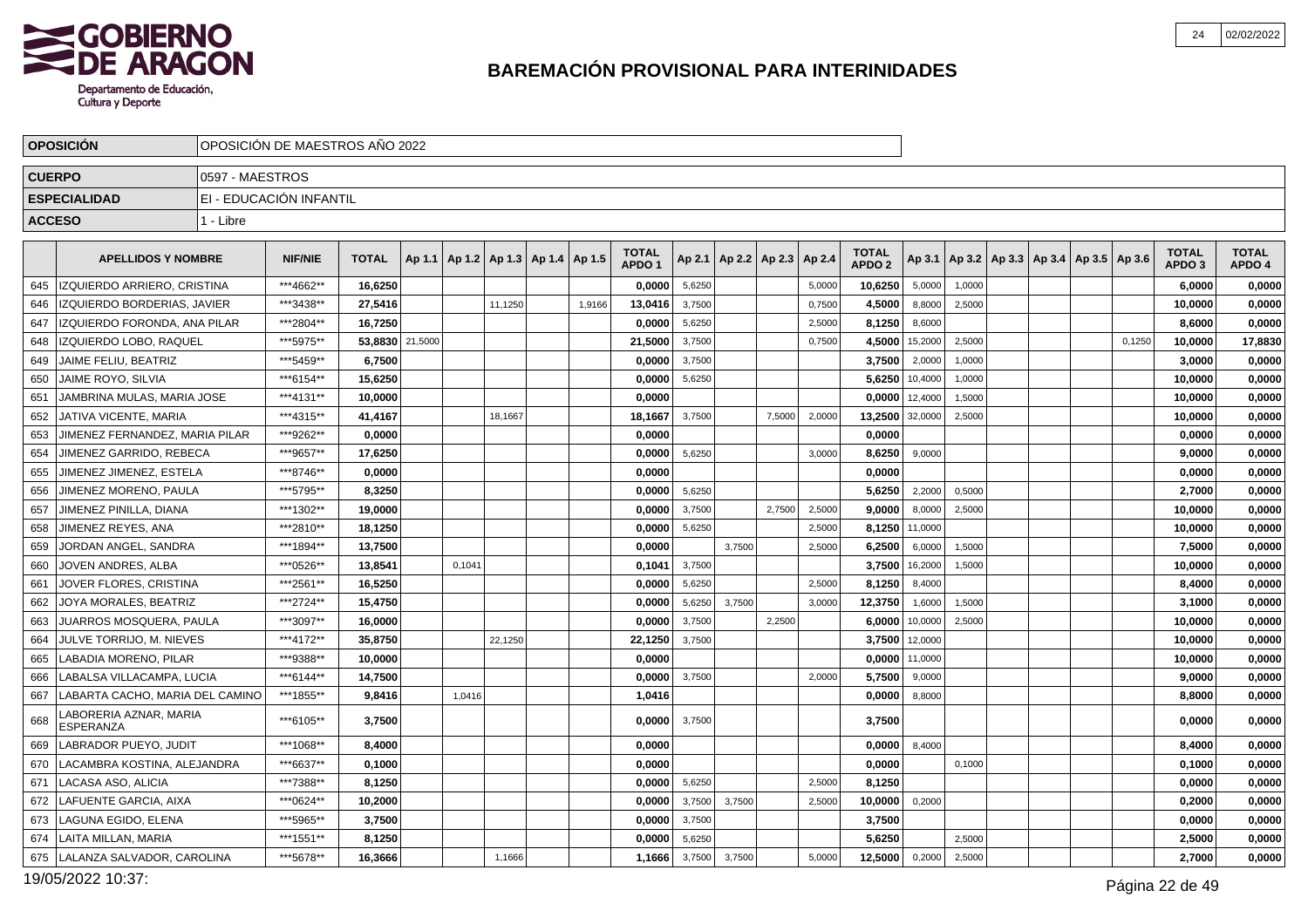

|               | <b>OPOSICION</b>                |                 | OPOSICIÓN DE MAESTROS AÑO 2022 |              |        |        |                                   |        |        |                                   |        |        |                 |        |                                   |                |        |                                            |  |                                   |                        |
|---------------|---------------------------------|-----------------|--------------------------------|--------------|--------|--------|-----------------------------------|--------|--------|-----------------------------------|--------|--------|-----------------|--------|-----------------------------------|----------------|--------|--------------------------------------------|--|-----------------------------------|------------------------|
| <b>CUERPO</b> |                                 | 0597 - MAESTROS |                                |              |        |        |                                   |        |        |                                   |        |        |                 |        |                                   |                |        |                                            |  |                                   |                        |
|               | <b>ESPECIALIDAD</b>             |                 | EI - EDUCACIÓN INFANTIL        |              |        |        |                                   |        |        |                                   |        |        |                 |        |                                   |                |        |                                            |  |                                   |                        |
| <b>ACCESO</b> |                                 | 1 - Libre       |                                |              |        |        |                                   |        |        |                                   |        |        |                 |        |                                   |                |        |                                            |  |                                   |                        |
|               |                                 |                 |                                |              |        |        |                                   |        |        |                                   |        |        |                 |        |                                   |                |        |                                            |  |                                   |                        |
|               | <b>APELLIDOS Y NOMBRE</b>       |                 | <b>NIF/NIE</b>                 | <b>TOTAL</b> | Ap 1.1 |        | Ap 1.2   Ap 1.3   Ap 1.4   Ap 1.5 |        |        | <b>TOTAL</b><br>APDO <sub>1</sub> | Ap 2.1 | Ap 2.2 | Ap 2.3   Ap 2.4 |        | <b>TOTAL</b><br>APDO <sub>2</sub> | Ap 3.1         |        | Ap 3.2   Ap 3.3   Ap 3.4   Ap 3.5   Ap 3.6 |  | <b>TOTAL</b><br>APDO <sub>3</sub> | <b>TOTAL</b><br>APDO 4 |
| 676           | LALIENA OLIVA. ANA              |                 | ***6141**                      | 24,5083      |        |        | 3,5000                            |        | 0,3333 | 3,8333                            | 5,6250 |        | 2,0500          | 3,0000 | 10,6750                           | 9,0000         | 2,5000 |                                            |  | 10,0000                           | 0,0000                 |
| 677           | LALLANA LUSILLA, AZUCENA        |                 | ***2942**                      | 19,7250      |        |        |                                   |        |        | 0.0000                            | 5,6250 |        |                 | 5,0000 | 10,6250                           | 8,0000         | 1,1000 |                                            |  | 9,1000                            | 0,0000                 |
| 678           | LANA CADENAS, IONE              |                 | ***8783**                      | 8,1250       |        |        |                                   |        |        | 0,0000                            | 5,6250 |        |                 |        | 5,6250                            |                | 2,5000 |                                            |  | 2,5000                            | 0,0000                 |
| 679           | LANCINA GALAN, LORENA           |                 | ***1280**                      | 9,3250       |        |        |                                   |        |        | 0,0000                            | 5,6250 |        |                 |        | 5,6250                            | 2,2000         | 1,5000 |                                            |  | 3,7000                            | 0,0000                 |
| 680           | LANGA GUARINOS, RAQUEL          |                 | ***5080**                      | 25,1666      |        |        | 0,1666                            |        |        | 0,1666                            | 5,6250 |        | 6,6500          | 4,0000 | 15,0000                           | 9,0000         | 2,5000 |                                            |  | 10,0000                           | 0,0000                 |
| 681           | LANGARITA GARCIA. PAULA PILAR   |                 | ***6674**                      | 6.7500       |        |        |                                   |        |        | 0.0000                            | 3,7500 |        |                 | 3,0000 | 6.7500                            |                |        |                                            |  | 0.0000                            | 0,0000                 |
| 682           | LANGARITA LANGARITA. MARTA      |                 | ***7406**                      | 5.0000       |        |        |                                   |        |        | 0,0000                            |        |        |                 |        | 0,0000                            | 4,0000         | 1,0000 |                                            |  | 5,0000                            | 0,0000                 |
| 683           | LANGARITA ROMEO, CARMEN         |                 | ***1652**                      | 13,7500      |        |        |                                   |        |        | 0,0000                            | 3,7500 |        |                 |        | 3,7500                            | 10,4000        |        |                                            |  | 10,0000                           | 0,0000                 |
| 684           | <b>LANUZA ORDEN. MIGUEL</b>     |                 | ***6499**                      | 17,7500      |        |        |                                   |        |        | 0,0000                            | 3,7500 |        | 2,6000          | 2,5000 | 8,8500                            | 8,0000         | 0,9000 |                                            |  | 8,9000                            | 0,0000                 |
| 685           | LAPEÑA ALFONSO, HANNELORE       |                 | ***6409**                      | 27,6501      |        |        |                                   | 7,5251 |        | 7,5251                            | 5,6250 |        | 3,7500          | 0,7500 | 10,1250                           | 43,0000        | 2,5000 |                                            |  | 10,0000                           | 0,0000                 |
| 686           | LAPIEZA GARVI, CELIA            |                 | ***1616**                      | 14,8250      |        |        |                                   |        |        | 0,0000                            | 5,6250 |        |                 |        | 5,6250                            | 8,2000         | 1,0000 |                                            |  | 9,2000                            | 0,0000                 |
| 687           | LAPUENTE BANDRES, LARA          |                 | ***0495**                      | 12,1500      |        |        |                                   |        |        | 0.0000                            | 3,7500 |        |                 |        | 3,7500                            | 8,4000         |        |                                            |  | 8,4000                            | 0,0000                 |
| 688           | LARA ABAD. VERONICA             |                 | ***3226**                      | 17,8750      |        |        |                                   |        |        | 0,0000                            | 5,6250 | 3.7500 | 2,5000          |        | 11,8750                           | 6,0000         |        |                                            |  | 6,0000                            | 0,0000                 |
| 689           | LARDIES ARNAL, FERNANDO         |                 | ***6945**                      | 16,2500      |        |        |                                   |        |        | 0,0000                            | 3,7500 |        |                 | 2,5000 | 6,2500                            | 9,8000         | 1,0000 |                                            |  | 10,0000                           | 0,0000                 |
| 690           | LARDIES VIÑAU, INES             |                 | ***5099**                      | 6,2500       |        |        |                                   |        |        | 0,0000                            | 3,7500 |        |                 | 2,5000 | 6,2500                            |                |        |                                            |  | 0,0000                            | 0,0000                 |
| 691           | LARRAGA GOMEZ. LAURA            |                 | ***5883**                      | 19,8666      |        |        | 1,1666                            |        |        | 1,1666                            | 3,7500 |        | 2,4500          | 2,5000 |                                   | 8,7000 25,2000 |        |                                            |  | 10,0000                           | 0,0000                 |
| 692           | LARROSA VILAR, VANESSA          |                 | ***7370**                      | 3,7000       |        |        |                                   |        |        | 0,0000                            |        |        |                 |        | 0,0000                            | 1,2000         | 2,5000 |                                            |  | 3,7000                            | 0,0000                 |
| 693           | LASALA LOPEZ. BEATRIZ           |                 | ***1139**                      | 0.0000       |        |        |                                   |        |        | 0.0000                            |        |        |                 |        | 0,0000                            |                |        |                                            |  | 0.0000                            | 0,0000                 |
| 694           | LASCORZ SANCHEZ. BLANCA         |                 | ***4680**                      | 9.9000       |        |        |                                   |        |        | 0.0000                            |        |        |                 |        | 0.0000                            | 7,4000         | 2,5000 |                                            |  | 9,9000                            | 0,0000                 |
| 695           | LASCU. ANA MARIA                |                 | ****1561*                      | 3,7500       |        |        |                                   |        |        | 0,0000                            | 3,7500 |        |                 |        | 3,7500                            |                |        |                                            |  | 0,0000                            | 0,0000                 |
| 696           | LASEO ARTIGAS, VIOLETA          |                 | ***0467**                      | 4,5000       |        |        |                                   |        |        | 0,0000                            |        |        |                 | 2,5000 | 2,5000                            | 1,0000         | 1,0000 |                                            |  | 2,0000                            | 0,0000                 |
| 697           | LASERRADA QUILEZ, BEATRIZ       |                 | ***0282**                      | 14,1687      |        |        |                                   |        |        | 0.0000                            | 3,7500 |        |                 |        | 3,7500                            | 8,6000         | 2,5000 |                                            |  | 10,0000                           | 0,4187                 |
| 698           | LASIERRA PEREZ, SAUL            |                 | ***5761**                      | 29,6998      |        |        | 6,8332                            |        | 0,9166 | 7,7498                            | 3,7500 | 3,7500 | 1,9500          | 2,5000 | 11,9500                           | 12,6000        | 2,5000 |                                            |  | 10,0000                           | 0,0000                 |
| 699           | LASIERRA SANCHEZ. INMACULADA    |                 | ***2184**                      | 17,6250      |        |        |                                   |        |        | 0.0000                            | 5,6250 |        |                 | 2,0000 | 7,6250                            | 12,8000        | 2,5000 |                                            |  | 10,0000                           | 0,0000                 |
| 700           | LATORRE DELGADO, MARIA          |                 | ***2960**                      | 10.8958      |        |        |                                   | 0,5208 |        | 0,5208                            | 3,7500 |        | 2,1750          | 3,2500 | 9,1750                            | 1,2000         |        |                                            |  | 1,2000                            | 0,0000                 |
| 701           | LATORRE FUERTES, ADA            |                 | ***5977**                      | 16,2500      |        |        |                                   |        |        | 0,0000                            | 3,7500 |        |                 | 2,5000 | 6,2500                            | 10,6000        |        |                                            |  | 10,0000                           | 0,0000                 |
| 702           | LAVADO ALBAÑIL, LUCIA           |                 | ***5692**                      | 11,6250      |        |        |                                   |        |        | 0,0000                            | 5,6250 |        |                 |        | 5,6250                            | 6,0000         |        |                                            |  | 6,0000                            | 0,0000                 |
| 703           | LAVILLA RODRIGO, MIREIA         |                 | ***3245**                      | 7,2000       |        |        |                                   |        |        | 0,0000                            |        |        |                 |        | 0,0000                            | 7,2000         |        |                                            |  | 7,2000                            | 0,0000                 |
| 704           | LAVIÑA LAMUELA, ALEJANDRA       |                 | ***2930**                      | 8,9250       |        |        |                                   |        |        | 0,0000                            | 5,6250 |        |                 |        | 5,6250                            | 0,8000         | 2,5000 |                                            |  | 3,3000                            | 0,0000                 |
| 705           | LAZARO CABALLERO, ELENA         |                 | ***7005**                      | 25,9375      |        | 0,9375 |                                   |        |        | 0.9375                            | 5,6250 | 3,7500 | 6,7500          | 2,5000 | 15,0000                           | 12,0000        |        |                                            |  | 10,0000                           | 0,0000                 |
| 706           | LAZARO LE MOING, ISABEL VIVIANE |                 | ***0508**                      | 15,3916      |        |        | 0,1666                            |        |        | 0,1666                            | 5,6250 |        |                 | 2,5000 | 8,1250                            | 4,6000         | 2,5000 |                                            |  | 7,1000                            | 0,0000                 |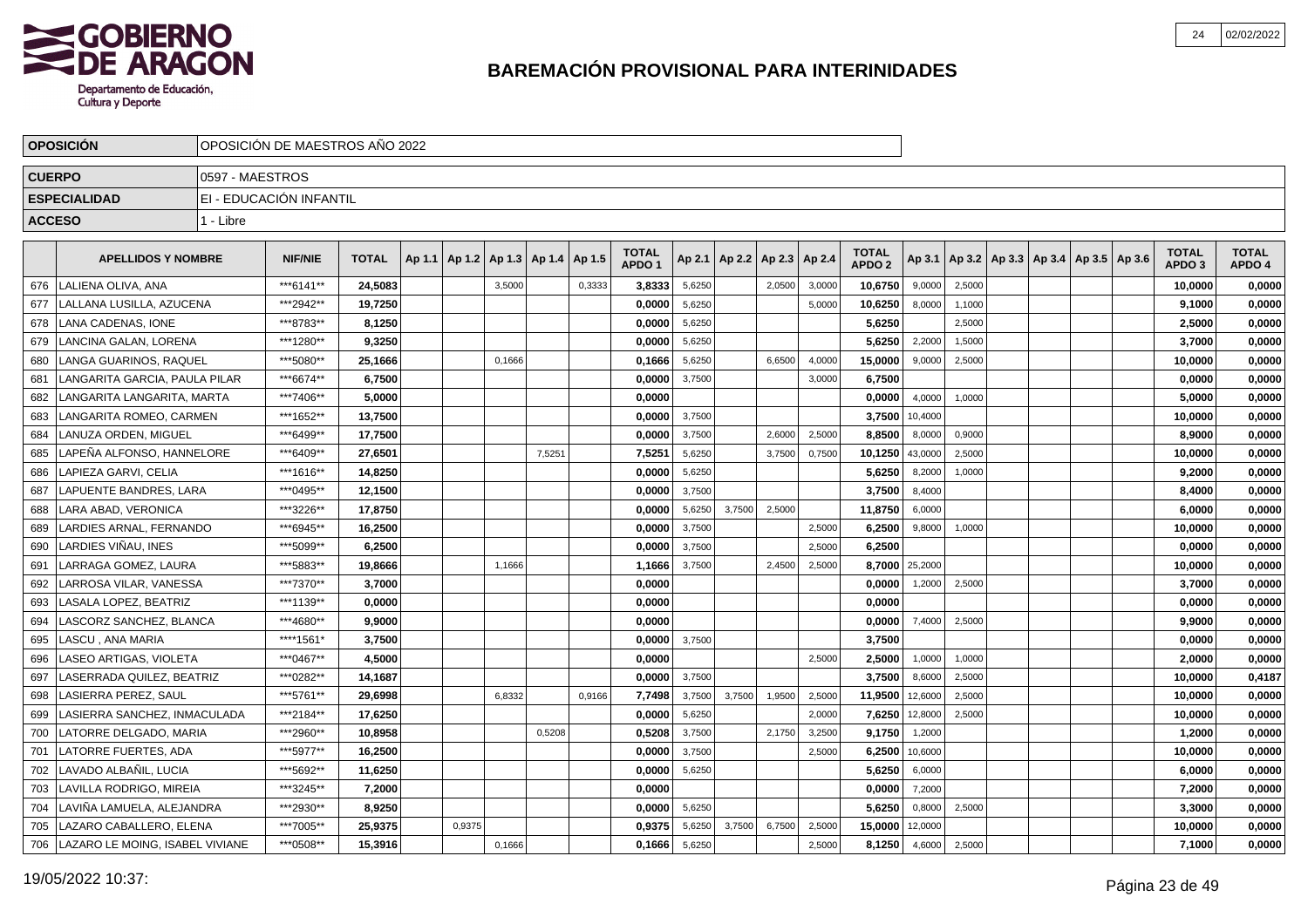

|               | <b>OPOSICION</b>                 |                 | OPOSICION DE MAESTROS ANO 2022 |              |        |                                   |         |        |        |                                   |        |        |                          |        |                                   |                  |        |                                                     |        |                                   |                        |
|---------------|----------------------------------|-----------------|--------------------------------|--------------|--------|-----------------------------------|---------|--------|--------|-----------------------------------|--------|--------|--------------------------|--------|-----------------------------------|------------------|--------|-----------------------------------------------------|--------|-----------------------------------|------------------------|
| <b>CUERPO</b> |                                  | 0597 - MAESTROS |                                |              |        |                                   |         |        |        |                                   |        |        |                          |        |                                   |                  |        |                                                     |        |                                   |                        |
|               | <b>ESPECIALIDAD</b>              |                 | EI - EDUCACIÓN INFANTIL        |              |        |                                   |         |        |        |                                   |        |        |                          |        |                                   |                  |        |                                                     |        |                                   |                        |
| <b>ACCESO</b> |                                  | 1 - Libre       |                                |              |        |                                   |         |        |        |                                   |        |        |                          |        |                                   |                  |        |                                                     |        |                                   |                        |
|               |                                  |                 |                                |              |        |                                   |         |        |        |                                   |        |        |                          |        |                                   |                  |        |                                                     |        |                                   |                        |
|               | <b>APELLIDOS Y NOMBRE</b>        |                 | <b>NIF/NIE</b>                 | <b>TOTAL</b> | Ap 1.1 | Ap 1.2   Ap 1.3   Ap 1.4   Ap 1.5 |         |        |        | <b>TOTAL</b><br>APDO <sub>1</sub> | Ap 2.1 |        | Ap 2.2   Ap 2.3   Ap 2.4 |        | <b>TOTAL</b><br>APDO <sub>2</sub> |                  |        | Ap 3.1   Ap 3.2   Ap 3.3   Ap 3.4   Ap 3.5   Ap 3.6 |        | <b>TOTAL</b><br>APDO <sub>3</sub> | <b>TOTAL</b><br>APDO 4 |
| 707           | LLAZARO TORRALBA. CARMEN         |                 | ***7253**                      | 4.3500       |        |                                   |         |        |        | 0.0000                            | 3,7500 |        |                          |        | 3,7500                            | 0,6000           |        |                                                     |        | 0,6000                            | 0,0000                 |
| 708           | LAZARO VILLEGAS, MONICA          |                 | ***2428**                      | 15.8488      |        |                                   |         |        |        | 0.0000                            | 5,6250 |        |                          | 0.7500 | 6,3750                            | 8,2000           | 0,1000 |                                                     |        | 8.3000                            | 1,1738                 |
| 709           | LECHON MERCIER, LUCIA            |                 | ***9541**                      | 43,5833      |        |                                   | 18,5833 |        |        | 18,5833                           | 3,7500 |        | 9,0000                   | 3.7500 | 15,0000                           | 42,2000          | 2,3000 |                                                     | 1,3750 | 10,0000                           | 0,0000                 |
| 710           | LECINA CODINA, MONICA            |                 | ***1068**                      | 13,7500      |        |                                   |         |        |        | 0.0000                            | 3,7500 |        |                          |        | 3.7500                            | 10,4000          |        |                                                     |        | 10,0000                           | 0,0000                 |
| 711           | LEOZ GIMENO, MARIA               |                 | ***9928**                      | 19,0000      |        |                                   |         |        |        | 0,0000                            | 3,7500 |        | 2,2500                   | 3,0000 |                                   | $9,0000$ 12,0000 | 0,3000 |                                                     |        | 10,0000                           | 0,0000                 |
| 712           | LEZCANO DIEZ, ELENA              |                 | ***6662**                      | 20,6250      |        |                                   |         |        |        | 0,0000                            | 5,6250 |        |                          | 5,0000 | 10,6250                           | 8,6000           | 1,5000 |                                                     |        | 10,0000                           | 0,0000                 |
| 713           | LEZCANO ORUS, BEATRIZ            |                 | ***8997**                      | 6,2500       |        |                                   |         |        |        | 0,0000                            | 3,7500 |        |                          |        | 3,7500                            |                  | 2,5000 |                                                     |        | 2,5000                            | 0,0000                 |
| 714           | LIDON ALASANZ, CLAUDIA           |                 | ***1881**                      | 16,1500      |        |                                   |         |        |        | 0.0000                            | 3,7500 |        |                          | 2,5000 | 6,2500                            | 8,4000           | 1,5000 |                                                     |        | 9,9000                            | 0,0000                 |
| 715           | LIMIA ALTABELLA. RUTH            |                 | ***3948**                      | 7.0975       |        |                                   |         |        |        | 0.0000                            | 5,6250 |        |                          |        | 5,6250                            |                  |        |                                                     |        | 0,0000                            | 1,4725                 |
| 716           | LIROZ CUEVA. REBECA              |                 | ***4752**                      | 13,7500      |        |                                   |         |        |        | 0,0000                            | 3,7500 |        |                          |        |                                   | 3,7500 10,2000   | 1,8000 |                                                     |        | 10,0000                           | 0,0000                 |
| 717           | LISA CASTILLO, NEREA VALENTINA   |                 | ***0621**                      | 6,3000       |        |                                   |         |        |        | 0,0000                            |        |        |                          |        | 0,0000                            | 3,8000           | 2,5000 |                                                     |        | 6,3000                            | 0,0000                 |
| 718           | <b>LLAMAZARES FERRERAS. IVAN</b> |                 | ***1198**                      | 10,0000      |        |                                   |         |        |        | 0,0000                            | 3,7500 |        | 0,9000                   | 0,7500 | 5,4000                            | 4,6000           |        |                                                     |        | 4,6000                            | 0,0000                 |
| 719           | LLASERA GARRIGA, SHEILA          |                 | ***0804**                      | 19,9970      |        |                                   |         |        |        | 0,0000                            | 5,6250 | 3,7500 |                          |        | 9,3750                            | 18,6000          | 1,0000 |                                                     |        | 10,0000                           | 0,6220                 |
| 720           | LLEDO RUIZ, JULIA                |                 | ***1001**                      | 15,6250      |        |                                   |         |        |        | 0,0000                            | 5,6250 |        |                          |        | 5,6250                            | 10,2000          | 1,0000 |                                                     |        | 10,0000                           | 0,0000                 |
| 721           | LLOBREGAT GRACIA, VIRGINIA       |                 | ***0452**                      | 25,7332      |        |                                   | 2,3332  |        |        | 2,3332                            | 3,7500 | 3,7500 | 3,4000                   | 2,5000 |                                   | 13,4000 29,2000  | 1,3000 |                                                     |        | 10.0000                           | 0,0000                 |
| 722           | <b>LLOP LABAILA. INES</b>        |                 | ***0680**                      | 12.4250      |        |                                   |         |        |        | 0.0000                            | 5,6250 |        |                          |        | 5,6250                            | 6,8000           |        |                                                     |        | 6,8000                            | 0,0000                 |
| 723           | LOBERA LOPEZ. MARIA              |                 | ***1388**                      | 13.7500      |        |                                   |         |        |        | 0.0000                            | 3,7500 |        |                          |        | 3,7500                            | 34,4000          |        |                                                     |        | 10.0000                           | 0,0000                 |
| 724           | LOIDI CASTILLO. ESTHER           |                 | ***8237**                      | 14,4920      |        |                                   |         |        |        | 0,0000                            | 5,6250 |        |                          |        | 5,6250                            | 8,6000           | 0,1000 |                                                     |        | 8,7000                            | 0,1670                 |
| 725           | LOMA GOMEZ. M. ASUNCION          |                 | ***3702**                      | 10,5000      |        |                                   | 0,5000  |        |        | 0,5000                            |        |        |                          |        | 0,0000                            | 22,4000          | 2,5000 |                                                     |        | 10,0000                           | 0,0000                 |
| 726           | LOMBARTE JULVE, LUISA            |                 | ***0794**                      | 9,4500       |        |                                   |         |        |        | 0,0000                            | 3,7500 |        |                          | 2,0000 | 5,7500                            | 1,2000           | 2,5000 |                                                     |        | 3,7000                            | 0,0000                 |
| 727           | LOMBARTE MOLINS, PAULA           |                 | ***1241**                      | 20,0000      |        |                                   |         |        |        | 0,0000                            | 3,7500 | 3,7500 |                          | 2,5000 | 10,0000                           | 8,6000           | 1,4000 |                                                     |        | 10,0000                           | 0,0000                 |
| 728           | LONGAS CLEMENTE, IRENE           |                 | ***2597**                      | 16,2500      |        |                                   |         |        |        | 0.0000                            | 3,7500 |        |                          | 2.5000 | 6,2500                            | 12,4000          | 0,2000 |                                                     |        | 10,0000                           | 0,0000                 |
| 729           | LOPEZ ANDREU. LORENA             |                 | ***3380**                      | 3,7500       |        |                                   |         |        |        | 0.0000                            |        | 3,7500 |                          |        | 3.7500                            |                  |        |                                                     |        | 0.0000                            | 0,0000                 |
| 730           | LOPEZ BERMUDEZ, ANA MARIA        |                 | ***8837**                      | 32,5000      |        |                                   | 5,5000  |        | 2,0000 | 7,5000                            | 5,6250 | 7,5000 | 3,3000                   | 6,0000 |                                   | 15,0000 22,6000  | 0,1000 |                                                     |        | 10,0000                           | 0,0000                 |
| 731           | <b>LOPEZ CANELLAS, BELEN</b>     |                 | ***1356**                      | 18,0000      |        |                                   |         |        |        | 0,0000                            | 3,7500 | 3,7500 |                          | 2,5000 | 10,0000                           | 8,0000           |        |                                                     |        | 8,0000                            | 0,0000                 |
| 732           | LOPEZ COZAR, LAURA               |                 | ***6157**                      | 10,0000      |        |                                   |         |        |        | 0,0000                            |        |        |                          |        |                                   | $0.0000$ 10,6000 | 1,4000 |                                                     |        | 10,0000                           | 0,0000                 |
| 733           | LOPEZ GONZALEZ, ANGELA           |                 | ***4850**                      | 20,7916      |        |                                   | 0,1666  |        |        | 0,1666                            | 5,6250 |        | 2,5000                   | 2,5000 | 10,6250 31,6000                   |                  | 1,0000 |                                                     |        | 10,0000                           | 0,0000                 |
| 734           | <b>LOPEZ LAGUENS, ANA</b>        |                 | ***3460**                      | 24,4458      |        |                                   |         | 0,5208 |        | 0,5208                            | 5,6250 | 3,7500 | 2,0500                   | 2,5000 | 13,9250                           | 8,4000           | 1,7000 |                                                     |        | 10,0000                           | 0,0000                 |
| 735           | LLOPEZ LASECA. MARIA             |                 | ***9278**                      | 19,7500      |        |                                   |         |        |        | 0,0000                            | 3,7500 | 3,7500 | 2,2500                   |        |                                   | 9,7500 10,4000   | 1,5000 |                                                     |        | 10.0000                           | 0,0000                 |
| 736           | LOPEZ MAJAN. ANA                 |                 | ***9036**                      | 13,7500      |        |                                   |         |        |        | 0.0000                            | 3,7500 |        |                          |        |                                   | 3,7500 14,6000   |        |                                                     |        | 10,0000                           | 0,0000                 |
| 737           | LOPEZ MARCO, MARTA               |                 | ***1357**                      | 24,1000      |        |                                   |         |        |        | 0.0000                            | 5,6250 | 5,6250 | 6,0000                   | 3,0000 | 15,0000                           | 8,0000           | 1,1000 |                                                     |        | 9,1000                            | 0,0000                 |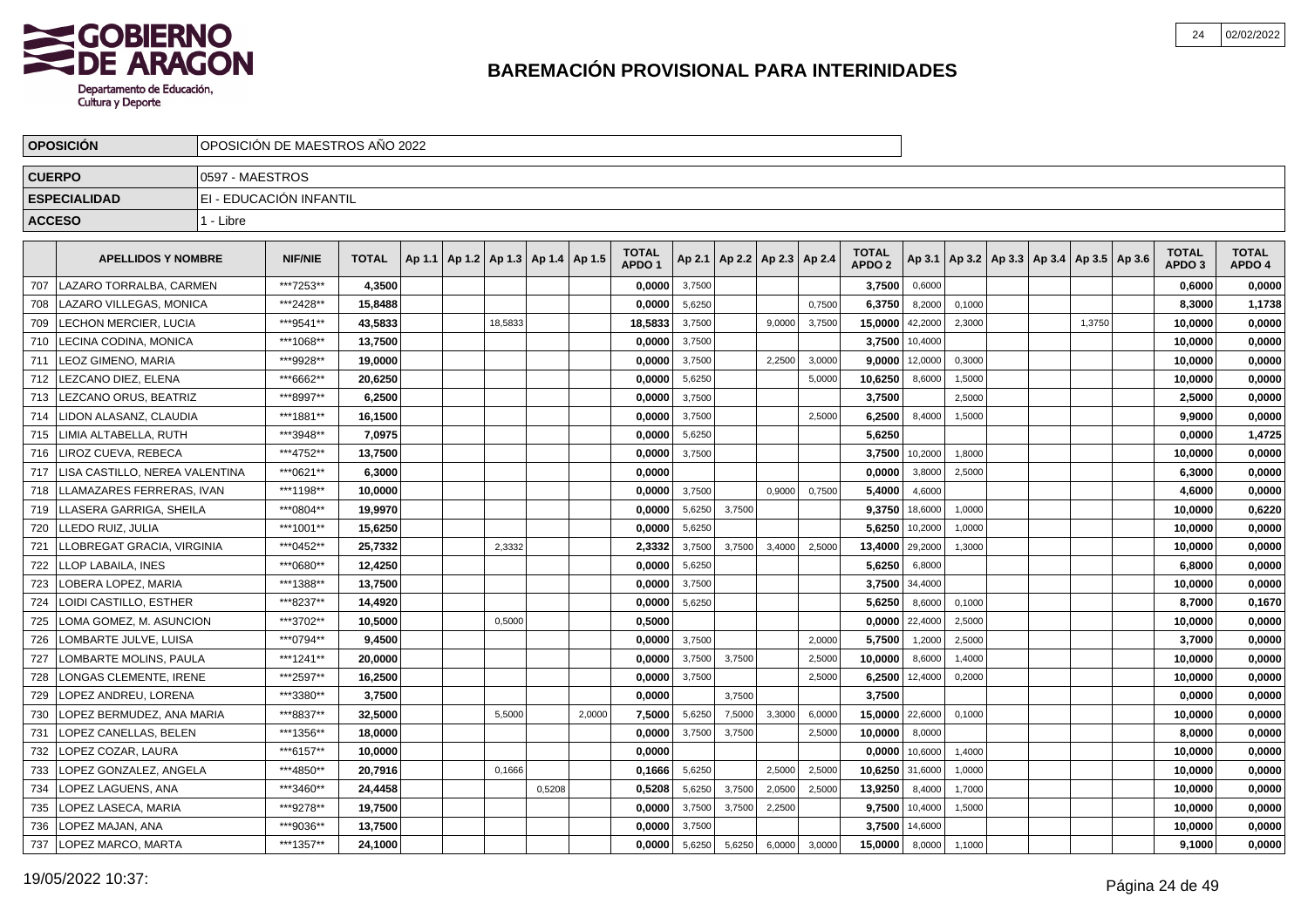

|               | <b>OPOSICION</b>              |                 | OPOSICION DE MAESTROS ANO 2022 |              |         |        |                                   |        |                                   |        |        |                          |        |                                   |         |        |                                            |  |                                   |                        |
|---------------|-------------------------------|-----------------|--------------------------------|--------------|---------|--------|-----------------------------------|--------|-----------------------------------|--------|--------|--------------------------|--------|-----------------------------------|---------|--------|--------------------------------------------|--|-----------------------------------|------------------------|
| <b>CUERPO</b> |                               | 0597 - MAESTROS |                                |              |         |        |                                   |        |                                   |        |        |                          |        |                                   |         |        |                                            |  |                                   |                        |
|               | <b>ESPECIALIDAD</b>           |                 | EI - EDUCACIÓN INFANTIL        |              |         |        |                                   |        |                                   |        |        |                          |        |                                   |         |        |                                            |  |                                   |                        |
| <b>ACCESO</b> |                               | 1 - Libre       |                                |              |         |        |                                   |        |                                   |        |        |                          |        |                                   |         |        |                                            |  |                                   |                        |
|               |                               |                 |                                |              |         |        |                                   |        |                                   |        |        |                          |        |                                   |         |        |                                            |  |                                   |                        |
|               | <b>APELLIDOS Y NOMBRE</b>     |                 | <b>NIF/NIE</b>                 | <b>TOTAL</b> | Ap 1.1  |        | Ap 1.2   Ap 1.3   Ap 1.4   Ap 1.5 |        | <b>TOTAL</b><br>APDO <sub>1</sub> | Ap 2.1 |        | Ap 2.2   Ap 2.3   Ap 2.4 |        | <b>TOTAL</b><br>APDO <sub>2</sub> | Ap 3.1  |        | Ap 3.2   Ap 3.3   Ap 3.4   Ap 3.5   Ap 3.6 |  | <b>TOTAL</b><br>APDO <sub>3</sub> | <b>TOTAL</b><br>APDO 4 |
| 738           | LOPEZ MOREA, MARIA            |                 | ***4491**                      | 23,8750      |         |        |                                   |        | 0,0000                            | 5,6250 | 3.7500 | 2,5000                   | 2,0000 | 13,8750                           | 44,0000 | 2,5000 |                                            |  | 10,0000                           | 0,0000                 |
| 739           | LOPEZ MURIEL, REBECA          |                 | ***6039**                      | 18,5750      |         |        |                                   |        | 0,0000                            | 5,6250 |        | 3,0500                   | 2,0000 | 10,6750                           | 5,4000  | 2,5000 |                                            |  | 7,9000                            | 0,0000                 |
| 740           | LOPEZ NOVELLON, LUCIA         |                 | ***4503**                      | 9,0713       |         |        |                                   |        | 0,0000                            | 3,7500 |        |                          |        | 3,7500                            | 2,0000  | 2,5000 |                                            |  | 4,5000                            | 0,8213                 |
| 741           | LOPEZ ORTEGO, MARTA           |                 | ***5858**                      | 15,6250      |         |        |                                   |        | 0.0000                            | 5,6250 |        |                          |        | 5,6250                            | 10,4000 | 1.0000 |                                            |  | 10,0000                           | 0,0000                 |
| 742           | LOPEZ PEÑA. ANDREA            |                 | ***6240**                      | 17.4582      |         |        | 1,8332                            |        | 1,8332                            | 5,6250 |        |                          |        | 5,6250                            | 30,0000 |        |                                            |  | 10,0000                           | 0,0000                 |
| 743           | LOPEZ SALES, ISABEL           |                 | ***1010**                      | 8,1250       |         |        |                                   |        | 0.0000                            | 5,6250 |        |                          | 2,5000 | 8,1250                            |         |        |                                            |  | 0.0000                            | 0,0000                 |
| 744           | LOPEZ TIRAPO, ANDREA PILAR    |                 | ***0214**                      | 11,7500      |         |        |                                   |        | 0,0000                            | 3,7500 |        |                          |        | 3,7500                            | 8,0000  |        |                                            |  | 8,0000                            | 0,0000                 |
| 745           | <b>LOPEZ VERDE. INES</b>      |                 | ***9523**                      | 25,0000      |         |        |                                   |        | 0,0000                            | 5,6250 | 3,7500 | 3,3000                   | 2,5000 | 15,0000                           | 12,0000 |        |                                            |  | 10,0000                           | 0,0000                 |
| 746           | LOPEZ VILLAGRASA, MARTA       |                 | ***5030**                      | 10,0000      |         |        |                                   |        | 0,0000                            |        |        |                          |        | 0,0000                            | 11,0000 |        |                                            |  | 10,0000                           | 0,0000                 |
| 747           | LOPEZ ZAMORA, SANDRA          |                 | ***9865**                      | 16,2500      |         |        |                                   |        | 0,0000                            | 3,7500 |        |                          | 2.5000 | 6,2500                            | 12,0000 |        |                                            |  | 10,0000                           | 0,0000                 |
| 748           | LORAS ALTABA, MARIA           |                 | ***0125**                      | 12,4750      |         |        |                                   |        | 0,0000                            | 5,6250 | 3.7500 |                          |        | 9,3750                            | 0,6000  | 2,5000 |                                            |  | 3,1000                            | 0,0000                 |
| 749           | LORBES UNZUETA, ESTHER MARIA  |                 | ***6001**                      | 32,8750      |         |        | 13,3750                           |        | 13,3750                           | 3,7500 |        | 3,7500                   | 2,0000 | 9,5000                            | 19,0000 | 2,5000 |                                            |  | 10,0000                           | 0,0000                 |
| 750           | LORENTE CORBACHO, LAURA       |                 | ***4113**                      | 10,8250      |         |        |                                   |        | 0,0000                            | 5,6250 |        |                          |        | 5,6250                            | 5,2000  |        |                                            |  | 5,2000                            | 0,0000                 |
| 751           | LORENTE ECHEVARRIA, MANUEL    |                 | ***2401**                      | 35,0431      |         |        | 8,6666                            | 3,4765 | 12,1431                           | 3,7500 |        | 6,1500                   | 3,0000 | 12,9000                           | 35,6000 | 2,5000 |                                            |  | 10,0000                           | 0,0000                 |
| 752           | LORENTE ESCRICHE. SARA        |                 | ***4768**                      | 31.5881      |         | 0.7291 |                                   | 5.8590 | 6,5881                            | 5,6250 | 7.5000 | 7,5000                   |        | 15,0000                           | 11,6000 | 2,5000 |                                            |  | 10,0000                           | 0,0000                 |
| 753           | LORENTE LAVILLA. PAULA        |                 | ***5722**                      | 30.5000      | 10,0000 |        |                                   |        | 10.0000                           | 3,7500 | 3,7500 |                          | 3,0000 | 10,5000                           | 23,8000 | 1,6000 |                                            |  | 10.0000                           | 0,0000                 |
| 754           | LOUREDA MARTINEZ. SONIA       |                 | ***8436**                      | 13,7500      |         |        |                                   |        | 0,0000                            | 3,7500 |        |                          |        | 3,7500                            | 18,0000 | 1,0000 |                                            |  | 10,0000                           | 0,0000                 |
| 755           | LUMBIARRES PEREZ, MARIA       |                 | ***6016**                      | 8,9500       |         |        |                                   |        | 0,0000                            | 3,7500 |        |                          |        | 3,7500                            | 5,2000  |        |                                            |  | 5,2000                            | 0,0000                 |
| 756           | LUNA DUARTE, GRETA            |                 | ***6723**                      | 10,7500      |         |        |                                   |        | 0,0000                            |        |        |                          | 0,7500 | 0,7500                            | 38,0000 | 1,0000 |                                            |  | 10,0000                           | 0,0000                 |
| 757           | MAESTRE CAMACHO, ALBA         |                 | ***6287**                      | 3.7500       |         |        |                                   |        | 0.0000                            | 3,7500 |        |                          |        | 3,7500                            |         |        |                                            |  | 0.0000                            | 0,0000                 |
| 758           | MAGALLON IBAÑEZ, MIRIAN       |                 | ***6207**                      | 17,6250      |         |        |                                   |        | 0,0000                            | 5,6250 |        |                          | 2.0000 | 7,6250                            | 9,2000  | 2,5000 |                                            |  | 10,0000                           | 0,0000                 |
| 759           | MAGALLON MONTIEL, LUCIA       |                 | ***3351**                      | 5,0000       |         |        |                                   |        | 0,0000                            |        |        |                          | 2,5000 | 2,5000                            |         | 2,5000 |                                            |  | 2,5000                            | 0,0000                 |
| 760           | MAGDALENA FRANCO, LAURA       |                 | ***5792**                      | 0,0000       |         |        |                                   |        | 0.0000                            |        |        |                          |        | 0,0000                            |         |        |                                            |  | 0,0000                            | 0,0000                 |
| 761           | MAINZ LATORRE, CRISTINA       |                 | ***2303**                      | 10,8000      |         |        |                                   |        | 0,0000                            | 3,7500 |        | 3,7500                   |        | 7,5000                            | 3,2000  | 0,1000 |                                            |  | 3,3000                            | 0,0000                 |
| 762           | <b>MAIRAL BARDAJI. ELSA</b>   |                 | ***0867**                      | 11.3500      |         |        |                                   |        | 0.0000                            | 3,7500 |        |                          |        | 3.7500                            | 7,6000  |        |                                            |  | 7.6000                            | 0.0000                 |
| 763           | MALLADA BANZO, MARIA          |                 | ***6426**                      | 14.8500      |         |        |                                   |        | 0.0000                            | 3,7500 |        |                          | 2,0000 | 5,7500                            | 6,6000  | 2,5000 |                                            |  | 9.1000                            | 0,0000                 |
| 764           | MALLEN BAQUERO, PAULA         |                 | ***4649**                      | 18,4250      |         |        |                                   |        | 0,0000                            | 5,6250 |        | 6,0000                   |        | 11,6250                           | 6,8000  |        |                                            |  | 6,8000                            | 0,0000                 |
| 765           | MALLEN BERDEJO, MIREYA        |                 | ***5321**                      | 23,1249      |         | 0,5208 |                                   | 0.1041 | 0,6249                            | 3,7500 | 3,7500 | 2,5000                   | 2,5000 | 12,5000                           | 31,4000 | 1,5000 |                                            |  | 10,0000                           | 0,0000                 |
| 766           | MALLENCO CARRASQUER, NEREA    |                 | ***5331**                      | 14,6250      |         |        |                                   |        | 0,0000                            | 5,6250 |        |                          |        | 5,6250                            | 8,0000  | 1,0000 |                                            |  | 9,0000                            | 0,0000                 |
| 767           | MALONDA LAZCANO. EDDI MARIA   |                 | ***4544**                      | 16,2500      |         |        |                                   |        | 0.0000                            | 3,7500 |        |                          | 2.5000 | 6,2500                            | 16,0000 | 2,5000 |                                            |  | 10,0000                           | 0,0000                 |
|               | 768   MANCHADO SIMON, BEATRIZ |                 | ***5796**                      | 7.0958       |         | 1,1458 |                                   |        | 1.1458                            | 3,7500 |        |                          |        | 3.7500                            | 2,2000  |        |                                            |  | 2.2000                            | 0,0000                 |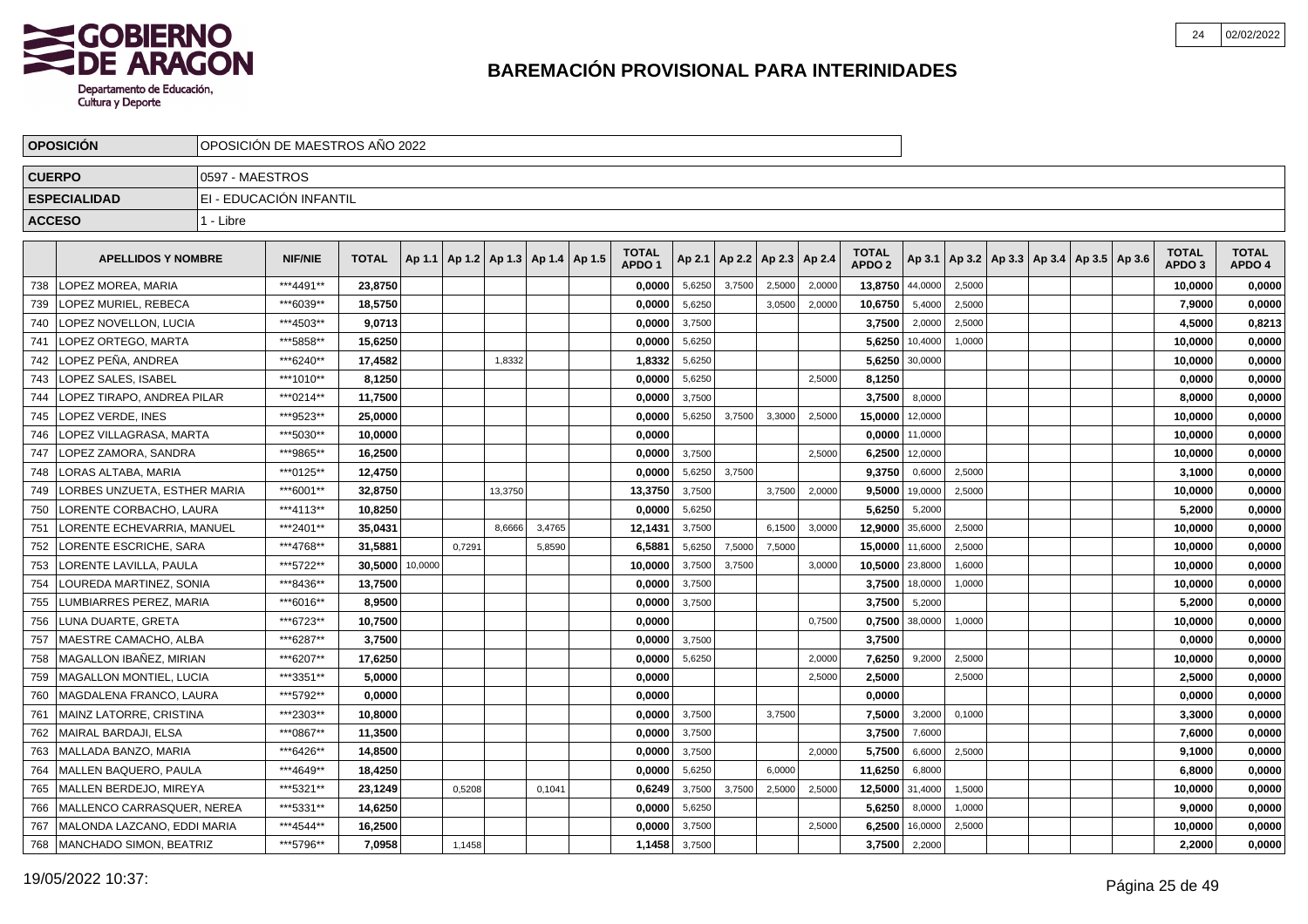

|     | <b>OPOSICIÓN</b>              |                 | OPOSICIÓN DE MAESTROS AÑO 2022 |              |        |                                            |         |        |                                   |        |        |                                   |        |                                   |         |        |                                            |  |                                   |                        |
|-----|-------------------------------|-----------------|--------------------------------|--------------|--------|--------------------------------------------|---------|--------|-----------------------------------|--------|--------|-----------------------------------|--------|-----------------------------------|---------|--------|--------------------------------------------|--|-----------------------------------|------------------------|
|     | <b>CUERPO</b>                 | 0597 - MAESTROS |                                |              |        |                                            |         |        |                                   |        |        |                                   |        |                                   |         |        |                                            |  |                                   |                        |
|     | <b>ESPECIALIDAD</b>           |                 | EI - EDUCACIÓN INFANTIL        |              |        |                                            |         |        |                                   |        |        |                                   |        |                                   |         |        |                                            |  |                                   |                        |
|     | <b>ACCESO</b>                 | 1 - Libre       |                                |              |        |                                            |         |        |                                   |        |        |                                   |        |                                   |         |        |                                            |  |                                   |                        |
|     |                               |                 |                                |              |        |                                            |         |        |                                   |        |        |                                   |        |                                   |         |        |                                            |  |                                   |                        |
|     | <b>APELLIDOS Y NOMBRE</b>     |                 | <b>NIF/NIE</b>                 | <b>TOTAL</b> |        | Ap 1.1   Ap 1.2   Ap 1.3   Ap 1.4   Ap 1.5 |         |        | <b>TOTAL</b><br>APDO <sub>1</sub> |        |        | Ap 2.1   Ap 2.2   Ap 2.3   Ap 2.4 |        | <b>TOTAL</b><br>APDO <sub>2</sub> | Ap 3.1  |        | Ap 3.2   Ap 3.3   Ap 3.4   Ap 3.5   Ap 3.6 |  | <b>TOTAL</b><br>APDO <sub>3</sub> | <b>TOTAL</b><br>APDO 4 |
| 769 | MANJON FERNANDEZ, DAMARIS     |                 | ***1444**                      | 3,7000       |        |                                            |         |        | 0,0000                            |        |        |                                   |        | 0,0000                            | 1,2000  | 2,5000 |                                            |  | 3,7000                            | 0,0000                 |
| 770 | MAÑAS ALBA. CINTIA            |                 | ***2175**                      | 24,7914      | 9,6664 |                                            |         |        | 9,6664                            | 5,6250 |        |                                   | 2,0000 | 7,6250                            | 5,0000  | 2,5000 |                                            |  | 7,5000                            | 0,0000                 |
| 771 | MARAÑA FERRER, MIRIAM         |                 | ***1278**                      | 21,7732      | 0,3332 |                                            |         |        | 0,3332                            | 5,6250 | 3,7500 |                                   |        | 9,3750                            | 8,8000  | 1,1000 |                                            |  | 9,9000                            | 2,1650                 |
| 772 | MARCO ABIAN, RAQUEL           |                 | ***8215**                      | 13,3250      |        |                                            |         |        | 0,0000                            | 5,6250 |        |                                   | 2,5000 | 8,1250                            | 5,2000  |        |                                            |  | 5,2000                            | 0,0000                 |
| 773 | MARCO ARIÑO, ISABEL           |                 | ***0642**                      | 11,7250      |        |                                            |         |        | 0,0000                            | 5,6250 |        |                                   | 3,0000 | 8,6250                            | 0,6000  | 2,5000 |                                            |  | 3,1000                            | 0,0000                 |
| 774 | MARCO BAGAN. ALBA SERENA      |                 | ***6060**                      | 5,6250       |        |                                            |         |        | 0.0000                            | 5,6250 |        |                                   |        | 5.6250                            |         |        |                                            |  | 0.0000                            | 0,0000                 |
| 775 | MARCO SISAMON, ANA            |                 | ***5797**                      | 17,1250      |        |                                            |         |        | 0.0000                            | 5,6250 |        |                                   | 2,0000 | 7,6250                            | 8,4000  | 1,1000 |                                            |  | 9.5000                            | 0,0000                 |
| 776 | IMARCOS FERNANDEZ. PATRICIA   |                 | ***0372**                      | 9.2914       | 3,6664 |                                            |         |        | 3.6664                            | 5,6250 |        |                                   |        | 5.6250                            |         |        |                                            |  | 0,0000                            | 0,0000                 |
| 777 | IMARCUELLO DEL RIO. SARA      |                 | ***0707**                      | 13,5500      |        |                                            |         |        | 0,0000                            | 3,7500 |        |                                   |        | 3,7500                            | 8,8000  | 1,0000 |                                            |  | 9,8000                            | 0,0000                 |
| 778 | MARIANA VALERO, SILVIA        |                 | ***6183**                      | 12,5000      |        |                                            |         |        | 0,0000                            | 3,7500 | 3,7500 |                                   | 2,5000 | 10,0000                           |         | 2,5000 |                                            |  | 2,5000                            | 0,0000                 |
| 779 | MARIFONS GREGORIO, MARTA      |                 | ***7237**                      | 25,4500      |        |                                            | 1,5000  | 0,7500 | 2,2500                            | 3,7500 |        | 5,4500                            | 4,0000 | 13,2000                           | 37,2000 | 2,5000 |                                            |  | 10,0000                           | 0,0000                 |
| 780 | MARIN BALAGUER, CRISTINA      |                 | ***9330**                      | 13,7500      |        |                                            |         |        | 0,0000                            | 3,7500 |        |                                   |        | 3,7500                            | 10,4000 | 1,2000 |                                            |  | 10,0000                           | 0,0000                 |
| 781 | MARIN CRESPO, LAURA           |                 | ***2426**                      | 14,1250      |        |                                            |         |        | 0,0000                            | 5,6250 |        | 3,7500                            | 3,7500 | 13,1250                           | 1,0000  |        |                                            |  | 1,0000                            | 0,0000                 |
| 782 | MARIN GRACIA, YASMINA         |                 | ***5124**                      | 0,0000       |        |                                            |         |        | 0,0000                            |        |        |                                   |        | 0,0000                            |         |        |                                            |  | 0,0000                            | 0,0000                 |
| 783 | MARIN GUTIERREZ, CRISTINA     |                 | ***6198**                      | 8,5250       |        |                                            |         |        | 0,0000                            | 5,6250 |        |                                   |        | 5,6250                            | 1,4000  | 1,5000 |                                            |  | 2,9000                            | 0,0000                 |
| 784 | MARIN LACAMBRA, MARIA         |                 | ***1225**                      | 16,6750      |        |                                            |         |        | 0,0000                            | 5,6250 | 3,7500 |                                   |        | 9,3750                            | 7,2000  | 0,1000 |                                            |  | 7,3000                            | 0,0000                 |
| 785 | MARIN MARTIN, JAVIER VICENTE  |                 | ***6046**                      | 22.3750      |        |                                            |         |        | 0.0000                            | 5,6250 |        | 2.2500                            | 4,5000 | 12,3750                           | 9,0000  | 2,2000 |                                            |  | 10.0000                           | 0,0000                 |
| 786 | MARIN MARTINEZ. RUTH          |                 | ***5890**                      | 12,8500      |        |                                            |         |        | 0,0000                            | 3,7500 |        |                                   |        | 3,7500                            | 7,8000  | 1,3000 |                                            |  | 9,1000                            | 0,0000                 |
| 787 | MAROTO CAMARENA, NOELIA       |                 | ***9241**                      | 17,3750      |        |                                            |         |        | 0.0000                            | 5,6250 | 3,7500 |                                   | 2,0000 | 11,3750                           | 6,0000  |        |                                            |  | 6,0000                            | 0,0000                 |
| 788 | MARQUES BLASCO. ANDREA        |                 | ***4655**                      | 13,7500      |        |                                            |         |        | 0,0000                            | 3,7500 |        |                                   |        | 3,7500                            | 9,8000  | 2,5000 |                                            |  | 10,0000                           | 0,0000                 |
| 789 | <b>MARQUES LINARES, JOSE</b>  |                 | ***5992**                      | 23,3416      |        |                                            | 0,1666  |        | 0,1666                            | 3,7500 | 3.7500 | 2,4250                            | 3,2500 | 13,1750                           | 11,8000 | 1,0000 |                                            |  | 10,0000                           | 0,0000                 |
| 790 | MARQUINA SANCHEZ, MELANNIE    |                 | ***5940**                      | 5,6250       |        |                                            |         |        | 0,0000                            | 5,6250 |        |                                   |        | 5,6250                            |         |        |                                            |  | 0.0000                            | 0,0000                 |
| 791 | MARRERO SALGADO, NOELIA       |                 | ***8592**                      | 36,4063      |        | 11,4063                                    |         |        | 11,4063                           | 5,6250 |        | 7,5000                            | 3,0000 | 15,0000                           | 17,2000 | 0,1000 |                                            |  | 10,0000                           | 0,0000                 |
| 792 | <b>MARTI PEREZ, ARTURO</b>    |                 | ***2613**                      | 28,8750      |        |                                            | 14,1250 |        | 14,1250                           |        |        | 2,2500                            | 2,5000 | 4,7500                            | 9,8000  | 1,3000 |                                            |  | 10,0000                           | 0,0000                 |
| 793 | MARTICORENA BOROBIA, ALBA     |                 | ***7105**                      | 12,5000      |        |                                            |         |        | 0,0000                            |        |        |                                   | 2,5000 | 2,5000                            | 11,0000 |        |                                            |  | 10,0000                           | 0,0000                 |
| 794 | MARTIN ARAGON, ANDREA         |                 | ***0482**                      | 3,7500       |        |                                            |         |        | 0,0000                            | 3,7500 |        |                                   |        | 3,7500                            |         |        |                                            |  | 0,0000                            | 0,0000                 |
| 795 | MARTIN ARAGON, BEATRIZ        |                 | ***0766**                      | 4,5000       |        |                                            |         |        | 0,0000                            |        |        |                                   | 2,0000 | 2,0000                            |         | 2,5000 |                                            |  | 2,5000                            | 0,0000                 |
| 796 | MARTIN ARROYOS, ESTHER        |                 | ***7112**                      | 17,9250      |        |                                            |         |        | 0.0000                            | 5,6250 |        |                                   | 2,5000 | 8,1250                            | 9,8000  |        |                                            |  | 9.8000                            | 0,0000                 |
| 797 | MARTIN AZNAR, AIXA            |                 | ***6401**                      | 15.6691      |        | 0.1041                                     |         |        | 0,1041                            | 3,7500 |        |                                   | 2,5000 | 6,2500                            | 6,0000  | 2,5000 |                                            |  | 8,5000                            | 0,8150                 |
| 798 | <b>MARTIN BOZAS, FERNANDO</b> |                 | ***6142**                      | 21,0750      |        |                                            |         |        | 0,0000                            | 5,6250 | 3,7500 |                                   | 2,5000 | 11,8750                           | 8,2000  | 1,0000 |                                            |  | 9.2000                            | 0,0000                 |
|     | 799   MARTIN CEBRIAN, MARTA   |                 | ***0275**                      | 18,3100      |        |                                            |         |        | 0,0000                            | 3,7500 | 3,7500 |                                   |        | 7,5000                            | 15,0000 | 0,1000 |                                            |  | 10,0000                           | 0,8100                 |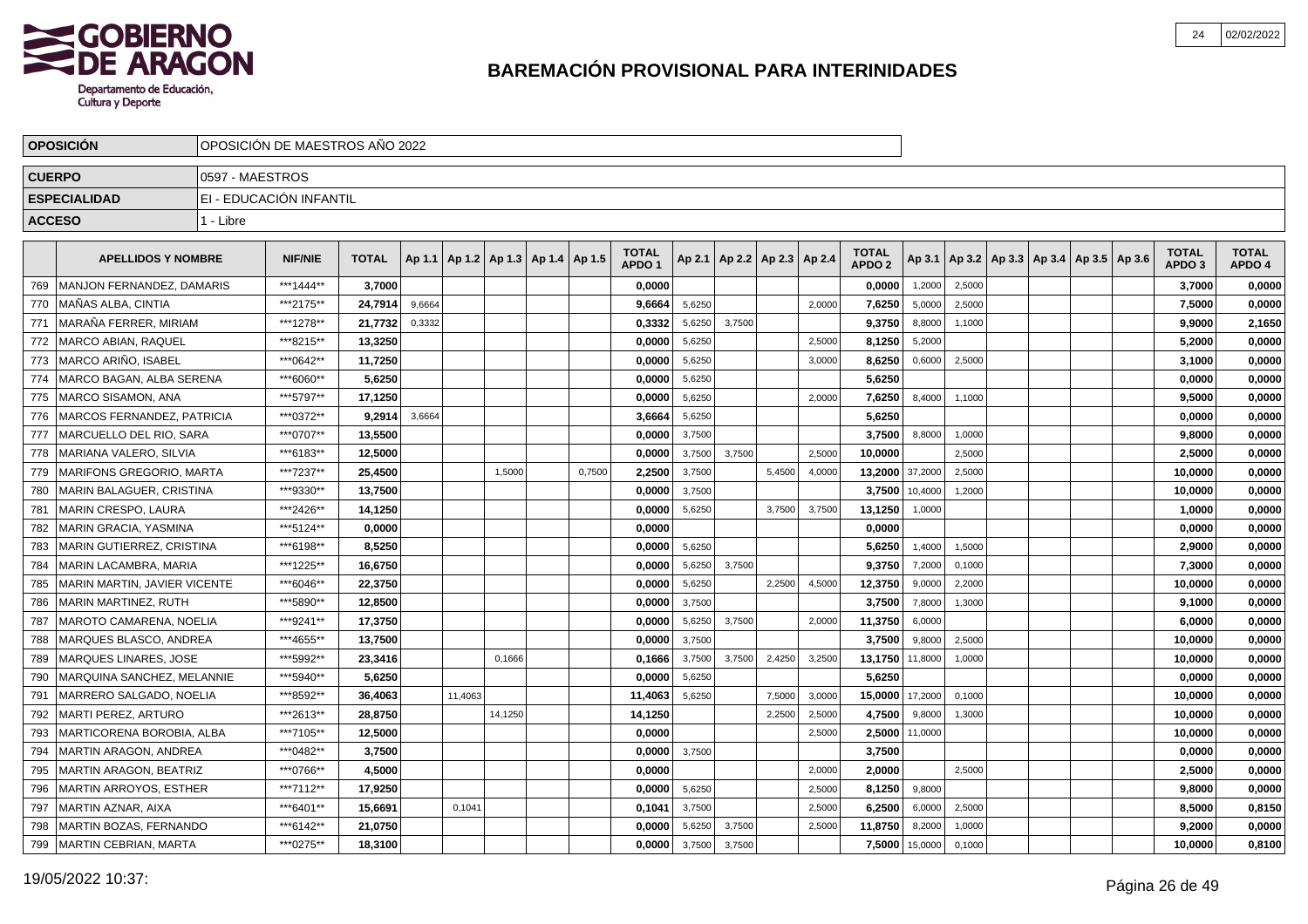

|     | <b>OPOSICIÓN</b>                          |                 | OPOSICIÓN DE MAESTROS AÑO 2022 |                 |        |                                   |        |        |        |                                   |        |                          |        |        |                                   |                    |        |                                                     |        |                                   |                        |
|-----|-------------------------------------------|-----------------|--------------------------------|-----------------|--------|-----------------------------------|--------|--------|--------|-----------------------------------|--------|--------------------------|--------|--------|-----------------------------------|--------------------|--------|-----------------------------------------------------|--------|-----------------------------------|------------------------|
|     | <b>CUERPO</b>                             | 0597 - MAESTROS |                                |                 |        |                                   |        |        |        |                                   |        |                          |        |        |                                   |                    |        |                                                     |        |                                   |                        |
|     | <b>ESPECIALIDAD</b>                       |                 | EI - EDUCACIÓN INFANTIL        |                 |        |                                   |        |        |        |                                   |        |                          |        |        |                                   |                    |        |                                                     |        |                                   |                        |
|     | <b>ACCESO</b>                             | 1 - Libre       |                                |                 |        |                                   |        |        |        |                                   |        |                          |        |        |                                   |                    |        |                                                     |        |                                   |                        |
|     | <b>APELLIDOS Y NOMBRE</b>                 |                 | <b>NIF/NIE</b>                 | <b>TOTAL</b>    | Ap 1.1 | Ap 1.2   Ap 1.3   Ap 1.4   Ap 1.5 |        |        |        | <b>TOTAL</b><br>APDO <sub>1</sub> | Ap 2.1 | Ap 2.2   Ap 2.3   Ap 2.4 |        |        | <b>TOTAL</b><br>APDO <sub>2</sub> |                    |        | Ap 3.1   Ap 3.2   Ap 3.3   Ap 3.4   Ap 3.5   Ap 3.6 |        | <b>TOTAL</b><br>APDO <sub>3</sub> | <b>TOTAL</b><br>APDO 4 |
| 800 | MARTIN LACASA, IRENE                      |                 | ***5605**                      | 12,0000         |        |                                   |        |        |        | 0,0000                            |        |                          |        | 2,0000 |                                   | 2,0000 11,6000     |        |                                                     |        | 10,0000                           | 0,0000                 |
| 801 | l MARTIN MILIAN. OLGA                     |                 | ***6017**                      | 47,2500 37,2500 |        |                                   |        |        |        | 37,2500                           |        |                          |        |        |                                   | $0.0000$   13,4000 | 2,4000 |                                                     |        | 10,0000                           | 0,0000                 |
| 802 | MARTIN MOLINA, ANA                        |                 | ***9229**                      | 12,7250         |        |                                   |        |        |        | 0,0000                            | 5,6250 |                          |        |        | 5,6250                            | 7,0000             | 0,1000 |                                                     |        | 7,1000                            | 0,0000                 |
| 803 | <b>MARTIN MONFORT, IRENE</b>              |                 | ***1814**                      | 9,0250          |        |                                   |        |        |        | 0,0000                            | 5,6250 |                          |        | 2,0000 | 7,6250                            | 1,4000             |        |                                                     |        | 1,4000                            | 0,0000                 |
| 804 | İ MARTIN OLIVA. M. LUISA                  |                 | ***3903**                      | 13,7500         |        |                                   |        |        |        | 0,0000                            | 3,7500 |                          |        |        | 3,7500                            | 12,4000            | 2,5000 |                                                     |        | 10.0000                           | 0,0000                 |
| 805 | MARTIN VILLACAMPA, LAURA                  |                 | ***0875**                      | 19,3750         |        |                                   |        |        |        | 0,0000                            | 5,6250 |                          | 3,7500 |        |                                   | 9,3750 18,0000     | 0,5000 |                                                     |        | 10,0000                           | 0,0000                 |
| 806 | MARTIN DE LA VEGA ALVAREZ, MARIA          |                 | ***0530**                      | 16,9250         |        |                                   |        |        |        | 0,0000                            | 5,6250 |                          |        | 2.5000 | 8,1250                            | 8,8000             |        |                                                     |        | 8,8000                            | 0,0000                 |
| 807 | MARTINEZ ALONSO. MARIA<br><b>REMEDIOS</b> |                 | ***9077**                      | 13,7500         |        |                                   |        |        |        | 0,0000                            | 3,7500 |                          |        |        | 3,7500                            | 14,6000            | 2,5000 |                                                     |        | 10,0000                           | 0,0000                 |
| 808 | MARTINEZ BARREDA, DESIRE                  |                 | ***5076**                      | 15,0500         |        |                                   |        |        |        | 0,0000                            | 3,7500 |                          |        | 2,5000 | 6,2500                            | 6,8000             | 2,0000 |                                                     |        | 8,8000                            | 0,0000                 |
| 809 | MARTINEZ CANTERO, JUANA                   |                 | ***7163**                      | 21.5000         |        |                                   | 1,5000 |        |        | 1,5000                            | 3,7500 |                          | 3,7500 | 2,5000 | 10,0000                           | 10,0000            | 2,5000 |                                                     |        | 10,0000                           | 0,0000                 |
| 810 | MARTINEZ CARCELEN, INES                   |                 | ***2940**                      | 13,0000         |        |                                   |        |        |        | 0,0000                            |        |                          |        | 3.0000 |                                   | 3,0000 13,2000     |        |                                                     |        | 10,0000                           | 0,0000                 |
| 811 | MARTINEZ CAVERO, ELISABEL                 |                 | ***4325**                      | 22,8750         |        |                                   |        |        |        | 0,0000                            | 5,6250 | 3,7500                   |        | 3,5000 | 12,8750                           | 10,4000            | 2,5000 |                                                     |        | 10,0000                           | 0,0000                 |
| 812 | MARTINEZ DE LA TORRE. ANDREA              |                 | ***6430**                      | 17,8750         |        |                                   |        |        |        | 0,0000                            | 5,6250 |                          | 2,2500 |        | 7,8750                            | 21,2000            |        |                                                     |        | 10,0000                           | 0,0000                 |
| 813 | MARTINEZ FAU, LAURA                       |                 | ***7425**                      | 9,6500          |        |                                   |        |        |        | 0,0000                            |        | 3,7500                   |        |        | 3,7500                            | 3,4000             | 2,5000 |                                                     |        | 5,9000                            | 0,0000                 |
| 814 | MARTINEZ GANSO, LAURA                     |                 | ***9869**                      | 8,9755          |        |                                   |        |        |        | 0,0000                            | 3,7500 |                          |        | 0,7500 | 4,5000                            | 1,4000             | 2,2000 |                                                     |        | 3,6000                            | 0,8755                 |
| 815 | MARTINEZ LLORENTE. SONIA                  |                 | ***3158**                      | 4,7500          |        |                                   |        |        |        | 0.0000                            | 3,7500 |                          |        |        | 3.7500                            |                    | 1,0000 |                                                     |        | 1,0000                            | 0,0000                 |
| 816 | MARTINEZ LOPEZ, SUSANA                    |                 | ***2982**                      | 15,6250         |        |                                   |        |        |        | 0,0000                            | 5,6250 |                          |        |        |                                   | 5,6250 11,0000     | 1,0000 |                                                     |        | 10,0000                           | 0,0000                 |
| 817 | MARTINEZ MALO, MARIA                      |                 | ***6369**                      | 42,3664         |        |                                   |        |        |        | 0,0000                            | 5,6250 | 3.7500                   |        |        |                                   | 9,3750 10,4000     |        |                                                     |        | 10,0000                           | 22,9914                |
| 818 | MARTINEZ MARTINEZ, CECILIA                |                 | ***9594**                      | 25,0000         |        |                                   |        |        |        | 0,0000                            | 3,7500 | 3,7500                   | 6,1000 | 2,0000 | 15,0000 12,2000                   |                    |        |                                                     |        | 10,0000                           | 0,0000                 |
| 819 | MARTINEZ MEDINA, ADRIAN                   |                 | ***9367**                      | 17,4000         |        |                                   |        |        |        | 0,0000                            | 3,7500 |                          | 1,6500 | 2,0000 |                                   | 7,4000 21,0000     | 0,3000 |                                                     |        | 10,0000                           | 0,0000                 |
| 820 | I MARTINEZ MONTES. BEATRIZ                |                 | ***3064**                      | 27,0979         |        |                                   | 1,5000 | 0,5729 | 0,5000 | 2,5729                            | 5,6250 |                          | 6,4000 | 2,5000 | 14,5250                           | 12,6000            | 2,5000 |                                                     | 0.1250 | 10,0000                           | 0,0000                 |
| 821 | MARTINEZ MORTE, RAQUEL                    |                 | ***2959**                      | 15,6250         |        |                                   |        |        |        | 0,0000                            | 5,6250 |                          |        |        | 5,6250                            | 9,6000             | 2,5000 |                                                     |        | 10,0000                           | 0,0000                 |
| 822 | MARTINEZ NAVARRO, ANA                     |                 | ***9740**                      | 21,3562         |        |                                   |        |        |        | 0,0000                            | 5,6250 |                          | 3,9000 |        | 9,5250                            | 13,8000            | 2,5000 |                                                     |        | 10,0000                           | 1,8312                 |
| 823 | MARTINEZ PERETE. ALMUDENA                 |                 | ***9808**                      | 11.6583         |        | 2.7083                            |        |        |        | 2,7083                            | 5,6250 |                          | 0,8250 | 2.5000 | 8,9500                            |                    |        |                                                     |        | 0,0000                            | 0,0000                 |
| 824 | <b>MARTINEZ PEREZ, ROCIO</b>              |                 | ***7321**                      | 7,4000          |        |                                   |        |        |        | 0,0000                            | 3,7500 |                          | 3,6500 |        | 7,4000                            |                    |        |                                                     |        | 0,0000                            | 0,0000                 |
| 825 | MARTINEZ PERUGA, LAURA                    |                 | ***6963**                      | 10,6250         |        |                                   |        |        |        | 0,0000                            | 5,6250 |                          |        | 5.0000 | 10,6250                           |                    |        |                                                     |        | 0,0000                            | 0,0000                 |
| 826 | MARTINEZ PLAZA, ANA ISABEL                |                 | ***1333**                      | 11,4000         |        |                                   |        |        |        | 0,0000                            | 3,7500 |                          | 3,7500 | 2,5000 | 10,0000                           |                    | 1,4000 |                                                     |        | 1,4000                            | 0,0000                 |
| 827 | MARTINEZ RABINAD, SARA                    |                 | ***2359**                      | 13,0250         |        |                                   |        |        |        | 0,0000                            | 5,6250 |                          |        | 2,5000 | 8,1250                            | 2,4000             | 2,5000 |                                                     |        | 4,9000                            | 0,0000                 |
| 828 | <b>MARTINEZ ROMERO, NOELIA</b>            |                 | ***3454**                      | 14,7250         |        |                                   |        |        |        | 0,0000                            | 5,6250 |                          |        |        | 5,6250                            | 7,8000             | 1,3000 |                                                     |        | 9,1000                            | 0,0000                 |
| 829 | MARTINEZ SANZ, BLANCA                     |                 | ***0752**                      | 34,7514         | 1,0000 |                                   |        |        |        | 1,0000                            | 3,7500 |                          |        | 2,5000 | 6,2500                            | 17,8000            | 2,4000 |                                                     |        | 10,0000                           | 17,5014                |
| 830 | <b>MARTINEZ SANZ, SANDRA ISABEL</b>       |                 | ***1835**                      | 21,9238         |        |                                   |        |        |        | 0.0000                            | 3,7500 |                          | 3,7500 | 2,5000 | 10,0000 10,0000                   |                    | 2,5000 |                                                     |        | 10.0000                           | 1,9238                 |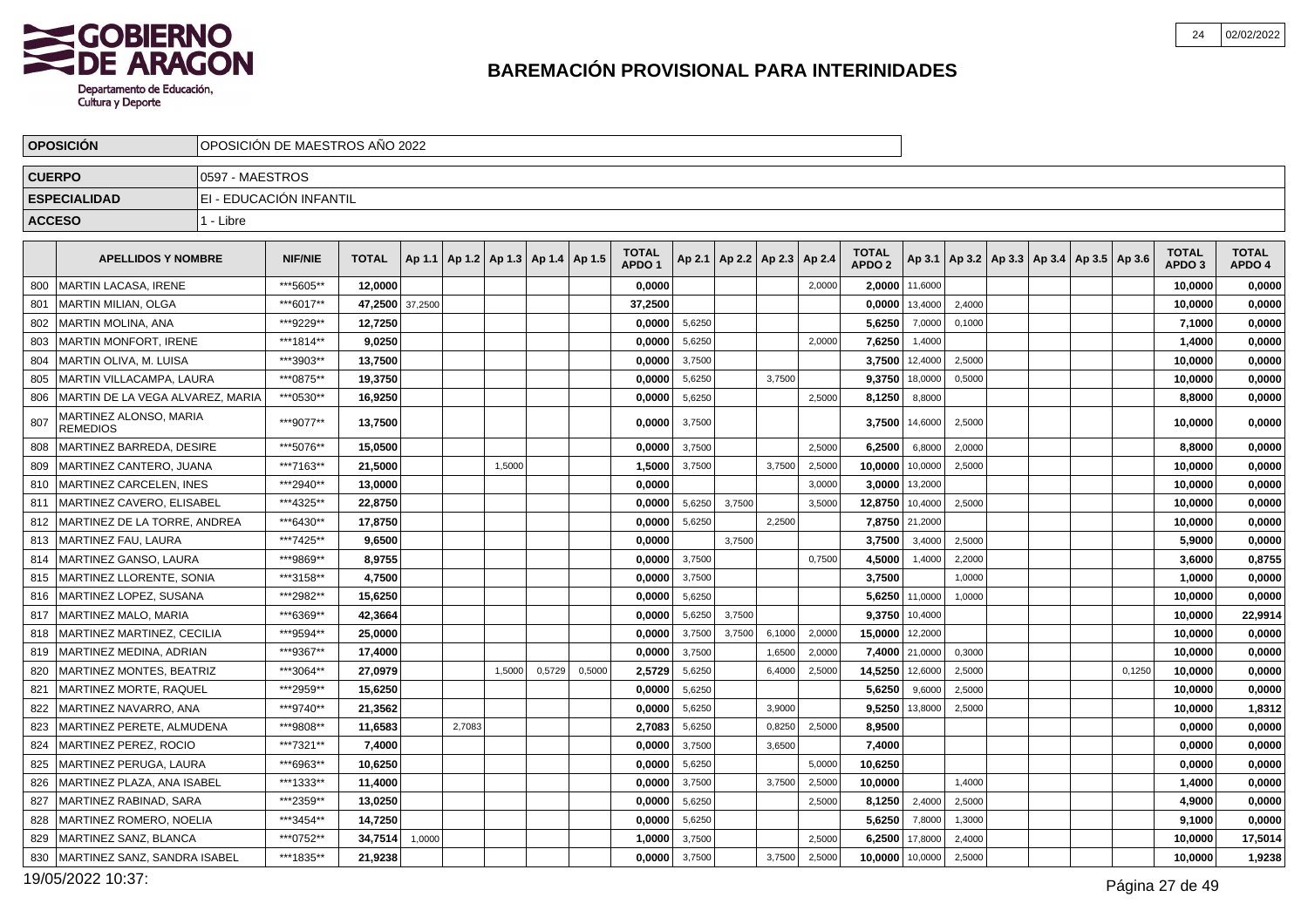

|     | <b>OPOSICIÓN</b>                   |                 | OPOSICIÓN DE MAESTROS AÑO 2022 |                 |         |        |         |                          |        |                                   |        |        |                          |        |                                   |                |        |                                            |        |                                   |                        |
|-----|------------------------------------|-----------------|--------------------------------|-----------------|---------|--------|---------|--------------------------|--------|-----------------------------------|--------|--------|--------------------------|--------|-----------------------------------|----------------|--------|--------------------------------------------|--------|-----------------------------------|------------------------|
|     | <b>CUERPO</b>                      | 0597 - MAESTROS |                                |                 |         |        |         |                          |        |                                   |        |        |                          |        |                                   |                |        |                                            |        |                                   |                        |
|     | <b>ESPECIALIDAD</b>                |                 | EI - EDUCACIÓN INFANTIL        |                 |         |        |         |                          |        |                                   |        |        |                          |        |                                   |                |        |                                            |        |                                   |                        |
|     | <b>ACCESO</b>                      | 1 - Libre       |                                |                 |         |        |         |                          |        |                                   |        |        |                          |        |                                   |                |        |                                            |        |                                   |                        |
|     |                                    |                 |                                |                 |         |        |         |                          |        |                                   |        |        |                          |        |                                   |                |        |                                            |        |                                   |                        |
|     | <b>APELLIDOS Y NOMBRE</b>          |                 | <b>NIF/NIE</b>                 | <b>TOTAL</b>    | Ap 1.1  |        |         | Ap 1.2   Ap 1.3   Ap 1.4 | Ap 1.5 | <b>TOTAL</b><br>APDO <sub>1</sub> | Ap 2.1 |        | Ap 2.2   Ap 2.3   Ap 2.4 |        | <b>TOTAL</b><br>APDO <sub>2</sub> | Ap 3.1         |        | Ap 3.2   Ap 3.3   Ap 3.4   Ap 3.5   Ap 3.6 |        | <b>TOTAL</b><br>APDO <sub>3</sub> | <b>TOTAL</b><br>APDO 4 |
| 831 | MARTINEZ VALERO, MARIA<br>TREMEDAL |                 | ***4978**                      | 15,8000         |         |        |         |                          |        | 0,0000                            | 3,7500 |        | 2,0500                   | 2,5000 | 8,3000                            | 5,0000         | 2,5000 |                                            |        | 7,5000                            | 0,0000                 |
| 832 | MARTINEZ VIÑUALES, BARBARA         |                 | ***1502**                      | 22,8500         |         |        |         |                          |        | 0,0000                            | 5,6250 | 5,6250 |                          | 2,5000 | 13,7500                           | 8,0000         | 1,1000 |                                            |        | 9,1000                            | 0,0000                 |
| 833 | MARTINEZ ZALBA, LEYRE              |                 | ***0669**                      | 24,4666         |         |        | 0.1666  |                          |        | 0,1666                            | 5,6250 | 3.7500 | 1,9250                   | 3,0000 | 14,3000                           | 11,4000        | 2,5000 |                                            |        | 10,0000                           | 0,0000                 |
| 834 | MARTIN-LAZARO GUTIERREZ, SILVIA    |                 | ***8689**                      | 30,1082         | 6,0000  |        | 0,8332  |                          |        | 6,8332                            | 5,6250 |        | 7,6500                   |        | 13,2750                           | 14,0000        |        |                                            |        | 10,0000                           | 0,0000                 |
| 835 | MARTINO ALDEA, CLARA PILAR         |                 | ***2230**                      | 8,5250          |         |        |         |                          |        | 0,0000                            | 5,6250 |        |                          | 2,5000 | 8,1250                            | 0,4000         |        |                                            |        | 0,4000                            | 0,0000                 |
| 836 | MASMANO PALLAS, MONTSERRAT         |                 | ***3348**                      | 11,2250         |         |        |         |                          |        | 0,0000                            | 5,6250 |        |                          | 2,0000 | 7,6250                            | 3,6000         |        |                                            |        | 3,6000                            | 0,0000                 |
| 837 | MATA GARCIA, JESUS                 |                 | ***4669**                      | 25.9164         | 9,6664  |        | 2,5000  |                          |        | 12,1664                           | 3,7500 |        |                          |        | 3,7500                            | 10,0000        |        |                                            |        | 10,0000                           | 0,0000                 |
| 838 | MATA VALLES, PAULA                 |                 | ***9217**                      | 20,6250         |         |        |         |                          |        | 0,0000                            | 5,6250 |        |                          | 5,0000 | 10,6250                           | 11,0000        |        |                                            |        | 10,0000                           | 0,0000                 |
| 839 | <b>IMATEO CHUECA. BEATRIZ</b>      |                 | ***2222**                      | 9.6250          |         |        |         |                          |        | 0,0000                            | 5,6250 |        |                          | 2,5000 | 8,1250                            | 1,4000         | 0,1000 |                                            |        | 1,5000                            | 0,0000                 |
| 840 | MATEO HERNANDO, LAURA              |                 | ***1367**                      | 16,0500         |         |        |         |                          |        | 0,0000                            | 3,7500 |        | 2,3000                   |        | 6,0500                            | 10,0000        |        |                                            |        | 10,0000                           | 0,0000                 |
| 841 | MATEO PEREZ. ALEJANDRA             |                 | ***9944**                      | 17,7250         |         |        |         |                          |        | 0.0000                            | 5,6250 |        | 2,1000                   |        | 7,7250                            | 12,0000        |        |                                            |        | 10,0000                           | 0,0000                 |
| 842 | MATEO QUESADA, PATRICIA            |                 | ***5958**                      | 2,0000          |         |        |         |                          |        | 0,0000                            |        |        |                          |        | 0,0000                            |                | 2,0000 |                                            |        | 2,0000                            | 0,0000                 |
| 843 | <b>MATEOS MORONTA, CRISTINA</b>    |                 | ***6460**                      | 31,2498         |         |        | 5,8332  |                          | 0.4166 | 6.2498                            | 3,7500 | 3.7500 | 7,5000                   |        | 15,0000                           | 10.6000        | 0,6000 |                                            | 0,3000 | 10,0000                           | 0,0000                 |
| 844 | MATEOS PASCUAL, JEZABEL            |                 | ***4566**                      | 10,4166         |         | 2,2916 |         |                          |        | 2,2916                            | 5,6250 |        |                          |        | 5,6250                            |                | 2,5000 |                                            |        | 2,5000                            | 0,0000                 |
| 845 | <b>MATEU PINO, ZORAIDA PILAR</b>   |                 | ***2014**                      | 31,2496 15,6664 |         |        | 1,8332  |                          |        | 17,4996                           | 3,7500 |        |                          |        |                                   | 3.7500 38,2000 |        |                                            |        | 10.0000                           | 0,0000                 |
| 846 | MATUTE CALVO, LAURA                |                 | ***8257**                      | 54,4776 36,6666 |         |        |         |                          |        | 36,6666                           | 5,6250 |        |                          |        | 5,6250                            | 18,6000        | 2,5000 |                                            |        | 10,0000                           | 2,1860                 |
| 847 | MAYO NIETO. MARIA DE LAS NIEVES    |                 | ***2171**                      | 15.5000         |         |        |         |                          |        | 0.0000                            | 3,7500 | 3,7500 |                          | 2,0000 | 9,5000                            | 6,0000         |        |                                            |        | 6.0000                            | 0,0000                 |
| 848 | MAYORAL CAMPAROLA, ANA ISABEL      |                 | ***0742**                      | 27,8332         |         |        | 2,8332  |                          |        | 2,8332                            | 3,7500 | 3,7500 | 2,5000                   | 5,5000 | 15,0000                           | 22,8000        | 1,8000 |                                            |        | 10,0000                           | 0,0000                 |
| 849 | MAZA GARCIA, RAQUEL                |                 | ***8142**                      | 58,3874         | 41,3333 | 0.1041 | 1,5000  |                          |        | 42,9374                           | 3,7500 |        |                          |        | 3,7500                            | 18,8000        | 0,3000 |                                            |        | 10,0000                           | 1,7000                 |
| 850 | MEDINA IZQUIERDO, CRISTINA         |                 | ***6475**                      | 7,6313          |         |        |         |                          |        | 0,0000                            | 3,7500 |        |                          |        | 3,7500                            | 2,4000         | 1,0000 |                                            |        | 3,4000                            | 0,4813                 |
| 851 | MEDRANO VILLARROYA, NATALIA        |                 | ***3453**                      | 5,7500          |         |        |         |                          |        | 0,0000                            | 3,7500 |        |                          | 2,0000 | 5,7500                            |                |        |                                            |        | 0,0000                            | 0,0000                 |
| 852 | MELENDEZ GALINDO, MARIA PILAR      |                 | ***0412**                      | 22,6748         |         |        | 2,8332  |                          | 0,1666 | 2,9998                            | 3,7500 | 3.7500 | 2,1750                   |        | 9,6750                            | 14,0000        | 2,5000 |                                            |        | 10,0000                           | 0,0000                 |
| 853 | MELIZ ANDREU, ALICIA ELENA         |                 | ***9785**                      | 13,7500         |         |        |         |                          |        | 0,0000                            | 3,7500 |        |                          |        | 3,7500                            | 10,4000        | 1,5000 |                                            |        | 10,0000                           | 0,0000                 |
| 854 | MENE PAZOS, SUSANA                 |                 | ***5807**                      | 39,2083         |         |        | 14,2500 | 0,2083                   |        | 14,4583                           | 3,7500 | 7.5000 |                          | 3,5000 | 14,7500                           | 9,8000         | 0,6000 |                                            | 0,3000 | 10,0000                           | 0,0000                 |
| 855 | MESADO JARNE, LUCIA OROSIA         |                 | ***7200**                      | 25,0000         |         |        |         |                          |        | 0,0000                            | 5,6250 |        | 7,5000                   | 2,5000 | 15,0000                           | 18,6000        |        |                                            |        | 10,0000                           | 0,0000                 |
| 856 | <b>MIDON MORALES, YOLANDA</b>      |                 | ***1911**                      | 9,2500          |         |        |         |                          |        | 0,0000                            | 3,7500 |        |                          |        | 3,7500                            | 4,4000         | 1,1000 |                                            |        | 5.5000                            | 0,0000                 |
| 857 | MIGUEL IZQUIERDO, MARIA            |                 | ***9091**                      | 16,1893         |         |        |         |                          |        | 0,0000                            | 3,7500 |        | 2,1000                   |        | 5,8500                            | 21,0000        | 0,7000 |                                            |        | 10,0000                           | 0,3393                 |
| 858 | MIGUEL PINA, CELIA                 |                 | ***1647**                      | 12,0500         |         |        |         |                          |        | 0,0000                            | 3,7500 |        |                          |        | 3,7500                            | 6,8000         | 1,5000 |                                            |        | 8,3000                            | 0,0000                 |
| 859 | MILLAN ALBACETE, VICTORIA          |                 | ***7319**                      | 19,5000         |         |        |         |                          |        | 0,0000                            | 3,7500 | 3,7500 |                          | 2,0000 | 9,5000                            | 8,4000         | 2,4000 |                                            |        | 10,0000                           | 0,0000                 |
| 860 | MILLAN FERNANDEZ. ANA              |                 | ***3348**                      | 9,0000          |         |        |         |                          |        | 0,0000                            |        |        |                          |        | 0,0000                            | 9,0000         |        |                                            |        | 9,0000                            | 0,0000                 |
| 861 | MILLAN GIMENO, ANA                 |                 | ***1371**                      | 11,0000         |         |        |         |                          |        | 0,0000                            |        |        |                          | 3,0000 | 3,0000                            | 8,0000         |        |                                            |        | 8,0000                            | 0,0000                 |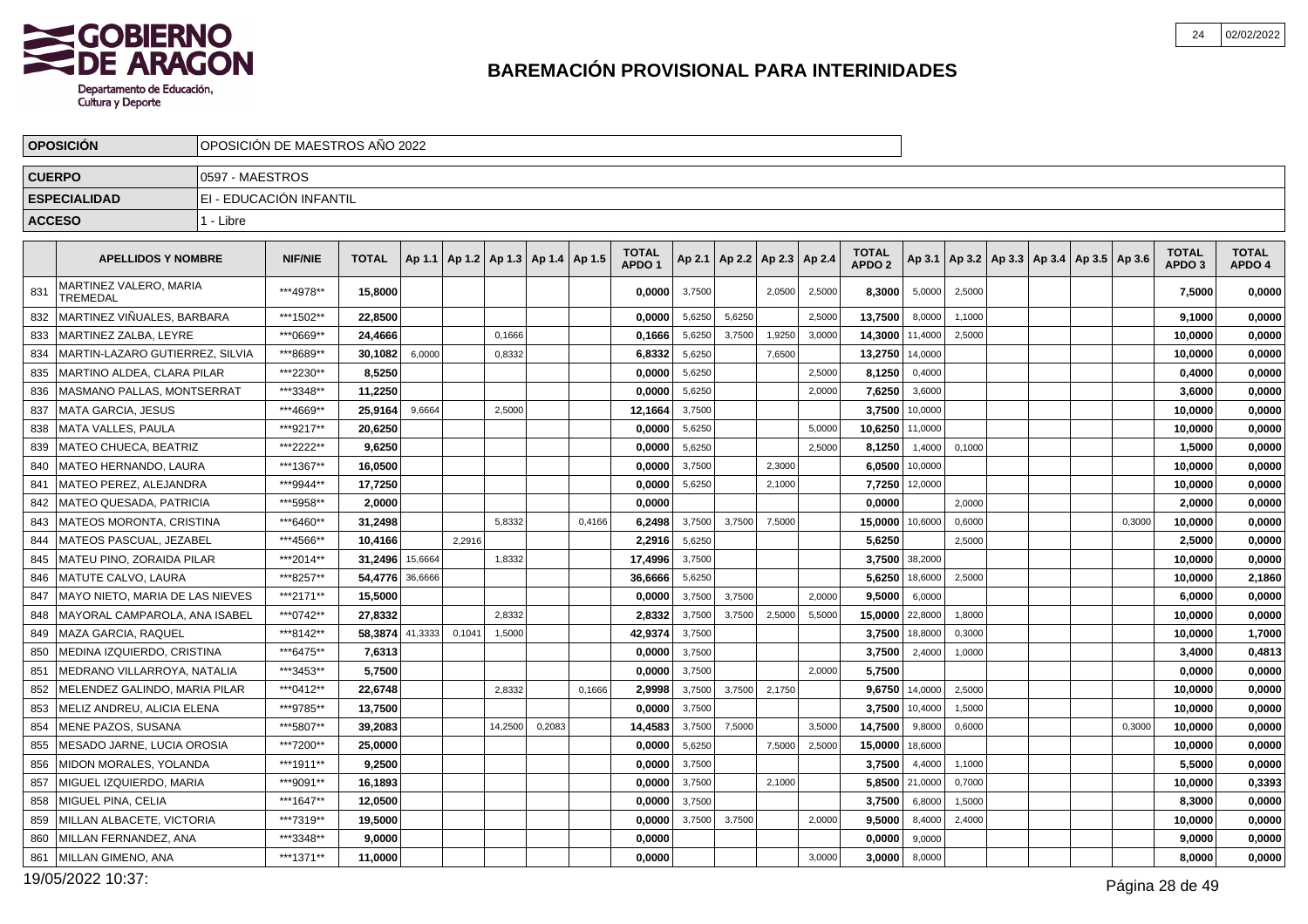

|     | <b>OPOSICIÓN</b>                             | OPOSICIÓN DE MAESTROS AÑO 2022 |                |              |        |                                            |  |                                   |        |        |                                   |        |                                   |         |                                                     |  |  |                                   |                        |
|-----|----------------------------------------------|--------------------------------|----------------|--------------|--------|--------------------------------------------|--|-----------------------------------|--------|--------|-----------------------------------|--------|-----------------------------------|---------|-----------------------------------------------------|--|--|-----------------------------------|------------------------|
|     | <b>CUERPO</b>                                | 0597 - MAESTROS                |                |              |        |                                            |  |                                   |        |        |                                   |        |                                   |         |                                                     |  |  |                                   |                        |
|     | <b>ESPECIALIDAD</b>                          | EI - EDUCACIÓN INFANTIL        |                |              |        |                                            |  |                                   |        |        |                                   |        |                                   |         |                                                     |  |  |                                   |                        |
|     | <b>ACCESO</b>                                | 1 - Libre                      |                |              |        |                                            |  |                                   |        |        |                                   |        |                                   |         |                                                     |  |  |                                   |                        |
|     |                                              |                                |                |              |        |                                            |  |                                   |        |        |                                   |        |                                   |         |                                                     |  |  |                                   |                        |
|     | <b>APELLIDOS Y NOMBRE</b>                    |                                | <b>NIF/NIE</b> | <b>TOTAL</b> |        | Ap 1.1   Ap 1.2   Ap 1.3   Ap 1.4   Ap 1.5 |  | <b>TOTAL</b><br>APDO <sub>1</sub> |        |        | Ap 2.1   Ap 2.2   Ap 2.3   Ap 2.4 |        | <b>TOTAL</b><br>APDO <sub>2</sub> |         | Ap 3.1   Ap 3.2   Ap 3.3   Ap 3.4   Ap 3.5   Ap 3.6 |  |  | <b>TOTAL</b><br>APDO <sub>3</sub> | <b>TOTAL</b><br>APDO 4 |
| 862 | <b>IMILLAN MOLINA. ELENA</b>                 |                                | ***5862**      | 14.4250      |        |                                            |  | 0.0000                            | 5,6250 |        |                                   |        | 5,6250                            | 8.8000  |                                                     |  |  | 8.8000                            | 0,0000                 |
| 863 | MILLAN VILLAR, NATALIA                       |                                | ***2836**      | 13,7500      |        |                                            |  | 0.0000                            | 3,7500 |        |                                   |        | 3,7500                            | 10.4000 |                                                     |  |  | 10,0000                           | 0,0000                 |
| 864 | MIÑANA ARGUEDAS, CAROLINA                    |                                | ***4496**      | 21,6250      |        |                                            |  | 0.0000                            | 5,6250 | 3,7500 | 2,2500                            |        | 11,6250                           | 11,6000 | 1,1000                                              |  |  | 10,0000                           | 0,0000                 |
| 865 | MIR PEREZ. SANDRA                            |                                | ***5952**      | 6,8500       |        |                                            |  | 0,0000                            | 3,7500 |        |                                   | 2,0000 | 5,7500                            |         | 1,1000                                              |  |  | 1,1000                            | 0,0000                 |
| 866 | MIRAVETE BENITEZ, MARIA DEL<br>CARMEN        |                                | ***0781**      | 14,2750      |        |                                            |  | 0,0000                            | 5,6250 | 3,7500 |                                   | 2,5000 | 11,8750                           | 2,4000  |                                                     |  |  | 2,4000                            | 0,0000                 |
| 867 | MOCE SERRANO, BEATRIZ                        |                                | ***7190**      | 13,0000      |        |                                            |  | 0,0000                            | 3,7500 |        |                                   | 3,2500 | 7,0000                            | 6,0000  |                                                     |  |  | 6,0000                            | 0,0000                 |
| 868 | <b>MODREGO LATORRE, LUCIA</b>                |                                | ***9340**      | 10,3500      |        |                                            |  | 0,0000                            | 3,7500 |        |                                   |        | 3,7500                            | 6,6000  |                                                     |  |  | 6,6000                            | 0,0000                 |
| 869 | MOGICA MARCELLAN, ANDREA                     |                                | ***2972**      | 8,3250       |        |                                            |  | 0,0000                            | 5,6250 |        |                                   |        | 5,6250                            | 0,2000  | 2,5000                                              |  |  | 2,7000                            | 0,0000                 |
| 870 | <b>MOLIAS ARBIOL, MARIA</b>                  |                                | ***0724**      | 23,5000      | 4,0000 |                                            |  | 4,0000                            | 5,6250 | 1,8750 |                                   | 2,5000 | 10,0000                           | 8,0000  | 1,5000                                              |  |  | 9,5000                            | 0,0000                 |
| 871 | MOLINA SANGÜESA, ELENA                       |                                | ***0596**      | 13,7500      |        |                                            |  | 0,0000                            | 3,7500 |        |                                   |        | 3,7500                            | 11,0000 |                                                     |  |  | 10,0000                           | 0,0000                 |
| 872 | MOLINA SARRATE, ELISA                        |                                | ***5780**      | 15,7500      |        |                                            |  | 0,0000                            | 3,7500 |        |                                   | 2,0000 | 5,7500                            | 11,8000 | 2,5000                                              |  |  | 10,0000                           | 0,0000                 |
| 873 | MOLINOS PALOMAR, IRENE                       |                                | ***4666**      | 17,0750      |        |                                            |  | 0,0000                            | 5,6250 |        |                                   | 2,7500 | 8,3750                            | 6,2000  | 2,5000                                              |  |  | 8,7000                            | 0,0000                 |
| 874 | MONAJ VILLACAMPA, ANA                        |                                | ***6093**      | 18,0000      |        |                                            |  | 0,0000                            | 3,7500 | 3,7500 |                                   | 2,5000 | 10,0000                           | 7,0000  | 1,0000                                              |  |  | 8,0000                            | 0,0000                 |
| 875 | MONREAL LAFUENTE, MARIA DEL<br><b>CARMEN</b> |                                | ***9317**      | 7,7500       |        |                                            |  | 0,0000                            | 3,7500 |        |                                   |        | 3,7500                            | 2,2000  | 1,8000                                              |  |  | 4,0000                            | 0,0000                 |
| 876 | MONROY MARTINEZ, LUCIA                       |                                | ***2105**      | 13,5500      |        |                                            |  | 0,0000                            | 3,7500 |        |                                   |        | 3,7500                            | 8,8000  | 1,0000                                              |  |  | 9,8000                            | 0,0000                 |
| 877 | MONTAÑES CASTRO, VERONICA                    |                                | ***6927**      | 13,6750      |        |                                            |  | 0,0000                            | 5,6250 |        |                                   | 2,5000 | 8,1250                            | 2,4000  | 2,5000                                              |  |  | 4,9000                            | 0,6500                 |
| 878 | MONTAÑES MONTORI, ELENA                      |                                | ***0470**      | 12,9000      |        |                                            |  | 0,0000                            | 3,7500 |        |                                   | 0,7500 | 4,5000                            | 8,4000  |                                                     |  |  | 8,4000                            | 0,0000                 |
| 879 | MONTECINO CASTAÑO, MONICA                    |                                | ***3996**      | 5,0500       |        |                                            |  | 0,0000                            | 3,7500 |        |                                   |        | 3,7500                            |         | 1,3000                                              |  |  | 1,3000                            | 0,0000                 |
| 880 | MONTERO ROSADO, TANIA                        |                                | ***0369**      | 15,3250      |        |                                            |  | 0,0000                            | 5,6250 |        |                                   | 2,5000 | 8,1250                            | 7,2000  |                                                     |  |  | 7,2000                            | 0,0000                 |
| 881 | MONTERO SALVADOR, MARIA                      |                                | ***5055**      | 3,7000       |        |                                            |  | 0,0000                            |        |        |                                   |        | 0,0000                            | 2,0000  | 1,7000                                              |  |  | 3,7000                            | 0,0000                 |
| 882 | MONTOLIO BERTOLIN, MONICA<br>ANGELES         |                                | ***5589**      | 6,2500       |        |                                            |  | 0.0000                            | 3,7500 |        |                                   |        | 3,7500                            |         | 2,5000                                              |  |  | 2,5000                            | 0,0000                 |
| 883 | MONTORI IZUEL. LAURA                         |                                | ***2040**      | 3,7500       |        |                                            |  | 0.0000                            | 3,7500 |        |                                   |        | 3,7500                            |         |                                                     |  |  | 0.0000                            | 0,0000                 |
| 884 | <b>IMOR LORENZO. SARA</b>                    |                                | ***6629**      | 21,6750      |        | 1,0000                                     |  | 1,0000                            | 5,6250 |        | 2,0500                            | 3,0000 | 10.6750                           | 9,0000  | 1,9000                                              |  |  | 10,0000                           | 0,0000                 |
| 885 | MORA BERGES. ALODIA PILAR                    |                                | ***6140**      | 1,5000       |        |                                            |  | 0.0000                            |        |        |                                   |        | 0,0000                            | 0,8000  | 0,7000                                              |  |  | 1,5000                            | 0,0000                 |
| 886 | MORALES GONZALEZ, ESTHER                     |                                | ***4195**      | 34,3000      |        | 19,5000                                    |  | 19,5000                           | 3,7500 |        | 1,0500                            |        | 4,8000                            | 29,0000 | 2,5000                                              |  |  | 10,0000                           | 0,0000                 |
| 887 | <b>MORALES ORO, ANA</b>                      |                                | ***5700**      | 3,7500       |        |                                            |  | 0.0000                            | 3,7500 |        |                                   |        | 3,7500                            |         |                                                     |  |  | 0,0000                            | 0,0000                 |
| 888 | <b>MORALES TENIAS, ANDREA</b>                |                                | ***6331**      | 7,2500       |        |                                            |  | 0,0000                            | 3,7500 |        |                                   |        | 3,7500                            | 2,8000  | 0,7000                                              |  |  | 3,5000                            | 0,0000                 |
| 889 | MORAN GARCIA, VANESA                         |                                | ***6097**      | 10,0000      |        |                                            |  | 0,0000                            |        |        |                                   |        | 0,0000                            | 8,8000  | 1,5000                                              |  |  | 10,0000                           | 0,0000                 |
| 890 | MORCATE AVELLANAS, MARIA                     |                                | ***6930**      | 10,2250      |        |                                            |  | 0,0000                            | 5,6250 |        |                                   | 2,0000 | 7,6250                            | 2,6000  |                                                     |  |  | 2,6000                            | 0,0000                 |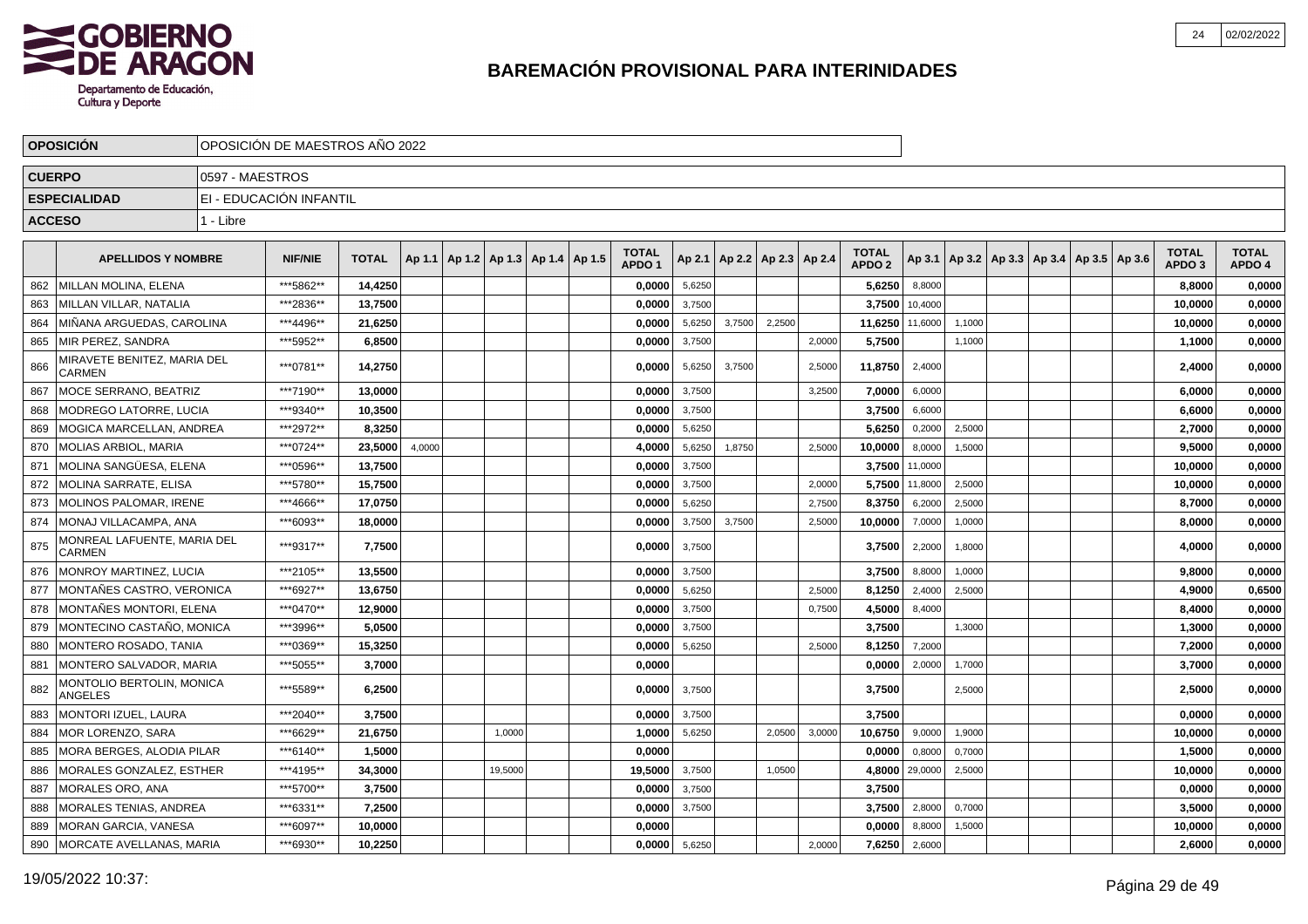

|               | <b>OPOSICION</b>                      |                 | OPOSICIÓN DE MAESTROS AÑO 2022 |              |        |        |                                   |        |        |                                   |        |        |                          |        |                                   |                  |        |  |                                                     |        |                                   |                        |
|---------------|---------------------------------------|-----------------|--------------------------------|--------------|--------|--------|-----------------------------------|--------|--------|-----------------------------------|--------|--------|--------------------------|--------|-----------------------------------|------------------|--------|--|-----------------------------------------------------|--------|-----------------------------------|------------------------|
| <b>CUERPO</b> |                                       | 0597 - MAESTROS |                                |              |        |        |                                   |        |        |                                   |        |        |                          |        |                                   |                  |        |  |                                                     |        |                                   |                        |
|               | <b>ESPECIALIDAD</b>                   |                 | EI - EDUCACIÓN INFANTIL        |              |        |        |                                   |        |        |                                   |        |        |                          |        |                                   |                  |        |  |                                                     |        |                                   |                        |
| <b>ACCESO</b> |                                       | 1 - Libre       |                                |              |        |        |                                   |        |        |                                   |        |        |                          |        |                                   |                  |        |  |                                                     |        |                                   |                        |
|               |                                       |                 |                                |              |        |        |                                   |        |        |                                   |        |        |                          |        |                                   |                  |        |  |                                                     |        |                                   |                        |
|               | <b>APELLIDOS Y NOMBRE</b>             |                 | <b>NIF/NIE</b>                 | <b>TOTAL</b> | Ap 1.1 |        | Ap 1.2   Ap 1.3   Ap 1.4   Ap 1.5 |        |        | <b>TOTAL</b><br>APDO <sub>1</sub> | Ap 2.1 |        | Ap 2.2   Ap 2.3   Ap 2.4 |        | <b>TOTAL</b><br>APDO <sub>2</sub> |                  |        |  | Ap 3.1   Ap 3.2   Ap 3.3   Ap 3.4   Ap 3.5   Ap 3.6 |        | <b>TOTAL</b><br>APDO <sub>3</sub> | <b>TOTAL</b><br>APDO 4 |
| 891           | MORE BENDITO, PAZ                     |                 | ***6012**                      | 18,5750      |        |        |                                   |        |        | 0,0000                            | 5,6250 | 3,7500 |                          |        | 9,3750                            | 9,2000           |        |  |                                                     |        | 9,2000                            | 0,0000                 |
| 892           | MORENO ANTOLIN, SOFIA                 |                 | ***5054**                      | 13,7500      |        |        |                                   |        |        | 0,0000                            | 3,7500 |        |                          |        | 3,7500                            | 10,0000          |        |  |                                                     |        | 10,0000                           | 0,0000                 |
| 893           | MORENO CALVO, PILAR                   |                 | ***5067**                      | 9,2423       |        |        |                                   |        |        | 0,0000                            | 3,7500 |        | 1,5000                   | 3,0000 | 8,2500                            |                  |        |  |                                                     |        | 0.0000                            | 0,9923                 |
| 894           | <b>MORENO CASADO, NOELIA</b>          |                 | ***6719**                      | 15.6250      |        |        |                                   |        |        | 0.0000                            | 5,6250 |        |                          |        | 5.6250                            | 8,0000           | 2,0000 |  |                                                     |        | 10.0000                           | 0,0000                 |
| 895           | MORENO GARGALLO, DELIA                |                 | ***7629**                      | 17,6250      |        |        |                                   |        |        | 0,0000                            | 5,6250 |        |                          | 2,0000 | 7,6250                            | 12,0000          |        |  |                                                     |        | 10,0000                           | 0,0000                 |
| 896           | MORENO LATORRE, M. ROSARIO            |                 | ***6081**                      | 32,9250      |        |        | 11,6250                           | 1,2500 |        | 12,8750                           | 3,7500 | 3,7500 | 2,5500                   |        | 10,0500                           | 16,0000          | 2,5000 |  |                                                     |        | 10,0000                           | 0,0000                 |
| 897           | MORENO LORIENTE, AROA                 |                 | ***2690**                      | 5,9500       |        |        |                                   |        |        | 0,0000                            | 3,7500 |        |                          |        | 3,7500                            | 2,2000           |        |  |                                                     |        | 2,2000                            | 0,0000                 |
| 898           | MORENO MUÑOZ, SONIA JOSEFA            |                 | ***9424**                      | 23,3748      | 0,3332 |        | 1,6666                            |        |        | 1,9998                            | 5,6250 |        | 3,7500                   | 2,0000 | 11,3750                           | 44,2000          | 2,5000 |  |                                                     | 0,0500 | 10,0000                           | 0,0000                 |
| 899           | MORENO ORTIZ, PAULA ESPERANZA         |                 | ***4867**                      | 30,7853      |        |        | 5,8332                            | 0,0521 |        | 5,8853                            | 5,6250 |        | 7,5000                   | 3,2500 | 15,0000                           | 7,4000           | 2,5000 |  |                                                     |        | 9,9000                            | 0,0000                 |
| 900           | <b>MORER AGUARON, SILVIA</b>          |                 | ***7213**                      | 8.5000       |        |        |                                   |        |        | 0.0000                            |        |        |                          |        | 0,0000                            | 6,0000           | 2,5000 |  |                                                     |        | 8,5000                            | 0,0000                 |
| 901           | MORLANES JIMENEZ, MARIA               |                 | ***7572**                      | 16,0250      |        |        |                                   |        |        | 0,0000                            | 5,6250 |        |                          | 5,0000 | 10,6250                           | 4,2000           | 1,2000 |  |                                                     |        | 5,4000                            | 0,0000                 |
| 902           | <b>MORON TOMAS, SARA</b>              |                 | ***3322**                      | 8,2500       |        |        |                                   |        |        | 0,0000                            | 3,7500 |        |                          |        | 3,7500                            | 2,0000           | 2,5000 |  |                                                     |        | 4,5000                            | 0,0000                 |
| 903           | MORTE SERRANO. BELEN BRIANDA          |                 | ***3270**                      | 33,4165      |        |        | 12,4999                           |        | 3,4166 | 15,9165                           | 3,7500 |        | 3,7500                   |        | 7,5000                            | 37,6000          | 2,5000 |  |                                                     |        | 10,0000                           | 0,0000                 |
| 904           | MUEL BUENO, MARIA                     |                 | ***7421**                      | 26,8832      |        |        | 2,8332                            |        |        | 2,8332                            | 3,7500 | 3.7500 | 0,5500                   | 6,0000 | 14,0500                           | 23,2000          | 2,5000 |  |                                                     |        | 10,0000                           | 0,0000                 |
| 905           | MUNIESA CALDERON, MARINA              |                 | ***5266**                      | 8,1250       |        |        |                                   |        |        | 0,0000                            | 5,6250 |        |                          |        | 5,6250                            |                  | 2,5000 |  |                                                     |        | 2,5000                            | 0,0000                 |
| 906           | MUÑOZ ALONSO, MARIA                   |                 | ***5895**                      | 12.6250      |        |        |                                   |        |        | 0.0000                            | 5,6250 |        |                          |        | 5.6250                            | 6,0000           | 1,0000 |  |                                                     |        | 7,0000                            | 0,0000                 |
| 907           | MUÑOZ CIUDAD, CARMEN TERESA           |                 | ***8319**                      | 29.0635      | 0,3332 | 8,1250 | 0,6666                            |        |        | 9,1248                            | 3,7500 |        | 3,7500                   |        | 7,5000                            | 70,6000          | 2,5000 |  |                                                     |        | 10,0000                           | 2,4387                 |
| 908           | MUÑOZ COLLADO, MARIA                  |                 | ***6485**                      | 1,2500       |        | 1,2500 |                                   |        |        | 1,2500                            |        |        |                          |        | 0,0000                            |                  |        |  |                                                     |        | 0,0000                            | 0,0000                 |
| 909           | MUÑOZ ESCUIN, LAURA                   |                 | ***4853**                      | 15,6250      |        |        |                                   |        |        | 0,0000                            | 5,6250 |        |                          |        | 5,6250                            | 11,6000          |        |  |                                                     |        | 10,0000                           | 0,0000                 |
| 910           | MUÑOZ FERRER. PEÑA                    |                 | ***6773**                      | 8,8000       |        |        |                                   |        |        | 0,0000                            |        |        |                          |        | 0,0000                            | 8,8000           |        |  |                                                     |        | 8,8000                            | 0,0000                 |
| 911           | MUÑOZ HERREROS, BEATRIZ               |                 | ***2654**                      | 17,1250      |        |        |                                   |        |        | 0,0000                            | 5,6250 |        |                          | 2,5000 | 8,1250                            | 8,0000           | 1,0000 |  |                                                     |        | 9.0000                            | 0,0000                 |
| 912           | MUÑOZ JIMENEZ, CAROLINA               |                 | ***6290**                      | 21,9998      |        |        | 2,8332                            | 0,6250 | 0,4166 | 3,8748                            | 3,7500 |        | 2,3750                   | 2,0000 | 8,1250                            | 16,4000          |        |  |                                                     |        | 10,0000                           | 0,0000                 |
| 913           | MUÑOZ JIMENEZ. SONSOLES DEL<br>CARMEN |                 | ***6290**                      | 0,0000       |        |        |                                   |        |        | 0,0000                            |        |        |                          |        | 0,0000                            |                  |        |  |                                                     |        | 0,0000                            | 0,0000                 |
| 914           | MUÑOZ MONFORT, BEATRIZ                |                 | ***3210**                      | 10.6500      |        |        |                                   |        |        | 0.0000                            | 3,7500 |        |                          |        | 3,7500                            | 4,4000           | 2,5000 |  |                                                     |        | 6,9000                            | 0,0000                 |
| 915           | İ MUÑOZ RUIZ. IRENE                   |                 | ***6110**                      | 16.0500      |        |        |                                   |        |        | 0.0000                            | 3,7500 |        |                          | 2.5000 | 6,2500                            | 9,8000           |        |  |                                                     |        | 9.8000                            | 0,0000                 |
| 916           | NAJARRO REGALIZA, MARIA               |                 | ***4749**                      | 21,2916      | 2,0000 |        | 0,1666                            |        |        | 2,1666                            | 5,6250 |        | 1,0000                   | 2,5000 | 9,1250                            | 12,6000          |        |  |                                                     |        | 10,0000                           | 0,0000                 |
| 917           | NASARRE SESE, YANIRE                  |                 | ***0772**                      | 18,6250      |        |        |                                   |        |        | 0,0000                            | 5,6250 |        | 3,0000                   |        | 8,6250                            | 10,0000          | 0,6000 |  |                                                     |        | 10,0000                           | 0,0000                 |
| 918           | NASARRE DE LETOSA LAGUARTA,<br>JULIA  |                 | ***1323**                      | 11,9090      |        |        |                                   |        |        | 0,0000                            | 3,7500 |        | 3,9000                   | 2,5000 | 10,1500                           |                  | 0.8000 |  |                                                     |        | 0,8000                            | 0,9590                 |
| 919           | NAVAL CANS, LEYRE                     |                 | ***6565**                      | 3,7500       |        |        |                                   |        |        | 0,0000                            | 3,7500 |        |                          |        | 3,7500                            |                  |        |  |                                                     |        | 0,0000                            | 0,0000                 |
|               | 920 NAVARRETE GARCIA, BELEN           |                 | ***7369**                      | 10,0000      |        |        |                                   |        |        | 0,0000                            |        |        |                          |        |                                   | $0,0000$ 12,6000 |        |  |                                                     |        | 10,0000                           | 0,0000                 |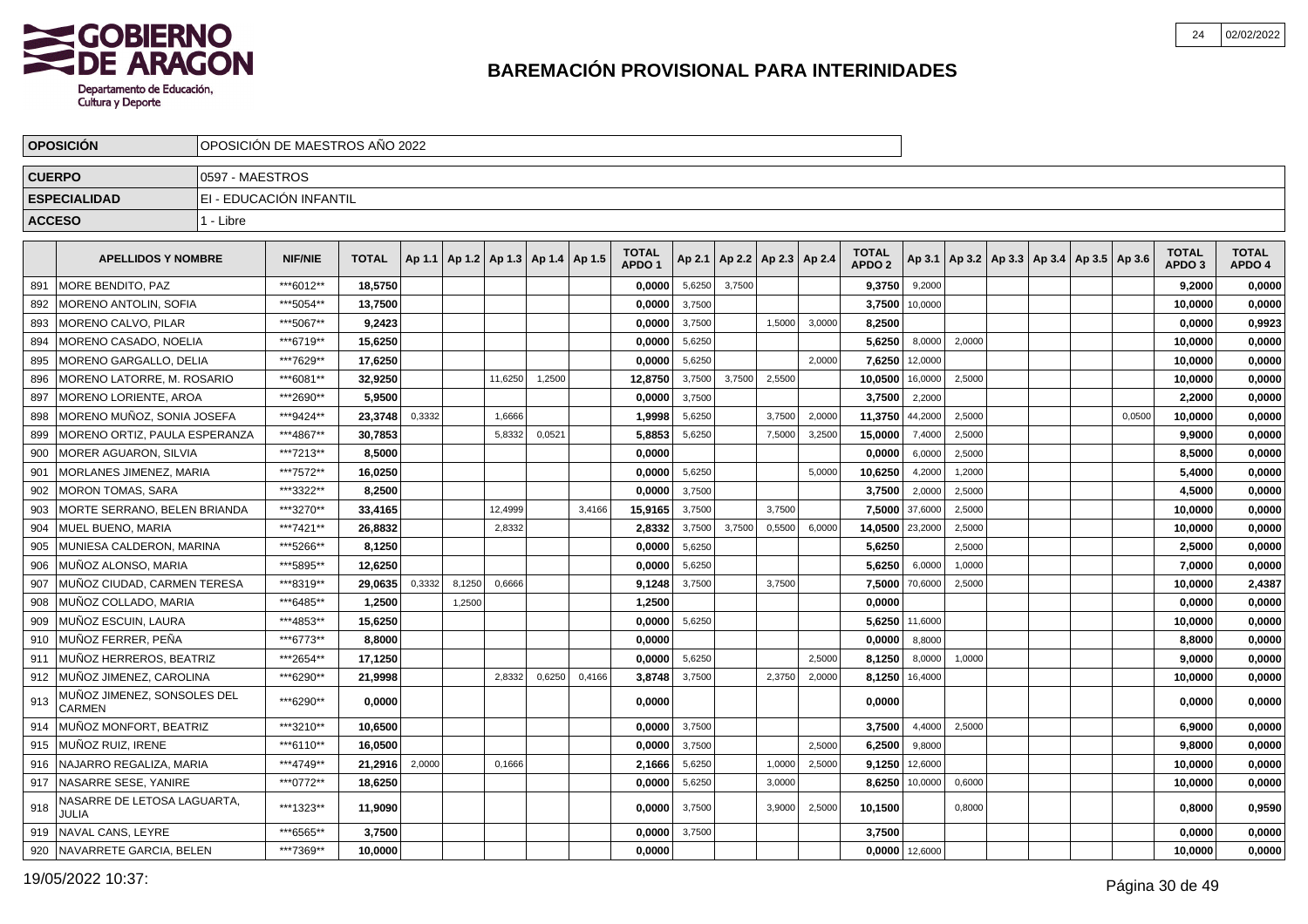

|               | <b>OPOSICION</b>                             |                 | OPOSICIÓN DE MAESTROS AÑO 2022 |              |         |        |                                   |  |                                   |        |        |                                   |        |                                   |         |                                                     |  |  |                                   |                        |
|---------------|----------------------------------------------|-----------------|--------------------------------|--------------|---------|--------|-----------------------------------|--|-----------------------------------|--------|--------|-----------------------------------|--------|-----------------------------------|---------|-----------------------------------------------------|--|--|-----------------------------------|------------------------|
| <b>CUERPO</b> |                                              | 0597 - MAESTROS |                                |              |         |        |                                   |  |                                   |        |        |                                   |        |                                   |         |                                                     |  |  |                                   |                        |
|               | <b>ESPECIALIDAD</b>                          |                 | EI - EDUCACIÓN INFANTIL        |              |         |        |                                   |  |                                   |        |        |                                   |        |                                   |         |                                                     |  |  |                                   |                        |
| <b>ACCESO</b> |                                              | 1 - Libre       |                                |              |         |        |                                   |  |                                   |        |        |                                   |        |                                   |         |                                                     |  |  |                                   |                        |
|               |                                              |                 |                                |              |         |        |                                   |  |                                   |        |        |                                   |        |                                   |         |                                                     |  |  |                                   |                        |
|               | <b>APELLIDOS Y NOMBRE</b>                    |                 | <b>NIF/NIE</b>                 | <b>TOTAL</b> | Ap 1.1  |        | Ap 1.2   Ap 1.3   Ap 1.4   Ap 1.5 |  | <b>TOTAL</b><br>APDO <sub>1</sub> |        |        | Ap 2.1   Ap 2.2   Ap 2.3   Ap 2.4 |        | <b>TOTAL</b><br>APDO <sub>2</sub> |         | Ap 3.1   Ap 3.2   Ap 3.3   Ap 3.4   Ap 3.5   Ap 3.6 |  |  | <b>TOTAL</b><br>APDO <sub>3</sub> | <b>TOTAL</b><br>APDO 4 |
| 921           | NAVARRO DIAZ, MARIA                          |                 | ***2714**                      | 8,8000       |         |        |                                   |  | 0,0000                            |        |        |                                   |        | 0,0000                            | 8,8000  |                                                     |  |  | 8,8000                            | 0,0000                 |
| 922           | NAVARRO GASCON, JULIA                        |                 | ***5675**                      | 11,8250      |         |        |                                   |  | 0,0000                            | 5,6250 |        |                                   |        | 5,6250                            | 6,2000  |                                                     |  |  | 6,2000                            | 0,0000                 |
| 923           | NAVARRO JIMENEZ, ANDREA                      |                 | ***2742**                      | 6,2500       |         |        |                                   |  | 0,0000                            | 3,7500 |        |                                   |        | 3,7500                            |         | 2,5000                                              |  |  | 2,5000                            | 0,0000                 |
| 924           | NAVARRO LATORRE, RAQUEL                      |                 | ***0398**                      | 4,7500       |         |        |                                   |  | 0,0000                            | 3,7500 |        |                                   |        | 3,7500                            |         | 1,0000                                              |  |  | 1,0000                            | 0,0000                 |
| 925           | NAVARRO LOPEZ, LAURA                         |                 | ***5965**                      | 11,5154      |         |        |                                   |  | 0.0000                            |        |        |                                   |        | 0,0000                            | 7,8000  | 2,5000                                              |  |  | 10,0000                           | 1,5154                 |
| 926           | NAVAS ONTORUBE, MACARENA                     |                 | ***9606**                      | 19.0998      |         |        |                                   |  | 0,0000                            | 3,7500 |        | 2,1000                            | 2,0000 | 7,8500                            | 11,2000 |                                                     |  |  | 10.0000                           | 1,2498                 |
| 927           | <b>NEVOT PASTOR, MARIA</b>                   |                 | ***4783**                      | 13,7500      |         |        |                                   |  | 0,0000                            | 3,7500 |        |                                   |        | 3,7500                            | 12,4000 |                                                     |  |  | 10,0000                           | 0,0000                 |
| 928           | NICOLAS ACERO, MARTA                         |                 | ***0559**                      | 3,7500       |         |        |                                   |  | 0,0000                            | 3,7500 |        |                                   |        | 3,7500                            |         |                                                     |  |  | 0,0000                            | 0,0000                 |
| 929           | NICOLAS CAMERANO, MARIA                      |                 | ***3305**                      | 13,3250      |         |        |                                   |  | 0,0000                            | 5,6250 |        |                                   | 2,5000 | 8,1250                            | 5,2000  |                                                     |  |  | 5,2000                            | 0,0000                 |
| 930           | NIETO MARRUEDO, INES                         |                 | ***2444**                      | 37,3148      | 13,3332 |        | 0,1666                            |  | 13,4998                           | 5,6250 | 3,7500 |                                   | 3,0000 | 12,3750                           | 13,4000 | 0,6000                                              |  |  | 10,0000                           | 1,4400                 |
| 931           | NIQUINGA UZHCA. ALLISON LIZBETH              |                 | ***9014**                      | 1,2000       |         |        |                                   |  | 0,0000                            |        |        |                                   |        | 0,0000                            | 1,2000  |                                                     |  |  | 1,2000                            | 0,0000                 |
| 932           | NIVELA PEREZ. SANDRA                         |                 | ***6723**                      | 14,6664      | 4,6664  |        |                                   |  | 4,6664                            |        |        |                                   |        | 0,0000                            | 30,4000 | 0,2000                                              |  |  | 10,0000                           | 0,0000                 |
| 933           | NOVALES CRESPO. LOURDES                      |                 | ***3602**                      | 55,3383      | 35,0000 | 0,2083 | 0,5000                            |  | 35,7083                           | 3,7500 |        | 3,9000                            |        | 7,6500                            | 19,0000 | 2,5000                                              |  |  | 10,0000                           | 1,9800                 |
| 934           | NUÑEZ GAITAN, PABLO                          |                 | ***3874**                      | 2,5000       |         |        |                                   |  | 0.0000                            |        |        |                                   |        | 0.0000                            |         | 2,5000                                              |  |  | 2.5000                            | 0,0000                 |
| 935           | NUÑO FERRER, IRENE                           |                 | ***3126**                      | 6,9970       |         |        |                                   |  | 0,0000                            | 3,7500 |        |                                   | 2,0000 | 5,7500                            |         |                                                     |  |  | 0,0000                            | 1,2470                 |
| 936           | OBON EZQUERRO, ANDREA                        |                 | ***1443**                      | 12,5500      |         |        |                                   |  | 0,0000                            | 3,7500 |        |                                   |        | 3,7500                            | 8,8000  |                                                     |  |  | 8,8000                            | 0,0000                 |
| 937           | OCHOA BLAZQUEZ, TANIA                        |                 | ***7055**                      | 24,5000      |         |        | 5,5000                            |  | 5,5000                            | 3,7500 |        | 2,7500                            | 2,5000 | 9,0000                            | 10,0000 |                                                     |  |  | 10,0000                           | 0,0000                 |
| 938           | OCHOA PIÑOL, IRENE                           |                 | ***5503**                      | 19,0750      |         |        |                                   |  | 0,0000                            | 5,6250 | 3,7500 |                                   |        | 9,3750                            | 8,6000  | 1,1000                                              |  |  | 9,7000                            | 0,0000                 |
| 939           | OFICIALDEGUI ALADREN, MARIA<br><b>TERESA</b> |                 | ***8582**                      | 10.0000      |         |        |                                   |  | 0.0000                            |        |        |                                   |        | 0,0000                            | 8,4000  | 2,5000                                              |  |  | 10.0000                           | 0,0000                 |
| 940           | OLARTE SAENZ, VANESA                         |                 | ***3220**                      | 15,6250      |         |        |                                   |  | 0,0000                            | 5,6250 |        |                                   |        | 5,6250                            | 10,4000 | 1,2000                                              |  |  | 10,0000                           | 0,0000                 |
| 941           | <b>OLIVAN PEIRET, JULIA</b>                  |                 | ***6272**                      | 20,1332      |         |        | 1,3332                            |  | 1,3332                            | 3,7500 |        | 2,0500                            | 3,0000 | 8,8000                            | 8,4000  | 2,5000                                              |  |  | 10,0000                           | 0,0000                 |
| 942           | <b>OLIVEIRA FERNANDEZ, LAURA</b>             |                 | ***0288**                      | 16,2500      |         |        |                                   |  | 0,0000                            | 3,7500 |        |                                   | 2,5000 | 6,2500                            | 7,8000  | 2,5000                                              |  |  | 10,0000                           | 0,0000                 |
| 943           | l OLMO MACHADO. M. TERESA DEL                |                 | ***6872**                      | 4,9500       |         |        |                                   |  | 0.0000                            | 3,7500 |        |                                   |        | 3,7500                            | 1,2000  |                                                     |  |  | 1,2000                            | 0,0000                 |
| 944           | OLONA ALLUE, LAURA                           |                 | ***6457**                      | 15,6250      |         |        |                                   |  | 0,0000                            | 5,6250 |        |                                   |        | 5,6250                            | 13,6000 | 1,0000                                              |  |  | 10,0000                           | 0,0000                 |
| 945           | OMELLA FIGOLS, MANUEL                        |                 | ***1628**                      | 18,4250      |         |        |                                   |  | 0,0000                            | 3,7500 |        | 2,1750                            | 2,5000 | 8,4250                            | 10,4000 | 0,6000                                              |  |  | 10,0000                           | 0,0000                 |
| 946           | OÑATE GUTIERREZ, IRENE                       |                 | ***1737**                      | 22,4375      |         | 1,5625 |                                   |  | 1,5625                            | 5,6250 |        | 2,2500                            | 3,0000 | 10,8750                           | 10,4000 |                                                     |  |  | 10,0000                           | 0,0000                 |
| 947           | OPERE ALVAREZ, ASTRID                        |                 | ***4870**                      | 5,3333       |         | 0,8333 |                                   |  | 0,8333                            | 3,7500 |        |                                   | 0,7500 | 4,5000                            |         |                                                     |  |  | 0,0000                            | 0,0000                 |
| 948           | ORDOÑEZ MEJIA, LESBIA ESMERALDA              |                 | ***7283**                      | 1,5000       |         |        |                                   |  | 0,0000                            |        |        |                                   |        | 0,0000                            |         | 1,5000                                              |  |  | 1,5000                            | 0,0000                 |
| 949           | ORDOÑEZ SANCHEZ, ALMUDENA                    |                 | ***1171**                      | 16,0000      |         |        |                                   |  | 0,0000                            | 5,6250 | 3,7500 | 6,0000                            |        | 15,0000                           | 1,0000  |                                                     |  |  | 1,0000                            | 0,0000                 |
| 950           | <b>OREJAS PRATS, ANA</b>                     |                 | ***2376**                      | 10,0000      |         |        |                                   |  | 0,0000                            |        |        |                                   |        | 0,0000                            | 12,4000 | 0,2000                                              |  |  | 10,0000                           | 0,0000                 |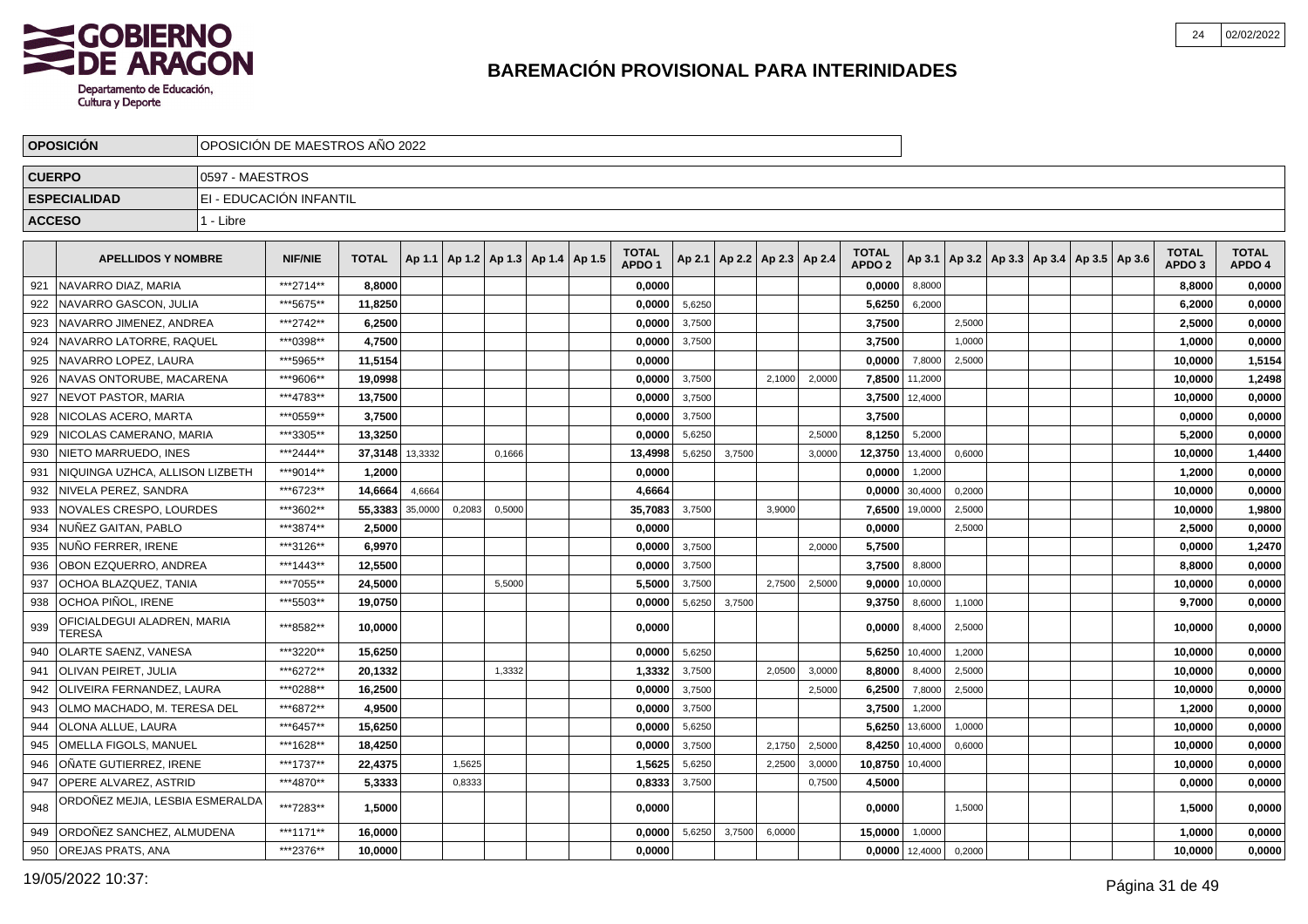

|               | <b>OPOSICIÓN</b>                    |                 | OPOSICIÓN DE MAESTROS AÑO 2022 |              |        |        |                                            |        |                                   |        |        |                                   |        |                                   |         |                                            |  |        |                                   |                        |
|---------------|-------------------------------------|-----------------|--------------------------------|--------------|--------|--------|--------------------------------------------|--------|-----------------------------------|--------|--------|-----------------------------------|--------|-----------------------------------|---------|--------------------------------------------|--|--------|-----------------------------------|------------------------|
|               | <b>CUERPO</b>                       | 0597 - MAESTROS |                                |              |        |        |                                            |        |                                   |        |        |                                   |        |                                   |         |                                            |  |        |                                   |                        |
|               | <b>ESPECIALIDAD</b>                 |                 | EI - EDUCACIÓN INFANTIL        |              |        |        |                                            |        |                                   |        |        |                                   |        |                                   |         |                                            |  |        |                                   |                        |
| <b>ACCESO</b> |                                     | 1 - Libre       |                                |              |        |        |                                            |        |                                   |        |        |                                   |        |                                   |         |                                            |  |        |                                   |                        |
|               |                                     |                 |                                |              |        |        |                                            |        |                                   |        |        |                                   |        |                                   |         |                                            |  |        |                                   |                        |
|               | <b>APELLIDOS Y NOMBRE</b>           |                 | <b>NIF/NIE</b>                 | <b>TOTAL</b> |        |        | Ap 1.1   Ap 1.2   Ap 1.3   Ap 1.4   Ap 1.5 |        | <b>TOTAL</b><br>APDO <sub>1</sub> |        |        | Ap 2.1   Ap 2.2   Ap 2.3   Ap 2.4 |        | <b>TOTAL</b><br>APDO <sub>2</sub> | Ap 3.1  | Ap 3.2   Ap 3.3   Ap 3.4   Ap 3.5   Ap 3.6 |  |        | <b>TOTAL</b><br>APDO <sub>3</sub> | <b>TOTAL</b><br>APDO 4 |
| 951           | ORELLANA TORTAJADA. JOSE            |                 | ***9959**                      | 0.4081       |        |        |                                            |        | 0.0000                            |        |        |                                   |        | 0.0000                            |         |                                            |  |        | 0,0000                            | 0,4081                 |
| 952           | <b>ORGAZ GRACIA, RUTH</b>           |                 | ***1635**                      | 19.5082      |        |        | 0,8332                                     |        | 0.8332                            | 5,6250 |        | 2.4500                            | 2,5000 | 10,5750                           | 5,6000  | 2,5000                                     |  |        | 8,1000                            | 0,0000                 |
| 953           | ORIOL BELTRAN, CRISTINA             |                 | ***3333**                      | 10,0000      |        |        |                                            |        | 0.0000                            |        |        |                                   |        | 0,0000                            | 11,4000 | 0,5000                                     |  |        | 10,0000                           | 0,0000                 |
| 954           | ORTEGA LORRIO, MARTA                |                 | ***8608**                      | 12.3000      |        |        |                                            |        | 0.0000                            | 5,6250 |        | 1,1750                            |        | 6,8000                            | 3,2000  | 2,3000                                     |  |        | 5.5000                            | 0,0000                 |
| 955           | <b>ORTILLES CATALAN, PILAR</b>      |                 | ***1347**                      | 5,7500       |        |        |                                            |        | 0,0000                            | 3,7500 |        |                                   |        | 3,7500                            | 2,0000  |                                            |  |        | 2,0000                            | 0,0000                 |
| 956           | ORTIZ ALZUGARAY. LEYRE              |                 | ***0933**                      | 6,2500       |        |        |                                            |        | 0.0000                            | 3,7500 |        |                                   | 2,5000 | 6,2500                            |         |                                            |  |        | 0.0000                            | 0,0000                 |
| 957           | ORTIZ GOMEZ, SHEYLA                 |                 | ***9980**                      | 24,0582      |        |        | 2,3332                                     |        | 2,3332                            | 5,6250 |        | 3,6000                            | 2,5000 | 11,7250                           | 12,6000 |                                            |  |        | 10,0000                           | 0,0000                 |
| 958           | I ORTIZ MUÑIO. INES                 |                 | ***7440**                      | 25,9125      |        |        |                                            | 0,9375 | 0,9375                            | 5,6250 |        | 4,8500                            | 4,5000 | 14,9750                           | 12,8000 | 2,5000                                     |  |        | 10,0000                           | 0,0000                 |
| 959           | IORTIZ MUÑIO. RAQUEL                |                 | ***9129**                      | 29,8164      | 1,6664 | 1,2500 | 2,0000                                     | 2,5000 | 7,4164                            | 5,6250 |        | 3,7500                            | 2,5000 | 11,8750                           | 8,4000  | 1,9000                                     |  |        | 10,0000                           | 0,5250                 |
| 960           | <b>ORTIZ SAEZ, LUCIA</b>            |                 | ***5452**                      | 7,2500       |        |        |                                            |        | 0,0000                            | 3,7500 |        |                                   | 2,5000 | 6,2500                            | 1,0000  |                                            |  |        | 1,0000                            | 0,0000                 |
| 961           | <b>ORUS SERAL, GUILLERMO</b>        |                 | ***2375**                      | 17,4948      |        |        |                                            |        | 0,0000                            | 3,7500 | 3,7500 |                                   | 2,5000 | 10,0000                           | 5,2000  | 2,0000                                     |  |        | 7,2000                            | 0,2948                 |
| 962           | <b>OSTARIZ BANDRES, RAQUEL</b>      |                 | ***6701**                      | 15,9300      |        |        |                                            |        | 0,0000                            | 5,6250 |        |                                   |        | 5,6250                            | 10,8000 | 2,5000                                     |  |        | 10,0000                           | 0,3050                 |
| 963           | <b>OTEO SANZ. VANESSA</b>           |                 | ***1298**                      | 16,6000      |        |        |                                            |        | 0,0000                            | 3,7500 |        | 2,8500                            |        | 6,6000                            | 15,0000 | 2,5000                                     |  |        | 10,0000                           | 0,0000                 |
| 964           | OTIN VIÑOLA, LORENA                 |                 | ***0949**                      | 0,0000       |        |        |                                            |        | 0,0000                            |        |        |                                   |        | 0,0000                            |         |                                            |  |        | 0,0000                            | 0,0000                 |
| 965           | OTO LONGARES. BERTA                 |                 | ***9870**                      | 32,0000      |        |        | 7,0000                                     |        | 7,0000                            | 5,6250 | 3,7500 | 3,3000                            | 3,0000 | 15,0000                           | 26,6000 | 0,4000                                     |  | 0,2750 | 10,0000                           | 0,0000                 |
| 966           | OTO MILLERA, NEREA                  |                 | ***7163**                      | 15,9750      |        |        |                                            |        | 0,0000                            | 5,6250 | 3,7500 |                                   | 3,0000 | 12,3750                           | 1,6000  | 2,0000                                     |  |        | 3,6000                            | 0,0000                 |
| 967           | PABLO LAHUERTA, NATALIA             |                 | ***1413**                      | 11,8950      |        |        |                                            |        | 0,0000                            | 5,6250 |        | 2,1000                            | 0,7500 | 8,4750                            | 0,4000  | 1,0000                                     |  |        | 1,4000                            | 2,0200                 |
| 968           | PACHECO DE MARCO, CRISTINA          |                 | ***9306**                      | 6,9500       |        |        |                                            |        | 0,0000                            | 3,7500 |        |                                   |        | 3,7500                            | 0,8000  | 2,4000                                     |  |        | 3,2000                            | 0,0000                 |
| 969           | PALACIN PEREZ, CARMEN               |                 | ***4240**                      | 5,6250       |        |        |                                            |        | 0,0000                            | 5,6250 |        |                                   |        | 5,6250                            |         |                                            |  |        | 0,0000                            | 0,0000                 |
| 970           | <b>PALACIO MELGUIZO, SARA</b>       |                 | ***0391**                      | 12,7000      |        |        |                                            |        | 0,0000                            | 3,7500 | 3,7500 |                                   | 2,5000 | 10,0000                           | 1,2000  | 1,5000                                     |  |        | 2,7000                            | 0,0000                 |
| 971           | PALACIOS CASTELLANO, NOELIA         |                 | ***2818**                      | 14,2750      |        |        |                                            |        | 0,0000                            | 5,6250 |        | 3,7500                            | 2,5000 | 11,8750                           | 2,4000  |                                            |  |        | 2,4000                            | 0,0000                 |
| 972           | <b>PALACIOS LASIERRA, RAQUEL</b>    |                 | ***5305**                      | 15,2750      |        |        |                                            |        | 0,0000                            | 5,6250 |        |                                   | 0.7500 | 6,3750                            | 6,8000  | 2,1000                                     |  |        | 8,9000                            | 0,0000                 |
| 973           | <b>I PALAO GARCIA. ROCIO</b>        |                 | ***7166**                      | 37.5913      | 8,6664 |        | 12.1249                                    |        | 20.7913                           | 3,7500 |        | 5,6500                            | 3,0000 | 12,4000                           | 4.4000  |                                            |  |        | 4.4000                            | 0,0000                 |
| 974           | <b>PALLARES CASASNOVAS, TANIA</b>   |                 | ***0996**                      | 3.8500       |        |        |                                            |        | 0.0000                            | 3,7500 |        |                                   |        | 3.7500                            |         | 0,1000                                     |  |        | 0,1000                            | 0,0000                 |
| 975           | <b>PALLARES LIARTE, ANA BELEN</b>   |                 | ***5730**                      | 14.0575      |        |        |                                            |        | 0.0000                            | 5,6250 |        |                                   |        | 5,6250                            | 4,4000  | 2,5000                                     |  |        | 6,9000                            | 1,5325                 |
| 976           | <b>PALLAS SORINAS, ANA CARLOTA</b>  |                 | ***4115**                      | 12,0500      |        |        |                                            |        | 0.0000                            | 3,7500 |        |                                   |        | 3,7500                            | 5,8000  | 2,5000                                     |  |        | 8,3000                            | 0,0000                 |
| 977           | I PALOMAR MONTORO. ANGELA           |                 | ***6529**                      | 18,2677      |        | 0.5208 |                                            |        | 0,5208                            | 5,6250 |        |                                   | 2,5000 | 8,1250                            | 9.2000  |                                            |  |        | 9,2000                            | 0,4219                 |
| 978           | <b>PALOMINO RIVAS, RAQUEL MARIA</b> |                 | ***8988**                      | 13,0500      |        |        |                                            |        | 0,0000                            | 3,7500 |        |                                   |        | 3,7500                            | 6,8000  | 2,5000                                     |  |        | 9,3000                            | 0,0000                 |
| 979           | <b>PARACHE DE VAL, MARIA</b>        |                 | ***0910**                      | 12,3500      |        |        |                                            |        | 0,0000                            | 3,7500 |        |                                   |        | 3,7500                            | 8,6000  |                                            |  |        | 8,6000                            | 0,0000                 |
| 980           | PARDO MARTINEZ, MARIA DEL MAR       |                 | ***4203**                      | 13,3500      |        |        |                                            |        | 0,0000                            | 3,7500 | 3,7500 |                                   | 3,2500 | 10,7500                           | 2,4000  | 0,2000                                     |  |        | 2,6000                            | 0,0000                 |
| 981           | <b>PARRA PASCAU, JOSE LUIS</b>      |                 | ***6131**                      | 0,2000       |        |        |                                            |        | 0,0000                            |        |        |                                   |        | 0,0000                            | 0,2000  |                                            |  |        | 0,2000                            | 0,0000                 |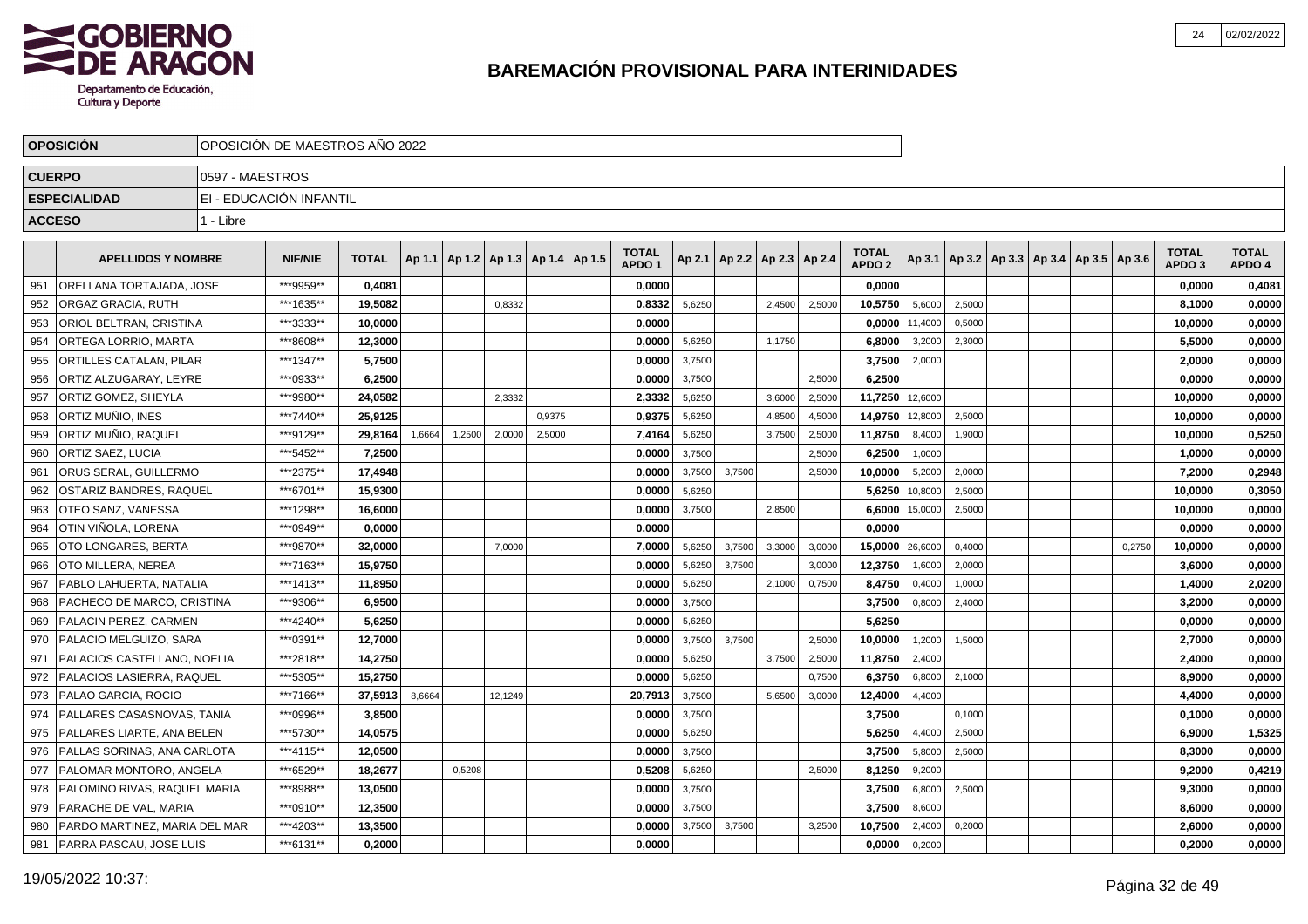

| 0597 - MAESTROS<br><b>CUERPO</b><br>EI - EDUCACIÓN INFANTIL<br><b>ESPECIALIDAD</b><br><b>ACCESO</b><br>1 - Libre<br><b>TOTAL</b><br><b>TOTAL</b><br><b>TOTAL</b><br><b>TOTAL</b><br><b>APELLIDOS Y NOMBRE</b><br><b>NIF/NIE</b><br><b>TOTAL</b><br>Ap 1.1   Ap 1.2   Ap 1.3   Ap 1.4   Ap 1.5<br>Ap 2.1   Ap 2.2   Ap 2.3   Ap 2.4<br>Ap 3.1   Ap 3.2   Ap 3.3   Ap 3.4   Ap 3.5   Ap 3.6<br>APDO <sub>2</sub><br>APDO <sub>1</sub><br>APDO <sub>3</sub><br>lPARZIALE UTRERA. MARYURI DIANA<br>***1426**<br>1,7859<br>0,0000<br>982<br>0.0000<br>0,6000<br>0,8000<br>1,4000<br>***7125**<br>5,6250<br>1,8750<br>PASCUAL ALEGRE, CELIA<br>31,0000<br>1,0000<br>6,0000<br>3,7500<br>5,5000<br>2,5000<br>0,3000<br>10,0000<br>983<br>5,0000<br>15,0000<br>20,8000<br>***4070**<br>I PASCUAL BIOTA. VICTOR<br>13.2500<br>0,0000<br>3,7500<br>3,7500<br>9.5000<br>984<br>8,0000<br>1,5000<br>***5642**<br>985<br>PASCUAL CASES, ANDREA<br>20,4250<br>0,0000<br>5,6250<br>5,0000<br>10,6250<br>8,2000<br>1,6000<br>9,8000<br>***3350**<br>PASCUAL GOMEZ. EVA MARIA<br>986<br>17,9250<br>0,0000<br>5,6250<br>2,5000<br>8,1250<br>9,8000<br>9,8000<br>PASCUAL HUERTA, IRENE<br>***5878**<br>987<br>14,5000<br>0,0000<br>3,7500<br>0,7500<br>4,5000<br>8,2000<br>2,5000<br>10,0000<br>988<br>PASCUAL SOLANA, TANIA<br>***2665**<br>0,0000<br>3,7500<br>2,2500<br>8,5000<br>18,5000<br>2,5000<br>9,0000<br>1,9000<br>10,0000<br>PASTOR GARCIA, ANDREA<br>989<br>***6813**<br>3,7500<br>0.0000<br>3,7500<br>3,7500<br>0.0000<br>PASTOR GOMEZ, ROCIO<br>***2711**<br>3,7500<br>0,0000<br>3,7500<br>990<br>3,7500<br>0,0000<br>991<br>PASTOR LOPEZ, SILVIA<br>***8523**<br>22,6750<br>5,6250<br>18,8000<br>0.0000<br>7,0500<br>12,6750<br>1.3000<br>10,0000<br>992<br>PASTOR ROBA, MARTA<br>***3156**<br>13,1250<br>0,0000<br>5,6250<br>5,6250<br>5,0000<br>2,5000<br>7,5000<br>I PAYAS MARTINEZ. IÑIGO<br>***3957**<br>17.0000<br>1.0000<br>3,7500<br>6,0000<br>8,8000<br>993<br>1,0000<br>2,2500<br>2,5000<br>10.0000<br>***5750**<br>994<br>PEDRO VENTURA, MARTA<br>24,4750<br>2,5000<br>3,7500<br>2,5000<br>11,9750<br>11,6000<br>1,0000<br>10,0000<br>2,5000<br>3,7500<br>1,9750<br>***1191**<br>995<br>PEDROS GARCIA, MARIA<br>6.9000<br>0,0000<br>0,0000<br>0,5000<br>6,9000<br>6,4000<br>996<br>PEDROSA CHECA, CRISTINA<br>***0426**<br>22,3750<br>0,0000<br>5,6250<br>3,7500<br>3,0000<br>12,3750<br>10,6000<br>1,0000<br>10,0000<br>***4688**<br>997<br>PEDROSA ESPINOSA, ANA MARIA<br>18,1250<br>0,0000<br>5,6250<br>2.5000<br>8,1250<br>12,6000<br>10,0000<br>***5352**<br>998<br>PEIRO JARQUE, LUIS<br>26,1250<br>2,5000<br>5,6250<br>3,7500<br>2,2500<br>2,0000<br>13,6250<br>15,4000<br>10,0000<br>2,5000<br>999<br>PEIRON EXTREMEIRO. CARLA<br>***6913**<br>0,0000<br>3,7500<br>3,7500<br>10,9500<br>6,2000<br>1,0000<br>7,2000<br>PELET MARTINEZ. JUDITH<br>1000<br>***2110**<br>18.1250<br>0.0000<br>5,6250<br>8,1250<br>9,6000<br>10,0000<br>2.5000<br>1,0000<br>PELLICER ABELLA, CRISTINA<br>3,7500<br>5,7500<br>1001<br>***0764**<br>15,7500<br>0,0000<br>2,0000<br>11,0000<br>10,0000<br><b>PEMAN IZQUIERDO, EDUARDO</b><br>3,7500<br>7,2500<br>15,0000<br>1002<br>***7126**<br>31.8333<br>5,5000<br>1,3333<br>6.8333<br>5,6250<br>2.0000<br>23,0000<br>2,0000<br>0,2750<br>10,0000<br><b>PENADES TUSET, LUCIA</b><br>***8470**<br>22,1250<br>13,1250<br>0,0000<br>5,6250<br>7,5000<br>9,0000<br>9,0000<br>1003<br>1004   PEÑA LALANZA, MARIA<br>***2364**<br>3,7500<br>0.0000<br>0,7500<br>0,7500<br>3,0000<br>3,0000<br>1005   PEÑA RAMON, SARA<br>***4142**<br>17,6250<br>0,0000<br>5,6250<br>2,0000<br>7,6250<br>10,0000<br>10,0000<br>***8509**<br>1006   PEÑARANDA ORTEGA, CARLOS<br>1.0000<br>0,0000<br>0,0000<br>1,0000<br>1,0000<br>***5749**<br>1007 PER MORENO, PAULA<br>11,4083<br>0,2083<br>0,2083<br>3,7500<br>2,0500<br>5,8000<br>4,0000<br>1,4000<br>5,4000<br>***1387**<br>1008   PERALTA ARIBAU, CARLA<br>5,4000<br>0,0000<br>0,0000<br>5,4000<br>5,4000<br>1009 PERALTA CASAIS, ARTURO<br>***6563**<br>11,7500<br>0,0000<br>3,7500<br>3,7500<br>8,0000<br>8,0000<br>PERDIGUERO GAINZA, CANDELA DE<br>***2535**<br>8.9250<br>0.0000<br>5,6250<br>2.5000<br>8,1250<br>0,8000<br>0.8000<br>1010<br>LA CARIDAD<br>***3339**<br>1011   PEREA GODOY, IRENE<br>15.9500<br>0.0000<br>3,7500<br>3.0000<br>6,7500<br>9.2000<br>9,2000<br>1012 PEREZ AGREDA, MIRIAM<br>***6349**<br>5,6250<br>14,8250<br>0,0000<br>2,5000<br>8,1250<br>5,2000<br>1,5000<br>6,7000 | <b>OPOSICION</b> | OPOSICIÓN DE MAESTROS AÑO 2022 |  |  |  |  |  |  |  |  |  |        |
|------------------------------------------------------------------------------------------------------------------------------------------------------------------------------------------------------------------------------------------------------------------------------------------------------------------------------------------------------------------------------------------------------------------------------------------------------------------------------------------------------------------------------------------------------------------------------------------------------------------------------------------------------------------------------------------------------------------------------------------------------------------------------------------------------------------------------------------------------------------------------------------------------------------------------------------------------------------------------------------------------------------------------------------------------------------------------------------------------------------------------------------------------------------------------------------------------------------------------------------------------------------------------------------------------------------------------------------------------------------------------------------------------------------------------------------------------------------------------------------------------------------------------------------------------------------------------------------------------------------------------------------------------------------------------------------------------------------------------------------------------------------------------------------------------------------------------------------------------------------------------------------------------------------------------------------------------------------------------------------------------------------------------------------------------------------------------------------------------------------------------------------------------------------------------------------------------------------------------------------------------------------------------------------------------------------------------------------------------------------------------------------------------------------------------------------------------------------------------------------------------------------------------------------------------------------------------------------------------------------------------------------------------------------------------------------------------------------------------------------------------------------------------------------------------------------------------------------------------------------------------------------------------------------------------------------------------------------------------------------------------------------------------------------------------------------------------------------------------------------------------------------------------------------------------------------------------------------------------------------------------------------------------------------------------------------------------------------------------------------------------------------------------------------------------------------------------------------------------------------------------------------------------------------------------------------------------------------------------------------------------------------------------------------------------------------------------------------------------------------------------------------------------------------------------------------------------------------------------------------------------------------------------------------------------------------------------------------------------------------------------------------------------------------------------------------------------------------------------------------------------------------------------------------------------------------------------------------------------------------------------------------------------------------------------------------------------------------------------------------------------------------------------------------------------------------------------------------------------------|------------------|--------------------------------|--|--|--|--|--|--|--|--|--|--------|
|                                                                                                                                                                                                                                                                                                                                                                                                                                                                                                                                                                                                                                                                                                                                                                                                                                                                                                                                                                                                                                                                                                                                                                                                                                                                                                                                                                                                                                                                                                                                                                                                                                                                                                                                                                                                                                                                                                                                                                                                                                                                                                                                                                                                                                                                                                                                                                                                                                                                                                                                                                                                                                                                                                                                                                                                                                                                                                                                                                                                                                                                                                                                                                                                                                                                                                                                                                                                                                                                                                                                                                                                                                                                                                                                                                                                                                                                                                                                                                                                                                                                                                                                                                                                                                                                                                                                                                                                                                                                                    |                  |                                |  |  |  |  |  |  |  |  |  |        |
|                                                                                                                                                                                                                                                                                                                                                                                                                                                                                                                                                                                                                                                                                                                                                                                                                                                                                                                                                                                                                                                                                                                                                                                                                                                                                                                                                                                                                                                                                                                                                                                                                                                                                                                                                                                                                                                                                                                                                                                                                                                                                                                                                                                                                                                                                                                                                                                                                                                                                                                                                                                                                                                                                                                                                                                                                                                                                                                                                                                                                                                                                                                                                                                                                                                                                                                                                                                                                                                                                                                                                                                                                                                                                                                                                                                                                                                                                                                                                                                                                                                                                                                                                                                                                                                                                                                                                                                                                                                                                    |                  |                                |  |  |  |  |  |  |  |  |  |        |
|                                                                                                                                                                                                                                                                                                                                                                                                                                                                                                                                                                                                                                                                                                                                                                                                                                                                                                                                                                                                                                                                                                                                                                                                                                                                                                                                                                                                                                                                                                                                                                                                                                                                                                                                                                                                                                                                                                                                                                                                                                                                                                                                                                                                                                                                                                                                                                                                                                                                                                                                                                                                                                                                                                                                                                                                                                                                                                                                                                                                                                                                                                                                                                                                                                                                                                                                                                                                                                                                                                                                                                                                                                                                                                                                                                                                                                                                                                                                                                                                                                                                                                                                                                                                                                                                                                                                                                                                                                                                                    |                  |                                |  |  |  |  |  |  |  |  |  |        |
|                                                                                                                                                                                                                                                                                                                                                                                                                                                                                                                                                                                                                                                                                                                                                                                                                                                                                                                                                                                                                                                                                                                                                                                                                                                                                                                                                                                                                                                                                                                                                                                                                                                                                                                                                                                                                                                                                                                                                                                                                                                                                                                                                                                                                                                                                                                                                                                                                                                                                                                                                                                                                                                                                                                                                                                                                                                                                                                                                                                                                                                                                                                                                                                                                                                                                                                                                                                                                                                                                                                                                                                                                                                                                                                                                                                                                                                                                                                                                                                                                                                                                                                                                                                                                                                                                                                                                                                                                                                                                    |                  |                                |  |  |  |  |  |  |  |  |  |        |
|                                                                                                                                                                                                                                                                                                                                                                                                                                                                                                                                                                                                                                                                                                                                                                                                                                                                                                                                                                                                                                                                                                                                                                                                                                                                                                                                                                                                                                                                                                                                                                                                                                                                                                                                                                                                                                                                                                                                                                                                                                                                                                                                                                                                                                                                                                                                                                                                                                                                                                                                                                                                                                                                                                                                                                                                                                                                                                                                                                                                                                                                                                                                                                                                                                                                                                                                                                                                                                                                                                                                                                                                                                                                                                                                                                                                                                                                                                                                                                                                                                                                                                                                                                                                                                                                                                                                                                                                                                                                                    |                  |                                |  |  |  |  |  |  |  |  |  | APDO 4 |
|                                                                                                                                                                                                                                                                                                                                                                                                                                                                                                                                                                                                                                                                                                                                                                                                                                                                                                                                                                                                                                                                                                                                                                                                                                                                                                                                                                                                                                                                                                                                                                                                                                                                                                                                                                                                                                                                                                                                                                                                                                                                                                                                                                                                                                                                                                                                                                                                                                                                                                                                                                                                                                                                                                                                                                                                                                                                                                                                                                                                                                                                                                                                                                                                                                                                                                                                                                                                                                                                                                                                                                                                                                                                                                                                                                                                                                                                                                                                                                                                                                                                                                                                                                                                                                                                                                                                                                                                                                                                                    |                  |                                |  |  |  |  |  |  |  |  |  | 0,3859 |
|                                                                                                                                                                                                                                                                                                                                                                                                                                                                                                                                                                                                                                                                                                                                                                                                                                                                                                                                                                                                                                                                                                                                                                                                                                                                                                                                                                                                                                                                                                                                                                                                                                                                                                                                                                                                                                                                                                                                                                                                                                                                                                                                                                                                                                                                                                                                                                                                                                                                                                                                                                                                                                                                                                                                                                                                                                                                                                                                                                                                                                                                                                                                                                                                                                                                                                                                                                                                                                                                                                                                                                                                                                                                                                                                                                                                                                                                                                                                                                                                                                                                                                                                                                                                                                                                                                                                                                                                                                                                                    |                  |                                |  |  |  |  |  |  |  |  |  | 0,0000 |
|                                                                                                                                                                                                                                                                                                                                                                                                                                                                                                                                                                                                                                                                                                                                                                                                                                                                                                                                                                                                                                                                                                                                                                                                                                                                                                                                                                                                                                                                                                                                                                                                                                                                                                                                                                                                                                                                                                                                                                                                                                                                                                                                                                                                                                                                                                                                                                                                                                                                                                                                                                                                                                                                                                                                                                                                                                                                                                                                                                                                                                                                                                                                                                                                                                                                                                                                                                                                                                                                                                                                                                                                                                                                                                                                                                                                                                                                                                                                                                                                                                                                                                                                                                                                                                                                                                                                                                                                                                                                                    |                  |                                |  |  |  |  |  |  |  |  |  | 0,0000 |
|                                                                                                                                                                                                                                                                                                                                                                                                                                                                                                                                                                                                                                                                                                                                                                                                                                                                                                                                                                                                                                                                                                                                                                                                                                                                                                                                                                                                                                                                                                                                                                                                                                                                                                                                                                                                                                                                                                                                                                                                                                                                                                                                                                                                                                                                                                                                                                                                                                                                                                                                                                                                                                                                                                                                                                                                                                                                                                                                                                                                                                                                                                                                                                                                                                                                                                                                                                                                                                                                                                                                                                                                                                                                                                                                                                                                                                                                                                                                                                                                                                                                                                                                                                                                                                                                                                                                                                                                                                                                                    |                  |                                |  |  |  |  |  |  |  |  |  | 0,0000 |
|                                                                                                                                                                                                                                                                                                                                                                                                                                                                                                                                                                                                                                                                                                                                                                                                                                                                                                                                                                                                                                                                                                                                                                                                                                                                                                                                                                                                                                                                                                                                                                                                                                                                                                                                                                                                                                                                                                                                                                                                                                                                                                                                                                                                                                                                                                                                                                                                                                                                                                                                                                                                                                                                                                                                                                                                                                                                                                                                                                                                                                                                                                                                                                                                                                                                                                                                                                                                                                                                                                                                                                                                                                                                                                                                                                                                                                                                                                                                                                                                                                                                                                                                                                                                                                                                                                                                                                                                                                                                                    |                  |                                |  |  |  |  |  |  |  |  |  | 0,0000 |
|                                                                                                                                                                                                                                                                                                                                                                                                                                                                                                                                                                                                                                                                                                                                                                                                                                                                                                                                                                                                                                                                                                                                                                                                                                                                                                                                                                                                                                                                                                                                                                                                                                                                                                                                                                                                                                                                                                                                                                                                                                                                                                                                                                                                                                                                                                                                                                                                                                                                                                                                                                                                                                                                                                                                                                                                                                                                                                                                                                                                                                                                                                                                                                                                                                                                                                                                                                                                                                                                                                                                                                                                                                                                                                                                                                                                                                                                                                                                                                                                                                                                                                                                                                                                                                                                                                                                                                                                                                                                                    |                  |                                |  |  |  |  |  |  |  |  |  | 0,0000 |
|                                                                                                                                                                                                                                                                                                                                                                                                                                                                                                                                                                                                                                                                                                                                                                                                                                                                                                                                                                                                                                                                                                                                                                                                                                                                                                                                                                                                                                                                                                                                                                                                                                                                                                                                                                                                                                                                                                                                                                                                                                                                                                                                                                                                                                                                                                                                                                                                                                                                                                                                                                                                                                                                                                                                                                                                                                                                                                                                                                                                                                                                                                                                                                                                                                                                                                                                                                                                                                                                                                                                                                                                                                                                                                                                                                                                                                                                                                                                                                                                                                                                                                                                                                                                                                                                                                                                                                                                                                                                                    |                  |                                |  |  |  |  |  |  |  |  |  | 0,0000 |
|                                                                                                                                                                                                                                                                                                                                                                                                                                                                                                                                                                                                                                                                                                                                                                                                                                                                                                                                                                                                                                                                                                                                                                                                                                                                                                                                                                                                                                                                                                                                                                                                                                                                                                                                                                                                                                                                                                                                                                                                                                                                                                                                                                                                                                                                                                                                                                                                                                                                                                                                                                                                                                                                                                                                                                                                                                                                                                                                                                                                                                                                                                                                                                                                                                                                                                                                                                                                                                                                                                                                                                                                                                                                                                                                                                                                                                                                                                                                                                                                                                                                                                                                                                                                                                                                                                                                                                                                                                                                                    |                  |                                |  |  |  |  |  |  |  |  |  | 0,0000 |
|                                                                                                                                                                                                                                                                                                                                                                                                                                                                                                                                                                                                                                                                                                                                                                                                                                                                                                                                                                                                                                                                                                                                                                                                                                                                                                                                                                                                                                                                                                                                                                                                                                                                                                                                                                                                                                                                                                                                                                                                                                                                                                                                                                                                                                                                                                                                                                                                                                                                                                                                                                                                                                                                                                                                                                                                                                                                                                                                                                                                                                                                                                                                                                                                                                                                                                                                                                                                                                                                                                                                                                                                                                                                                                                                                                                                                                                                                                                                                                                                                                                                                                                                                                                                                                                                                                                                                                                                                                                                                    |                  |                                |  |  |  |  |  |  |  |  |  | 0,0000 |
|                                                                                                                                                                                                                                                                                                                                                                                                                                                                                                                                                                                                                                                                                                                                                                                                                                                                                                                                                                                                                                                                                                                                                                                                                                                                                                                                                                                                                                                                                                                                                                                                                                                                                                                                                                                                                                                                                                                                                                                                                                                                                                                                                                                                                                                                                                                                                                                                                                                                                                                                                                                                                                                                                                                                                                                                                                                                                                                                                                                                                                                                                                                                                                                                                                                                                                                                                                                                                                                                                                                                                                                                                                                                                                                                                                                                                                                                                                                                                                                                                                                                                                                                                                                                                                                                                                                                                                                                                                                                                    |                  |                                |  |  |  |  |  |  |  |  |  | 0,0000 |
|                                                                                                                                                                                                                                                                                                                                                                                                                                                                                                                                                                                                                                                                                                                                                                                                                                                                                                                                                                                                                                                                                                                                                                                                                                                                                                                                                                                                                                                                                                                                                                                                                                                                                                                                                                                                                                                                                                                                                                                                                                                                                                                                                                                                                                                                                                                                                                                                                                                                                                                                                                                                                                                                                                                                                                                                                                                                                                                                                                                                                                                                                                                                                                                                                                                                                                                                                                                                                                                                                                                                                                                                                                                                                                                                                                                                                                                                                                                                                                                                                                                                                                                                                                                                                                                                                                                                                                                                                                                                                    |                  |                                |  |  |  |  |  |  |  |  |  | 0,0000 |
|                                                                                                                                                                                                                                                                                                                                                                                                                                                                                                                                                                                                                                                                                                                                                                                                                                                                                                                                                                                                                                                                                                                                                                                                                                                                                                                                                                                                                                                                                                                                                                                                                                                                                                                                                                                                                                                                                                                                                                                                                                                                                                                                                                                                                                                                                                                                                                                                                                                                                                                                                                                                                                                                                                                                                                                                                                                                                                                                                                                                                                                                                                                                                                                                                                                                                                                                                                                                                                                                                                                                                                                                                                                                                                                                                                                                                                                                                                                                                                                                                                                                                                                                                                                                                                                                                                                                                                                                                                                                                    |                  |                                |  |  |  |  |  |  |  |  |  | 0,0000 |
|                                                                                                                                                                                                                                                                                                                                                                                                                                                                                                                                                                                                                                                                                                                                                                                                                                                                                                                                                                                                                                                                                                                                                                                                                                                                                                                                                                                                                                                                                                                                                                                                                                                                                                                                                                                                                                                                                                                                                                                                                                                                                                                                                                                                                                                                                                                                                                                                                                                                                                                                                                                                                                                                                                                                                                                                                                                                                                                                                                                                                                                                                                                                                                                                                                                                                                                                                                                                                                                                                                                                                                                                                                                                                                                                                                                                                                                                                                                                                                                                                                                                                                                                                                                                                                                                                                                                                                                                                                                                                    |                  |                                |  |  |  |  |  |  |  |  |  | 0,0000 |
|                                                                                                                                                                                                                                                                                                                                                                                                                                                                                                                                                                                                                                                                                                                                                                                                                                                                                                                                                                                                                                                                                                                                                                                                                                                                                                                                                                                                                                                                                                                                                                                                                                                                                                                                                                                                                                                                                                                                                                                                                                                                                                                                                                                                                                                                                                                                                                                                                                                                                                                                                                                                                                                                                                                                                                                                                                                                                                                                                                                                                                                                                                                                                                                                                                                                                                                                                                                                                                                                                                                                                                                                                                                                                                                                                                                                                                                                                                                                                                                                                                                                                                                                                                                                                                                                                                                                                                                                                                                                                    |                  |                                |  |  |  |  |  |  |  |  |  | 0,0000 |
|                                                                                                                                                                                                                                                                                                                                                                                                                                                                                                                                                                                                                                                                                                                                                                                                                                                                                                                                                                                                                                                                                                                                                                                                                                                                                                                                                                                                                                                                                                                                                                                                                                                                                                                                                                                                                                                                                                                                                                                                                                                                                                                                                                                                                                                                                                                                                                                                                                                                                                                                                                                                                                                                                                                                                                                                                                                                                                                                                                                                                                                                                                                                                                                                                                                                                                                                                                                                                                                                                                                                                                                                                                                                                                                                                                                                                                                                                                                                                                                                                                                                                                                                                                                                                                                                                                                                                                                                                                                                                    |                  |                                |  |  |  |  |  |  |  |  |  | 0,0000 |
|                                                                                                                                                                                                                                                                                                                                                                                                                                                                                                                                                                                                                                                                                                                                                                                                                                                                                                                                                                                                                                                                                                                                                                                                                                                                                                                                                                                                                                                                                                                                                                                                                                                                                                                                                                                                                                                                                                                                                                                                                                                                                                                                                                                                                                                                                                                                                                                                                                                                                                                                                                                                                                                                                                                                                                                                                                                                                                                                                                                                                                                                                                                                                                                                                                                                                                                                                                                                                                                                                                                                                                                                                                                                                                                                                                                                                                                                                                                                                                                                                                                                                                                                                                                                                                                                                                                                                                                                                                                                                    |                  |                                |  |  |  |  |  |  |  |  |  | 0,0000 |
|                                                                                                                                                                                                                                                                                                                                                                                                                                                                                                                                                                                                                                                                                                                                                                                                                                                                                                                                                                                                                                                                                                                                                                                                                                                                                                                                                                                                                                                                                                                                                                                                                                                                                                                                                                                                                                                                                                                                                                                                                                                                                                                                                                                                                                                                                                                                                                                                                                                                                                                                                                                                                                                                                                                                                                                                                                                                                                                                                                                                                                                                                                                                                                                                                                                                                                                                                                                                                                                                                                                                                                                                                                                                                                                                                                                                                                                                                                                                                                                                                                                                                                                                                                                                                                                                                                                                                                                                                                                                                    |                  |                                |  |  |  |  |  |  |  |  |  | 0,0000 |
|                                                                                                                                                                                                                                                                                                                                                                                                                                                                                                                                                                                                                                                                                                                                                                                                                                                                                                                                                                                                                                                                                                                                                                                                                                                                                                                                                                                                                                                                                                                                                                                                                                                                                                                                                                                                                                                                                                                                                                                                                                                                                                                                                                                                                                                                                                                                                                                                                                                                                                                                                                                                                                                                                                                                                                                                                                                                                                                                                                                                                                                                                                                                                                                                                                                                                                                                                                                                                                                                                                                                                                                                                                                                                                                                                                                                                                                                                                                                                                                                                                                                                                                                                                                                                                                                                                                                                                                                                                                                                    |                  |                                |  |  |  |  |  |  |  |  |  | 0,0000 |
|                                                                                                                                                                                                                                                                                                                                                                                                                                                                                                                                                                                                                                                                                                                                                                                                                                                                                                                                                                                                                                                                                                                                                                                                                                                                                                                                                                                                                                                                                                                                                                                                                                                                                                                                                                                                                                                                                                                                                                                                                                                                                                                                                                                                                                                                                                                                                                                                                                                                                                                                                                                                                                                                                                                                                                                                                                                                                                                                                                                                                                                                                                                                                                                                                                                                                                                                                                                                                                                                                                                                                                                                                                                                                                                                                                                                                                                                                                                                                                                                                                                                                                                                                                                                                                                                                                                                                                                                                                                                                    |                  |                                |  |  |  |  |  |  |  |  |  | 0,0000 |
|                                                                                                                                                                                                                                                                                                                                                                                                                                                                                                                                                                                                                                                                                                                                                                                                                                                                                                                                                                                                                                                                                                                                                                                                                                                                                                                                                                                                                                                                                                                                                                                                                                                                                                                                                                                                                                                                                                                                                                                                                                                                                                                                                                                                                                                                                                                                                                                                                                                                                                                                                                                                                                                                                                                                                                                                                                                                                                                                                                                                                                                                                                                                                                                                                                                                                                                                                                                                                                                                                                                                                                                                                                                                                                                                                                                                                                                                                                                                                                                                                                                                                                                                                                                                                                                                                                                                                                                                                                                                                    |                  |                                |  |  |  |  |  |  |  |  |  | 0,0000 |
|                                                                                                                                                                                                                                                                                                                                                                                                                                                                                                                                                                                                                                                                                                                                                                                                                                                                                                                                                                                                                                                                                                                                                                                                                                                                                                                                                                                                                                                                                                                                                                                                                                                                                                                                                                                                                                                                                                                                                                                                                                                                                                                                                                                                                                                                                                                                                                                                                                                                                                                                                                                                                                                                                                                                                                                                                                                                                                                                                                                                                                                                                                                                                                                                                                                                                                                                                                                                                                                                                                                                                                                                                                                                                                                                                                                                                                                                                                                                                                                                                                                                                                                                                                                                                                                                                                                                                                                                                                                                                    |                  |                                |  |  |  |  |  |  |  |  |  | 0,0000 |
|                                                                                                                                                                                                                                                                                                                                                                                                                                                                                                                                                                                                                                                                                                                                                                                                                                                                                                                                                                                                                                                                                                                                                                                                                                                                                                                                                                                                                                                                                                                                                                                                                                                                                                                                                                                                                                                                                                                                                                                                                                                                                                                                                                                                                                                                                                                                                                                                                                                                                                                                                                                                                                                                                                                                                                                                                                                                                                                                                                                                                                                                                                                                                                                                                                                                                                                                                                                                                                                                                                                                                                                                                                                                                                                                                                                                                                                                                                                                                                                                                                                                                                                                                                                                                                                                                                                                                                                                                                                                                    |                  |                                |  |  |  |  |  |  |  |  |  | 0,0000 |
|                                                                                                                                                                                                                                                                                                                                                                                                                                                                                                                                                                                                                                                                                                                                                                                                                                                                                                                                                                                                                                                                                                                                                                                                                                                                                                                                                                                                                                                                                                                                                                                                                                                                                                                                                                                                                                                                                                                                                                                                                                                                                                                                                                                                                                                                                                                                                                                                                                                                                                                                                                                                                                                                                                                                                                                                                                                                                                                                                                                                                                                                                                                                                                                                                                                                                                                                                                                                                                                                                                                                                                                                                                                                                                                                                                                                                                                                                                                                                                                                                                                                                                                                                                                                                                                                                                                                                                                                                                                                                    |                  |                                |  |  |  |  |  |  |  |  |  | 0,0000 |
|                                                                                                                                                                                                                                                                                                                                                                                                                                                                                                                                                                                                                                                                                                                                                                                                                                                                                                                                                                                                                                                                                                                                                                                                                                                                                                                                                                                                                                                                                                                                                                                                                                                                                                                                                                                                                                                                                                                                                                                                                                                                                                                                                                                                                                                                                                                                                                                                                                                                                                                                                                                                                                                                                                                                                                                                                                                                                                                                                                                                                                                                                                                                                                                                                                                                                                                                                                                                                                                                                                                                                                                                                                                                                                                                                                                                                                                                                                                                                                                                                                                                                                                                                                                                                                                                                                                                                                                                                                                                                    |                  |                                |  |  |  |  |  |  |  |  |  | 0,0000 |
|                                                                                                                                                                                                                                                                                                                                                                                                                                                                                                                                                                                                                                                                                                                                                                                                                                                                                                                                                                                                                                                                                                                                                                                                                                                                                                                                                                                                                                                                                                                                                                                                                                                                                                                                                                                                                                                                                                                                                                                                                                                                                                                                                                                                                                                                                                                                                                                                                                                                                                                                                                                                                                                                                                                                                                                                                                                                                                                                                                                                                                                                                                                                                                                                                                                                                                                                                                                                                                                                                                                                                                                                                                                                                                                                                                                                                                                                                                                                                                                                                                                                                                                                                                                                                                                                                                                                                                                                                                                                                    |                  |                                |  |  |  |  |  |  |  |  |  | 0,0000 |
|                                                                                                                                                                                                                                                                                                                                                                                                                                                                                                                                                                                                                                                                                                                                                                                                                                                                                                                                                                                                                                                                                                                                                                                                                                                                                                                                                                                                                                                                                                                                                                                                                                                                                                                                                                                                                                                                                                                                                                                                                                                                                                                                                                                                                                                                                                                                                                                                                                                                                                                                                                                                                                                                                                                                                                                                                                                                                                                                                                                                                                                                                                                                                                                                                                                                                                                                                                                                                                                                                                                                                                                                                                                                                                                                                                                                                                                                                                                                                                                                                                                                                                                                                                                                                                                                                                                                                                                                                                                                                    |                  |                                |  |  |  |  |  |  |  |  |  | 0,0000 |
|                                                                                                                                                                                                                                                                                                                                                                                                                                                                                                                                                                                                                                                                                                                                                                                                                                                                                                                                                                                                                                                                                                                                                                                                                                                                                                                                                                                                                                                                                                                                                                                                                                                                                                                                                                                                                                                                                                                                                                                                                                                                                                                                                                                                                                                                                                                                                                                                                                                                                                                                                                                                                                                                                                                                                                                                                                                                                                                                                                                                                                                                                                                                                                                                                                                                                                                                                                                                                                                                                                                                                                                                                                                                                                                                                                                                                                                                                                                                                                                                                                                                                                                                                                                                                                                                                                                                                                                                                                                                                    |                  |                                |  |  |  |  |  |  |  |  |  | 0,0000 |
|                                                                                                                                                                                                                                                                                                                                                                                                                                                                                                                                                                                                                                                                                                                                                                                                                                                                                                                                                                                                                                                                                                                                                                                                                                                                                                                                                                                                                                                                                                                                                                                                                                                                                                                                                                                                                                                                                                                                                                                                                                                                                                                                                                                                                                                                                                                                                                                                                                                                                                                                                                                                                                                                                                                                                                                                                                                                                                                                                                                                                                                                                                                                                                                                                                                                                                                                                                                                                                                                                                                                                                                                                                                                                                                                                                                                                                                                                                                                                                                                                                                                                                                                                                                                                                                                                                                                                                                                                                                                                    |                  |                                |  |  |  |  |  |  |  |  |  | 0,0000 |
|                                                                                                                                                                                                                                                                                                                                                                                                                                                                                                                                                                                                                                                                                                                                                                                                                                                                                                                                                                                                                                                                                                                                                                                                                                                                                                                                                                                                                                                                                                                                                                                                                                                                                                                                                                                                                                                                                                                                                                                                                                                                                                                                                                                                                                                                                                                                                                                                                                                                                                                                                                                                                                                                                                                                                                                                                                                                                                                                                                                                                                                                                                                                                                                                                                                                                                                                                                                                                                                                                                                                                                                                                                                                                                                                                                                                                                                                                                                                                                                                                                                                                                                                                                                                                                                                                                                                                                                                                                                                                    |                  |                                |  |  |  |  |  |  |  |  |  | 0,0000 |
|                                                                                                                                                                                                                                                                                                                                                                                                                                                                                                                                                                                                                                                                                                                                                                                                                                                                                                                                                                                                                                                                                                                                                                                                                                                                                                                                                                                                                                                                                                                                                                                                                                                                                                                                                                                                                                                                                                                                                                                                                                                                                                                                                                                                                                                                                                                                                                                                                                                                                                                                                                                                                                                                                                                                                                                                                                                                                                                                                                                                                                                                                                                                                                                                                                                                                                                                                                                                                                                                                                                                                                                                                                                                                                                                                                                                                                                                                                                                                                                                                                                                                                                                                                                                                                                                                                                                                                                                                                                                                    |                  |                                |  |  |  |  |  |  |  |  |  | 0,0000 |
|                                                                                                                                                                                                                                                                                                                                                                                                                                                                                                                                                                                                                                                                                                                                                                                                                                                                                                                                                                                                                                                                                                                                                                                                                                                                                                                                                                                                                                                                                                                                                                                                                                                                                                                                                                                                                                                                                                                                                                                                                                                                                                                                                                                                                                                                                                                                                                                                                                                                                                                                                                                                                                                                                                                                                                                                                                                                                                                                                                                                                                                                                                                                                                                                                                                                                                                                                                                                                                                                                                                                                                                                                                                                                                                                                                                                                                                                                                                                                                                                                                                                                                                                                                                                                                                                                                                                                                                                                                                                                    |                  |                                |  |  |  |  |  |  |  |  |  | 0,0000 |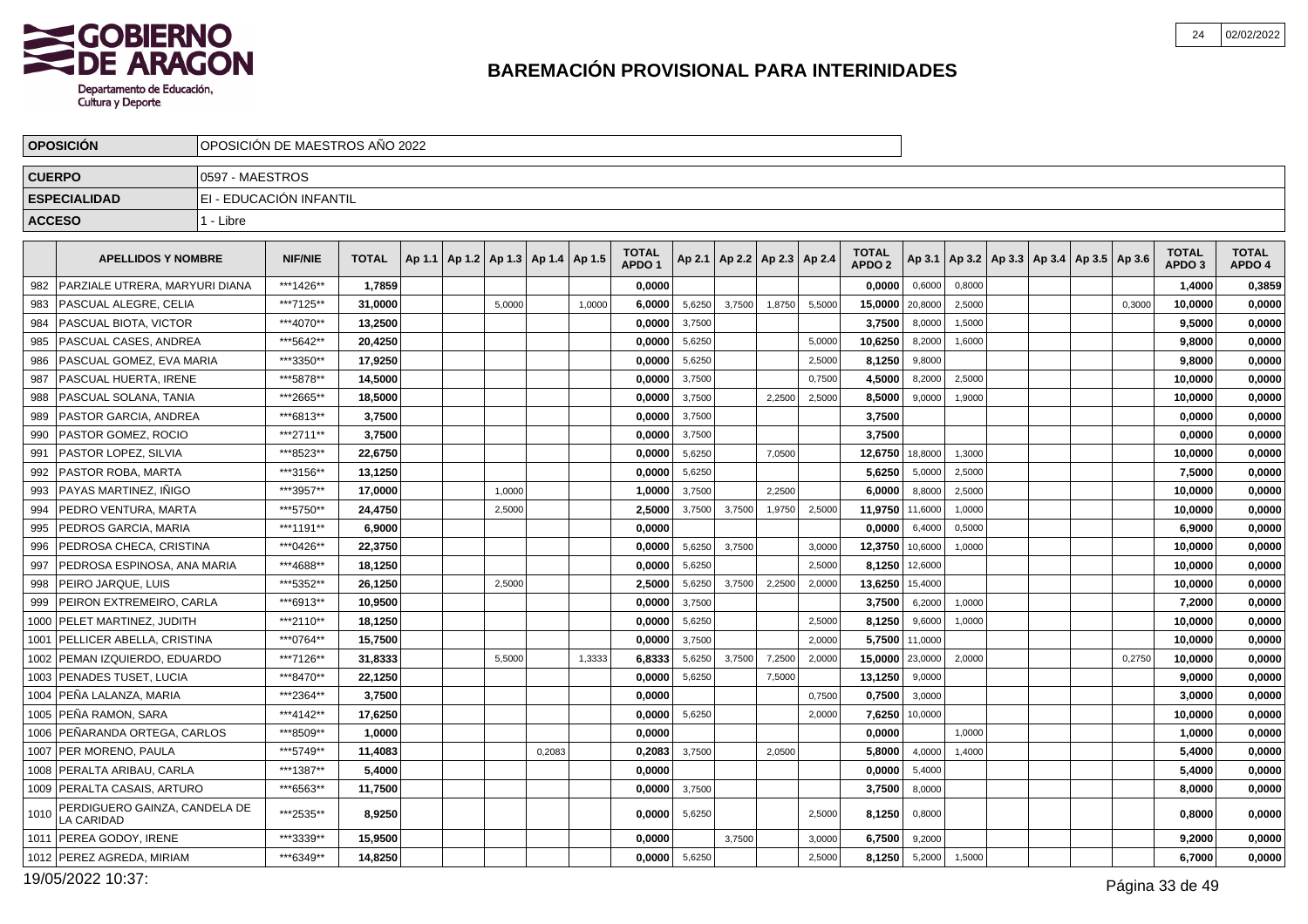

|               | <b>OPOSICIÓN</b>                  | OPOSICIÓN DE MAESTROS AÑO 2022 |                |              |  |                                            |        |                                   |        |        |                                   |        |                                   |         |        |  |                                            |                                   |                        |
|---------------|-----------------------------------|--------------------------------|----------------|--------------|--|--------------------------------------------|--------|-----------------------------------|--------|--------|-----------------------------------|--------|-----------------------------------|---------|--------|--|--------------------------------------------|-----------------------------------|------------------------|
|               | <b>CUERPO</b>                     | 0597 - MAESTROS                |                |              |  |                                            |        |                                   |        |        |                                   |        |                                   |         |        |  |                                            |                                   |                        |
|               | <b>ESPECIALIDAD</b>               | EI - EDUCACIÓN INFANTIL        |                |              |  |                                            |        |                                   |        |        |                                   |        |                                   |         |        |  |                                            |                                   |                        |
| <b>ACCESO</b> |                                   | 1 - Libre                      |                |              |  |                                            |        |                                   |        |        |                                   |        |                                   |         |        |  |                                            |                                   |                        |
|               |                                   |                                |                |              |  |                                            |        |                                   |        |        |                                   |        |                                   |         |        |  |                                            |                                   |                        |
|               | <b>APELLIDOS Y NOMBRE</b>         |                                | <b>NIF/NIE</b> | <b>TOTAL</b> |  | Ap 1.1   Ap 1.2   Ap 1.3   Ap 1.4   Ap 1.5 |        | <b>TOTAL</b><br>APDO <sub>1</sub> |        |        | Ap 2.1   Ap 2.2   Ap 2.3   Ap 2.4 |        | <b>TOTAL</b><br>APDO <sub>2</sub> | Ap 3.1  |        |  | Ap 3.2   Ap 3.3   Ap 3.4   Ap 3.5   Ap 3.6 | <b>TOTAL</b><br>APDO <sub>3</sub> | <b>TOTAL</b><br>APDO 4 |
|               | 1013 PEREZ BALLARIN, PAULA        |                                | ***5226**      | 12,3250      |  |                                            |        | 0,0000                            | 5,6250 |        |                                   |        | 5,6250                            | 4,2000  | 2,5000 |  |                                            | 6,7000                            | 0,0000                 |
| 1014          | <b>PEREZ CANAS, ANA</b>           |                                | ***6475**      | 7,3642       |  |                                            |        | 0,0000                            | 3,7500 |        |                                   |        | 3,7500                            | 1,0000  | 2,5000 |  |                                            | 3,5000                            | 0,1142                 |
|               | 1015 PEREZ CAÑETE, CAROLINA       |                                | ***1116**      | 20,0774      |  |                                            |        | 0,0000                            | 5,6250 |        |                                   | 3,0000 | 8,6250                            | 9,2000  | 2,5000 |  |                                            | 10,0000                           | 1,4524                 |
|               | 1016   PEREZ EMBID, CINTIA        |                                | ***0966**      | 21,2332      |  | 1,8332                                     |        | 1,8332                            | 3,7500 |        | 2,4000                            | 3,2500 | 9,4000                            | 11,0000 | 1,0000 |  |                                            | 10,0000                           | 0,0000                 |
|               | 1017   PEREZ GARCES, ANDREA       |                                | ***4626**      | 20,0784      |  |                                            |        | 0,0000                            | 5,6250 | 3,7500 |                                   |        | 9,3750                            | 8,4000  | 0,7000 |  |                                            | 9,1000                            | 1,6034                 |
|               | 1018   PEREZ GINES, MARTA         |                                | ***1599**      | 12.4000      |  |                                            |        | 0.0000                            | 3,7500 |        |                                   | 0,7500 | 4,5000                            | 5,4000  | 2,5000 |  |                                            | 7.9000                            | 0,0000                 |
|               | 1019   PEREZ GONZALEZ, MARTA      |                                | ***6247**      | 17,6250      |  |                                            |        | 0.0000                            | 5,6250 |        |                                   | 2,0000 | 7,6250                            | 12,6000 |        |  |                                            | 10,0000                           | 0,0000                 |
|               | 1020 PEREZ GONZALVO, CARMEN       |                                | ***9028**      | 17.3665      |  | 0,3332                                     | 0,0833 | 0.4165                            | 3,7500 |        | 2,4500                            | 0,7500 | 6,9500                            | 30,0000 |        |  |                                            | 10.0000                           | 0,0000                 |
|               | 1021   PEREZ ISIEGAS, MARIA PILAR |                                | ***9360**      | 30,2082      |  | 9,8332                                     | 1,0000 | 10,8332                           | 5,6250 |        | 3,7500                            |        | 9,3750                            | 24,0000 | 2,5000 |  |                                            | 10,0000                           | 0,0000                 |
|               | 1022 PEREZ JIMENEZ, MARIA ISABEL  |                                | ***4844**      | 6,2500       |  |                                            |        | 0,0000                            | 3,7500 |        |                                   |        | 3,7500                            |         | 2,5000 |  |                                            | 2,5000                            | 0,0000                 |
|               | 1023   PEREZ MARTINEZ, ITZIAR     |                                | ***2626**      | 3,7500       |  |                                            |        | 0,0000                            | 3,7500 |        |                                   |        | 3,7500                            |         |        |  |                                            | 0,0000                            | 0,0000                 |
|               | 1024   PEREZ MARTINEZ, RAQUEL     |                                | ***2934**      | 9,5750       |  |                                            |        | 0,0000                            | 5,6250 |        | 3,7500                            |        | 9,3750                            | 0,2000  |        |  |                                            | 0,2000                            | 0,0000                 |
|               | 1025   PEREZ MELERO, CRISTINA     |                                | ***9615**      | 6,2500       |  |                                            |        | 0,0000                            | 3,7500 |        |                                   | 2,5000 | 6,2500                            |         |        |  |                                            | 0,0000                            | 0,0000                 |
|               | 1026   PEREZ MONTAÑO, LAIA        |                                | ***6228**      | 0,0000       |  |                                            |        | 0,0000                            |        |        |                                   |        | 0,0000                            |         |        |  |                                            | 0,0000                            | 0,0000                 |
|               | 1027   PEREZ OLIVAS, VANESA       |                                | ***5960**      | 23,2916      |  | 0,1666                                     |        | 0,1666                            | 5,6250 | 3,7500 |                                   | 3,7500 | 13,1250                           | 20,2000 | 2,5000 |  |                                            | 10,0000                           | 0,0000                 |
|               | 1028   PEREZ PEDRAZA, MARTA       |                                | ***2185**      | 8,4000       |  |                                            |        | 0,0000                            |        |        |                                   |        | 0,0000                            | 8,4000  |        |  |                                            | 8,4000                            | 0,0000                 |
| 1029          | PEREZ PEÑA. ANA ISABEL            |                                | ***6805**      | 10.8250      |  |                                            |        | 0.0000                            | 5,6250 |        |                                   | 2.5000 | 8,1250                            | 0,2000  | 2,5000 |  |                                            | 2.7000                            | 0,0000                 |
|               | 1030   PEREZ PEREZ, NOE           |                                | ***2659**      | 14,2000      |  |                                            |        | 0,0000                            | 5,6250 | 1.8750 | 2,7000                            | 2,5000 | 12,7000                           | 0.4000  | 1,1000 |  |                                            | 1,5000                            | 0,0000                 |
| 1031          | <b>PEREZ PEREZ, ROSANA</b>        |                                | ***2559**      | 15,4250      |  |                                            |        | 0.0000                            | 5,6250 |        |                                   |        | 5,6250                            | 8,8000  | 1,0000 |  |                                            | 9,8000                            | 0,0000                 |
|               | 1032 PEREZ QUEVEDO, CARLOTA       |                                | ***6104**      | 15,6250      |  |                                            |        | 0,0000                            | 5,6250 |        |                                   |        | 5,6250                            | 10,6000 |        |  |                                            | 10,0000                           | 0,0000                 |
|               | 1033   PEREZ URIETA, CLARA        |                                | ***7161**      | 0,0000       |  |                                            |        | 0,0000                            |        |        |                                   |        | 0,0000                            |         |        |  |                                            | 0,0000                            | 0,0000                 |
| 1034          | PEREZ USIETO, PAOLA               |                                | ***2372**      | 14,3250      |  |                                            |        | 0,0000                            | 5,6250 |        |                                   | 2,5000 | 8,1250                            | 5,2000  | 1,0000 |  |                                            | 6,2000                            | 0,0000                 |
|               | 1035   PEREZ VILLANUEVA, MARIA    |                                | ***6994**      | 5,6250       |  |                                            |        | 0,0000                            | 5,6250 |        |                                   |        | 5,6250                            |         |        |  |                                            | 0,0000                            | 0,0000                 |
|               | 1036   PERICAS SOLE, PAULA        |                                | ***5255**      | 15,0250      |  |                                            |        | 0,0000                            | 5,6250 |        |                                   |        | 5,6250                            | 9,4000  |        |  |                                            | 9,4000                            | 0,0000                 |
|               | 1037 PIERA SANZ, CARMEN           |                                | ***8975**      | 12,7844      |  |                                            |        | 0,0000                            | 3,7500 |        |                                   |        | 3,7500                            | 4,0000  |        |  |                                            | 4,0000                            | 5,0344                 |
|               | 1038 PINA BARRANTES, MARLENE      |                                | ***7508**      | 10,0000      |  |                                            |        | 0,0000                            |        |        |                                   |        | 0,0000                            | 24,0000 | 2,5000 |  |                                            | 10,0000                           | 0,0000                 |
|               | 1039   PINA CORBATON, LORENA      |                                | ***9448**      | 7,6250       |  |                                            |        | 0,0000                            | 5,6250 |        |                                   |        | 5,6250                            | 1,0000  | 1,0000 |  |                                            | 2,0000                            | 0,0000                 |
|               | 1040   PINA MARTI, ALBERTO        |                                | ***5145**      | 3,9250       |  |                                            |        | 0.0000                            | 3,7500 |        |                                   |        | 3,7500                            |         |        |  |                                            | 0.0000                            | 0,1750                 |
|               | 1041   PINA NUÑEZ, LAURA          |                                | ***1307**      | 4,1500       |  |                                            |        | 0,0000                            | 3,7500 |        |                                   |        | 3,7500                            | 0,4000  |        |  |                                            | 0,4000                            | 0,0000                 |
|               | 1042   PINA TORRES, LUCIA         |                                | ***6272**      | 13,7500      |  |                                            |        | 0,0000                            | 3,7500 |        |                                   |        | 3,7500                            | 11,0000 | 1,0000 |  |                                            | 10,0000                           | 0,0000                 |
|               | 1043   PINARDEL INSA, MARTA       |                                | ***1219**      | 8,2500       |  |                                            |        | 0,0000                            | 3,7500 |        |                                   |        | 3,7500                            | 2,0000  | 2,5000 |  |                                            | 4,5000                            | 0,0000                 |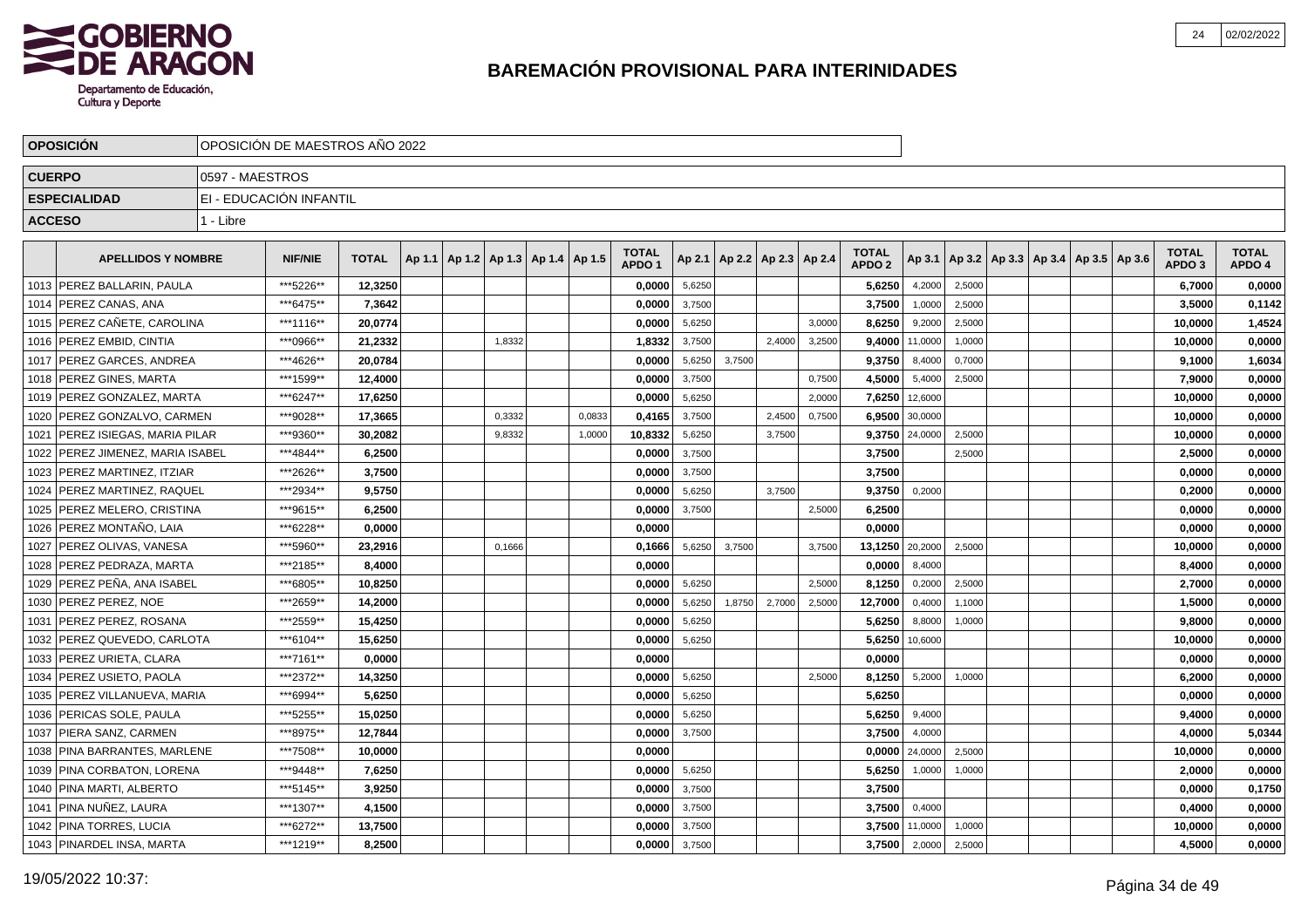

|      | <b>OPOSICION</b>                  |                 | OPOSICIÓN DE MAESTROS AÑO 2022 |              |         |        |                                   |        |        |                                   |        |        |                          |        |                                   |                |        |  |                                            |        |                                   |                        |
|------|-----------------------------------|-----------------|--------------------------------|--------------|---------|--------|-----------------------------------|--------|--------|-----------------------------------|--------|--------|--------------------------|--------|-----------------------------------|----------------|--------|--|--------------------------------------------|--------|-----------------------------------|------------------------|
|      | <b>CUERPO</b>                     | 0597 - MAESTROS |                                |              |         |        |                                   |        |        |                                   |        |        |                          |        |                                   |                |        |  |                                            |        |                                   |                        |
|      | <b>ESPECIALIDAD</b>               |                 | EI - EDUCACIÓN INFANTIL        |              |         |        |                                   |        |        |                                   |        |        |                          |        |                                   |                |        |  |                                            |        |                                   |                        |
|      | <b>ACCESO</b>                     | 1 - Libre       |                                |              |         |        |                                   |        |        |                                   |        |        |                          |        |                                   |                |        |  |                                            |        |                                   |                        |
|      |                                   |                 |                                |              |         |        |                                   |        |        |                                   |        |        |                          |        |                                   |                |        |  |                                            |        |                                   |                        |
|      | <b>APELLIDOS Y NOMBRE</b>         |                 | <b>NIF/NIE</b>                 | <b>TOTAL</b> | Ap 1.1  |        | Ap 1.2   Ap 1.3   Ap 1.4   Ap 1.5 |        |        | <b>TOTAL</b><br>APDO <sub>1</sub> | Ap 2.1 |        | Ap 2.2   Ap 2.3   Ap 2.4 |        | <b>TOTAL</b><br>APDO <sub>2</sub> | Ap 3.1         |        |  | Ap 3.2   Ap 3.3   Ap 3.4   Ap 3.5   Ap 3.6 |        | <b>TOTAL</b><br>APDO <sub>3</sub> | <b>TOTAL</b><br>APDO 4 |
|      | 1044   PINEL LAZA, LUCIA          |                 | ***6531**                      | 19,2332      |         |        | 0,3332                            |        |        | 0,3332                            | 5,6250 |        | 7,5000                   | 2,5000 | 15,0000                           | 2,6000         | 1,3000 |  |                                            |        | 3,9000                            | 0,0000                 |
|      | 1045 PINILLA FERNANDEZ, LORENA    |                 | ***9686**                      | 14,6968      | 3,3332  | 3,2291 |                                   |        |        | 6,5623                            | 3,7500 |        |                          |        | 3,7500                            | 2,2000         | 1,7000 |  |                                            |        | 3,9000                            | 0,4845                 |
|      | 1046 PINO GONZALEZ, IRENE AFRICA  |                 | ***1365**                      | 14.7750      |         |        |                                   |        |        | 0.0000                            | 5,6250 | 3.7500 |                          | 2.5000 | 11,8750                           | 2.0000         | 0,9000 |  |                                            |        | 2.9000                            | 0,0000                 |
|      | 1047 PINOS ROS. ALBA AINIELLE     |                 | ***4647**                      | 21,2750      |         |        |                                   |        |        | 0,0000                            | 5,6250 | 3,7500 |                          | 3.0000 | 12,3750                           | 7,6000         | 1,3000 |  |                                            |        | 8.9000                            | 0,0000                 |
|      | 1048 PIÑERO AGUILAR, ANA          |                 | ***1953**                      | 0.0000       |         |        |                                   |        |        | 0.0000                            |        |        |                          |        | 0,0000                            |                |        |  |                                            |        | 0.0000                            | 0,0000                 |
|      | 1049   PIRES TORRES, PAULA        |                 | ***9672**                      | 15,6250      |         |        |                                   |        |        | 0,0000                            | 5,6250 |        |                          |        | 5,6250                            | 12,2000        |        |  |                                            |        | 10,0000                           | 0,0000                 |
|      | 1050 PITARQUE SANCHEZ, MONTSERRAT |                 | ***6789**                      | 24,5719      |         | 5,6250 | 0,1666                            | 3,4374 |        | 9,2290                            | 3,7500 |        | 3,7500                   |        | 7,5000                            | 4,8000         | 2,5000 |  |                                            |        | 7,3000                            | 0,5429                 |
|      | 1051   PLAZA AZNAR, ELISA         |                 | ***3065**                      | 11,7500      |         |        |                                   |        |        | 0,0000                            | 3,7500 |        |                          |        | 3,7500                            | 8,0000         |        |  |                                            |        | 8,0000                            | 0,0000                 |
|      | 1052 POBLADOR LASHERAS, SIRA      |                 | ***0380**                      | 18,9041      |         | 0,7291 |                                   |        |        | 0,7291                            | 5,6250 |        | 2,5500                   |        | 8,1750                            | 8,6000         | 2,5000 |  |                                            |        | 10,0000                           | 0,0000                 |
|      | 1053 POBO GASCON, SONIA           |                 | ***5693**                      | 16,2206      |         |        | 0,6666                            |        |        | 0,6666                            | 3,7500 |        |                          |        | 3,7500                            | 8,8000         | 2,5000 |  |                                            |        | 10,0000                           | 1,8040                 |
|      | 1054   POLO FERNANDEZ, ISABEL     |                 | ***5989**                      | 19,3750      |         |        |                                   |        |        | 0,0000                            | 5,6250 | 3,7500 |                          |        | 9,3750                            | 10,8000        |        |  |                                            |        | 10,0000                           | 0,0000                 |
|      | 1055   POLO GOMEZ, ANA LEIA       |                 | ***3271**                      | 18,2250      |         |        |                                   |        |        | 0,0000                            | 5,6250 |        |                          | 3.0000 | 8,6250                            | 8,6000         | 1,0000 |  |                                            |        | 9.6000                            | 0,0000                 |
|      | 1056   POLO SANCHEZ, IRENE        |                 | ***0834**                      | 20,9041      |         | 0.7291 |                                   |        |        | 0,7291                            | 5,6250 |        | 2,0500                   | 2,5000 | 10,1750                           | 14,2000        | 1,0000 |  |                                            |        | 10,0000                           | 0,0000                 |
|      | 1057   PONCE GONZALEZ, MARIA      |                 | ***9742**                      | 14,5500      |         |        |                                   |        |        | 0,0000                            |        | 3.7500 |                          | 2,5000 | 6,2500                            | 7,2000         | 1,1000 |  |                                            |        | 8,3000                            | 0,0000                 |
| 1058 | PONCE VERGARA, MARIA TERESA       |                 | ***5845**                      | 22,4174      |         |        |                                   |        |        | 0,0000                            | 3,7500 |        |                          | 0,7500 | 4,5000                            | 12,6000        | 1,9000 |  |                                            |        | 10,0000                           | 7,9174                 |
|      | 1059 PONS VIÑA, GEMMA             |                 | ***9180**                      | 17,6350      |         |        |                                   |        |        | 0,0000                            | 5,6250 |        |                          |        | 5,6250                            | 9,6000         | 1,0000 |  |                                            |        | 10,0000                           | 2,0100                 |
|      | 1060 PORCAR SEBASTIAN, VANESA     |                 | ***8857**                      | 50,5499      | 20,9999 |        | 12,2500                           |        |        | 33,2499                           | 3,7500 |        | 1,5500                   | 2,0000 | 7,3000                            | 19,8000        | 2,5000 |  |                                            | 0,3000 | 10,0000                           | 0,0000                 |
| 1061 | PORQUET TORRECILLAS, MARIA        |                 | ***1466**                      | 18,1250      |         |        |                                   |        |        | 0,0000                            | 5,6250 |        |                          | 2,5000 | 8,1250                            | 10,4000        | 1,0000 |  |                                            |        | 10,0000                           | 0,0000                 |
| 1062 | PORTOLES CASANARRA, LAURA         |                 | ***5758**                      | 3,0000       |         |        |                                   |        |        | 0,0000                            |        |        |                          | 2,0000 | 2,0000                            |                | 1,0000 |  |                                            |        | 1,0000                            | 0,0000                 |
| 1063 | I POSAC SORIANO. CRISTINA         |                 | ***2128**                      | 13.3500      |         |        |                                   |        |        | 0.0000                            | 3,7500 |        |                          |        | 3,7500                            | 9,4000         | 0,2000 |  |                                            |        | 9.6000                            | 0,0000                 |
| 1064 | <b>PRADEL ARRATE, NOEMI</b>       |                 | ***4405**                      | 18,3272      |         |        |                                   |        |        | 0.0000                            | 3,7500 |        | 3,7500                   | 0,7500 | 8,2500                            | 23,0000        | 2,5000 |  |                                            |        | 10,0000                           | 0,0772                 |
|      | 1065 PUCHOL VILLORO, SONIA        |                 | ***0769**                      | 8,7500       |         |        |                                   |        |        | 0.0000                            | 3,7500 |        |                          |        | 3,7500                            | 5,0000         |        |  |                                            |        | 5.0000                            | 0,0000                 |
|      | 1066   PUEBLA JUAREZ, GIOVANNA    |                 | ***5328**                      | 23,0000      |         |        |                                   |        |        | 0,0000                            | 3,7500 |        | 6,7500                   | 2,5000 | 13,0000                           | 12,0000        |        |  |                                            |        | 10,0000                           | 0,0000                 |
|      | 1067 PUENTE LANZAROTE, IRENE      |                 | ***6624**                      | 7,7500       |         |        |                                   |        |        | 0,0000                            | 3,7500 |        |                          |        | 3,7500                            | 4,0000         |        |  |                                            |        | 4,0000                            | 0,0000                 |
|      | 1068 PUERTOLAS GIANCOLA, MAGALY   |                 | ***1106**                      | 30,5748      |         |        | 5,3332                            |        | 0,9166 | 6,2498                            | 5,6250 | 3,7500 | 2,4500                   | 2,5000 | 14,3250                           | 33,6000        |        |  |                                            |        | 10,0000                           | 0,0000                 |
|      | 1069 PUERTOLAS LOPEZ, LAURA       |                 | ***1265**                      | 15,6250      |         |        |                                   |        |        | 0,0000                            | 5,6250 |        |                          |        | 5,6250                            | 15,6000        |        |  |                                            |        | 10,0000                           | 0,0000                 |
|      | 1070   PUERTOLLANO ALVAREZ, MARIA |                 | ***6940**                      | 8,9500       |         |        |                                   |        |        | 0,0000                            | 3,7500 |        |                          |        | 3,7500                            | 3,6000         | 1,6000 |  |                                            |        | 5,2000                            | 0,0000                 |
| 1071 | PUEYO MENDOZA, INES               |                 | ***4622**                      | 10,0250      |         |        |                                   |        |        | 0,0000                            | 5,6250 |        |                          |        | 5,6250                            | 4.2000         | 0,2000 |  |                                            |        | 4,4000                            | 0,0000                 |
|      | 1072 PUEYO SANZ, MARIA            |                 | ***1185**                      | 18,1250      |         |        |                                   |        |        | 0,0000                            | 5,6250 |        |                          | 2,5000 | 8,1250                            | 10,0000        | 1,0000 |  |                                            |        | 10,0000                           | 0,0000                 |
|      | 1073   PURI NAVARRO, MARINA       |                 | ***2169**                      | 10,0250      |         |        |                                   |        |        | 0,0000                            | 5,6250 |        |                          | 3,0000 | 8,6250                            | 1,4000         |        |  |                                            |        | 1,4000                            | 0,0000                 |
|      | 1074   PURROY PENA, ANA           |                 | ***1288**                      | 15,6250      |         |        |                                   |        |        | 0,0000                            | 5,6250 |        |                          |        |                                   | 5,6250 11,2000 |        |  |                                            |        | 10,0000                           | 0,0000                 |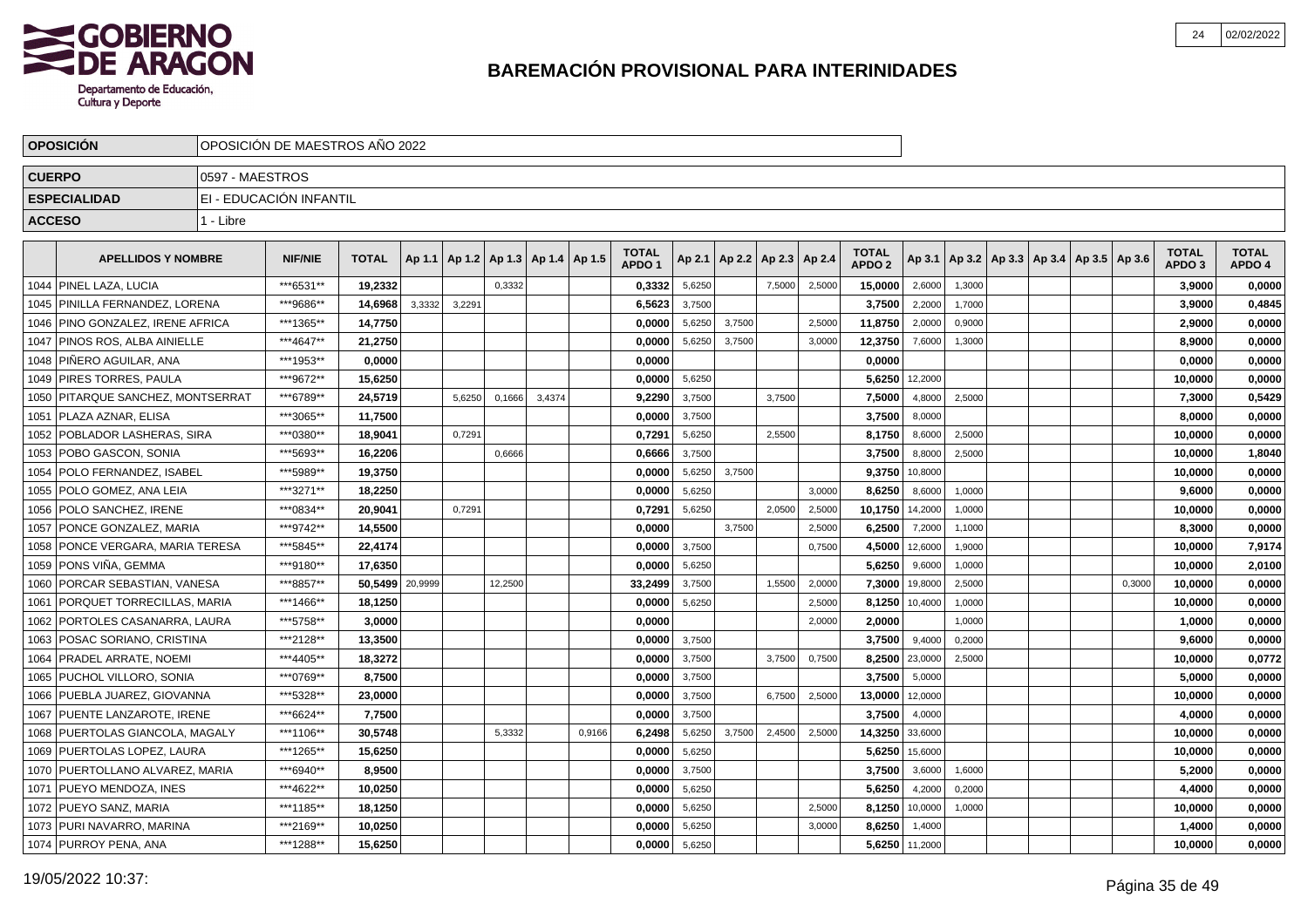

|               | <b>OPOSICION</b>                  | OPOSICIÓN DE MAESTROS AÑO 2022 |                         |              |        |        |                                            |        |                                   |        |        |                                   |        |                                   |         |                                                     |  |  |                                   |                        |
|---------------|-----------------------------------|--------------------------------|-------------------------|--------------|--------|--------|--------------------------------------------|--------|-----------------------------------|--------|--------|-----------------------------------|--------|-----------------------------------|---------|-----------------------------------------------------|--|--|-----------------------------------|------------------------|
| <b>CUERPO</b> |                                   | 0597 - MAESTROS                |                         |              |        |        |                                            |        |                                   |        |        |                                   |        |                                   |         |                                                     |  |  |                                   |                        |
|               | <b>ESPECIALIDAD</b>               |                                | EI - EDUCACIÓN INFANTIL |              |        |        |                                            |        |                                   |        |        |                                   |        |                                   |         |                                                     |  |  |                                   |                        |
| <b>ACCESO</b> |                                   | 1 - Libre                      |                         |              |        |        |                                            |        |                                   |        |        |                                   |        |                                   |         |                                                     |  |  |                                   |                        |
|               | <b>APELLIDOS Y NOMBRE</b>         |                                | <b>NIF/NIE</b>          | <b>TOTAL</b> |        |        | Ap 1.1   Ap 1.2   Ap 1.3   Ap 1.4   Ap 1.5 |        | <b>TOTAL</b><br>APDO <sub>1</sub> |        |        | Ap 2.1   Ap 2.2   Ap 2.3   Ap 2.4 |        | <b>TOTAL</b><br>APDO <sub>2</sub> |         | Ap 3.1   Ap 3.2   Ap 3.3   Ap 3.4   Ap 3.5   Ap 3.6 |  |  | <b>TOTAL</b><br>APDO <sub>3</sub> | <b>TOTAL</b><br>APDO 4 |
|               | 1075   PUYUELO ARTIGAS, BEATRIZ   |                                | ***1888**               | 6,1750       |        |        |                                            |        | 0,0000                            | 3,7500 |        |                                   |        | 3,7500                            |         | 1,9000                                              |  |  | 1,9000                            | 0,5250                 |
|               | 1076 PUYUELO BAGÜESTE. MERCEDES   |                                | ***5588**               | 14,2250      |        |        |                                            |        | 0,0000                            | 5,6250 |        |                                   |        | 5,6250                            | 8,6000  |                                                     |  |  | 8,6000                            | 0,0000                 |
|               | 1077 PUYUELO GIMENEZ, MARIA       |                                | ***5843**               | 12,7500      |        |        |                                            |        | 0,0000                            | 3,7500 |        |                                   |        | 3,7500                            | 9,0000  |                                                     |  |  | 9,0000                            | 0,0000                 |
|               | 1078 PUYUELO MORENO. AINHOA       |                                | ***1148**               | 6,1250       |        |        |                                            |        | 0,0000                            | 5,6250 |        |                                   |        | 5,6250                            |         | 0,5000                                              |  |  | 0,5000                            | 0,0000                 |
|               | 1079   QUILEZ CRUZ, MARIA BELEN   |                                | ***3300**               | 20,5900      |        |        |                                            |        | 0,0000                            | 3,7500 |        | 3,7500                            | 2,5000 | 10,0000                           | 19,0000 | 2,5000                                              |  |  | 10,0000                           | 0,5900                 |
|               | 1080 QUIROS DEL CAMPO, CRISTOBAL  |                                | ***4975**               | 20.8332      | 1,3332 |        | 0,5000                                     |        | 1,8332                            | 3,7500 |        |                                   | 5,2500 | 9,0000                            | 8,6000  | 2,5000                                              |  |  | 10,0000                           | 0,0000                 |
| 1081          | RABADAN ALMARCEGUI, CLARA         |                                | ***1465**               | 20,3979      |        |        |                                            | 1,1979 | 1,1979                            | 3,7500 |        | 2,9500                            | 2,5000 | 9,2000                            | 8,8000  | 2,5000                                              |  |  | 10,0000                           | 0,0000                 |
| 1082          | <b>IRADA GARCIA. PABLO</b>        |                                | ***0767**               | 14,7000      |        |        |                                            |        | 0.0000                            | 3,7500 |        | 1,9500                            |        | 5,7000                            | 8.0000  | 1,0000                                              |  |  | 9,0000                            | 0,0000                 |
|               | 1083 RALFAS BORRERO, ANA          |                                | ***0472**               | 10,0850      |        | 2,5000 |                                            |        | 2,5000                            | 3,7500 |        |                                   |        | 3,7500                            |         | 1,7000                                              |  |  | 1,7000                            | 2,1350                 |
|               | 1084 RALLA PEREZ, CRISTINA        |                                | ***0173**               | 15,8085      |        |        |                                            |        | 0,0000                            | 3,7500 |        |                                   | 2.5000 | 6,2500                            | 8,8000  |                                                     |  |  | 8,8000                            | 0,7585                 |
|               | 1085   RAMBLA MARCO, LUCIA        |                                | ***3422**               | 17,9750      |        |        |                                            |        | 0,0000                            | 5,6250 | 3,7500 |                                   | 2,5000 | 11,8750                           | 3,6000  | 2,5000                                              |  |  | 6,1000                            | 0,0000                 |
|               | 1086   RAMBLA SORLI, ALBERTO      |                                | ***9544**               | 3.7500       |        |        |                                            |        | 0.0000                            | 3,7500 |        |                                   |        | 3,7500                            |         |                                                     |  |  | 0,0000                            | 0,0000                 |
|               | 1087   RAMON EXPOSITO, PATRICIA   |                                | ***5730**               | 12,1500      |        |        |                                            |        | 0,0000                            | 3,7500 |        |                                   | 2,0000 | 5,7500                            | 5,4000  | 1,0000                                              |  |  | 6,4000                            | 0,0000                 |
|               | 1088 RAMON SANCHEZ, VANESA        |                                | ***6851**               | 13,7500      |        |        |                                            |        | 0,0000                            | 3,7500 |        |                                   |        | 3,7500                            | 25,4000 | 2,5000                                              |  |  | 10,0000                           | 0,0000                 |
|               | 1089 RAMOS PEREZ, SONIA           |                                | ***3816**               | 14,9583      |        | 3,3333 |                                            |        | 3,3333                            | 5,6250 |        |                                   |        | 5,6250                            | 6,0000  |                                                     |  |  | 6,0000                            | 0,0000                 |
|               | 1090 RAMOS PORTEROS, MARIA        |                                | ***0097**               | 13,7500      |        |        |                                            |        | 0,0000                            |        | 3,7500 |                                   |        | 3,7500                            | 19,6000 | 1,0000                                              |  |  | 10,0000                           | 0,0000                 |
| 1091          | RANDO JULVE, NEREA                |                                | ***5732**               | 9,2000       |        |        |                                            |        | 0,0000                            |        |        |                                   | 2,0000 | 2,0000                            | 7,2000  |                                                     |  |  | 7,2000                            | 0,0000                 |
|               | 1092   RANZ GARCIA, SANDRA        |                                | ***6694**               | 10,6250      |        |        |                                            |        | 0,0000                            | 5,6250 |        |                                   | 2,5000 | 8,1250                            |         | 2,5000                                              |  |  | 2,5000                            | 0,0000                 |
| 1093          | <b>RECAJ PEREZ. BLANCA</b>        |                                | ***2267**               | 12,5000      |        |        |                                            |        | 0,0000                            | 3,7500 | 3,7500 |                                   |        | 7,5000                            | 5,0000  |                                                     |  |  | 5,0000                            | 0,0000                 |
| 1094          | RECUERO JIMENEZ, IRMA             |                                | ***9775**               | 25,0000      |        |        |                                            |        | 0,0000                            | 5,6250 | 7,5000 | 2,2500                            | 2,5000 | 15,0000                           | 10,4000 |                                                     |  |  | 10,0000                           | 0,0000                 |
|               | 1095 REDON VICENTE, MARINA        |                                | ***2590**               | 18,1250      |        |        |                                            |        | 0,0000                            | 5,6250 |        |                                   | 2,5000 | 8,1250                            | 8,6000  | 2,1000                                              |  |  | 10,0000                           | 0,0000                 |
| 1096          | REGALADO BRAVO, DANIELA AMANDA    |                                | ***2944**               | 4,9500       |        |        |                                            |        | 0,0000                            | 3,7500 |        |                                   |        | 3,7500                            | 1,2000  |                                                     |  |  | 1,2000                            | 0,0000                 |
|               | 1097 RELANCIO HIGUERAS, HELENA    |                                | ***4526**               | 6,2500       |        |        |                                            |        | 0,0000                            | 3,7500 |        |                                   |        | 3,7500                            |         | 2,5000                                              |  |  | 2,5000                            | 0,0000                 |
|               | 1098   REMON SIMON, LILIA         |                                | ***4827**               | 27,8332      |        |        | 2,8332                                     |        | 2,8332                            | 3,7500 | 3,7500 | 5,4000                            | 3,0000 | 15,0000                           | 12,4000 | 2,5000                                              |  |  | 10,0000                           | 0,0000                 |
|               | 1099   RENTERO CANO, BELEN        |                                | ***1412**               | 11,0250      |        |        |                                            |        | 0,0000                            | 5,6250 |        |                                   | 2,5000 | 8,1250                            | 2,6000  | 0,3000                                              |  |  | 2,9000                            | 0,0000                 |
|               | 1100 RETORTILLO APARICIO, TERESA  |                                | ***9706**               | 16,9874      |        | 1.0416 |                                            | 0.5208 | 1,5624                            | 5,6250 |        |                                   | 2,5000 | 8,1250                            | 5,0000  | 2,3000                                              |  |  | 7,3000                            | 0,0000                 |
| 1101          | <b>REVILLA BAILA, PATRICIA</b>    |                                | ***9320**               | 22,3750      |        |        |                                            |        | 0,0000                            | 5,6250 | 3,7500 |                                   | 3,0000 | 12,3750                           | 19,0000 | 1,5000                                              |  |  | 10,0000                           | 0,0000                 |
|               | 1102 REY GARGALLO, PAULA          |                                | ***0737**               | 11,7000      |        |        |                                            |        | 0,0000                            | 5,6250 |        | 6,0750                            |        | 11,7000                           |         |                                                     |  |  | 0.0000                            | 0,0000                 |
|               | 1103 RICARTE NICOLAS, MARIA PILAR |                                | ***4507**               | 3,7500       |        |        |                                            |        | 0,0000                            | 3,7500 |        |                                   |        | 3,7500                            |         |                                                     |  |  | 0,0000                            | 0,0000                 |
|               | 1104 RIFATERRA FELEZ. LAURA       |                                | ***0613**               | 18,1250      |        |        |                                            |        | 0,0000                            | 5,6250 |        |                                   | 2,5000 | 8,1250                            | 10,8000 | 1,0000                                              |  |  | 10,0000                           | 0,0000                 |
|               | 1105 RILLO BUENO, ELENA           |                                | ***5868**               | 10,7500      |        |        |                                            |        | 0,0000                            | 3,7500 |        |                                   |        | 3,7500                            | 7,0000  |                                                     |  |  | 7,0000                            | 0,0000                 |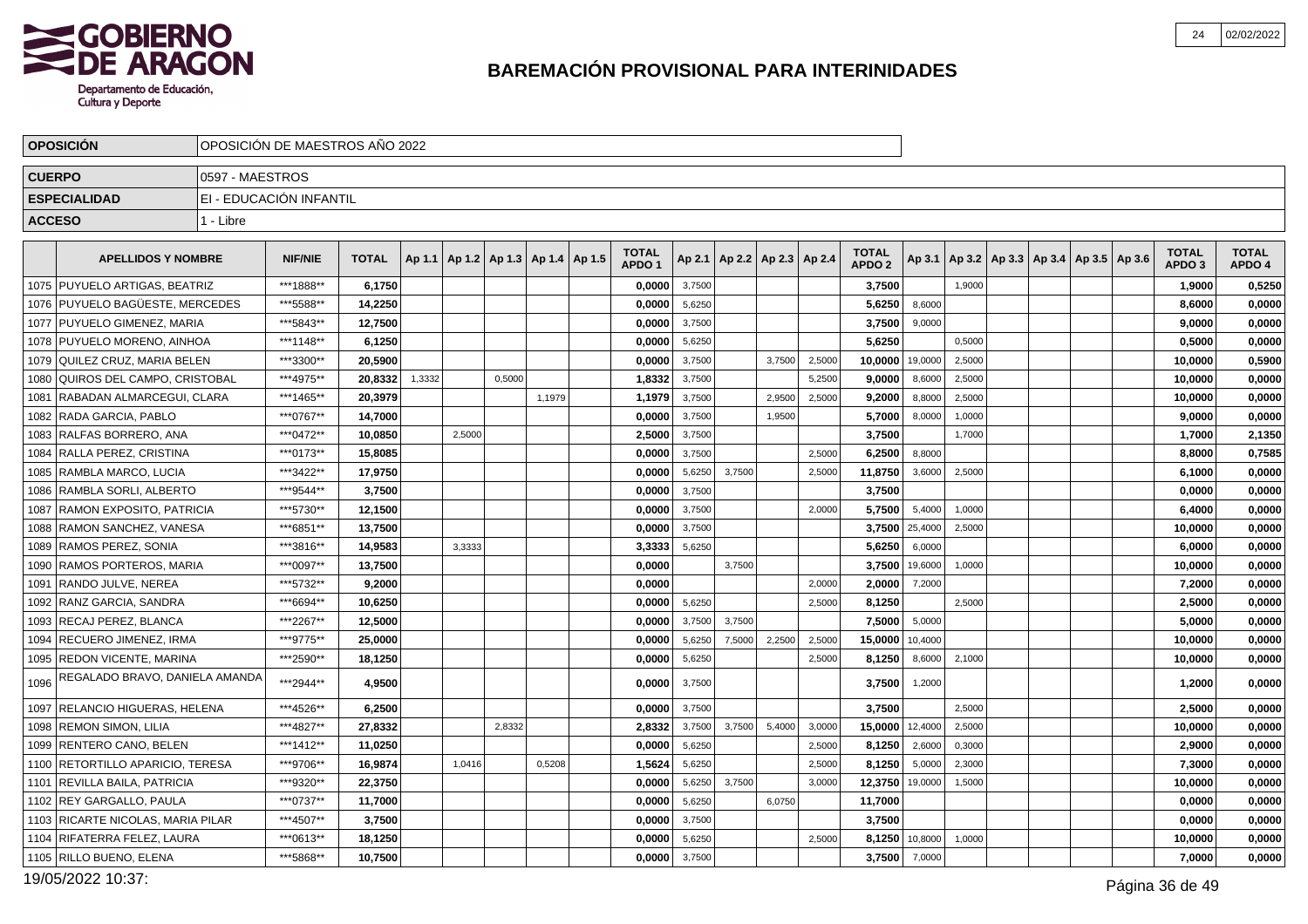

|               | <b>OPOSICION</b>                     |                 | OPOSICION DE MAESTROS ANO 2022 |              |                                            |         |        |                   |        |        |                          |        |                   |                |        |                                                     |        |                   |              |
|---------------|--------------------------------------|-----------------|--------------------------------|--------------|--------------------------------------------|---------|--------|-------------------|--------|--------|--------------------------|--------|-------------------|----------------|--------|-----------------------------------------------------|--------|-------------------|--------------|
| <b>CUERPO</b> |                                      | 0597 - MAESTROS |                                |              |                                            |         |        |                   |        |        |                          |        |                   |                |        |                                                     |        |                   |              |
|               | <b>ESPECIALIDAD</b>                  |                 | EI - EDUCACIÓN INFANTIL        |              |                                            |         |        |                   |        |        |                          |        |                   |                |        |                                                     |        |                   |              |
| <b>ACCESO</b> |                                      | 1 - Libre       |                                |              |                                            |         |        |                   |        |        |                          |        |                   |                |        |                                                     |        |                   |              |
|               |                                      |                 |                                |              |                                            |         |        | <b>TOTAL</b>      |        |        |                          |        | <b>TOTAL</b>      |                |        |                                                     |        | <b>TOTAL</b>      | <b>TOTAL</b> |
|               | <b>APELLIDOS Y NOMBRE</b>            |                 | <b>NIF/NIE</b>                 | <b>TOTAL</b> | Ap 1.1   Ap 1.2   Ap 1.3   Ap 1.4   Ap 1.5 |         |        | APDO <sub>1</sub> | Ap 2.1 |        | Ap 2.2   Ap 2.3   Ap 2.4 |        | APDO <sub>2</sub> |                |        | Ap 3.1   Ap 3.2   Ap 3.3   Ap 3.4   Ap 3.5   Ap 3.6 |        | APDO <sub>3</sub> | APDO 4       |
|               | 1106 RIVARES SOROLLA, SUSANA         |                 | ***8539**                      | 6,2500       |                                            |         |        | 0.0000            | 3,7500 |        |                          | 2,5000 | 6,2500            |                |        |                                                     |        | 0,0000            | 0,0000       |
|               | 1107 RIVERA GALLUS, ALBA MARIA       |                 | ***3575**                      | 10,1750      |                                            |         |        | 0.0000            | 5,6250 | 3.7500 |                          |        | 9,3750            | 0,2000         | 0,6000 |                                                     |        | 0,8000            | 0,0000       |
|               | 1108 ROBLES DIAZ, SARA ALBA          |                 | ***4893**                      | 21,8750      |                                            |         |        | 0,0000            | 5,6250 |        | 3,7500                   | 2,5000 | 11,8750           | 33,2000        | 2,5000 |                                                     |        | 10,0000           | 0,0000       |
|               | 1109 ROBRES LEIVA, AIMAR             |                 | ***6098**                      | 10,6500      |                                            |         |        | 0,0000            | 3,7500 |        |                          |        | 3,7500            | 4,4000         | 2,5000 |                                                     |        | 6,9000            | 0,0000       |
|               | 1110 ROCA INSA, ANA OLGA             |                 | ***5811**                      | 39,6250      |                                            | 14,6250 |        | 14,6250           | 3,7500 |        | 6,2500                   | 7,5000 | 15,0000 29,0000   |                | 2,1000 |                                                     | 0,2500 | 10,0000           | 0,0000       |
|               | 1111 ROCA SATUE, ARIANNE             |                 | ***5010**                      | 11.5000      |                                            |         |        | 0.0000            |        |        |                          | 2,0000 | 2.0000            | 8,0000         | 1,5000 |                                                     |        | 9.5000            | 0,0000       |
|               | 1112 ROCHE GARCIA, SANDRA            |                 | ***7053**                      | 17.5000      |                                            |         |        | 0,0000            | 3,7500 | 3.7500 |                          |        |                   | 7,5000 15,4000 | 2,5000 |                                                     |        | 10,0000           | 0,0000       |
|               | 1113 ROCHE SERRANO. MARIA CARMEN     |                 | ***5525**                      | 12,4500      |                                            |         |        | 0,0000            | 3,7500 |        |                          | 2,5000 | 6,2500            | 4,4000         | 1,8000 |                                                     |        | 6,2000            | 0,0000       |
|               | 1114 RODELLAR RALUY, ALBA            |                 | ***5499**                      | 15,8750      |                                            |         |        | 0,0000            | 5,6250 | 3,7500 |                          | 2,0000 | 11,3750           | 2,6000         | 1,9000 |                                                     |        | 4,5000            | 0,0000       |
|               | 1115 RODILLA AGUILAR, RAQUEL         |                 | ***5859**                      | 6,2500       |                                            |         |        | 0,0000            | 3,7500 |        |                          |        | 3,7500            |                | 2,5000 |                                                     |        | 2,5000            | 0,0000       |
|               | 1116   RODRIGO LAITA, ELENA          |                 | ***7518**                      | 12,6250      |                                            |         |        | 0,0000            | 5,6250 |        |                          |        | 5,6250            | 6,0000         | 1,0000 |                                                     |        | 7,0000            | 0,0000       |
|               | 1117 RODRIGO VALDIVIA. IRENE         |                 | ***0353**                      | 10.0000      |                                            |         |        | 0.0000            | 3,7500 |        | 3.7500                   | 2,5000 | 10.0000           |                |        |                                                     |        | 0,0000            | 0,0000       |
|               | 1118 RODRIGUEZ ALMERIA. LAURA        |                 | ***9237**                      | 13,7500      |                                            |         |        | 0,0000            | 3,7500 |        |                          |        | 3,7500            | 8,8000         | 1,5000 |                                                     |        | 10,0000           | 0,0000       |
|               | 1119 RODRIGUEZ DEL RIO. NURIA        |                 | ***7857**                      | 18,5406      | 6,6406                                     |         |        | 6,6406            | 5,6250 |        | 2,4750                   | 2,5000 | 10,6000           |                | 1,3000 |                                                     |        | 1,3000            | 0,0000       |
|               | 1120 RODRIGUEZ DOMINGUEZ, MONICA     |                 | ***0927**                      | 5,6250       |                                            |         |        | 0,0000            | 5,6250 |        |                          |        | 5,6250            |                |        |                                                     |        | 0,0000            | 0,0000       |
|               | 1121   RODRIGUEZ MARTINEZ, ANA       |                 | ***0472**                      | 17,5000      |                                            |         |        | 0,0000            | 3,7500 | 3.7500 |                          |        |                   | 7,5000 16,6000 | 2,2000 |                                                     |        | 10,0000           | 0,0000       |
|               | 1122   RODRIGUEZ PRADOS, ISABEL      |                 | ***1167**                      | 19,6832      |                                            | 0,3332  |        | 0,3332            | 3,7500 |        | 3,1000                   | 2,5000 | 9,3500            | 15,6000        | 2,5000 |                                                     |        | 10,0000           | 0,0000       |
|               | 1123 RODRIGUEZ PUENTE, M. ELENA      |                 | ***7116**                      | 11.0500      |                                            |         |        | 0,0000            | 3,7500 |        |                          |        | 3,7500            | 4,8000         | 2,5000 |                                                     |        | 7,3000            | 0,0000       |
|               | 1124 RODRIGUEZ SERRET, ANTONIO JOSE  |                 | ***4999**                      | 26.1166      |                                            | 6,6666  | 0,6250 | 7,2916            |        | 3,7500 | 2,0750                   | 3,0000 | 8,8250            | 9,8000         | 1,0000 |                                                     |        | 10,0000           | 0,0000       |
|               | 1125   RODRIGUEZ VAZQUEZ, MARIA      |                 | ***2295**                      | 11,9150      |                                            |         |        | 0.0000            | 3,7500 |        |                          |        | 3,7500            | 7,2000         | 0,4000 |                                                     |        | 7,6000            | 0,5650       |
|               | 1126 ROMEO JUSTE, ANDREA             |                 | ***0525**                      | 13,6525      |                                            |         |        | 0,0000            | 3,7500 |        | 3,1000                   |        | 6,8500            | 5,4000         | 1,0000 |                                                     |        | 6,4000            | 0,4025       |
|               | 1127 ROMERO CALONGE, SARA            |                 | ***9750**                      | 19,7250      |                                            |         |        | 0,0000            | 5,6250 |        | 2,1000                   | 2,0000 | 9,7250            | 13,6000        | 0,5000 |                                                     |        | 10,0000           | 0,0000       |
|               | 1128 ROMERO CATALAN, ANA             |                 | ***1464**                      | 22,3750      |                                            |         |        | 0,0000            | 5,6250 | 3,7500 |                          | 3,0000 | 12,3750           | 10,4000        | 1,0000 |                                                     |        | 10,0000           | 0,0000       |
|               | 1129   ROMERO GARRIDO, MARIA         |                 | ***6224**                      | 9.2000       |                                            |         |        | 0.0000            |        |        |                          |        | 0.0000            | 9,2000         |        |                                                     |        | 9,2000            | 0,0000       |
|               | 1130   ROMERO GURDIEL, MARTA         |                 | ***2530**                      | 13,7500      |                                            |         |        | 0,0000            | 3,7500 |        |                          |        | 3.7500            | 12,0000        |        |                                                     |        | 10.0000           | 0,0000       |
|               | 1131   ROMERO SANCHEZ, MARIA DOLORES |                 | ***1147**                      | 14,8332      |                                            | 0,3332  |        | 0,3332            | 3,7500 |        |                          | 0,7500 | 4,5000            | 9,4000         | 2,4000 |                                                     |        | 10,0000           | 0,0000       |
|               | 1132 RONCAL RAIMUNDO, MARTA          |                 | ***5585**                      | 8,8250       |                                            |         |        | 0,0000            | 5,6250 |        |                          | 2,0000 | 7,6250            | 0,2000         | 1,0000 |                                                     |        | 1,2000            | 0,0000       |
|               | 1133 ROS ESPAÑOL, PAULA              |                 | ***6342**                      | 10,8250      |                                            |         |        | 0,0000            | 5,6250 |        |                          |        | 5,6250            | 3,2000         | 2,0000 |                                                     |        | 5,2000            | 0,0000       |
|               | 1134   ROTELLAR USON, SONIA          |                 | ***0506**                      | 14,8625      |                                            |         |        | 0,0000            | 3,7500 |        |                          | 2,5000 | 6,2500            | 6,0000         | 2,5000 |                                                     |        | 8,5000            | 0,1125       |
|               | 1135 RUBIO ESCOSA, JESICA            |                 | ***6396**                      | 9,6375       |                                            |         |        | 0.0000            | 3,7500 |        |                          |        | 3,7500            | 4,8000         | 1,0000 |                                                     |        | 5.8000            | 0,0875       |
|               | 1136 RUBIO IGLESIAS, MARIA           |                 | ***9733**                      | 20,5000      |                                            |         |        | 0.0000            | 3,7500 | 3,7500 |                          | 3,0000 | 10,5000 19,0000   |                | 1,5000 |                                                     |        | 10.0000           | 0,0000       |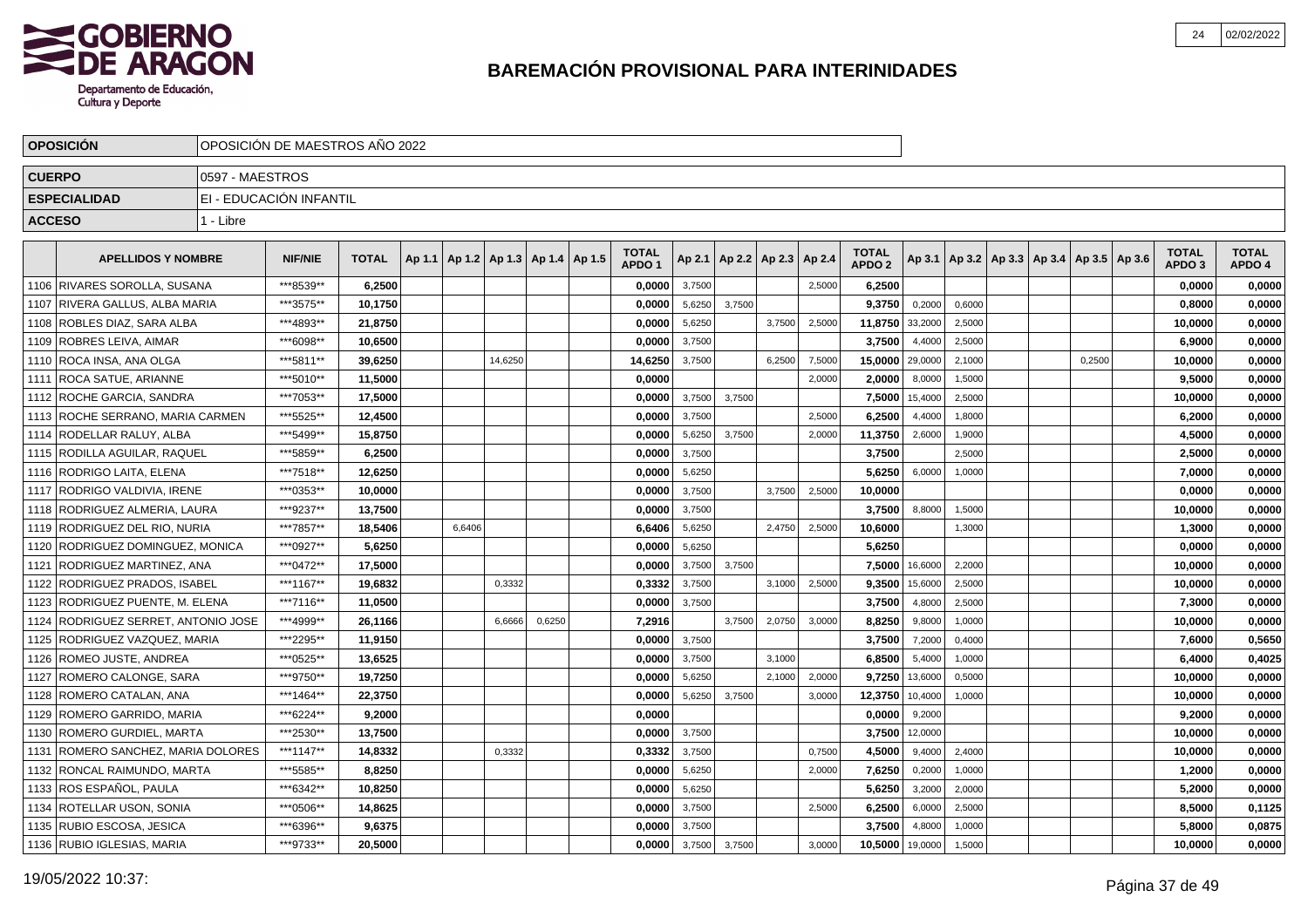

|      | <b>OPOSICION</b>                      |                 | OPOSICIÓN DE MAESTROS AÑO 2022 |              |        |        |         |                          |        |                                   |        |        |                                   |        |                                   |         |                                                     |  |  |                                   |                        |
|------|---------------------------------------|-----------------|--------------------------------|--------------|--------|--------|---------|--------------------------|--------|-----------------------------------|--------|--------|-----------------------------------|--------|-----------------------------------|---------|-----------------------------------------------------|--|--|-----------------------------------|------------------------|
|      | <b>CUERPO</b>                         | 0597 - MAESTROS |                                |              |        |        |         |                          |        |                                   |        |        |                                   |        |                                   |         |                                                     |  |  |                                   |                        |
|      | <b>ESPECIALIDAD</b>                   |                 | EI - EDUCACIÓN INFANTIL        |              |        |        |         |                          |        |                                   |        |        |                                   |        |                                   |         |                                                     |  |  |                                   |                        |
|      | <b>ACCESO</b>                         | 1 - Libre       |                                |              |        |        |         |                          |        |                                   |        |        |                                   |        |                                   |         |                                                     |  |  |                                   |                        |
|      | <b>APELLIDOS Y NOMBRE</b>             |                 | <b>NIF/NIE</b>                 | <b>TOTAL</b> | Ap 1.1 | Ap 1.2 |         | Ap 1.3   Ap 1.4   Ap 1.5 |        | <b>TOTAL</b><br>APDO <sub>1</sub> |        |        | Ap 2.1   Ap 2.2   Ap 2.3   Ap 2.4 |        | <b>TOTAL</b><br>APDO <sub>2</sub> |         | Ap 3.1   Ap 3.2   Ap 3.3   Ap 3.4   Ap 3.5   Ap 3.6 |  |  | <b>TOTAL</b><br>APDO <sub>3</sub> | <b>TOTAL</b><br>APDO 4 |
|      | 1137 RUBIO TORRES, SANDRA             |                 | ***5684**                      | 28,7707      |        | 3,8541 | 2,1666  |                          |        | 6,0207                            | 3,7500 | 3,7500 | 2,2500                            | 3,0000 | 12,7500                           | 15,4000 | 2,5000                                              |  |  | 10,0000                           | 0,0000                 |
|      | 1138 RUIZ BERGES, NATALIA             |                 | ***6648**                      | 25,2500      |        |        | 2,0000  |                          |        | 2,0000                            | 3,7500 | 3.7500 | 3,7500                            | 2,0000 | 13,2500                           | 11,0000 |                                                     |  |  | 10,0000                           | 0,0000                 |
|      | 1139 RUIZ GARCIA, JOSE ANTONIO        |                 | ***3066**                      | 7,5000       |        |        |         |                          |        | 0,0000                            | 3,7500 |        | 3,7500                            |        | 7,5000                            |         |                                                     |  |  | 0,0000                            | 0,0000                 |
|      | 1140 RUIZ IGEA, SHEILA                |                 | ***0678**                      | 17,6250      |        |        |         |                          |        | 0,0000                            | 5,6250 |        |                                   | 2,0000 | 7,6250                            | 11,0000 |                                                     |  |  | 10,0000                           | 0,0000                 |
|      | 1141 RUIZ JIMENEZ, CARLOTA            |                 | ***4680**                      | 20,1250      |        |        |         |                          |        | 0,0000                            | 5,6250 |        |                                   | 4.5000 | 10,1250                           | 10.0000 |                                                     |  |  | 10,0000                           | 0,0000                 |
|      | 1142 RUIZ LAVILLA, ADELA              |                 | ***9644**                      | 13,7041      |        | 0,1041 |         |                          |        | 0,1041                            | 3,7500 |        | 1,9500                            |        | 5,7000                            | 6,4000  | 1,5000                                              |  |  | 7,9000                            | 0,0000                 |
|      | 1143 RUIZ MONZON, ESTEFANIA           |                 | ***9669**                      | 14,6375      |        |        |         |                          |        | 0,0000                            | 5,6250 |        |                                   |        | 5,6250                            | 7,2000  |                                                     |  |  | 7,2000                            | 1,8125                 |
| 1144 | RUIZ ORTEGA. CRISTINA                 |                 | ***0495**                      | 5,7500       |        |        |         |                          |        | 0,0000                            |        | 3,7500 |                                   | 2,0000 | 5,7500                            |         |                                                     |  |  | 0,0000                            | 0,0000                 |
|      | 1145 RUIZ PANDO, JIMENA               |                 | ***2983**                      | 9,0250       |        |        |         |                          |        | 0,0000                            | 5,6250 |        |                                   |        | 5,6250                            | 2,4000  | 1,0000                                              |  |  | 3,4000                            | 0,0000                 |
|      | 1146   RUIZ RUIZ, CLAUDIA             |                 | ***6186**                      | 3,9500       |        |        |         |                          |        | 0,0000                            | 3,7500 |        |                                   |        | 3,7500                            | 0,2000  |                                                     |  |  | 0,2000                            | 0,0000                 |
|      | 1147 RUIZ RUIZ, SILVIA                |                 | ***3360**                      | 18,8750      |        |        |         |                          |        | 0,0000                            | 5,6250 |        | 0,7500                            | 2,5000 | 8,8750                            | 24,0000 |                                                     |  |  | 10,0000                           | 0,0000                 |
|      | 1148 RUIZ VAZQUEZ. ROSA MARIA         |                 | ***4728**                      | 13.2500      |        |        |         |                          |        | 0.0000                            | 3,7500 |        |                                   |        | 3,7500                            | 7,0000  | 2,5000                                              |  |  | 9.5000                            | 0,0000                 |
|      | 1149 SABIOTE RODRIGUEZ, EUNICE        |                 | ***1847**                      | 13,7500      |        |        |         |                          |        | 0,0000                            | 3,7500 |        |                                   |        | 3,7500                            | 10,4000 |                                                     |  |  | 10,0000                           | 0,0000                 |
|      | 1150   SAEZ GALVEZ, ALBA              |                 | ***1216**                      | 19,5750      |        |        |         |                          |        | 0,0000                            | 5,6250 |        | 3,7500                            | 2,5000 | 11,8750                           | 6,6000  | 1,1000                                              |  |  | 7,7000                            | 0,0000                 |
|      | 1151   SAEZ MARCO, CARMEN             |                 | ***5366**                      | 15,6250      |        |        |         |                          |        | 0,0000                            | 5,6250 |        |                                   |        | 5,6250                            | 12,0000 | 0,2000                                              |  |  | 10,0000                           | 0,0000                 |
|      | 1152 SAGASTE GOMEZ, ANGELA            |                 | ***7233**                      | 5,6250       |        |        |         |                          |        | 0,0000                            | 5,6250 |        |                                   |        | 5,6250                            |         |                                                     |  |  | 0,0000                            | 0,0000                 |
| 1153 | <b>SAINZ MARTINEZ, CARLOTA</b>        |                 | ***5511**                      | 10.0000      |        |        |         |                          |        | 0.0000                            |        |        |                                   |        | 0.0000                            | 11,2000 |                                                     |  |  | 10.0000                           | 0,0000                 |
|      | 1154 SAIZ CALVO, PATRICIA MARIA       |                 | ***9289**                      | 25,9082      |        |        | 1,8332  |                          |        | 1,8332                            | 5,6250 | 3,7500 | 2,7000                            | 2,0000 | 14,0750                           | 10,0000 | 1,0000                                              |  |  | 10,0000                           | 0,0000                 |
|      | 1155   SALAS AMIGOT, VERONICA         |                 | ***8095**                      | 22,9000      |        |        |         |                          |        | 0.0000                            | 5,6250 |        | 4,2750                            | 3,0000 | 12,9000                           | 18,8000 | 2,5000                                              |  |  | 10,0000                           | 0,0000                 |
|      | 1156 SALAS GARZA, ELENA               |                 | ***5298**                      | 12,1500      |        |        |         |                          |        | 0,0000                            | 3,7500 |        |                                   |        | 3,7500                            | 7,4000  | 1,0000                                              |  |  | 8,4000                            | 0,0000                 |
|      | 1157   SALAS UREÑA, SARA              |                 | ***1013**                      | 10,0000      |        |        |         |                          |        | 0,0000                            |        |        |                                   |        | 0,0000                            | 11,4000 |                                                     |  |  | 10,0000                           | 0,0000                 |
|      | 1158   SALAZAR TORRALBA, MARIA        |                 | ***6063**                      | 13,7500      |        |        |         |                          |        | 0.0000                            | 3,7500 |        |                                   |        | 3,7500                            | 10.0000 |                                                     |  |  | 10,0000                           | 0,0000                 |
|      | 1159 SALCEDO HERRERO, PATRICIA        |                 | ***5178**                      | 23,8375      |        | 7,1875 |         |                          |        | 7,1875                            | 3,7500 |        |                                   | 3,0000 | 6,7500                            | 7,4000  | 2,5000                                              |  |  | 9,9000                            | 0,0000                 |
|      | 1160 SALESA BESCOS, TANIA ARACELI     |                 | ***1952**                      | 4,7500       |        |        |         |                          |        | 0,0000                            | 3,7500 |        |                                   |        | 3,7500                            |         | 1,0000                                              |  |  | 1,0000                            | 0,0000                 |
| 1161 | SALGADO RODRIGUEZ, KIMBERLIN<br>SANDY |                 | ***5851**                      | 5,6250       |        |        |         |                          |        | 0,0000                            | 5,6250 |        |                                   |        | 5,6250                            |         |                                                     |  |  | 0,0000                            | 0,0000                 |
|      | 1162 SALILLAS TORRECILLAS, ALBA       |                 | ***1478**                      | 15,6250      |        |        |         |                          |        | 0,0000                            | 5,6250 |        |                                   |        | 5,6250                            | 10,4000 | 1,0000                                              |  |  | 10,0000                           | 0,0000                 |
|      | 1163 SALLAN PUEYO, CRISTINA           |                 | ***6802**                      | 18,1250      |        |        |         |                          |        | 0.0000                            | 5,6250 |        |                                   | 2.5000 | 8,1250                            | 14,4000 | 2,5000                                              |  |  | 10,0000                           | 0,0000                 |
| 1164 | SALLENT CORELLA, ARANZAZU             |                 | ***4164**                      | 33,4249      |        |        | 11,5000 | 0,2083                   | 1,1666 | 12,8749                           | 3,7500 |        | 5,3000                            | 1,5000 | 10,5500                           | 23,6000 | 2,5000                                              |  |  | 10,0000                           | 0,0000                 |
|      | 1165 SALMORAL MUÑOZ, LUCIA            |                 | ***1679**                      | 9,7500       |        |        |         |                          |        | 0,0000                            | 3,7500 |        |                                   |        | 3,7500                            | 6,0000  |                                                     |  |  | 6,0000                            | 0,0000                 |
|      | 1166 SAMPER DONOSO, RAQUEL            |                 | ***5964**                      | 13,4250      |        |        |         |                          |        | 0.0000                            | 5,6250 |        |                                   | 2.5000 | 8,1250                            | 2,8000  | 2,5000                                              |  |  | 5,3000                            | 0,0000                 |
|      | 1167 SAMPER GOMEZ, RAQUEL             |                 | ***5881**                      | 13,8250      |        |        |         |                          |        | 0,0000                            | 5,6250 |        |                                   |        | 5,6250                            | 7,0000  | 1,2000                                              |  |  | 8,2000                            | 0,0000                 |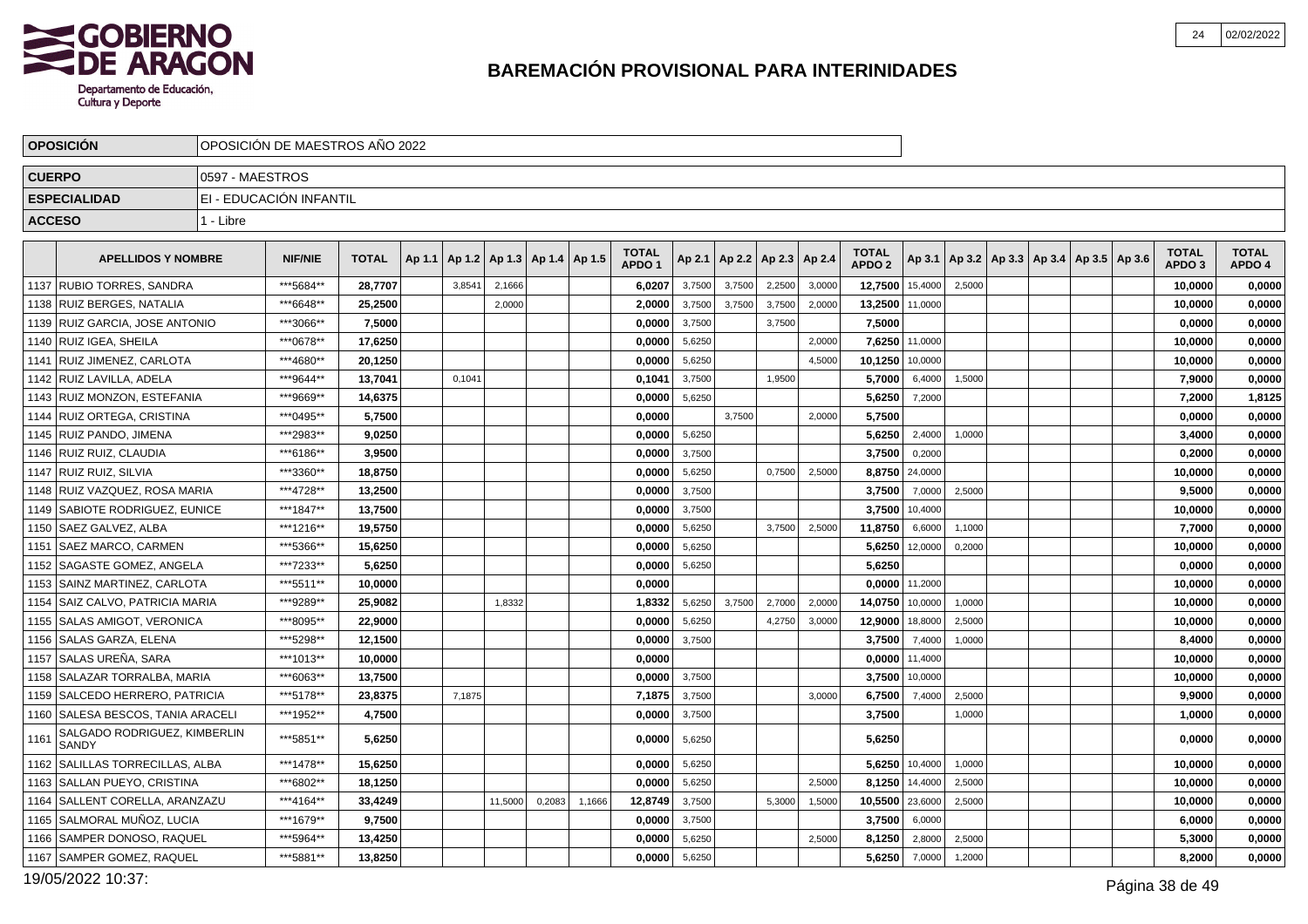

|               | <b>OPOSICION</b>                           |                 | OPOSICIÓN DE MAESTROS AÑO 2022 |              |                 |         |                          |        |                                   |        |                 |                 |        |                                   |         |                                                     |  |  |                                   |                        |
|---------------|--------------------------------------------|-----------------|--------------------------------|--------------|-----------------|---------|--------------------------|--------|-----------------------------------|--------|-----------------|-----------------|--------|-----------------------------------|---------|-----------------------------------------------------|--|--|-----------------------------------|------------------------|
| <b>CUERPO</b> |                                            | 0597 - MAESTROS |                                |              |                 |         |                          |        |                                   |        |                 |                 |        |                                   |         |                                                     |  |  |                                   |                        |
|               | <b>ESPECIALIDAD</b>                        |                 | EI - EDUCACIÓN INFANTIL        |              |                 |         |                          |        |                                   |        |                 |                 |        |                                   |         |                                                     |  |  |                                   |                        |
| <b>ACCESO</b> |                                            | 1 - Libre       |                                |              |                 |         |                          |        |                                   |        |                 |                 |        |                                   |         |                                                     |  |  |                                   |                        |
|               | <b>APELLIDOS Y NOMBRE</b>                  |                 | <b>NIF/NIE</b>                 | <b>TOTAL</b> | Ap 1.1   Ap 1.2 |         | Ap 1.3   Ap 1.4   Ap 1.5 |        | <b>TOTAL</b><br>APDO <sub>1</sub> |        | Ap 2.1   Ap 2.2 | Ap 2.3   Ap 2.4 |        | <b>TOTAL</b><br>APDO <sub>2</sub> |         | Ap 3.1   Ap 3.2   Ap 3.3   Ap 3.4   Ap 3.5   Ap 3.6 |  |  | <b>TOTAL</b><br>APDO <sub>3</sub> | <b>TOTAL</b><br>APDO 4 |
|               | 1168 SAN MARTIN PEÑA. CARMEN               |                 | ***5220**                      | 23.7750      |                 | 2,0000  |                          |        | 2,0000                            | 3,7500 | 3,7500          | 1,8000          | 2,0000 | 11,3000                           | 10,4000 |                                                     |  |  | 10.0000                           | 0,4750                 |
|               | 1169 SAN PEDRO DIEZ, PALOMA                |                 | ***9234**                      | 13,7500      |                 |         |                          |        | 0,0000                            | 3,7500 |                 |                 |        | 3,7500                            | 16,2000 |                                                     |  |  | 10,0000                           | 0,0000                 |
|               | 1170   SANAGUSTIN CASARES, ISABEL          |                 | ***6455**                      | 14,6250      |                 |         |                          |        | 0,0000                            | 5,6250 |                 |                 |        | 5,6250                            | 8,0000  | 1,0000                                              |  |  | 9.0000                            | 0,0000                 |
|               | 1171   SANAGUSTIN GARCIA, EVA              |                 | ***1281**                      | 24,6750      |                 | 3,0000  |                          |        | 3,0000                            | 5,6250 |                 | 3,0500          | 3,0000 | 11,6750                           | 9,6000  | 2,5000                                              |  |  | 10,0000                           | 0,0000                 |
|               | 1172   SANCHEZ ASENSIO, MARIA              |                 | ***6222**                      | 3,7000       |                 |         |                          |        | 0,0000                            |        |                 |                 |        | 0,0000                            | 2,2000  | 1,5000                                              |  |  | 3,7000                            | 0,0000                 |
|               | 1173   SANCHEZ BELSUE, IRENE               |                 | ***0630**                      | 7,5750       |                 |         |                          |        | 0,0000                            | 5,6250 |                 |                 | 0,7500 | 6,3750                            | 0,2000  | 1,0000                                              |  |  | 1,2000                            | 0,0000                 |
|               | 1174 SANCHEZ FUENTES, MARTA                |                 | ***3608**                      | 25,0000      |                 |         |                          |        | 0,0000                            | 5,6250 | 7,5000          |                 | 2,0000 | 15,0000                           | 8,6000  | 2,5000                                              |  |  | 10,0000                           | 0,0000                 |
|               | 1175   SANCHEZ GRACIA, MARIA PILAR         |                 | ***6064**                      | 14,0000      |                 |         |                          |        | 0,0000                            |        |                 |                 | 5,0000 | 5,0000                            | 8,0000  | 1.0000                                              |  |  | 9,0000                            | 0,0000                 |
|               | 1176 SANCHEZ GUERRERO, AMALIA              |                 | ***6110**                      | 17,7500      |                 |         |                          |        | 0.0000                            | 3,7500 |                 |                 | 4,0000 | 7,7500                            | 20,4000 |                                                     |  |  | 10,0000                           | 0,0000                 |
|               | 1177 SANCHEZ HOLGADO. ANA                  |                 | ***9481**                      | 19.5250      |                 |         |                          |        | 0.0000                            | 5,6250 |                 | 0,9000          | 3,0000 | 9,5250                            | 12,0000 |                                                     |  |  | 10.0000                           | 0,0000                 |
|               | 1178   SANCHEZ LAJUSTICIA, BEATRIZ         |                 | ***7637**                      | 4,2000       |                 |         |                          |        | 0,0000                            |        |                 |                 | 2,0000 | 2,0000                            | 2,2000  |                                                     |  |  | 2,2000                            | 0,0000                 |
|               | 1179 SANCHEZ MARTIN, VANESA                |                 | ***8798**                      | 5.6250       |                 |         |                          |        | 0.0000                            | 5,6250 |                 |                 |        | 5.6250                            |         |                                                     |  |  | 0.0000                            | 0,0000                 |
|               | 1180 SANCHEZ MARZO, PATRICIA               |                 | ***5993**                      | 17,6250      |                 |         |                          |        | 0,0000                            | 5,6250 |                 |                 | 2,0000 | 7,6250                            | 8,6000  | 1,5000                                              |  |  | 10,0000                           | 0,0000                 |
| 1181          | <b>SANCHEZ PASAMON. DAVID</b>              |                 | ***6139**                      | 3,7500       |                 |         |                          |        | 0.0000                            | 3,7500 |                 |                 |        | 3,7500                            |         |                                                     |  |  | 0,0000                            | 0,0000                 |
|               | 1182 SANCHEZ PASCUAL, ELISA                |                 | ***5719**                      | 27,9832      |                 | 4,8332  |                          |        | 4,8332                            | 3,7500 |                 | 3,4000          | 6,0000 | 13,1500                           | 18,6000 | 2,5000                                              |  |  | 10,0000                           | 0,0000                 |
|               | 1183   SANCHEZ PEREZ, LAURA MARIA          |                 | ***8311**                      | 28,9844      | 11.4844         |         |                          |        | 11,4844                           | 3,7500 |                 | 3,7500          |        | 7,5000                            | 9,6000  | 2,5000                                              |  |  | 10,0000                           | 0,0000                 |
| 1184          | <b>SANCHEZ RAMOS, ANDREA</b>               |                 | ***0478**                      | 13,7500      |                 |         |                          |        | 0,0000                            | 3,7500 |                 |                 |        | 3,7500                            | 16,4000 | 1,0000                                              |  |  | 10,0000                           | 0,0000                 |
| 1185          | <b>SANCHEZ ROCHE. LAURA</b>                |                 | ***9511**                      | 3,0000       |                 |         |                          |        | 0,0000                            |        |                 |                 |        | 0,0000                            | 2,8000  | 0,2000                                              |  |  | 3,0000                            | 0,0000                 |
|               | 1186 SANCHEZ SANCHEZ, AURORA               |                 | ***5819**                      | 14,5000      |                 |         |                          |        | 0,0000                            |        |                 | 6.0000          | 3,0000 | 9,0000                            | 3,0000  | 2,5000                                              |  |  | 5,5000                            | 0,0000                 |
| 1187          | SANCHEZ SANCHEZ. CAROLINA                  |                 | ***3899**                      | 19,3750      |                 |         |                          |        | 0.0000                            | 5,6250 | 3,7500          |                 |        | 9,3750                            | 15,2000 |                                                     |  |  | 10,0000                           | 0,0000                 |
| 1188          | <b>SANCHEZ SAURA. ANDREA</b>               |                 | ***5985**                      | 15,2500      |                 |         |                          |        | 0.0000                            | 3,7500 |                 |                 | 2.5000 | 6,2500                            | 8,0000  | 1,0000                                              |  |  | 9.0000                            | 0.0000                 |
| 1189          | SANCHEZ TRASOBARES, MARIA<br><b>IRAIDA</b> |                 | ***3481**                      | 18,7500      |                 |         |                          |        | 0.0000                            | 3,7500 |                 | 2,5000          | 2,5000 | 8,7500                            | 18,0000 | 2,5000                                              |  |  | 10,0000                           | 0,0000                 |
|               | 1190 SANCHO CLARIANA. ALBA                 |                 | ***0886**                      | 27,6666      |                 | 2,5000  |                          | 0,1666 | 2,6666                            | 5,6250 | 3,7500          | 2,1500          | 4,5000 | 15,0000                           | 13,2000 | 2,5000                                              |  |  | 10,0000                           | 0,0000                 |
| 1191          | <b>SANCHO HERNANDEZ, MARIA</b>             |                 | ***5898**                      | 24,3750      |                 |         |                          |        | 0,0000                            | 5,6250 |                 | 6,0000          | 2,7500 | 14,3750                           | 10,4000 | 1,0000                                              |  |  | 10,0000                           | 0,0000                 |
|               | 1192 SANCHO LATORRE, RAQUEL                |                 | ***4019**                      | 11,7500      |                 |         |                          |        | 0.0000                            | 3,7500 |                 |                 |        | 3,7500                            | 8,0000  |                                                     |  |  | 8,0000                            | 0,0000                 |
|               | 1193 SANCHO MONLLOR, MARIA                 |                 | ***7614**                      | 17,9250      |                 |         |                          |        | 0,0000                            | 5,6250 | 3,7500          |                 | 3,2500 | 12,6250                           | 3,6000  | 1,7000                                              |  |  | 5,3000                            | 0,0000                 |
| 1194          | <b>SANCHO PEL. MARIA PILAR</b>             |                 | ***0567**                      | 28,4999      |                 | 5,1666  |                          | 2,0833 | 7,2499                            | 3,7500 | 3,7500          | 2,4500          | 2,5000 | 12,4500                           | 8,8000  |                                                     |  |  | 8,8000                            | 0,0000                 |
|               | 1195   SANGUINO LUSILLA, ANA MARIA         |                 | ***7069**                      | 36,1083      |                 | 21,3333 |                          |        | 21,3333                           |        |                 | 3,7500          |        | 3,7500                            | 41,6000 | 2,5000                                              |  |  | 10,0000                           | 1,0250                 |
|               | 1196 SANJUAN LANGARITA, PATRICIA           |                 | ***6061**                      | 21,3750      |                 |         |                          |        | 0,0000                            | 5,6250 | 3,7500          |                 | 2,0000 | 11,3750                           | 12,4000 |                                                     |  |  | 10,0000                           | 0,0000                 |
|               | 1197   SANJUAN TURMO, MARIA                |                 | ***5517**                      | 7,6250       |                 |         |                          |        | 0,0000                            | 5,6250 |                 |                 | 2,0000 | 7,6250                            |         |                                                     |  |  | 0.0000                            | 0,0000                 |
|               | 1198 SANMARTIN MURILLO, IZASKUN            |                 | ***0867**                      | 0,8000       |                 |         |                          |        | 0,0000                            |        |                 |                 |        | 0,0000                            |         | 0,8000                                              |  |  | 0,8000                            | 0,0000                 |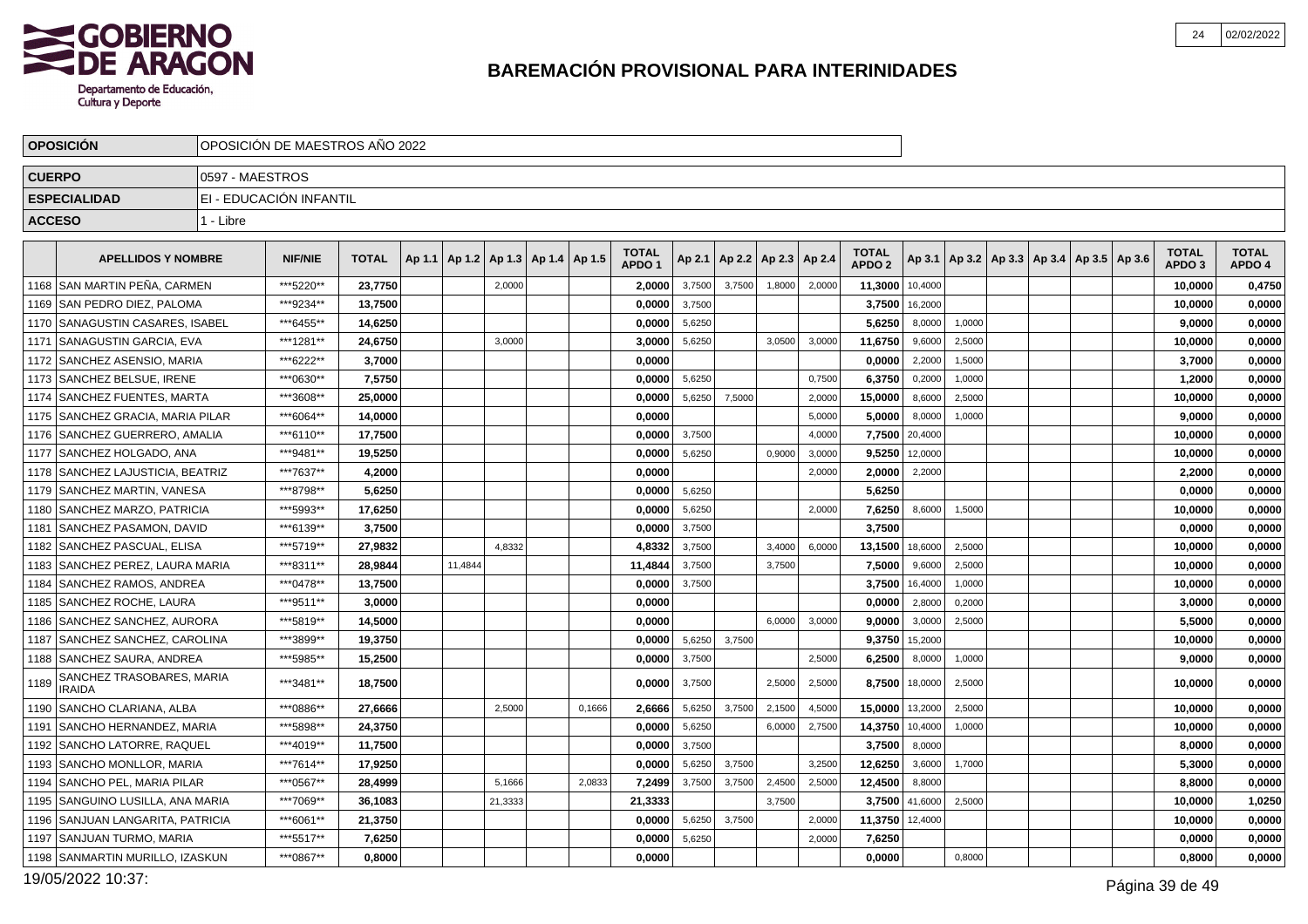

|               | <b>OPOSICION</b>                   |                 | OPOSICIÓN DE MAESTROS AÑO 2022 |              |         |        |                                   |        |                                   |        |        |                          |        |                                   |                |        |                                                     |  |                                   |                        |
|---------------|------------------------------------|-----------------|--------------------------------|--------------|---------|--------|-----------------------------------|--------|-----------------------------------|--------|--------|--------------------------|--------|-----------------------------------|----------------|--------|-----------------------------------------------------|--|-----------------------------------|------------------------|
| <b>CUERPO</b> |                                    | 0597 - MAESTROS |                                |              |         |        |                                   |        |                                   |        |        |                          |        |                                   |                |        |                                                     |  |                                   |                        |
|               | <b>ESPECIALIDAD</b>                |                 | EI - EDUCACIÓN INFANTIL        |              |         |        |                                   |        |                                   |        |        |                          |        |                                   |                |        |                                                     |  |                                   |                        |
| <b>ACCESO</b> |                                    | 1 - Libre       |                                |              |         |        |                                   |        |                                   |        |        |                          |        |                                   |                |        |                                                     |  |                                   |                        |
|               |                                    |                 |                                |              |         |        |                                   |        |                                   |        |        |                          |        |                                   |                |        |                                                     |  |                                   |                        |
|               | <b>APELLIDOS Y NOMBRE</b>          |                 | <b>NIF/NIE</b>                 | <b>TOTAL</b> | Ap 1.1  |        | Ap 1.2   Ap 1.3   Ap 1.4   Ap 1.5 |        | <b>TOTAL</b><br>APDO <sub>1</sub> | Ap 2.1 |        | Ap 2.2   Ap 2.3   Ap 2.4 |        | <b>TOTAL</b><br>APDO <sub>2</sub> |                |        | Ap 3.1   Ap 3.2   Ap 3.3   Ap 3.4   Ap 3.5   Ap 3.6 |  | <b>TOTAL</b><br>APDO <sub>3</sub> | <b>TOTAL</b><br>APDO 4 |
|               | 1199 SANTAFE CRUCES, ESTHER        |                 | ***5781**                      | 14,8750      |         |        |                                   |        | 0.0000                            | 5,6250 |        | 2,2500                   | 4,5000 | 12,3750                           |                | 2,5000 |                                                     |  | 2,5000                            | 0,0000                 |
| 1200          | SANTOS REDONDO, MARIA              |                 | ***2949**                      | 15,7291      |         | 0.1041 |                                   |        | 0,1041                            | 5,6250 |        |                          |        | 5,6250                            | 15,4000        | 1,2000 |                                                     |  | 10,0000                           | 0,0000                 |
| 1201          | SANVICENTE AZCONA, PATRICIA        |                 | ***1001**                      | 19,5750      |         |        |                                   |        | 0,0000                            | 5,6250 | 3,7500 |                          | 2,5000 | 11,8750                           | 5,2000         | 2,5000 |                                                     |  | 7,7000                            | 0,0000                 |
| 1202          | SANZ BERGES, ANGEL                 |                 | ***1440**                      | 3,7500       |         |        |                                   |        | 0,0000                            | 3,7500 |        |                          |        | 3,7500                            |                |        |                                                     |  | 0,0000                            | 0,0000                 |
|               | 1203 SANZ CUARTERO, MARIA          |                 | ***0570**                      | 0,0000       |         |        |                                   |        | 0,0000                            |        |        |                          |        | 0,0000                            |                |        |                                                     |  | 0,0000                            | 0,0000                 |
|               | 1204   SANZ GALVE, SONIA           |                 | ***5794**                      | 13.7500      |         |        |                                   |        | 0.0000                            | 3,7500 |        |                          |        |                                   | 3.7500 10,4000 |        |                                                     |  | 10.0000                           | 0,0000                 |
|               | 1205   SANZ GARCIA, VEGA           |                 | ***5032**                      | 17,6782      |         |        |                                   |        | 0.0000                            | 5,6250 | 3.7500 |                          | 3.0000 | 12,3750                           | 4,0000         |        |                                                     |  | 4,0000                            | 1,3032                 |
|               | 1206   SANZ GASPAR, NOEMI VIVIANA  |                 | ***1005**                      | 20,1000      |         |        |                                   |        | 0,0000                            | 3,7500 |        | 3,6000                   | 2,7500 | 10,1000                           | 16,4000        | 1,8000 |                                                     |  | 10,0000                           | 0,0000                 |
| 1207          | SANZ INSA, MARIA ANGELES           |                 | ***5043**                      | 13,9000      |         |        |                                   |        | 0,0000                            |        | 3,7500 | 3,7500                   | 2,5000 | 10,0000                           | 2,4000         | 1,5000 |                                                     |  | 3,9000                            | 0,0000                 |
|               | 1208   SANZ LOPEZ, LUCIA           |                 | ***0674**                      | 16,2500      |         |        |                                   |        | 0,0000                            | 3,7500 |        |                          | 2,5000 | 6,2500                            | 8,2000         | 2,5000 |                                                     |  | 10,0000                           | 0,0000                 |
|               | 1209   SANZ PERIS, PAULA           |                 | ***7130**                      | 18,4750      |         |        |                                   |        | 0,0000                            | 5,6250 |        | 2,8500                   |        | 8,4750                            | 9,2000         | 1,0000 |                                                     |  | 10,0000                           | 0,0000                 |
|               | 1210 SANZ VICTORIA, RUBEN          |                 | ***2813**                      | 16,7500      |         |        |                                   |        | 0.0000                            | 3,7500 |        |                          | 3.0000 | 6,7500                            | 19,2000        | 2,5000 |                                                     |  | 10,0000                           | 0,0000                 |
| 1211          | SANZ VIDAL. MARTA                  |                 | ***6791**                      | 12,1500      |         |        |                                   |        | 0,0000                            | 3,7500 |        |                          | 2.5000 | 6,2500                            | 3,4000         | 2,5000 |                                                     |  | 5,9000                            | 0,0000                 |
|               | 1212   SARASA BIARGE, NATALIA      |                 | ***6209**                      | 0,0000       |         |        |                                   |        | 0.0000                            |        |        |                          |        | 0,0000                            |                |        |                                                     |  | 0,0000                            | 0,0000                 |
|               | 1213   SARMIENTO BURGOS, ALBA      |                 | ***5830**                      | 10,4250      |         |        |                                   |        | 0,0000                            | 5,6250 |        |                          | 2.0000 | 7,6250                            | 2,4000         | 0,4000 |                                                     |  | 2,8000                            | 0,0000                 |
|               | 1214 SATURQUE JUSTES, SANDRA       |                 | ***5883**                      | 20,0000      |         |        |                                   |        | 0,0000                            | 3,7500 | 3,7500 | 2,5000                   |        | 10,0000                           | 18,0000        |        |                                                     |  | 10,0000                           | 0,0000                 |
|               | 1215   SAURA CARCELLER, MONTSERRAT |                 | ***6265**                      | 5,6250       |         |        |                                   |        | 0,0000                            | 5,6250 |        |                          |        | 5,6250                            |                |        |                                                     |  | 0,0000                            | 0,0000                 |
|               | 1216   SAZ BASANTA, LUCIA          |                 | ***4076**                      | 8,7500       |         |        |                                   |        | 0.0000                            | 3,7500 |        |                          | 2.5000 | 6,2500                            |                | 2.5000 |                                                     |  | 2,5000                            | 0,0000                 |
| 1217          | <b>SCHÄFER GALLEGO, MERCEDES</b>   |                 | ***5894**                      | 9,1500       |         |        |                                   |        | 0,0000                            |        |        |                          | 0,7500 | 0,7500                            | 8,4000         |        |                                                     |  | 8,4000                            | 0,0000                 |
| 1218          | SEBASTIAN NAVARRO, MARIA           |                 | ***4895**                      | 0.0000       |         |        |                                   |        | 0.0000                            |        |        |                          |        | 0,0000                            |                |        |                                                     |  | 0,0000                            | 0,0000                 |
| 1219          | SEGURA AZNAR, GEMMA                |                 | ***4660**                      | 53,9166      | 36,4166 |        |                                   |        | 36,4166                           | 3,7500 | 3,7500 |                          |        | 7,5000                            | 21,8000        | 0,6000 |                                                     |  | 10,0000                           | 0,0000                 |
| 1220          | SEMPERE RUIZ, MARIA MERCEDES       |                 | ***6058**                      | 11,5164      | 0,6664  |        |                                   |        | 0,6664                            | 3,7500 |        |                          |        | 3,7500                            | 6,0000         | 1,1000 |                                                     |  | 7,1000                            | 0,0000                 |
| 1221          | SERISA VICENT, CARLOS              |                 | ***6230**                      | 2,3812       |         |        |                                   |        | 0,0000                            |        |        |                          |        | 0,0000                            | 0,8000         | 1,3000 |                                                     |  | 2,1000                            | 0,2812                 |
| 1222          | SERRANO AGUERRI, SARA              |                 | ***0782**                      | 20.0750      |         |        |                                   |        | 0.0000                            | 5,6250 |        | 1.9500                   | 2,5000 | 10.0750                           | 10,2000        |        |                                                     |  | 10,0000                           | 0,0000                 |
| 1223          | SERRANO BELLIDO. MARIA PILAR       |                 | ***9633**                      | 22.9250      |         |        | 2,5000                            |        | 2,5000                            | 5,6250 |        | 1,8000                   | 3,0000 | 10,4250                           | 20,6000        | 2,5000 |                                                     |  | 10,0000                           | 0,0000                 |
|               | 1224 SERRANO LECIÑENA, HELENA      |                 | ***6507**                      | 3,7500       |         |        |                                   |        | 0,0000                            | 3,7500 |        |                          |        | 3,7500                            |                |        |                                                     |  | 0,0000                            | 0,0000                 |
|               | 1225   SERRANO LOPEZ, SARA PILAR   |                 | ***5714**                      | 14,6220      |         |        |                                   |        | 0,0000                            | 3,7500 |        |                          |        | 3,7500                            | 8,0000         | 1,0000 |                                                     |  | 9,0000                            | 1,8720                 |
| 1226          | SERRANO LUID, ELENA                |                 | ***5556**                      | 8,6500       |         |        |                                   |        | 0,0000                            | 3,7500 | 3,7500 |                          |        | 7,5000                            |                | 1,0000 |                                                     |  | 1,0000                            | 0,1500                 |
| 1227          | SERRANO MELERO, SHEILA             |                 | ***6925**                      | 16,5291      |         |        | 0,6666                            | 0,3125 | 0,9791                            | 3,7500 |        | 1,8000                   |        | 5,5500                            | 12,8000        | 2,5000 |                                                     |  | 10,0000                           | 0,0000                 |
| 1228          | SERRANO MORENO, LETICIA            |                 | ***3143**                      | 14,5000      |         |        |                                   |        | 0.0000                            | 3,7500 | 3,7500 |                          | 2,5000 | 10,0000                           | 2,0000         | 2,5000 |                                                     |  | 4,5000                            | 0,0000                 |
|               | 1229 SERRANO ORNA, SOFIA JANY      |                 | ***8007**                      | 6,6500       |         |        |                                   |        | 0,0000                            | 3,7500 |        |                          |        | 3,7500                            | 0,4000         | 2,5000 |                                                     |  | 2,9000                            | 0,0000                 |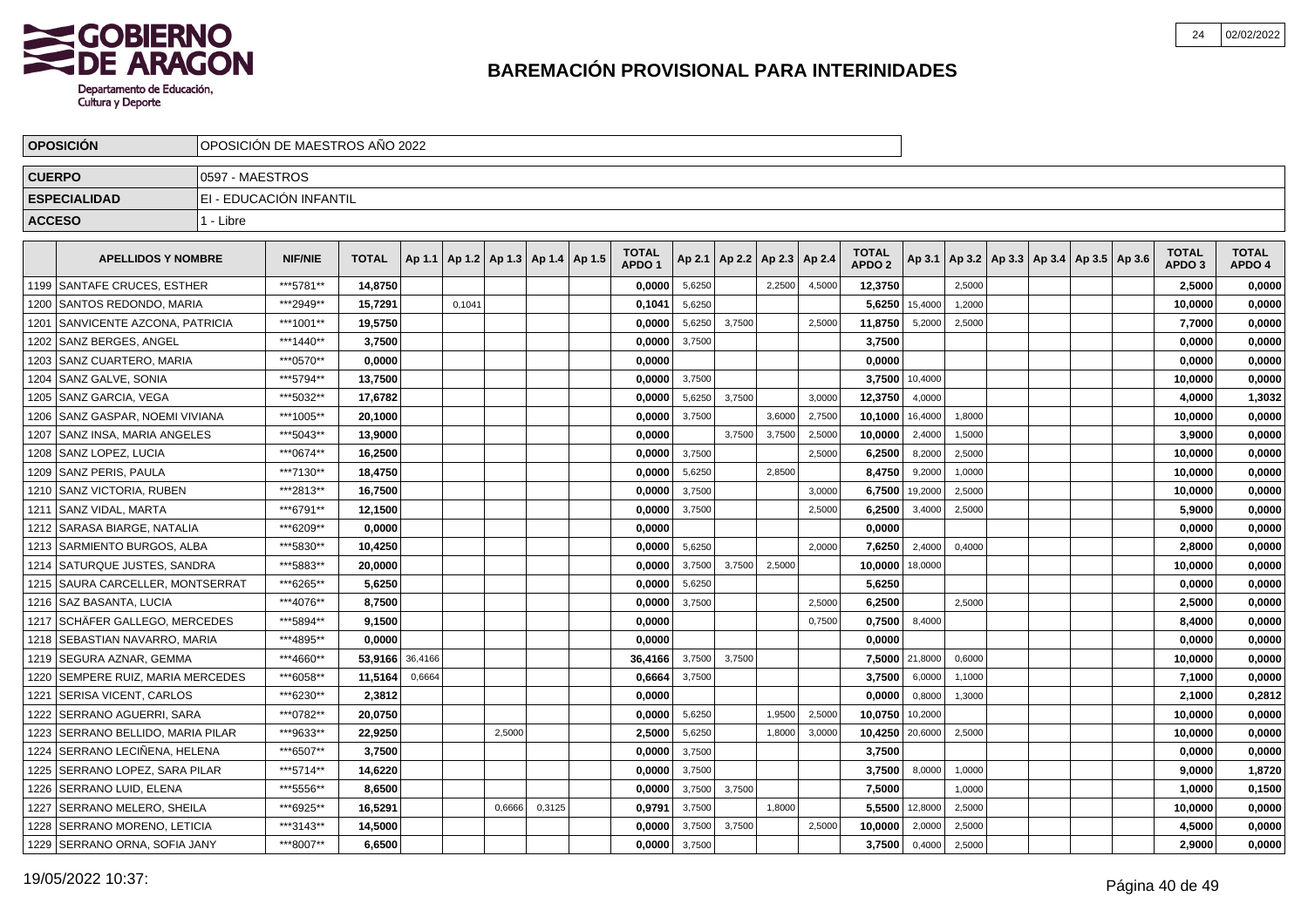

|               | <b>OPOSICIÓN</b>                            |                 | OPOSICIÓN DE MAESTROS AÑO 2022 |              |        |                                            |        |        |                                   |        |                                   |        |        |                                   |                |        |                                                     |  |                                   |                        |
|---------------|---------------------------------------------|-----------------|--------------------------------|--------------|--------|--------------------------------------------|--------|--------|-----------------------------------|--------|-----------------------------------|--------|--------|-----------------------------------|----------------|--------|-----------------------------------------------------|--|-----------------------------------|------------------------|
| <b>CUERPO</b> |                                             | 0597 - MAESTROS |                                |              |        |                                            |        |        |                                   |        |                                   |        |        |                                   |                |        |                                                     |  |                                   |                        |
|               | <b>ESPECIALIDAD</b>                         |                 | EI - EDUCACIÓN INFANTIL        |              |        |                                            |        |        |                                   |        |                                   |        |        |                                   |                |        |                                                     |  |                                   |                        |
| <b>ACCESO</b> |                                             | 1 - Libre       |                                |              |        |                                            |        |        |                                   |        |                                   |        |        |                                   |                |        |                                                     |  |                                   |                        |
|               | <b>APELLIDOS Y NOMBRE</b>                   |                 | <b>NIF/NIE</b>                 | <b>TOTAL</b> |        | Ap 1.1   Ap 1.2   Ap 1.3   Ap 1.4   Ap 1.5 |        |        | <b>TOTAL</b><br>APDO <sub>1</sub> |        | Ap 2.1   Ap 2.2   Ap 2.3   Ap 2.4 |        |        | <b>TOTAL</b><br>APDO <sub>2</sub> |                |        | Ap 3.1   Ap 3.2   Ap 3.3   Ap 3.4   Ap 3.5   Ap 3.6 |  | <b>TOTAL</b><br>APDO <sub>3</sub> | <b>TOTAL</b><br>APDO 4 |
|               | 1230 SERRANO PASCUAL. LAURA                 |                 | ***1163**                      | 18,6500      |        |                                            |        |        | 0,0000                            | 3,7500 |                                   | 2,4000 | 2,5000 | 8,6500                            | 10,0000        |        |                                                     |  | 10,0000                           | 0,0000                 |
| 1231          | <b>ISERRANO PEDRON. ALBA</b>                |                 | ***2551**                      | 16,5250      |        |                                            |        |        | 0.0000                            | 5,6250 |                                   |        | 2,5000 | 8,1250                            | 8,4000         |        |                                                     |  | 8,4000                            | 0,0000                 |
|               | 1232   SESE TOLO, ANA                       |                 | ***2113**                      | 3,0000       |        |                                            |        |        | 0,0000                            |        |                                   |        |        | 0,0000                            | 3,0000         |        |                                                     |  | 3,0000                            | 0,0000                 |
|               | 1233 SIERRA BOLEA, JUAN                     |                 | ***6830**                      | 0.0000       |        |                                            |        |        | 0.0000                            |        |                                   |        |        | 0,0000                            |                |        |                                                     |  | 0,0000                            | 0,0000                 |
|               | 1234   SIERRA GIL, ELENA                    |                 | ***4730**                      | 6,4500       |        |                                            |        |        | 0,0000                            | 3,7500 |                                   |        |        | 3,7500                            | 1,4000         | 1,3000 |                                                     |  | 2,7000                            | 0,0000                 |
|               | 1235   SIERRA VITALES, ANAIS                |                 | ***5934**                      | 11,0320      |        |                                            |        |        | 0,0000                            | 3,7500 |                                   |        | 3,0000 | 6,7500                            | 2,6000         | 1,6000 |                                                     |  | 4,2000                            | 0,0820                 |
|               | 1236   SIRVENT PORTILLA, MARIA              |                 | ***0481**                      | 18,1250      |        |                                            |        |        | 0.0000                            | 5,6250 |                                   |        | 2.5000 | 8,1250                            | 11,2000        |        |                                                     |  | 10,0000                           | 0,0000                 |
| 1237          | SISAMON GALVEZ, PAULA                       |                 | ***3472**                      | 9,1250       |        |                                            |        |        | 0,0000                            | 5,6250 |                                   |        |        | 5,6250                            | 1,0000         | 2,5000 |                                                     |  | 3,5000                            | 0,0000                 |
|               | 1238 SLINI GARCES, ANA                      |                 | ***5380**                      | 6,3750       |        |                                            |        |        | 0,0000                            | 5,6250 |                                   |        | 0,7500 | 6,3750                            |                |        |                                                     |  | 0,0000                            | 0,0000                 |
|               | 1239   SOLANAS SANZ, LAURA                  |                 | ***1268**                      | 21,2065      |        |                                            |        |        | 0,0000                            | 5,6250 |                                   | 2,2500 | 2,5000 | 10,3750                           | 8,8000         | 2,5000 |                                                     |  | 10,0000                           | 0,8315                 |
|               | 1240   SOLANILLA LANAU, MARIA               |                 | ***0876**                      | 10,0000      |        |                                            |        |        | 0,0000                            |        |                                   |        |        |                                   | 0,0000 31,0000 |        |                                                     |  | 10,0000                           | 0,0000                 |
| 1241          | <b>SOLANO CAMBRA, ROSA</b>                  |                 | ***5905**                      | 13,7500      |        |                                            |        |        | 0.0000                            | 3,7500 |                                   |        |        | 3,7500                            | 10,4000        | 1,8000 |                                                     |  | 10,0000                           | 0,0000                 |
|               | 1242   SOLDEVILLA FRANCES, MARIA            |                 | ***1409**                      | 18,1250      |        |                                            |        |        | 0,0000                            | 5,6250 |                                   |        | 2,5000 | 8,1250                            | 10,6000        | 1,0000 |                                                     |  | 10,0000                           | 0,0000                 |
|               | 1243   SOLDEVILLA SANJUAN, IRENE            |                 | *** 5445**                     | 0,0000       |        |                                            |        |        | 0,0000                            |        |                                   |        |        | 0,0000                            |                |        |                                                     |  | 0,0000                            | 0,0000                 |
|               | 1244 SOLE SABATE, AITOR                     |                 | ***1455**                      | 21,4164      | 5,6664 |                                            |        |        | 5,6664                            | 3,7500 |                                   |        | 2,000  | 5,7500                            | 11,4000        | 1,0000 |                                                     |  | 10,0000                           | 0,0000                 |
|               | 1245   SOLER GUIMERA, MARIA PILAR           |                 | ***5575**                      | 16,1164      | 1,6664 |                                            |        |        | 1,6664                            | 3,7500 |                                   |        | 2,5000 | 6,2500                            | 8,2000         |        |                                                     |  | 8,2000                            | 0,0000                 |
| 1246          | SOLVEZ MALDONADO, MARIA DEL<br><b>PILAR</b> |                 | ***9518**                      | 18,1979      |        |                                            |        | 1,1979 | 1,1979                            | 3,7500 | 3,7500                            | 1,5000 | 3,0000 | 12,0000                           | 5,0000         |        |                                                     |  | 5,0000                            | 0,0000                 |
|               | 1247   SORIA MORATO, JULIA AIMAR            |                 | ***0287**                      | 11,8250      |        |                                            |        |        | 0,0000                            | 5,6250 |                                   |        |        | 5,6250                            | 6,2000         |        |                                                     |  | 6,2000                            | 0,0000                 |
|               | 1248 SORIA PRIEGO, SAMUEL                   |                 | ***6582**                      | 18,2500      |        |                                            |        |        | 0,0000                            | 3,7500 |                                   | 3,7500 | 0,7500 | 8,2500                            | 13,0000        | 2,5000 |                                                     |  | 10,0000                           | 0,0000                 |
|               | 1249   SORIANO BENEDI, CARLA                |                 | ***5768**                      | 7,6500       |        |                                            |        |        | 0,0000                            | 3,7500 |                                   |        |        | 3,7500                            | 2,4000         | 1,5000 |                                                     |  | 3,9000                            | 0,0000                 |
|               | 1250   SORIANO DIEZ, PILAR                  |                 | ***0645**                      | 13,7500      |        |                                            |        |        | 0,0000                            | 3,7500 |                                   |        |        | 3,7500                            | 11,4000        | 0,6000 |                                                     |  | 10,0000                           | 0,0000                 |
| 1251          | I SORIANO IZQUIERDO. ALBERTO                |                 | ***5108**                      | 0.0000       |        |                                            |        |        | 0.0000                            |        |                                   |        |        | 0,0000                            |                |        |                                                     |  | 0,0000                            | 0,0000                 |
|               | 1252   SORIANO NAVARRO, NOELIA              |                 | ***6269**                      | 3,7500       |        |                                            |        |        | 0,0000                            | 3,7500 |                                   |        |        | 3,7500                            |                |        |                                                     |  | 0,0000                            | 0,0000                 |
|               | 1253 SOROLLA GALINDO, SERGIO                |                 | ***8403**                      | 0,0000       |        |                                            |        |        | 0.0000                            |        |                                   |        |        | 0,0000                            |                |        |                                                     |  | 0,0000                            | 0,0000                 |
|               | 1254   STEF , LARISA ELENA                  |                 | ****4014*                      | 8,0250       |        |                                            |        |        | 0,0000                            | 5,6250 |                                   |        |        | 5,6250                            | 2,4000         |        |                                                     |  | 2,4000                            | 0,0000                 |
|               | 1255   STODUTO CHARLE, SILVIA               |                 | ***8958**                      | 25,1664      | 2,6664 |                                            | 1,5000 |        | 4,1664                            | 3,7500 |                                   | 4,7500 | 2,5000 | 11,0000                           | 14,0000        | 2,5000 |                                                     |  | 10,0000                           | 0,0000                 |
|               | 1256   SUAREZ TARRAGÜEL, GLORIA             |                 | ***7618**                      | 17,2000      |        |                                            |        |        | 0.0000                            | 3,7500 | 3,7500                            |        | 2,0000 | 9,5000                            | 6,6000         | 1,1000 |                                                     |  | 7,7000                            | 0,0000                 |
| 1257          | <b>SUMELZO MONGE, ELISA</b>                 |                 | ***5473**                      | 3,7500       |        |                                            |        |        | 0,0000                            | 3,7500 |                                   |        |        | 3,7500                            |                |        |                                                     |  | 0,0000                            | 0,0000                 |
|               | 1258 TAJADA BENEIT, LORENA                  |                 | ***4585**                      | 5,8250       |        |                                            |        |        | 0,0000                            | 5,6250 |                                   |        |        | 5,6250                            | 0,2000         |        |                                                     |  | 0,2000                            | 0,0000                 |
|               | 1259   TANTAU , SONIA MARIA                 |                 | ****3440*                      | 7,9250       |        |                                            |        |        | 0,0000                            | 5,6250 |                                   |        |        | 5,6250                            | 1,0000         | 1,3000 |                                                     |  | 2,3000                            | 0,0000                 |
|               | 1260 TAPIA LOPEZ, IRIS                      |                 | ***6939**                      | 23,2916      |        |                                            | 2,6666 |        | 2,6666                            | 5,6250 |                                   | 2,5000 | 2,5000 | 10,6250                           | 14,6000        |        |                                                     |  | 10,0000                           | 0,0000                 |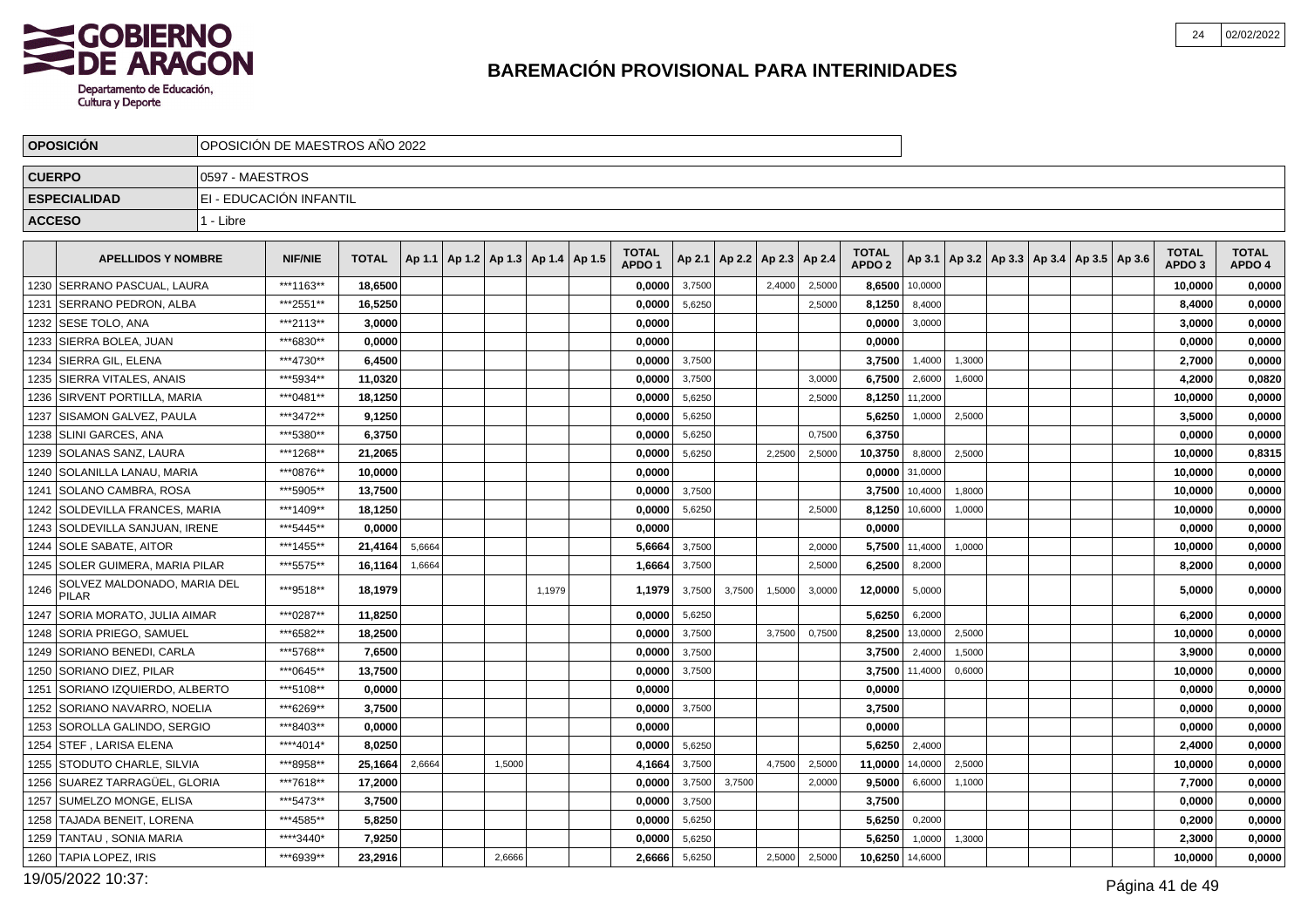

|               | <b>OPOSICION</b>                     |                 | OPOSICION DE MAESTROS ANO 2022 |              |         |         |        |                                            |        |                   |        |        |                          |        |                   |                |        |  |                                                     |                   |              |
|---------------|--------------------------------------|-----------------|--------------------------------|--------------|---------|---------|--------|--------------------------------------------|--------|-------------------|--------|--------|--------------------------|--------|-------------------|----------------|--------|--|-----------------------------------------------------|-------------------|--------------|
| <b>CUERPO</b> |                                      | 0597 - MAESTROS |                                |              |         |         |        |                                            |        |                   |        |        |                          |        |                   |                |        |  |                                                     |                   |              |
|               | <b>ESPECIALIDAD</b>                  |                 | EI - EDUCACIÓN INFANTIL        |              |         |         |        |                                            |        |                   |        |        |                          |        |                   |                |        |  |                                                     |                   |              |
| <b>ACCESO</b> |                                      | 1 - Libre       |                                |              |         |         |        |                                            |        |                   |        |        |                          |        |                   |                |        |  |                                                     |                   |              |
|               |                                      |                 |                                |              |         |         |        |                                            |        | <b>TOTAL</b>      |        |        |                          |        | <b>TOTAL</b>      |                |        |  |                                                     | <b>TOTAL</b>      | <b>TOTAL</b> |
|               | <b>APELLIDOS Y NOMBRE</b>            |                 | <b>NIF/NIE</b>                 | <b>TOTAL</b> |         |         |        | Ap 1.1   Ap 1.2   Ap 1.3   Ap 1.4   Ap 1.5 |        | APDO <sub>1</sub> | Ap 2.1 |        | Ap 2.2   Ap 2.3   Ap 2.4 |        | APDO <sub>2</sub> |                |        |  | Ap 3.1   Ap 3.2   Ap 3.3   Ap 3.4   Ap 3.5   Ap 3.6 | APDO <sub>3</sub> | APDO 4       |
| 1261          | <b>TARONCHER CARBONELL, BLANCA</b>   |                 | ***2501**                      | 16.2500      |         |         |        |                                            |        | 0.0000            | 3,7500 |        |                          | 2,5000 |                   | 6,2500 12,0000 |        |  |                                                     | 10,0000           | 0,0000       |
|               | 1262   TATO GARCIA, ANA BELEN        |                 | ***3905**                      | 57,4007      | 40,2500 |         | 1,3332 |                                            |        | 41,5832           | 3,7500 |        |                          |        | 3,7500            | 15,8000        | 2,5000 |  |                                                     | 10,0000           | 2,0675       |
| 1263          | TAVANAIE URRUTIA, MARIA SORAYA       |                 | ***8838**                      | 13,7500      |         |         |        |                                            |        | 0.0000            |        |        | 3,7500                   |        |                   | 3,7500 20,2000 | 2,5000 |  |                                                     | 10,0000           | 0,0000       |
| 1264          | <b>TELLO GARCIA, TERESA</b>          |                 | ***5948**                      | 15,6750      |         |         |        |                                            |        | 0,0000            | 5,6250 |        | 2,0500                   | 3,0000 | 10,6750           | 5,0000         |        |  |                                                     | 5,0000            | 0,0000       |
|               | 1265   TELLO GAY, LAURA              |                 | ***0672**                      | 10,0000      |         |         |        |                                            |        | 0,0000            |        |        |                          |        |                   | 0,0000 10,4000 |        |  |                                                     | 10,0000           | 0,0000       |
|               | 1266 TELLO PELEGRIN, LARA            |                 | ***6369**                      | 20.1250      |         |         |        |                                            |        | 0.0000            | 5,6250 | 3,7500 |                          | 0,7500 | 10.1250           | 8,2000         | 1,9000 |  |                                                     | 10.0000           | 0,0000       |
|               | 1267 TENA BELTRAN, PILAR             |                 | ***4554**                      | 15.6250      |         |         |        |                                            |        | 0,0000            | 5,6250 |        |                          |        |                   | 5,6250 11,4000 | 2,3000 |  |                                                     | 10,0000           | 0,0000       |
| 1268          | <b>TENA COLAS, NATALIA</b>           |                 | ***3049**                      | 14,5500      |         |         |        |                                            |        | 0,0000            | 3,7500 |        |                          | 2.0000 | 5,7500            | 8,8000         |        |  |                                                     | 8,8000            | 0,0000       |
|               | 1269   TENA MAINAR, BRENDA           |                 | ***1939**                      | 22,7000      |         |         |        |                                            |        | 0,0000            | 5,6250 | 3,7500 | 2,5750                   | 0,7500 | 12,7000           | 9,4000         | 2,5000 |  |                                                     | 10,0000           | 0,0000       |
|               | 1270   TEODORO CIUDAD, ANDREA        |                 | ***7564**                      | 26,8000      |         |         | 2,5000 |                                            |        | 2,5000            | 3,7500 | 3,7500 | 2,3000                   | 4,5000 | 14,3000           | 7,8000         | 2,5000 |  |                                                     | 10,0000           | 0,0000       |
|               | 1271 TIRADO GUALLAR, NURIA           |                 | ***5771**                      | 19,3750      |         |         | 2,0000 |                                            | 0,7500 | 2,7500            | 3,7500 |        | 2,8750                   |        | 6,6250            | 10,6000        | 1,2000 |  |                                                     | 10,0000           | 0,0000       |
|               | 1272 TOBAJAS BENEDI, MERCEDES        |                 | ***0661**                      | 19,3750      |         |         |        |                                            |        | 0.0000            | 5,6250 | 3.7500 |                          |        | 9,3750            | 8,2000         | 2,5000 |  |                                                     | 10,0000           | 0,0000       |
|               | 1273   TOLON VERA, RUTH              |                 | ***6101**                      | 7,2500       |         |         |        |                                            |        | 0,0000            |        |        | 3,7500                   | 2,5000 | 6,2500            |                | 1,0000 |  |                                                     | 1,0000            | 0,0000       |
| 1274          | TOLOSANA MURILLO. PILAR              |                 | ***1120**                      | 15,8333      |         | 0,2083  |        |                                            |        | 0,2083            | 5,6250 |        |                          |        |                   | 5,6250 18,8000 |        |  |                                                     | 10,0000           | 0,0000       |
| 1275          | TOMAS MANZANARES, MARIA              |                 | ***5927**                      | 16,3000      |         |         |        |                                            |        | 0,0000            | 3,7500 | 3,7500 |                          |        | 7,5000            | 8,8000         |        |  |                                                     | 8,8000            | 0,0000       |
| 1276          | TOMAS MARSILLA, BEATRIZ              |                 | ***8674**                      | 40.2263      | 5,6664  | 2,3958  | 0,1666 |                                            |        | 8,2288            | 5,6250 |        |                          |        | 5,6250            | 35,2000        | 2,5000 |  |                                                     | 10,0000           | 16,3725      |
| 1277          | <b>TOMAS REDONDO, JORGE</b>          |                 | ***0002**                      | 6,2500       |         |         |        |                                            |        | 0,0000            | 3,7500 |        |                          | 2,5000 | 6,2500            |                |        |  |                                                     | 0,0000            | 0,0000       |
| 1278          | TOME BIEC, BEATRIZ ISABEL            |                 | ***6602**                      | 16,5175      |         |         |        |                                            |        | 0.0000            | 5,6250 |        |                          | 2.0000 | 7,6250            | 8,6000         |        |  |                                                     | 8,6000            | 0,2925       |
| 1279          | TORRALBA BERDUN, ELISA               |                 | ***6002**                      | 12,5500      |         |         |        |                                            |        | 0,0000            | 3,7500 |        |                          |        | 3,7500            | 8,8000         |        |  |                                                     | 8,8000            | 0,0000       |
| 1280          | <b>TORRANO LATORRE, BELEN</b>        |                 | ***4275**                      | 19,5000      |         |         |        |                                            |        | 0.0000            | 5,6250 | 1,8750 |                          | 2,0000 | 9,5000            | 9,6000         | 1,0000 |  |                                                     | 10,0000           | 0,0000       |
| 1281          | <b>TORRES CUBERO, INES</b>           |                 | ***1587**                      | 17,2250      |         |         |        |                                            |        | 0.0000            | 5,6250 |        |                          | 2,0000 | 7,6250            | 9,6000         |        |  |                                                     | 9,6000            | 0,0000       |
| 1282          | TORRES FUERTES, ANA                  |                 | ***6153**                      | 17,6250      |         |         |        |                                            |        | 0,0000            | 5,6250 |        |                          | 2,0000 | 7,6250            | 11,4000        | 1,0000 |  |                                                     | 10,0000           | 0,0000       |
| 1283          | TORRES HIDALGO, MARIA JESUS          |                 | ***1232**                      | 13,4250      |         |         |        |                                            |        | 0,0000            | 5,6250 |        |                          |        | 5,6250            | 7,0000         | 0,8000 |  |                                                     | 7,8000            | 0,0000       |
| 1284          | <b>TORRUBIA GARCIA, NEREA</b>        |                 | ***7414**                      | 24,1250      |         |         |        |                                            |        | 0.0000            | 5,6250 |        | 6,0000                   | 2.5000 | 14,1250           | 9,2000         | 2,5000 |  |                                                     | 10.0000           | 0,0000       |
| 1285          | TOVAR MELENDO. ANA                   |                 | ***5262**                      | 32.6823      |         | 11,4323 |        |                                            |        | 11,4323           | 3,7500 | 3,7500 | 3,7500                   |        | 11,2500           | 17,2000        | 0,6000 |  |                                                     | 10.0000           | 0,0000       |
|               | 1286 TRAID TIRADO, RAQUEL            |                 | ***9816**                      | 8.1250       |         |         |        |                                            |        | 0,0000            | 5,6250 |        |                          |        | 5,6250            |                | 2,5000 |  |                                                     | 2,5000            | 0,0000       |
| 1287          | <b>TRALLERO BAILS, MARIA ANTONIA</b> |                 | ***3613**                      | 19,6275      |         |         |        |                                            |        | 0,0000            | 5,6250 |        | 3,7500                   |        | 9,3750            | 8,6000         | 2,5000 |  |                                                     | 10,0000           | 0,2525       |
| 1288          | <b>TRASOBARES PEREZ, PATRICIA</b>    |                 | ***5907**                      | 11,8000      |         |         |        |                                            |        | 0,0000            |        |        |                          | 2,5000 | 2,5000            | 6,8000         | 2,5000 |  |                                                     | 9,3000            | 0,0000       |
|               | 1289 TRICAS BONED, CELIA             |                 | ***6211**                      | 16,2250      |         |         |        |                                            |        | 0,0000            | 5,6250 |        | 0,6000                   |        |                   | 6,2250 10,4000 |        |  |                                                     | 10,0000           | 0,0000       |
| 1290          | TRIGO AZNAR, VIRGINIA                |                 | ***5988**                      | 10,0000      |         |         |        |                                            |        | 0.0000            |        |        |                          |        | 0,0000            | 10,4000        | 1,6000 |  |                                                     | 10.0000           | 0,0000       |
|               | 1291 TRIS ENGUITA, ANA               |                 | ***1238**                      | 8,6250       |         |         |        |                                            |        | 0,0000            | 5,6250 |        |                          | 3,0000 | 8,6250            |                |        |  |                                                     | 0.0000            | 0,0000       |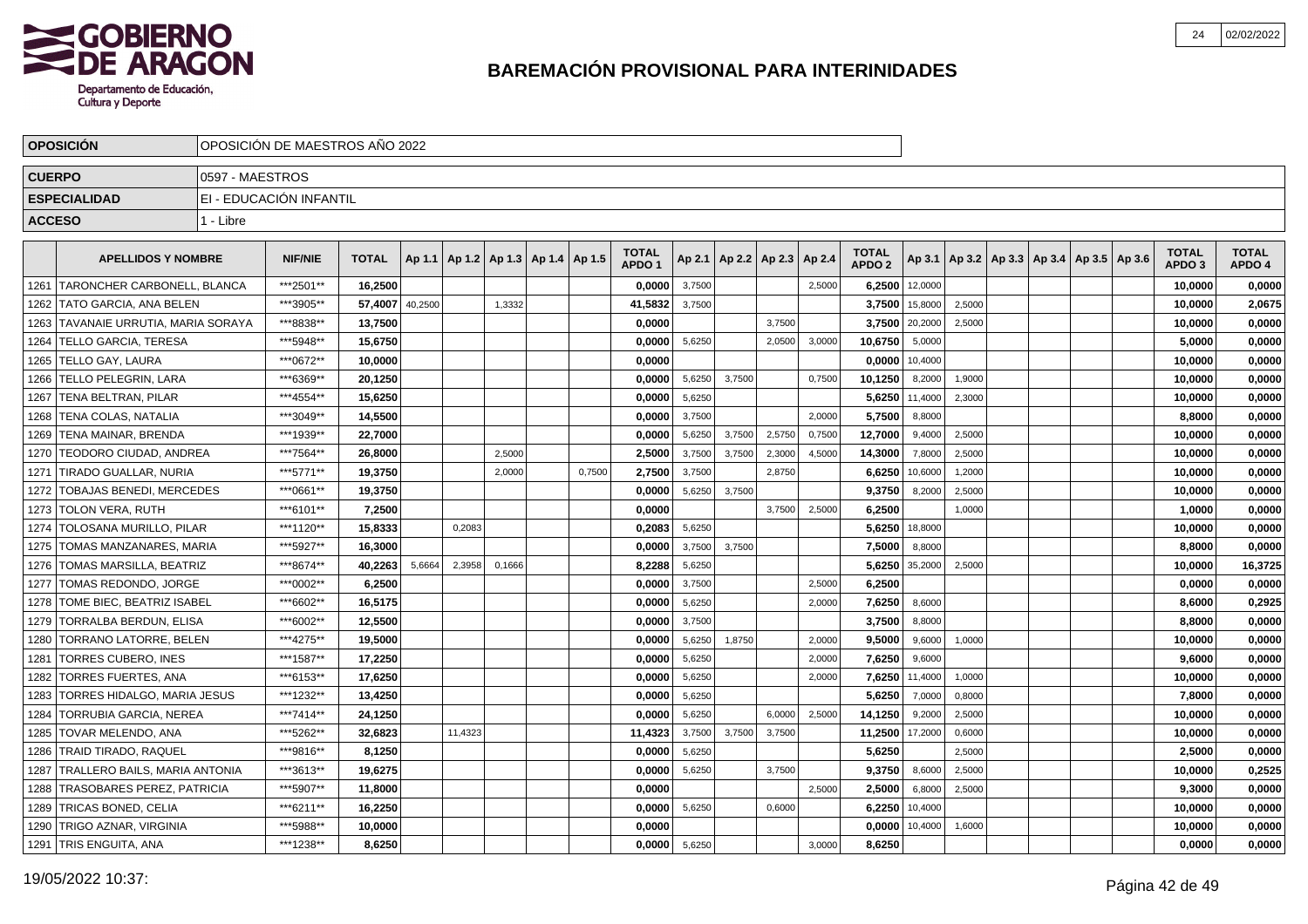

|      | <b>OPOSICIÓN</b>                    | OPOSICIÓN DE MAESTROS AÑO 2022 |                |              |        |        |        |                          |                                   |        |        |                          |        |                                   |         |                                                     |  |  |                                   |                        |
|------|-------------------------------------|--------------------------------|----------------|--------------|--------|--------|--------|--------------------------|-----------------------------------|--------|--------|--------------------------|--------|-----------------------------------|---------|-----------------------------------------------------|--|--|-----------------------------------|------------------------|
|      | <b>CUERPO</b>                       | 0597 - MAESTROS                |                |              |        |        |        |                          |                                   |        |        |                          |        |                                   |         |                                                     |  |  |                                   |                        |
|      | <b>ESPECIALIDAD</b>                 | EI - EDUCACIÓN INFANTIL        |                |              |        |        |        |                          |                                   |        |        |                          |        |                                   |         |                                                     |  |  |                                   |                        |
|      | <b>ACCESO</b>                       | 1 - Libre                      |                |              |        |        |        |                          |                                   |        |        |                          |        |                                   |         |                                                     |  |  |                                   |                        |
|      |                                     |                                |                |              |        |        |        |                          |                                   |        |        |                          |        |                                   |         |                                                     |  |  |                                   |                        |
|      | <b>APELLIDOS Y NOMBRE</b>           |                                | <b>NIF/NIE</b> | <b>TOTAL</b> | Ap 1.1 | Ap 1.2 |        | Ap 1.3   Ap 1.4   Ap 1.5 | <b>TOTAL</b><br>APDO <sub>1</sub> | Ap 2.1 |        | Ap 2.2   Ap 2.3   Ap 2.4 |        | <b>TOTAL</b><br>APDO <sub>2</sub> |         | Ap 3.1   Ap 3.2   Ap 3.3   Ap 3.4   Ap 3.5   Ap 3.6 |  |  | <b>TOTAL</b><br>APDO <sub>3</sub> | <b>TOTAL</b><br>APDO 4 |
| 1292 | l TRULLEN DEL CAMPO. LAURA          |                                | ***4070**      | 26,6750      |        |        | 2,5000 |                          | 2,5000                            | 5,6250 | 3,7500 | 2,3000                   | 2,5000 | 14,1750                           | 19,2000 |                                                     |  |  | 10,0000                           | 0,0000                 |
| 1293 | TUDANCA RIVERA, SARA                |                                | ***7152**      | 5,0000       |        |        |        |                          | 0,0000                            |        |        |                          | 2,5000 | 2,5000                            | 1,0000  | 1,5000                                              |  |  | 2,5000                            | 0,0000                 |
| 1294 | <b>TUDELA GIMENEZ. IRENE</b>        |                                | ***0455**      | 5,7500       |        |        |        |                          | 0,0000                            |        | 3,7500 |                          |        | 3,7500                            | 1,0000  | 1,0000                                              |  |  | 2,0000                            | 0,0000                 |
|      | 1295   UCEDO VICENT, LETICIA        |                                | ***8876**      | 9,7500       |        |        |        |                          | 0,0000                            | 3,7500 |        |                          |        | 3,7500                            | 6,0000  |                                                     |  |  | 6,0000                            | 0,0000                 |
| 1296 | JNZUETA LOPEZ DEL CORRAL,<br>YOSUNE |                                | ***7137**      | 0,0000       |        |        |        |                          | 0,0000                            |        |        |                          |        | 0,0000                            |         |                                                     |  |  | 0,0000                            | 0,0000                 |
|      | 1297   USON PUYUELO, ISABEL         |                                | ***1027**      | 0,2000       |        |        |        |                          | 0,0000                            |        |        |                          |        | 0,0000                            | 0.2000  |                                                     |  |  | 0,2000                            | 0,0000                 |
| 1298 | VACAS LAPRESTA, RUTH NELIA          |                                | ***2098**      | 8,3000       |        |        |        |                          | 0,0000                            |        |        |                          |        | 0,0000                            | 5,8000  | 2,5000                                              |  |  | 8,3000                            | 0,0000                 |
|      | 1299   VAL SANCHEZ, DAVID           |                                | ***6103**      | 0.0000       |        |        |        |                          | 0,0000                            |        |        |                          |        | 0,0000                            |         |                                                     |  |  | 0,0000                            | 0,0000                 |
|      | 1300 VALENCIA PAREDES, MONICA       |                                | ***6227**      | 16,8750      |        |        |        |                          | 0,0000                            | 5,6250 |        | 4,0500                   |        | 9,6750                            | 6,0000  | 1,2000                                              |  |  | 7,2000                            | 0,0000                 |
| 1301 | VALERIANO CARRASCO. LAURA           |                                | ***8264**      | 7,1000       |        |        |        |                          | 0,0000                            |        |        |                          |        | 0,0000                            | 6,0000  | 1,1000                                              |  |  | 7,1000                            | 0,0000                 |
| 1302 | VALERO CAMPOS. ANA ISABEL           |                                | ***2948**      | 25.6750      |        |        | 3,5000 |                          | 3.5000                            | 3,7500 | 3,7500 | 2,1750                   | 2,5000 | 12,1750                           | 12.2000 | 1,4000                                              |  |  | 10.0000                           | 0,0000                 |
| 1303 | VALERO ESCALONA, ELENA              |                                | ***3339**      | 11,9000      |        |        |        |                          | 0,0000                            |        |        |                          | 4,5000 | 4,5000                            | 7,2000  | 0,2000                                              |  |  | 7,4000                            | 0,0000                 |
| 1304 | VALERO JAIME. SUSANA                |                                | ***0854**      | 7,7500       |        |        |        |                          | 0.0000                            | 3,7500 |        |                          |        | 3,7500                            | 4,0000  |                                                     |  |  | 4,0000                            | 0,0000                 |
|      | 1305 VALERO VICENTE, ALICIA         |                                | ***5607**      | 5,9250       |        |        |        |                          | 0,0000                            | 5,6250 |        |                          |        | 5,6250                            |         | 0,3000                                              |  |  | 0,3000                            | 0,0000                 |
|      | 1306 VALLADARES SANCHO, NOELIA      |                                | ***3402**      | 11,6250      |        |        |        |                          | 0,0000                            | 5,6250 |        |                          | 2,5000 | 8,1250                            | 1,0000  | 2,5000                                              |  |  | 3,5000                            | 0,0000                 |
| 1307 | VALLADOLID FUSTER, SANDRA           |                                | ***9193**      | 10,3500      |        |        |        |                          | 0,0000                            | 3,7500 |        |                          | 2,0000 | 5,7500                            | 2,8000  | 1,8000                                              |  |  | 4,6000                            | 0,0000                 |
|      | 1308 VALLADOLID MEGIA, ESTEFANIA    |                                | ***0850**      | 21,8750      |        |        |        |                          | 0,0000                            | 5,6250 | 3,7500 |                          | 2,5000 | 11,8750                           | 10,4000 |                                                     |  |  | 10,0000                           | 0,0000                 |
|      | 1309   VALLE MORA, SANDRA           |                                | ***6341**      | 23,0832      | 0,3332 |        |        |                          | 0,3332                            | 5,6250 | 5.6250 |                          | 2,5000 | 13,7500                           | 9,0000  |                                                     |  |  | 9,0000                            | 0,0000                 |
|      | 1310 VALLE SALVO, MARIA             |                                | ***5679**      | 10,9500      |        |        |        |                          | 0,0000                            | 3,7500 |        |                          | 4,5000 | 8,2500                            | 2,6000  | 0,1000                                              |  |  | 2,7000                            | 0,0000                 |
|      | 1311   VALLES ESTEBAN, LEYRE        |                                | ***6729**      | 18,7291      |        | 0.1041 |        |                          | 0,1041                            | 5,6250 |        |                          | 3,0000 | 8,6250                            | 9,0000  | 1,0000                                              |  |  | 10,0000                           | 0,0000                 |
|      | 1312   VALVERDE MARUGAN, AINHOA     |                                | ***5904**      | 16,5250      |        |        |        |                          | 0,0000                            | 5,6250 |        |                          | 2,5000 | 8,1250                            | 8,4000  |                                                     |  |  | 8,4000                            | 0,0000                 |
| 1313 | VAQUERO PLAZA. NOELIA               |                                | ***5929**      | 24,3266      |        |        |        |                          | 0,0000                            | 5,6250 |        |                          |        | 5,6250                            | 8,4000  | 1,0000                                              |  |  | 9,4000                            | 9,3016                 |
| 1314 | VAZQUEZ FERNANDEZ, RAQUEL           |                                | ***6099**      | 16,0000      |        |        |        |                          | 0,0000                            | 3,7500 |        | 2,2500                   |        | 6,0000                            | 11,4000 | 0,6000                                              |  |  | 10,0000                           | 0,0000                 |
| 1315 | VAZQUEZ GOMEZ. LYDIA                |                                | ***5748**      | 18,6250      |        |        |        |                          | 0,0000                            | 5,6250 |        |                          | 3,0000 | 8,6250                            | 10,4000 |                                                     |  |  | 10,0000                           | 0,0000                 |
| 1316 | VELA ANTUNEZ. JENIFER               |                                | ***9386**      | 19.3750      |        |        |        |                          | 0.0000                            | 5,6250 | 3,7500 |                          |        | 9,3750                            | 15,4000 | 1,2000                                              |  |  | 10.0000                           | 0,0000                 |
|      | 1317 VELA CAROD, ALBA               |                                | ***6253**      | 11,2688      |        |        |        |                          | 0,0000                            | 5,6250 |        |                          | 0,7500 | 6,3750                            |         | 2,5000                                              |  |  | 2,5000                            | 2,3938                 |
|      | 1318 VELAMAZAN MIRANDA, BEATRIZ     |                                | ***5278**      | 13,7500      |        |        |        |                          | 0,0000                            | 3,7500 |        |                          |        | 3,7500                            | 11,6000 |                                                     |  |  | 10,0000                           | 0,0000                 |
|      | 1319 VELAZQUEZ ORTIGAS, INES        |                                | ***3309**      | 17,4750      |        |        |        |                          | 0,0000                            | 5,6250 | 3,7500 |                          | 3,0000 | 12,3750                           | 2,6000  | 2,5000                                              |  |  | 5,1000                            | 0,0000                 |
|      | 1320 VELILLA PALOMO, REBECA         |                                | ***6040**      | 18,8750      |        |        |        |                          | 0,0000                            | 5,6250 |        |                          | 3,2500 | 8,8750                            | 10,6000 | 1,0000                                              |  |  | 10,0000                           | 0,0000                 |
| 1321 | VERA BUSTOS, LOURDES                |                                | ***7395**      | 8,5975       |        |        |        |                          | 0,0000                            | 5,6250 |        |                          |        | 5,6250                            |         | 2,5000                                              |  |  | 2,5000                            | 0,4725                 |
|      | 1322 VERAGUA SANCHEZ, SARA          |                                | ***0754**      | 20,1666      |        |        | 0,1666 |                          | 0,1666                            | 3,7500 | 3,7500 |                          | 2,5000 | 10,0000                           | 14,4000 |                                                     |  |  | 10,0000                           | 0,0000                 |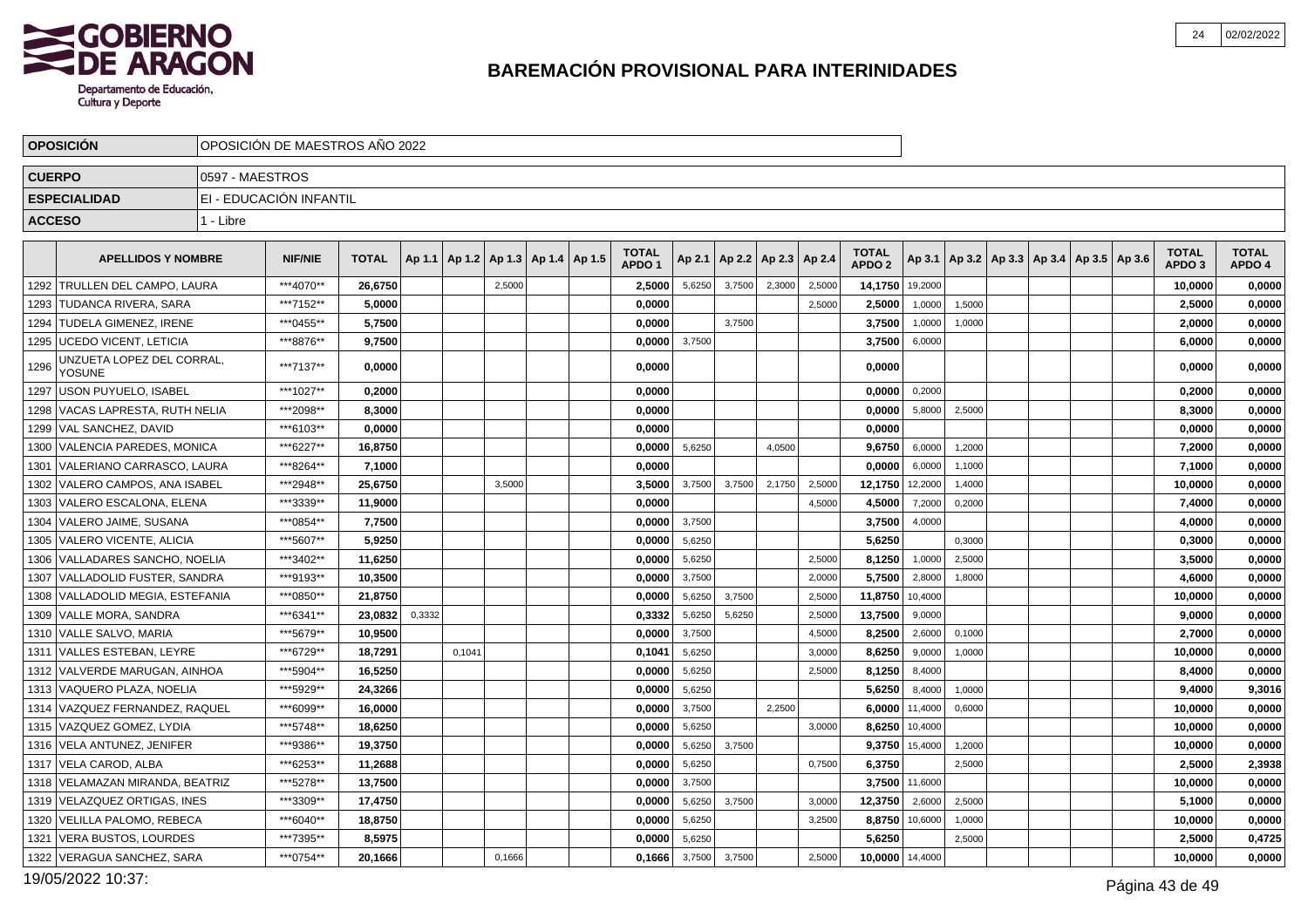

|               | <b>OPOSICION</b>                              |                 | OPOSICIÓN DE MAESTROS AÑO 2022 |                 |        |                       |        |        |                                   |        |        |                          |        |                                   |                |        |                                                |  |                                   |                        |
|---------------|-----------------------------------------------|-----------------|--------------------------------|-----------------|--------|-----------------------|--------|--------|-----------------------------------|--------|--------|--------------------------|--------|-----------------------------------|----------------|--------|------------------------------------------------|--|-----------------------------------|------------------------|
| <b>CUERPO</b> |                                               | 0597 - MAESTROS |                                |                 |        |                       |        |        |                                   |        |        |                          |        |                                   |                |        |                                                |  |                                   |                        |
|               | <b>ESPECIALIDAD</b>                           |                 | EI - EDUCACIÓN INFANTIL        |                 |        |                       |        |        |                                   |        |        |                          |        |                                   |                |        |                                                |  |                                   |                        |
| <b>ACCESO</b> |                                               | 1 - Libre       |                                |                 |        |                       |        |        |                                   |        |        |                          |        |                                   |                |        |                                                |  |                                   |                        |
|               |                                               |                 |                                |                 |        |                       |        |        |                                   |        |        |                          |        |                                   |                |        |                                                |  |                                   |                        |
|               | <b>APELLIDOS Y NOMBRE</b>                     |                 | <b>NIF/NIE</b>                 | <b>TOTAL</b>    | Ap 1.1 | Ap1.2   Ap1.3   Ap1.4 |        | Ap 1.5 | <b>TOTAL</b><br>APDO <sub>1</sub> | Ap 2.1 |        | Ap 2.2   Ap 2.3   Ap 2.4 |        | <b>TOTAL</b><br>APDO <sub>2</sub> | Ap 3.1         |        | $ $ Ap 3.2   Ap 3.3   Ap 3.4   Ap 3.5   Ap 3.6 |  | <b>TOTAL</b><br>APDO <sub>3</sub> | <b>TOTAL</b><br>APDO 4 |
| 1323          | <b>VERGARA BORGES, KAREN</b>                  |                 | ***5997**                      | 16,3750         |        |                       |        |        | 0.0000                            | 5,6250 | 3.7500 |                          |        | 9,3750                            | 6,0000         | 1.0000 |                                                |  | 7.0000                            | 0,0000                 |
| 1324          | /ERSTAPPEN BENEDICTO, LAURA<br><b>JOHANNA</b> |                 | ***2071**                      | 21,7625         |        |                       |        |        | 0,0000                            | 3,7500 |        | 3,6000                   | 2,7500 | 10,1000                           | 15,0000        | 2,0000 |                                                |  | 10,0000                           | 1,6625                 |
|               | 1325   VICENTE FERNANDEZ, MARTA               |                 | ***9512**                      | 5,6250          |        |                       |        |        | 0,0000                            | 5,6250 |        |                          |        | 5,6250                            |                |        |                                                |  | 0,0000                            | 0,0000                 |
| 1326          | VICENTE GUTIERREZ, REBECA                     |                 | ***1144**                      | 13,7500         |        |                       |        |        | 0,0000                            | 3,7500 |        |                          |        | 3,7500                            | 9,4000         | 2,5000 |                                                |  | 10,0000                           | 0,0000                 |
| 1327          | <b>VICENTE PEINADO, RAQUEL</b>                |                 | ***6220**                      | 10,4500         |        |                       |        |        | 0,0000                            | 3,7500 |        |                          |        | 3,7500                            | 5,4000         | 1,3000 |                                                |  | 6,7000                            | 0,0000                 |
|               | 1328   VICENTE VALVERDE, ROBERTO              |                 | ***8037**                      | 16.2500         |        |                       |        |        | 0.0000                            |        | 3,7500 |                          | 2.5000 | 6,2500                            | 10,4000        |        |                                                |  | 10,0000                           | 0,0000                 |
|               | 1329 VICO LOPEZ, PAULA                        |                 | ***7809**                      | 18.6250         |        |                       |        |        | 0.0000                            | 5,6250 |        |                          | 3.0000 | 8,6250                            | 10,4000        |        |                                                |  | 10,0000                           | 0,0000                 |
|               | 1330   VIDAL ASENSIO, MARINA                  |                 | ***5265**                      | 15,4166         |        |                       | 0,1666 |        | 0,1666                            | 3,7500 |        | 2,0000                   |        | 5,7500                            | 7,0000         | 2,5000 |                                                |  | 9,5000                            | 0,0000                 |
|               | 1331   VIDAL CONSUL, SILVIA                   |                 | ***1229**                      | 9,2500          |        |                       |        |        | 0,0000                            |        | 3,7500 |                          |        | 3,7500                            | 4,0000         | 1,5000 |                                                |  | 5,5000                            | 0,0000                 |
|               | 1332   VIDAL MANTOLAN, ELVIRA                 |                 | ***5678**                      | 14,5000         |        |                       |        |        | 0.0000                            | 3,7500 |        |                          | 0.7500 | 4,5000                            | 12,2000        | 2,5000 |                                                |  | 10,0000                           | 0,0000                 |
|               | 1333 VIDAL TORTAJADA, MARIA DOLORES           |                 | ***5641**                      | 47.8224 21,7499 |        |                       |        |        | 21,7499                           | 3,7500 | 3,7500 | 3,7500                   | 2,5000 | 13,7500 26,6000                   |                | 1,4000 |                                                |  | 10,0000                           | 2,3225                 |
| 1334          | <b>VIERA COLLADOS, ANA MARIA</b>              |                 | ***6406**                      | 3,7500          |        |                       |        |        | 0.0000                            | 3,7500 |        |                          |        | 3,7500                            |                |        |                                                |  | 0.0000                            | 0,0000                 |
| 1335          | VILCHEZ PALACIO, MARIA<br>CONCEPCION          |                 | ***9090**                      | 4,7000          |        |                       |        |        | 0,0000                            |        |        |                          | 2,5000 | 2,5000                            | 2,2000         |        |                                                |  | 2,2000                            | 0,0000                 |
|               | 1336 VILLA GUZMAN-MOLINER, LAURA              |                 | ***9661**                      | 13,9500         |        |                       |        |        | 0,0000                            | 3,7500 |        |                          | 3,0000 | 6,7500                            | 7,2000         |        |                                                |  | 7,2000                            | 0,0000                 |
|               | 1337   VILLAGRASA QUESADA, PAULA              |                 | ***3314**                      | 14,2250         |        |                       |        |        | 0,0000                            | 5,6250 |        |                          |        | 5,6250                            | 8,6000         |        |                                                |  | 8,6000                            | 0,0000                 |
|               | 1338 VILLAGRASA SANCHO, DAVID                 |                 | ***6679**                      | 4,7500          |        |                       |        |        | 0,0000                            | 3,7500 |        |                          |        | 3,7500                            | 1,0000         |        |                                                |  | 1,0000                            | 0,0000                 |
|               | 1339 VILLAGRASA SUÑER, YOLANDA                |                 | ***0103**                      | 13.7500         |        |                       |        |        | 0.0000                            | 3,7500 |        |                          |        | 3,7500                            | 12,8000        | 2,5000 |                                                |  | 10,0000                           | 0,0000                 |
|               | 1340   VILLANUEVA BENAVENTE, ANA              |                 | ***2074**                      | 10,1250         |        |                       |        |        | 0,0000                            | 5,6250 |        |                          | 2.0000 | 7,6250                            |                | 2.5000 |                                                |  | 2,5000                            | 0,0000                 |
| 1341          | VILLAR CARCELLER, NOELIA                      |                 | ***0474**                      | 29.9144         | 3,3332 |                       |        |        | 3,3332                            | 5,6250 | 3,7500 | 4,5000                   | 2,5000 | 15,0000                           | 12,8000        | 2,5000 |                                                |  | 10,0000                           | 1,5812                 |
|               | 1342 VILLAR FUSTERO, LAURA                    |                 | ***6188**                      | 13,7500         |        |                       |        |        | 0,0000                            | 3,7500 |        |                          |        | 3,7500                            | 10,4000        |        |                                                |  | 10,0000                           | 0,0000                 |
|               | 1343 VILLAR LEON, EVA                         |                 | ***9897**                      | 19,8000         |        |                       |        |        | 0,0000                            | 3,7500 | 7,5000 |                          | 5,5000 | 15,0000                           | 4,8000         |        |                                                |  | 4,8000                            | 0,0000                 |
|               | 1344 VILLARON CIA, PATRICIA                   |                 | ***8509**                      | 18.8250         |        |                       |        |        | 0.0000                            | 3,7500 |        | 2,5750                   | 2.5000 | 8,8250                            | 11,0000        | 2,5000 |                                                |  | 10.0000                           | 0,0000                 |
|               | 1345   VILLARROYA GRANEL, MIREYA              |                 | ***6199**                      | 7,9500          |        |                       |        |        | 0,0000                            | 3,7500 |        |                          | 2,0000 | 5,7500                            | 0,6000         | 1,6000 |                                                |  | 2,2000                            | 0,0000                 |
|               | 1346 VILLARROYA MILLAN, ANDREA                |                 | ***5926**                      | 17,6250         |        |                       |        |        | 0,0000                            | 5,6250 |        |                          | 2,0000 | 7,6250                            | 11,8000        | 2,5000 |                                                |  | 10,0000                           | 0,0000                 |
|               | 1347 VILLAS FALCON, ALICIA                    |                 | ***1528**                      | 15,0000         |        |                       |        |        | 0,0000                            | 3,7500 | 3,7500 |                          | 2,0000 | 9,5000                            | 3,0000         | 2,5000 |                                                |  | 5,5000                            | 0,0000                 |
|               | 1348 VILLELLAS LAGUNA, ELENA                  |                 | ***6481**                      | 17,5000         |        |                       |        |        | 0,0000                            | 5,6250 | 1,8750 |                          |        | 7,5000                            | 10,0000        |        |                                                |  | 10,0000                           | 0,0000                 |
|               | 1349 VILLEN SANCHEZ, CARLOS                   |                 | ***3035**                      | 25,0000         |        |                       |        |        | 0,0000                            | 5,6250 | 7,5000 | 2,2500                   | 4,5000 | 15,0000                           | 10,6000        | 0,2000 |                                                |  | 10,0000                           | 0,0000                 |
|               | 1350 VINJOY MARTINEZ, PAULA                   |                 | ***1991**                      | 19,3750         |        |                       |        |        | 0,0000                            | 5,6250 | 3,7500 |                          |        |                                   | 9,3750 10,4000 |        |                                                |  | 10,0000                           | 0,0000                 |
| 1351          | <b>VIORRETA GIL, MARTA</b>                    |                 | ***5875**                      | 3,7500          |        |                       |        |        | 0,0000                            | 3,7500 |        |                          |        | 3,7500                            |                |        |                                                |  | 0,0000                            | 0,0000                 |
|               | 1352   VIZUETE BERMEJO, ROCIO                 |                 | ***9012**                      | 24,6250         |        |                       |        |        | 0.0000                            | 5,6250 | 3,7500 | 5,2500                   |        | 14,6250 18,4000                   |                |        |                                                |  | 10,0000                           | 0,0000                 |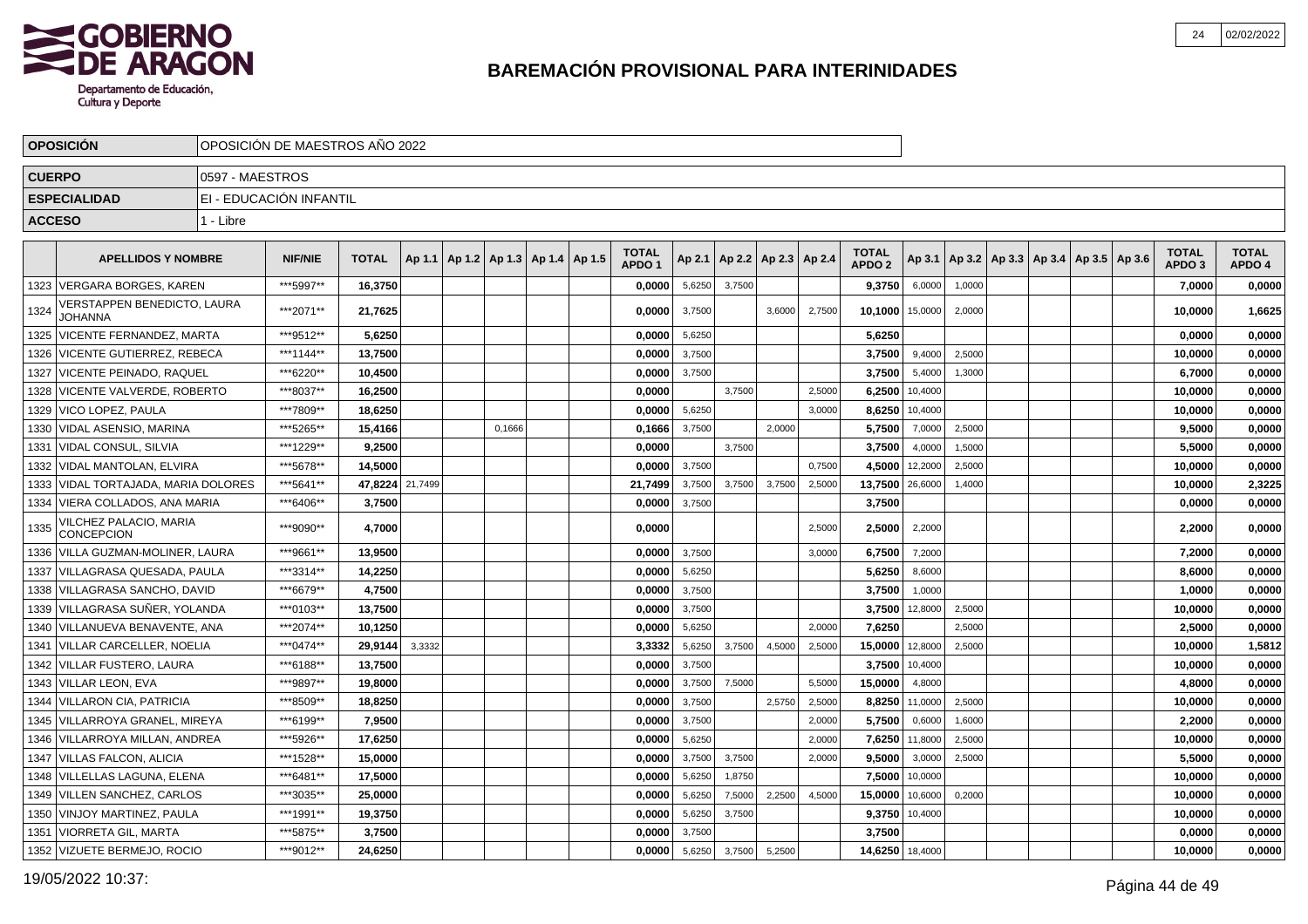

| <b>OPOSICIÓN</b>              |                  | IOPOSICIÓN DE MAESTROS AÑO 2022 |              |        |         |                                            |                                   |        |        |                                   |        |                                   |                |        |  |                                                     |                                   |                        |
|-------------------------------|------------------|---------------------------------|--------------|--------|---------|--------------------------------------------|-----------------------------------|--------|--------|-----------------------------------|--------|-----------------------------------|----------------|--------|--|-----------------------------------------------------|-----------------------------------|------------------------|
| <b>CUERPO</b>                 | I0597 - MAESTROS |                                 |              |        |         |                                            |                                   |        |        |                                   |        |                                   |                |        |  |                                                     |                                   |                        |
| <b>ESPECIALIDAD</b>           |                  | IEI - EDUCACIÓN INFANTIL        |              |        |         |                                            |                                   |        |        |                                   |        |                                   |                |        |  |                                                     |                                   |                        |
| <b>ACCESO</b>                 | l 1 - Libre      |                                 |              |        |         |                                            |                                   |        |        |                                   |        |                                   |                |        |  |                                                     |                                   |                        |
| <b>APELLIDOS Y NOMBRE</b>     |                  | <b>NIF/NIE</b>                  | <b>TOTAL</b> |        |         | Ap 1.1   Ap 1.2   Ap 1.3   Ap 1.4   Ap 1.5 | <b>TOTAL</b><br>APDO <sub>1</sub> |        |        | Ap 2.1   Ap 2.2   Ap 2.3   Ap 2.4 |        | <b>TOTAL</b><br>APDO <sub>2</sub> |                |        |  | Ap 3.1   Ap 3.2   Ap 3.3   Ap 3.4   Ap 3.5   Ap 3.6 | <b>TOTAL</b><br>APDO <sub>3</sub> | <b>TOTAL</b><br>APDO 4 |
| 1353 WERNER SERNANDEZ, DESIRE |                  | ***7873**                       | 31,3499      |        | 16,2499 |                                            | 16,2499                           | 3,7500 |        | 1,3500                            |        |                                   | 5,1000 14,6000 | 2,5000 |  |                                                     | 10,0000                           | 0,0000                 |
| 1354 YAGUE BELLO, ANA MARIA   |                  | ***3005**                       | 11,8000      |        |         |                                            | 0,0000                            | 3,7500 |        |                                   | 0,7500 | 4,5000                            | 4,8000         | 2,5000 |  |                                                     | 7,3000                            | 0,0000                 |
| 1355   YEBENES LANGA, MARIA   |                  | ***5883**                       | 13,7500      |        |         |                                            | 0,0000                            | 3,7500 |        |                                   |        |                                   | 3,7500 11,4000 | 2,5000 |  |                                                     | 10,0000                           | 0,0000                 |
| 1356 YERA SOLANA, MARTA       |                  | ***2135**                       | 12,6250      |        |         |                                            | 0,0000                            | 5,6250 |        |                                   | 4,5000 | 10,1250                           |                | 2,5000 |  |                                                     | 2,5000                            | 0,0000                 |
| 1357   YUSTE LITE, MARTA      |                  | ***6452**                       | 2,5000       |        |         |                                            | 0,0000                            |        |        |                                   |        | 0,0000                            |                | 2,5000 |  |                                                     | 2,5000                            | 0,0000                 |
| 1358 ZABALETA SANCHEZ, CLARA  |                  | ***5193**                       | 6,1500       |        |         |                                            | 0,0000                            | 3,7500 |        | 1,9000                            |        | 5,6500                            |                | 0,5000 |  |                                                     | 0,5000                            | 0,0000                 |
| 1359 ZAMORA MILLAN, SARA      |                  | ***6431**                       | 8,5250       |        |         |                                            | 0,0000                            | 5,6250 |        |                                   | 2,5000 | 8,1250                            | 0,4000         |        |  |                                                     | 0,4000                            | 0,0000                 |
| 1360 ZARDOYA ARCOS, MIRIAM    |                  | ***1394**                       | 23,9250      | 1,8750 |         |                                            | 1,8750                            | 3,7500 | 3,7500 | 2,0500                            | 2,5000 | 12,0500 18,4000                   |                | 1,0000 |  |                                                     | 10,0000                           | 0,0000                 |
| 1361 ZOLTAN, IOANA NICOLETA   |                  | ****6025*                       | 5,4500       |        |         |                                            | 0,0000                            | 3,7500 |        |                                   |        | 3,7500                            | 0,2000         | 1,5000 |  |                                                     | 1,7000                            | 0,0000                 |
| 1362 ZUERAS BORNAO, EVA MARIA |                  | ***6083**                       | 14,9500      |        |         |                                            | 0,0000                            | 3,7500 |        |                                   |        |                                   | 3,7500 14,4000 |        |  |                                                     | 10,0000                           | 1,2000                 |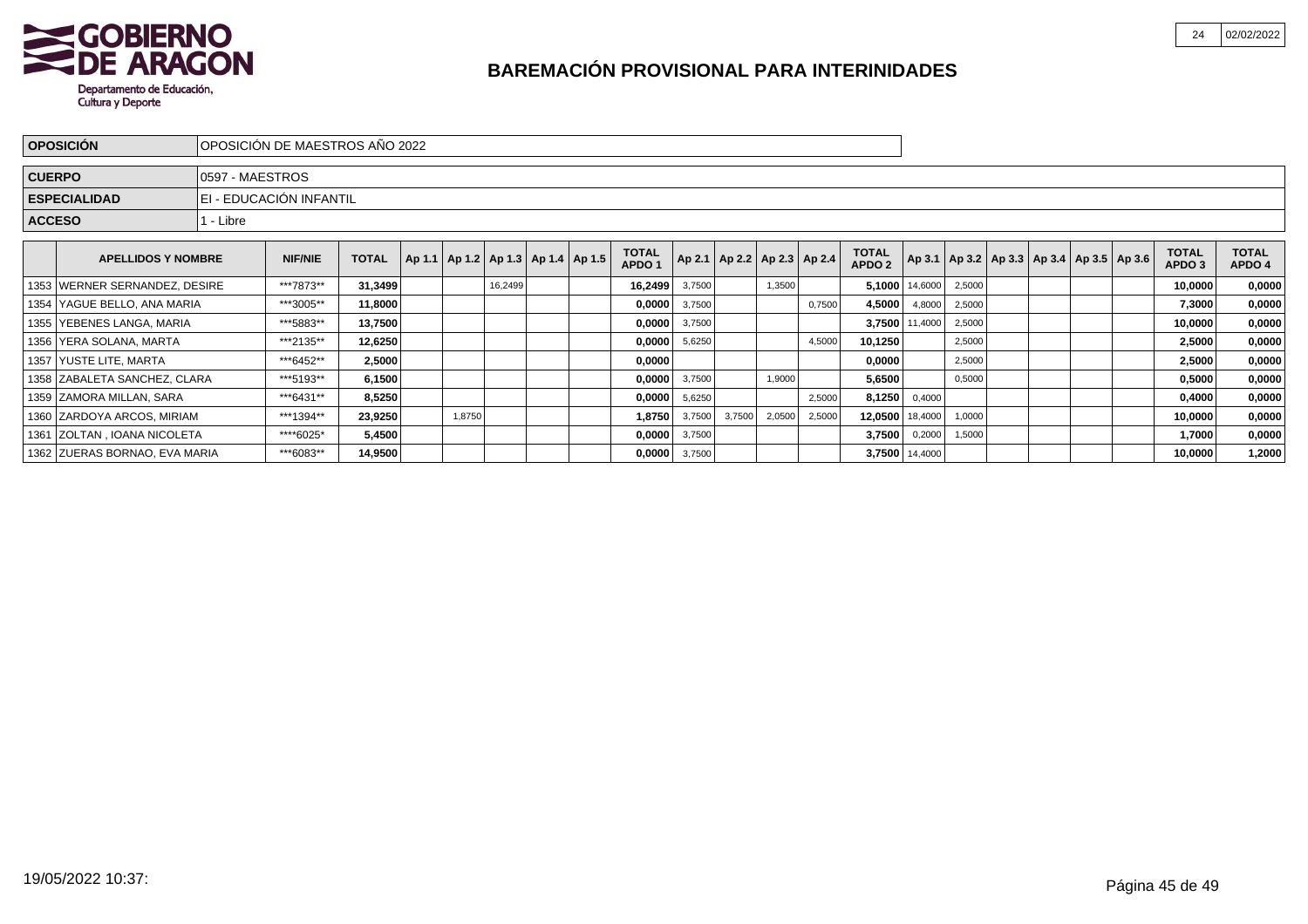

|   | <b>OPOSICIÓN</b>                                                                                                          |                                                                                                                                                                                                                            | <b>OPOSICIÓN DE MAESTROS AÑO 2022</b> |         |  |        |  |  |  |        |        |  |        |        |        |        |        |         |                                                     |                                   |                        |
|---|---------------------------------------------------------------------------------------------------------------------------|----------------------------------------------------------------------------------------------------------------------------------------------------------------------------------------------------------------------------|---------------------------------------|---------|--|--------|--|--|--|--------|--------|--|--------|--------|--------|--------|--------|---------|-----------------------------------------------------|-----------------------------------|------------------------|
|   | <b>CUERPO</b>                                                                                                             | 0597 - MAESTROS                                                                                                                                                                                                            |                                       |         |  |        |  |  |  |        |        |  |        |        |        |        |        |         |                                                     |                                   |                        |
|   | <b>ESPECIALIDAD</b>                                                                                                       |                                                                                                                                                                                                                            | I EI - EDUCACIÓN INFANTIL             |         |  |        |  |  |  |        |        |  |        |        |        |        |        |         |                                                     |                                   |                        |
|   | <b>ACCESO</b>                                                                                                             |                                                                                                                                                                                                                            | 2 - Reserva para discapacidad         |         |  |        |  |  |  |        |        |  |        |        |        |        |        |         |                                                     |                                   |                        |
|   |                                                                                                                           | <b>TOTAL</b><br><b>TOTAL</b><br>Ap 2.1   Ap 2.2   Ap 2.3   Ap 2.4<br>Ap 1.1   Ap 1.2   Ap 1.3   Ap 1.4   Ap 1.5  <br><b>NIF/NIE</b><br><b>APELLIDOS Y NOMBRE</b><br><b>TOTAL</b><br>APDO <sub>2</sub><br>APDO <sub>1</sub> |                                       |         |  |        |  |  |  |        |        |  |        |        |        |        |        |         | Ap 3.1   Ap 3.2   Ap 3.3   Ap 3.4   Ap 3.5   Ap 3.6 | <b>TOTAL</b><br>APDO <sub>3</sub> | <b>TOTAL</b><br>APDO 4 |
|   | ***1209**<br>17,8750<br>COLORADO MACIAS, MARIA<br>0,0000<br>7,8750 12,8000<br>5,6250<br>2,2500                            |                                                                                                                                                                                                                            |                                       |         |  |        |  |  |  |        |        |  |        |        |        |        |        |         | 10,0000                                             | 0,0000                            |                        |
|   | FALCON GOICOECHEA, ALEJANDRO                                                                                              |                                                                                                                                                                                                                            | ***2527**                             | 13,7500 |  |        |  |  |  | 0,0000 | 3,7500 |  |        |        | 3,7500 | 9,6000 | 1,6000 |         |                                                     | 10,0000                           | 0,0000                 |
| 3 | <b>GUERRERO SANZ, JOSE MANUEL</b>                                                                                         |                                                                                                                                                                                                                            | ***8864**                             | 7,1750  |  |        |  |  |  | 0,0000 | 3,7500 |  |        |        | 3,7500 | 2,4000 |        |         |                                                     | 2,4000                            | 1,0250                 |
|   | LOPEZ AGUILA, CRISTINA OLGA                                                                                               |                                                                                                                                                                                                                            | ***1254**                             | 16,6088 |  |        |  |  |  | 0,0000 | 3,7500 |  | 3,0000 |        | 6,7500 | 7,8000 | 1,1000 |         |                                                     | 8,9000                            | 0,9588                 |
| 5 | MORENO GARCIA, PABLO                                                                                                      |                                                                                                                                                                                                                            | ***1761**                             | 8,1250  |  |        |  |  |  | 0,0000 | 5,6250 |  |        | 2,5000 | 8,1250 |        |        |         |                                                     | 0,0000                            | 0,0000                 |
| 6 | ***6384**<br>QUILEZ SORIANO, CARLOTA PILAR<br>6,2750<br>0,0000<br>2,5000<br>3,7500                                        |                                                                                                                                                                                                                            |                                       |         |  |        |  |  |  |        |        |  |        |        |        |        |        | 0,0000  | 0,0250                                              |                                   |                        |
|   | 6,2500<br>***3279**<br><b>RINCON MUGICA, BEATRIZ</b><br>19,1332<br>1,3332<br>1,3332<br>4,0500<br>7,8000 10,0000<br>3,7500 |                                                                                                                                                                                                                            |                                       |         |  |        |  |  |  |        |        |  |        |        |        |        |        | 10,0000 | 0,0000                                              |                                   |                        |
| 8 | SATUE DE VELASCO, ANA                                                                                                     |                                                                                                                                                                                                                            | ***4596**                             | 8,9000  |  |        |  |  |  | 0,0000 |        |  |        |        | 0,0000 | 6,4000 | 2,5000 |         |                                                     | 8,9000                            | 0,0000                 |
| 9 | TUTOR GARCIA, EVA MARIA                                                                                                   |                                                                                                                                                                                                                            | ***3360**                             | 9,3000  |  | 1,2500 |  |  |  | 1,2500 | 3,7500 |  |        |        | 3,7500 | 3,2000 | 1,1000 |         |                                                     | 4,3000                            | 0,0000                 |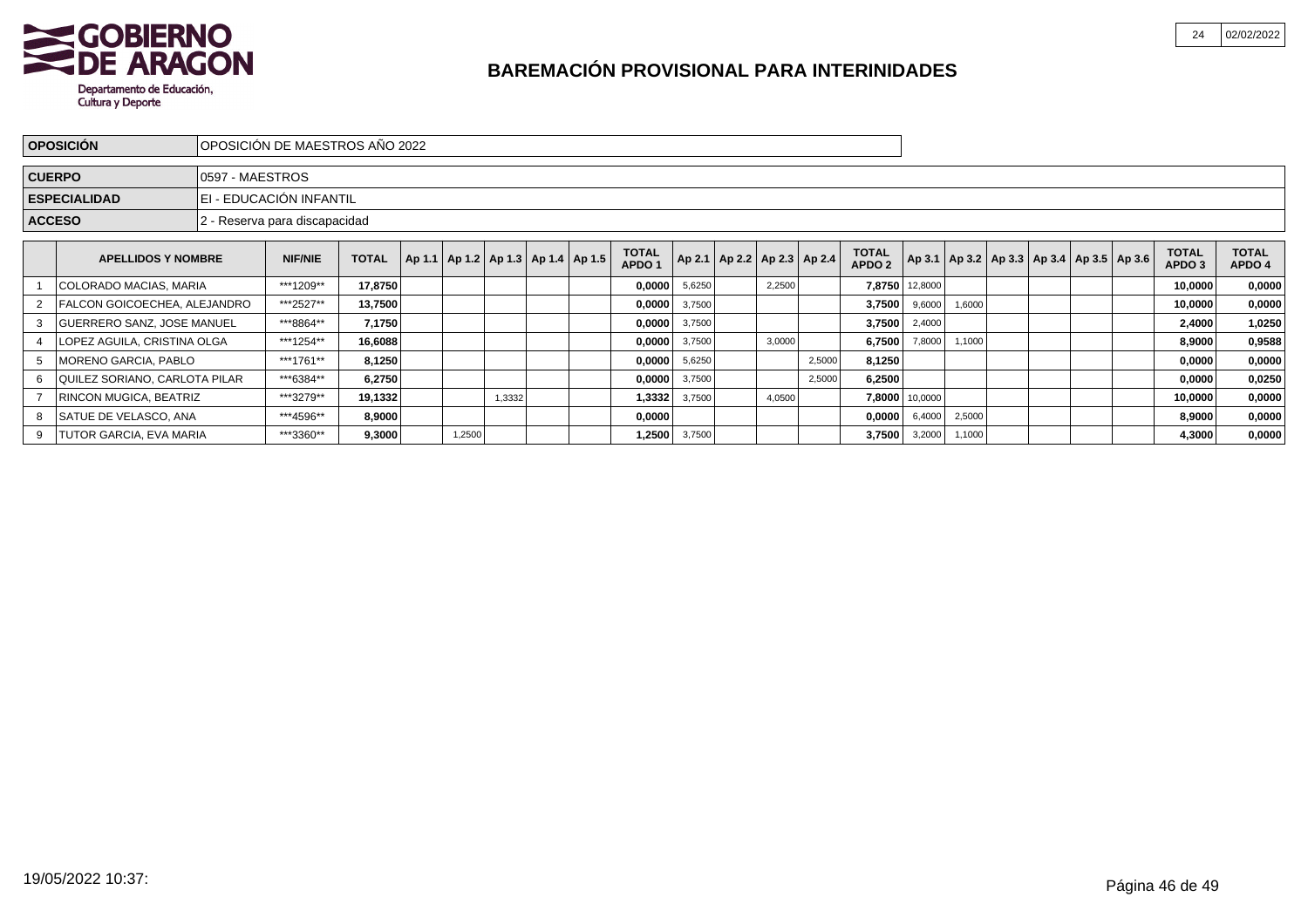

|               | <b>OPOSICIÓN</b>    | <b>IOPOSICIÓN DE MAESTROS AÑO 2022</b> |                                   |              |  |  |              |                         |              |  |                                    |  |              |              |
|---------------|---------------------|----------------------------------------|-----------------------------------|--------------|--|--|--------------|-------------------------|--------------|--|------------------------------------|--|--------------|--------------|
| <b>CUERPO</b> |                     | 10597 - MAESTROS                       |                                   |              |  |  |              |                         |              |  |                                    |  |              |              |
|               | <b>ESPECIALIDAD</b> | EI - EDUCACIÓN INFANTIL                |                                   |              |  |  |              |                         |              |  |                                    |  |              |              |
| <b>ACCESO</b> |                     | 16.                                    | - Reserva víctimas del terrorismo |              |  |  |              |                         |              |  |                                    |  |              |              |
|               | ADELLIDOR V NOMBBE  |                                        | <b>NUCAUC</b>                     | <b>TOTAL</b> |  |  | <b>TOTAL</b> | Augal Augal Augal Augal | <b>TOTAL</b> |  | اعصدا عصما امصما وصدم امصم المصدما |  | <b>TOTAL</b> | <b>TOTAL</b> |

| <b>APELLIDOS Y NOMBRE</b>  | <b>NIF/NIE</b> | <b>TOTAL</b> |  | Ap 1.1   Ap 1.2   Ap 1.3   Ap 1.4   Ap 1.5 | <b>TOTAL</b><br><b>APDO</b> |  | Ap 2.1   Ap 2.2   Ap 2.3   Ap 2.4 | <b>TOTAL</b><br><b>APDO2</b> | $ $ Ap 3.1   Ap 3.2   Ap 3.3   Ap 3.4   Ap 3.5   Ap 3.6 |        |  |  | <b>TOTAL</b><br><b>APDO3</b> | <b>TOTAL</b><br>APDO 4 |
|----------------------------|----------------|--------------|--|--------------------------------------------|-----------------------------|--|-----------------------------------|------------------------------|---------------------------------------------------------|--------|--|--|------------------------------|------------------------|
| . RUTH<br>LARAGON GRAGERA. | ***2342**      | ا 2000، ة    |  |                                            | 0.0000                      |  |                                   | 0,0000                       | 6,0000                                                  | 0,2000 |  |  | .2000,                       | 0.0000                 |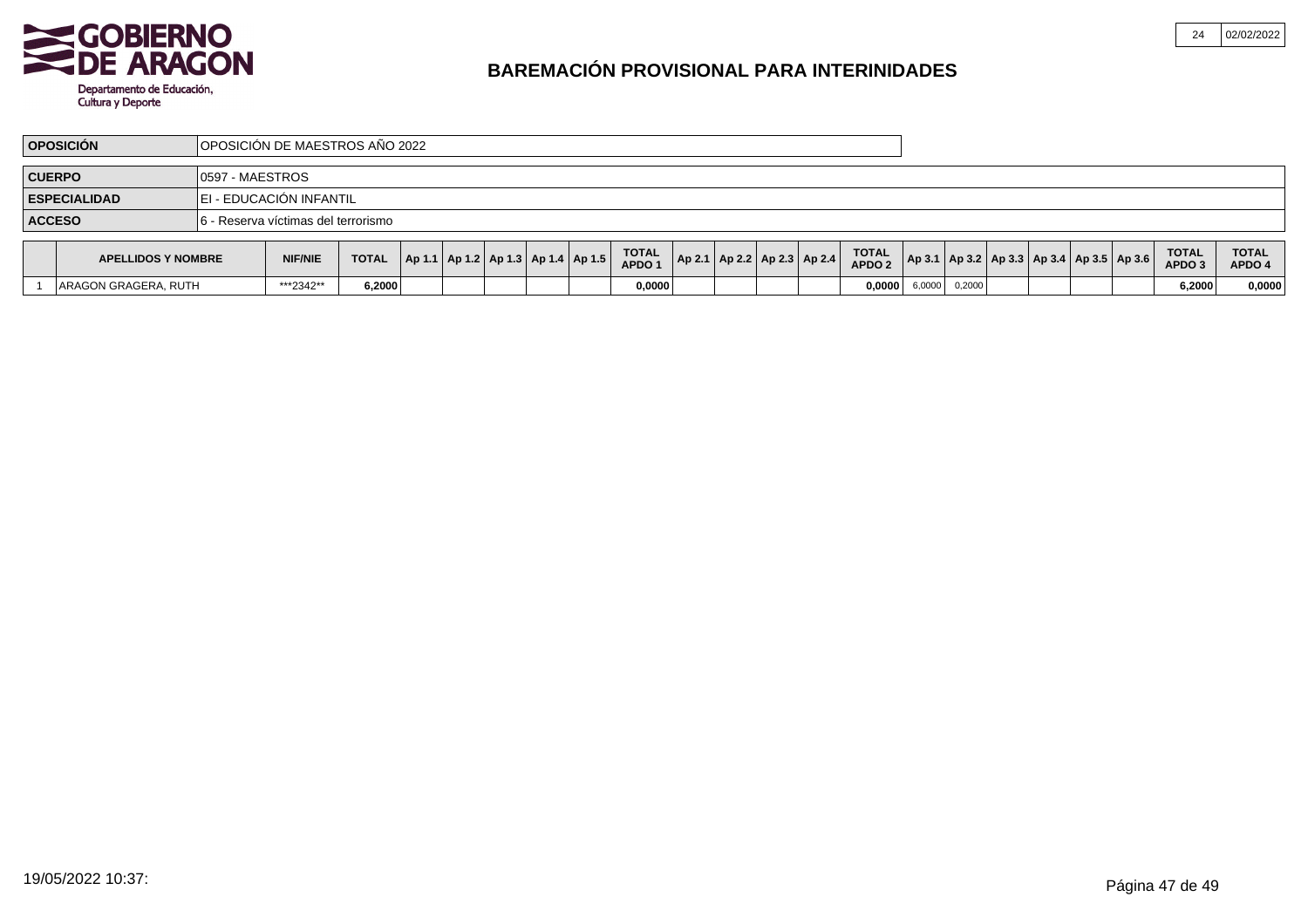

| <b>OPOSICIÓN DE MAESTROS AÑO 2022</b><br><b>OPOSICIÓN</b> |                      |                         |                                        |        |  |  |                              |  |              |  |  |  |              |                                     |  |  |  |  |              |              |
|-----------------------------------------------------------|----------------------|-------------------------|----------------------------------------|--------|--|--|------------------------------|--|--------------|--|--|--|--------------|-------------------------------------|--|--|--|--|--------------|--------------|
| <b>CUERPO</b><br>10597 - MAESTROS                         |                      |                         |                                        |        |  |  |                              |  |              |  |  |  |              |                                     |  |  |  |  |              |              |
|                                                           | <b>ESPECIALIDAD</b>  | EI - EDUCACIÓN INFANTIL |                                        |        |  |  |                              |  |              |  |  |  |              |                                     |  |  |  |  |              |              |
| <b>ACCESO</b>                                             |                      |                         | ' - Reserva para personas transexuales |        |  |  |                              |  |              |  |  |  |              |                                     |  |  |  |  |              |              |
|                                                           | 1.551110000111011000 |                         | $\mathbf{v}$                           | $\tau$ |  |  | اعديدامد بداهد بملحده امديدا |  | <b>TOTAL</b> |  |  |  | <b>TOTAL</b> | امميه اعميد ادميد امميد امميد ادميد |  |  |  |  | <b>TOTAL</b> | <b>TOTAL</b> |

| <b>APELLIDOS Y NOMBRE</b>   | <b>NIF/NIE</b> | <b>TOTAL</b> |  | $ $ Ap 1.1   Ap 1.2   Ap 1.3   Ap 1.4   Ap 1.5 |  | <b>TOTAL</b><br>APDO <sup>1</sup> |  | $ $ Ap 2.1   Ap 2.2   Ap 2.3   Ap 2.4 | <b>TOTAL</b><br>APDO <sub>2</sub> |  |  | $ $ Ap 3.1   Ap 3.2   Ap 3.3   Ap 3.4   Ap 3.5   Ap 3.6 | <b>TOTAL</b><br>APDO <sub>3</sub> | <b>TOTAL</b><br>APDO |
|-----------------------------|----------------|--------------|--|------------------------------------------------|--|-----------------------------------|--|---------------------------------------|-----------------------------------|--|--|---------------------------------------------------------|-----------------------------------|----------------------|
| VITALLE GONZALEZ. LEO DAVID | ***0972**      | 0.0000       |  |                                                |  | 0.0000                            |  |                                       | 0,0000                            |  |  |                                                         | 0,0000                            | 0,0000               |